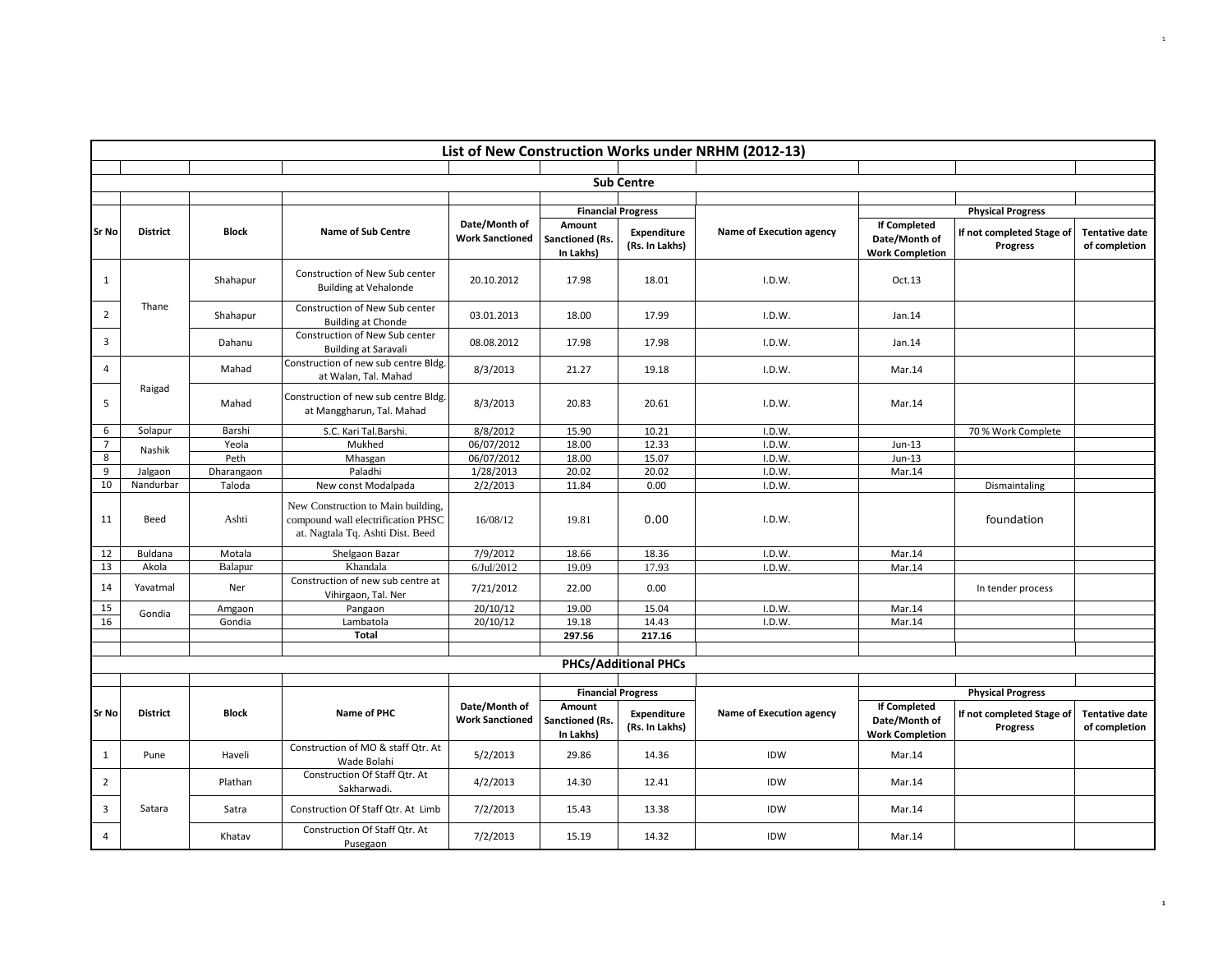|                |                 |             |                                                                                                        |                                         |                                        | <b>Financial Progress</b>     |                          |                                                                | <b>Physical Progress</b>                                                        |
|----------------|-----------------|-------------|--------------------------------------------------------------------------------------------------------|-----------------------------------------|----------------------------------------|-------------------------------|--------------------------|----------------------------------------------------------------|---------------------------------------------------------------------------------|
| Sr No          | <b>District</b> | Block       | <b>Name of Sub Centre</b>                                                                              | Date/Month of<br><b>Work Sanctioned</b> | Amount<br>Sanctioned (Rs.<br>In Lakhs) | Expenditure<br>(Rs. In Lakhs) | Name of Execution agency | <b>If Completed</b><br>Date/Month of<br><b>Work Completion</b> | If not completed Stage of<br><b>Tentative date</b><br>of completion<br>Progress |
| 5              |                 | S.Solapur   | PHC Kandalgaon MO Quarter<br>Tal. S.Solapur                                                            | 8/8/2012                                | 21.61                                  | 26.03                         | I.D.W.                   | Mar.14                                                         |                                                                                 |
| 6              | Solapur         |             | PHC Shirapur Tal. Mohol                                                                                | 8/8/2012                                | 78.10                                  | 72.17                         | I.D.W.                   |                                                                | 90 % Work Complete                                                              |
| $\overline{7}$ |                 | Mohol       | PHC Shirapur, Tal. Mohol Compound<br>Wall                                                              | 8/8/2012                                | 14.70                                  | 14.38                         | I.D.W.                   | Mar.14                                                         |                                                                                 |
| 8              |                 | Budargad    | Construciton of class 4 twin quarters<br>at PHC Kadgaon tal.Bhudargad                                  | 3/28/2013                               | 13.83                                  | 10.11                         | I.D.W.                   | Mar.14                                                         |                                                                                 |
| 9              |                 | Radhanagari | Construciton of class four staff<br>quarters at PHC Walava<br>tal.Radhanagari                          | 1/9/2013                                | 13.60                                  | 14.28                         | I.D.W.                   | Mar.14                                                         |                                                                                 |
| 10             | Kolhapur        | Shahuwadi   | construciton of class 4 twin quarters<br>at PHC Bambavade tal.Shahuwadi                                | 3/21/2013                               | 26.53                                  | 13.58                         | I.D.W.                   | Mar.14                                                         |                                                                                 |
| 11             |                 | Shirod      | Construciton of class four staff<br>quarters at PHC Jaysingpur Tal.Shirol                              | 3/22/2013                               | 12.82                                  | 14.61                         | I.D.W.                   | Mar.14                                                         |                                                                                 |
| 12             |                 | Panhala     | Construction of second MO quarters<br>at PHC borpadale tal.Panala                                      | 1/9/2013                                | 29.73                                  | 16.57                         | I.D.W.                   | Mar.14                                                         |                                                                                 |
| 13             | Nashik          | Niphad      | M.O. Quarters 2 at PHC Kasbe<br>Sukene                                                                 | 06/07/2012                              | 15.00                                  | 14.06                         | I.D.W.                   | $Jan-13$                                                       | $\sim$<br>$\overline{\phantom{a}}$                                              |
| 14             |                 | Sinnar      | M.O. Quaretrs 2 at PHC Thangaon,                                                                       | 06/07/2012                              | 15.00                                  | 6.97                          | I.D.W.                   | $Jun-13$                                                       |                                                                                 |
| 15             |                 | Paithan     | Vihamandava Class II , Tal Paithan                                                                     | 9/4/2012                                | 13.74                                  | 14.73                         | I.D.W.                   | Mar.14                                                         |                                                                                 |
| 16             |                 |             | Vihamandava Class III , Tal Paithan                                                                    | 9/4/2012                                | 10.54                                  | 11.54                         | I.D.W.                   | Mar.14                                                         |                                                                                 |
| 17             |                 | Phulambri   | Wadod Bazar Class II Tal Phulambri                                                                     | 9/4/2012                                | 12.67                                  | 13.47                         | I.D.W.                   | Mar.14                                                         |                                                                                 |
| 18             |                 |             | Wadod Bazar Class III Tal Phulambri                                                                    | 9/4/2012                                | 10.56                                  | 10.70                         | I.D.W.                   | Mar.14                                                         |                                                                                 |
| 19             | Aurangabad      | Kannad      | Chincholi Class II Tal Kannad                                                                          | 9/4/2012                                | 11.10                                  | 11.54                         | I.D.W.                   | Mar.14                                                         |                                                                                 |
| 20             |                 |             | Chincholi Class III Tal Kannad                                                                         | 9/4/2012                                | 10.80                                  | 10.80                         | I.D.W.                   | Mar.14                                                         |                                                                                 |
| 21             |                 |             | Bazar Sawangi Class III (A) Tal<br>Khultabad                                                           | 9/4/2012                                | 10.83                                  | 10.83                         | I.D.W.                   | Mar.14                                                         |                                                                                 |
| 22             |                 | Khultabad   | Bazar Sawangi Class III (B) Tal<br>Khultabad                                                           | 9/4/2012                                | 10.83                                  | 10.83                         | I.D.W.                   | Mar.14                                                         |                                                                                 |
| 23             |                 |             | Bazar Sawangi Class II Tal Khultabad                                                                   | 9/4/2012                                | 11.28                                  | 11.29                         | I.D.W.                   | Mar.14                                                         |                                                                                 |
| 24             |                 | Kannad      | Aurala Class II Tal Kannad                                                                             | 9/4/2012                                | 11.29                                  | 10.65                         | I.D.W.                   | Mar.14                                                         |                                                                                 |
| 25             |                 |             | Aurala Class III Tal Kannad                                                                            | 9/4/2012                                | 10.84                                  | 11.48                         | I.D.W.                   | Mar.14                                                         |                                                                                 |
| 26             |                 | Beed        | New Construction Of Primary Health<br>Center at. Taddsonna tal. Dist. Beed<br>(Green Building Concept) | 9/19/2011                               | 174.90                                 | 56.15                         | I.D.W.                   |                                                                | <b>Brick Work</b>                                                               |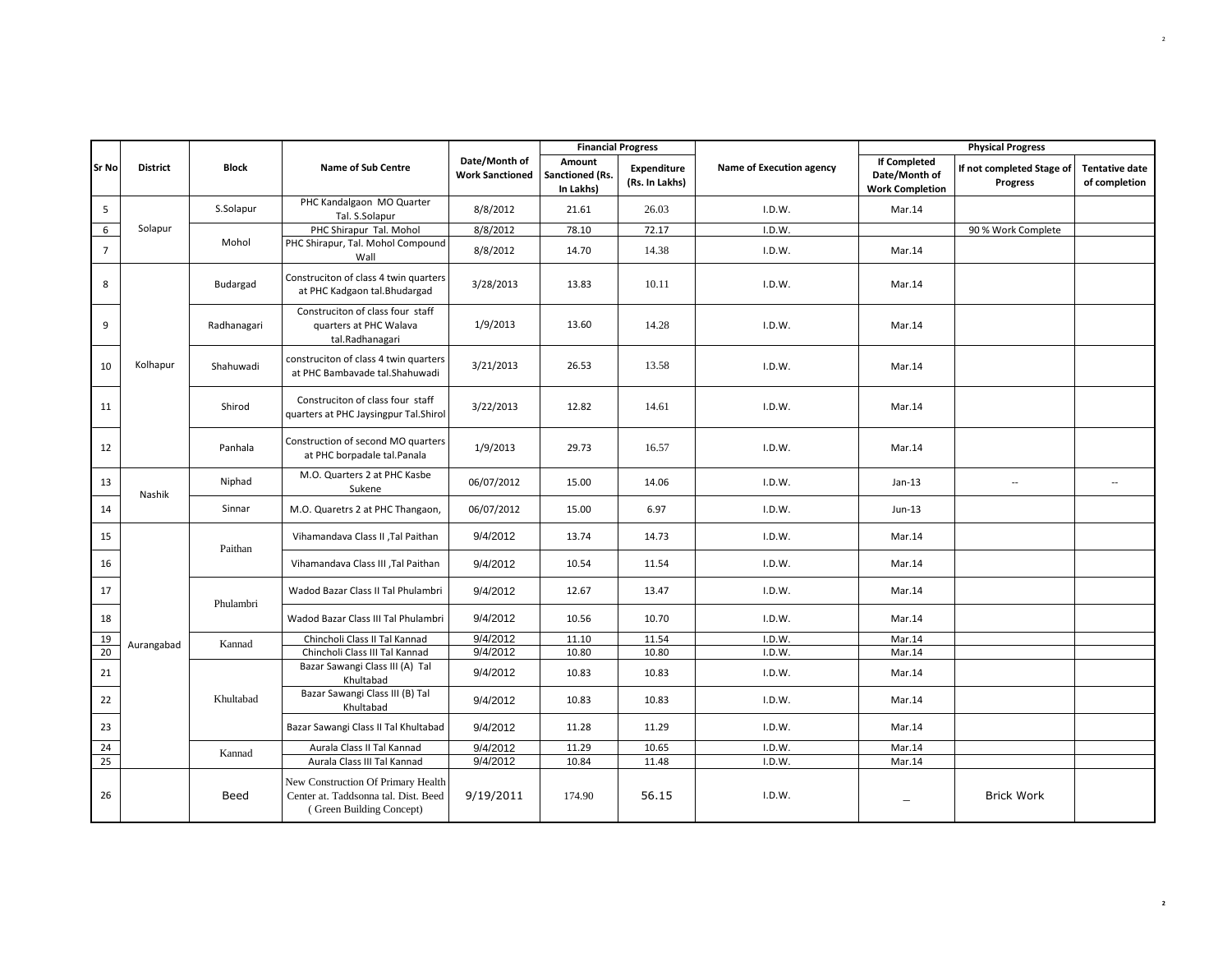| <b>Financial Progress</b> |                 |              |                                                                                                                       |                                         |                                        |                                      |                          |                                                                | <b>Physical Progress</b>                     |                                        |
|---------------------------|-----------------|--------------|-----------------------------------------------------------------------------------------------------------------------|-----------------------------------------|----------------------------------------|--------------------------------------|--------------------------|----------------------------------------------------------------|----------------------------------------------|----------------------------------------|
| Sr No                     | <b>District</b> | <b>Block</b> | Name of Sub Centre                                                                                                    | Date/Month of<br><b>Work Sanctioned</b> | Amount<br>Sanctioned (Rs.<br>In Lakhs) | <b>Expenditure</b><br>(Rs. In Lakhs) | Name of Execution agency | <b>If Completed</b><br>Date/Month of<br><b>Work Completion</b> | If not completed Stage of<br><b>Progress</b> | <b>Tentative date</b><br>of completion |
| 27                        | Beed            | Ashti        | New Construction To MO, Twin<br>Ouar, PM, intern Road, Primary<br>Health Centre at. Dhamangan tq.<br>Ashti Dist. Beed | 16/08/12                                | 24.54                                  | 23.47                                | I.D.W.                   | Mar.14                                                         |                                              |                                        |
| 28                        |                 | Wadwani      | New Construction To MO, Twin<br>Quar, PM, intern Road, Primary<br>Health Centre at. Kuppa tq. Ashti<br>Dist. Beed     | 16/08/12                                | 24.30                                  | 23.24                                | I.D.W.                   | Mar.14                                                         |                                              |                                        |
| 29                        |                 | Manwat       | Construction of New Main Bldg. At<br>PHC Rampuri Tq. Manwat                                                           | 3/13/2013                               | 94.48                                  | 29.20                                | I.D.W.                   | $\overline{\phantom{a}}$                                       | Sill Level                                   |                                        |
| 30                        | Parbhani        | Parbhani     | Construction of M.O. & Staff<br>Quarters at. P.H.C. Jamb Tq.<br>Parbhani                                              | 12/13/2011                              | 75.00                                  | 59.33                                | I.D.W.                   | Mar.14                                                         |                                              |                                        |
| 31                        | Nanded          | Biloli       | New Construction of PHC Building @<br>Kundalwadi, Tal. Biloli                                                         | 24/07/12                                | 89.00                                  | 39.00                                | I.D.W.                   | Mar.14                                                         |                                              |                                        |
| 32                        |                 | Sengaon      | New Construction Main Building At<br>PHC Goregaon                                                                     | 10/01/2013                              | 85.00                                  | 73.24                                | I.D.W.                   | Mar.14                                                         |                                              |                                        |
| 33                        | Hingoli         | Hingoli      | New Construction of Medical Officer<br>Quarters 2 nos. At PHC Narsi                                                   | 10/01/2013                              | 30.00                                  | 28.42                                | I.D.W.                   | Mar.14                                                         |                                              |                                        |
| 34                        |                 | Basmat       | New Construction of Medical Officer<br>Quarter PHC Hatta                                                              | 10/01/2013                              | 21.00                                  | 19.34                                | I.D.W.                   | Mar.14                                                         |                                              |                                        |
| 35                        | Amravati        | Darypur      | Amla Yendli                                                                                                           | 7/2012-13 31-08-<br>2012                | 80.28                                  | 82.82                                | I.D.W.                   | Mar.14                                                         |                                              |                                        |
| 36                        |                 | Nandgaon kh. | Mangrul chavala                                                                                                       | 15/2012-13 07-03-<br>2013               | 82.97                                  | 27.68                                | I.D.W.                   |                                                                | Slab Level                                   |                                        |
| 37                        | Nagpur          | Bhiwapur     | New Construction of PHC- Somnala                                                                                      | 7/6/2012                                | 84.58                                  | 0.00                                 | I.D.W.                   | $\overline{\phantom{a}}$                                       | In progress                                  | $\overline{a}$                         |
| 38                        | Gondia          | Goregaon     | Kawalewada<br>Total                                                                                                   | 19/01/13                                | 100.00                                 | 105.29<br>952.27                     | I.D.W.                   | Mar.14                                                         |                                              |                                        |
|                           |                 |              |                                                                                                                       |                                         | 1406.23                                |                                      |                          |                                                                |                                              |                                        |
|                           |                 |              |                                                                                                                       |                                         |                                        | <b>CHCs</b>                          |                          |                                                                |                                              |                                        |
|                           |                 |              |                                                                                                                       |                                         | <b>Financial Progress</b>              |                                      |                          |                                                                | <b>Physical Progress</b>                     |                                        |
| Sr No                     | <b>District</b> | <b>Block</b> | Name of CHC                                                                                                           | Date/Month of<br><b>Work Sanctioned</b> | Amount<br>Sanctioned (Rs.<br>In Lakhs) | <b>Expenditure</b><br>(Rs. In Lakhs) | Name of Execution agency | <b>If Completed</b><br>Date/Month of<br><b>Work Completion</b> | If not completed Stage of<br>Progress        | <b>Tentative date</b><br>of completion |
|                           |                 |              |                                                                                                                       |                                         |                                        | SDHs/Area Hospital                   |                          |                                                                |                                              |                                        |
|                           |                 |              |                                                                                                                       |                                         |                                        |                                      |                          |                                                                |                                              |                                        |
|                           |                 |              |                                                                                                                       |                                         |                                        | <b>Financial Progress</b>            |                          |                                                                | <b>Physical Progress</b>                     |                                        |
| Sr No                     | <b>District</b> | <b>Block</b> | Name of SDH                                                                                                           | Date/Month of<br><b>Work Sanctioned</b> | Amount<br>Sanctioned (Rs.<br>In Lakhs) | Expenditure<br>(Rs. In Lakhs)        | Name of Execution agency | <b>If Completed</b><br>Date/Month of<br><b>Work Completion</b> | If not completed Stage of<br>Progress        | <b>Tentative date</b><br>of completion |
|                           |                 |              |                                                                                                                       |                                         |                                        | Nil                                  |                          |                                                                |                                              |                                        |
|                           |                 |              |                                                                                                                       |                                         |                                        | <b>District Hospitals</b>            |                          |                                                                |                                              |                                        |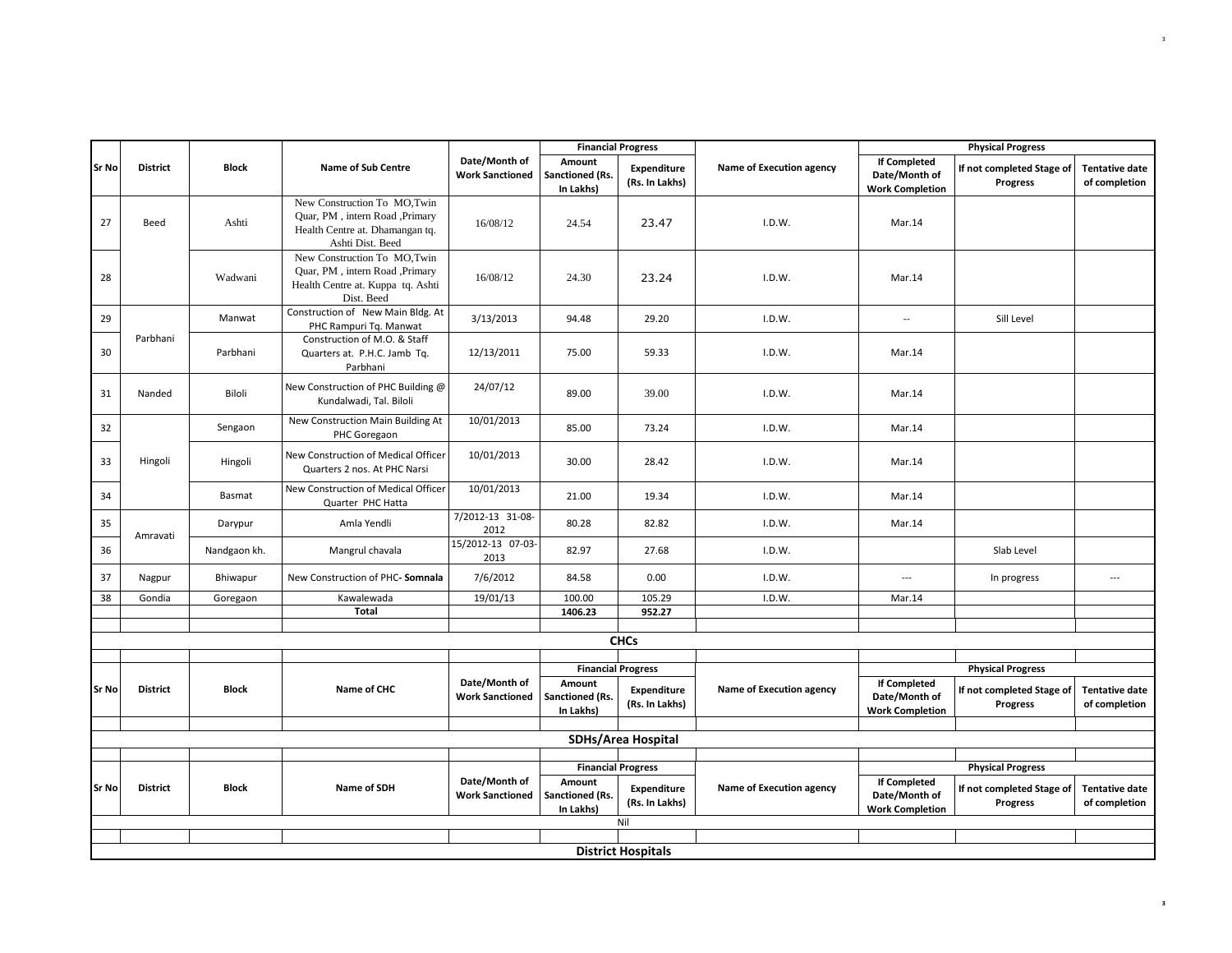|                 |                 |              |                                                            |                                         | <b>Financial Progress</b>              |                                      |                                                |                                                                | <b>Physical Progress</b>              |                                        |
|-----------------|-----------------|--------------|------------------------------------------------------------|-----------------------------------------|----------------------------------------|--------------------------------------|------------------------------------------------|----------------------------------------------------------------|---------------------------------------|----------------------------------------|
| Sr No           | <b>District</b> | <b>Block</b> | <b>Name of Sub Centre</b>                                  | Date/Month of<br><b>Work Sanctioned</b> | Amount<br>Sanctioned (Rs.<br>In Lakhs) | <b>Expenditure</b><br>(Rs. In Lakhs) | Name of Execution agency                       | <b>If Completed</b><br>Date/Month of<br><b>Work Completion</b> | If not completed Stage of<br>Progress | <b>Tentative date</b><br>of completion |
|                 |                 |              |                                                            |                                         | <b>Financial Progress</b>              |                                      |                                                |                                                                | <b>Physical Progress</b>              |                                        |
| Sr No           | <b>District</b> | <b>Block</b> | Name of DH                                                 | Date/Month of<br><b>Work Sanctioned</b> | Amount<br>Sanctioned (Rs.<br>In Lakhs) | <b>Expenditure</b><br>(Rs. In Lakhs) | Name of Execution agency                       | <b>If Completed</b><br>Date/Month of<br><b>Work Completion</b> | If not completed Stage of<br>Progress | <b>Tentative date</b><br>of completion |
| $\mathbf{1}$    | Parbhani        | Parbhani     | Construction of 20 Beded Emergancy<br>Ward at. DH Parbhani | 3/31/2013                               | 66.08                                  | 32.42                                | PWD                                            |                                                                | In Progress                           |                                        |
| $\overline{2}$  |                 |              | Construction of Anex OPD Complex<br>at DH Parbhani         | 3/31/2013                               | 183.05                                 | 21.70                                | PWD                                            |                                                                | In Progress                           |                                        |
|                 |                 |              | <b>Total</b>                                               |                                         | 249.13                                 | 54.12                                |                                                |                                                                |                                       |                                        |
|                 |                 |              |                                                            |                                         |                                        |                                      |                                                |                                                                |                                       |                                        |
|                 |                 |              |                                                            |                                         |                                        |                                      | List of Repair and Renovation Works under NRHM |                                                                |                                       |                                        |
|                 |                 |              |                                                            |                                         |                                        |                                      |                                                |                                                                |                                       |                                        |
|                 |                 |              |                                                            |                                         |                                        | <b>Sub Centre</b>                    |                                                |                                                                |                                       |                                        |
|                 |                 |              |                                                            |                                         | <b>Financial Progress</b>              |                                      |                                                |                                                                | <b>Physical Progress</b>              |                                        |
| Sr No           | <b>District</b> | <b>Block</b> | <b>Name of Sub Centre</b>                                  | Date/Month of<br><b>Work Sanctioned</b> | Amount<br>Sanctioned (Rs.<br>In Lakhs) | Expenditure<br>(Rs. In Lakhs)        | Name of Execution agency                       | <b>If Completed</b><br>Date/Month of<br><b>Work Completion</b> | If not completed Stage of<br>Progress | <b>Tentative date</b><br>of completion |
| 1               |                 | Mokhada      | Repairs & Upgradation of Sub Center<br>Mokhada             | 27.06.2012                              | 3.98                                   | 3.95                                 | I.D.W.                                         | 15.01.2013                                                     |                                       |                                        |
| $\overline{2}$  |                 | Mokhada      | Repairs & Upgradation of Sub Center<br>Vakadpada           | 27.06.2012                              | 3.94                                   | 3.83                                 | I.D.W.                                         | 30.01.2013                                                     |                                       |                                        |
| 3               |                 | Mokhada      | Repairs & Upgradation of Sub Center<br>Karegaon            | 27.06.2012                              | 3.98                                   | 3.94                                 | I.D.W.                                         | 26.03.2013                                                     |                                       |                                        |
| $\overline{4}$  |                 | Jawhar       | Repairs & Upgradation of Sub Center<br>Vanvasi             | 27.06.2012                              | 3.99                                   | 3.89                                 | I.D.W.                                         | 26.03.2013                                                     |                                       |                                        |
| 5               |                 | Talasari     | Repairs & Upgradation of Sub Center<br>Talasari 1          | 27.06.2012                              | 3.90                                   | 3.89                                 | I.D.W.                                         | 28.02.2013                                                     |                                       |                                        |
| 6               |                 | Talasari     | Repairs & Upgradation of Sub Center<br>Talasari 2          | 27.06.2012                              | 4.00                                   | 3.99                                 | I.D.W.                                         | 27.02.2013                                                     |                                       |                                        |
| $7\overline{ }$ |                 | Talasari     | Repairs & Upgradation of Sub Center<br>Dongari             | 27.06.2012                              | 3.98                                   | 3.96                                 | I.D.W.                                         | 23.03.2013                                                     |                                       |                                        |
| 8               |                 | Talasari     | Repairs & Upgradation of Sub Center<br>Varvade             | 27.06.2012                              | 3.98                                   | 3.98                                 | I.D.W.                                         | 26.03.2013                                                     |                                       |                                        |
| 9               |                 | Shahapur     | Repairs & Upgradation of Sub Center<br>Dehane              | 03.01.2013                              | 3.80                                   | 3.79                                 | I.D.W.                                         | 28.03.2013                                                     |                                       |                                        |
| 10              |                 | Wada         | Repairs & Upgradation of Sub Center<br>Varale              | 27.06.2012                              | 3.97                                   | 3.96                                 | I.D.W.                                         | 16.01.2013                                                     |                                       |                                        |
| 11              | Thane           | Wada         | Repairs & Upgradation of Sub Center<br>Khutal              | 27.06.2012                              | 3.97                                   | 3.96                                 | I.D.W.                                         | 30.01.2013                                                     |                                       |                                        |
| 12              |                 | Wada         | Repairs & Upgradation of Sub Center<br>Dahe                | 27.06.2012                              | 3.87                                   | 3.84                                 | I.D.W.                                         | 30.01.2013                                                     |                                       |                                        |
| 13              |                 | Wada         | Repairs & Upgradation of Sub Center<br>Neharoli            | 27.06.2012                              | 4.00                                   | 3.98                                 | I.D.W.                                         | 19.01.2013                                                     |                                       |                                        |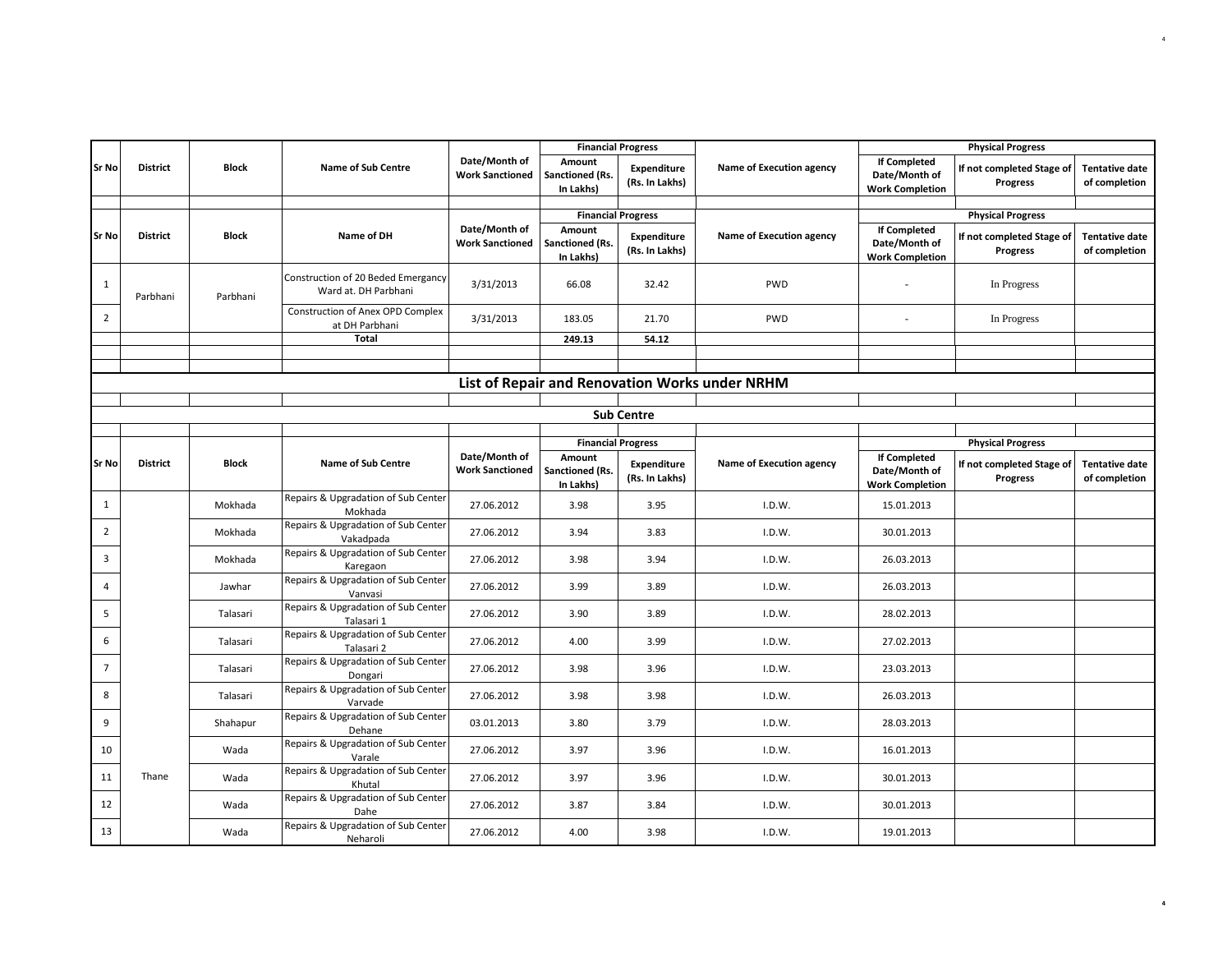|       |                 |              |                                                                              | <b>Financial Progress</b><br>Date/Month of<br>Amount |                              |                                      |                          |                                                                | <b>Physical Progress</b>                     |                                        |
|-------|-----------------|--------------|------------------------------------------------------------------------------|------------------------------------------------------|------------------------------|--------------------------------------|--------------------------|----------------------------------------------------------------|----------------------------------------------|----------------------------------------|
| Sr No | <b>District</b> | <b>Block</b> | <b>Name of Sub Centre</b>                                                    | <b>Work Sanctioned</b>                               | Sanctioned (Rs.<br>In Lakhs) | <b>Expenditure</b><br>(Rs. In Lakhs) | Name of Execution agency | <b>If Completed</b><br>Date/Month of<br><b>Work Completion</b> | If not completed Stage of<br><b>Progress</b> | <b>Tentative date</b><br>of completion |
| 14    |                 | Bhiwandi     | Repairs & Renovation of Sub-Center<br>Khaling                                | 15.02.2013                                           | 4.15                         | 3.77                                 | I.D.W.                   | 13.06.2013                                                     |                                              |                                        |
| 15    |                 | Ambernath    | Addition & Aulteration of Sub-Center<br>Ambeshiv                             | 15.02.2013                                           | 3.99                         | 3.98                                 | I.D.W.                   | 13.06.2013                                                     |                                              |                                        |
| 16    |                 | Shahapur     | Addition & Aulteration of Sub-Center<br>Ambarje                              | 15.02.2013                                           | 3.99                         | 3.98                                 | I.D.W.                   | 30.05.2013                                                     |                                              |                                        |
| 17    |                 | Vikramgadh   | Addition & Aulteration of Sub-Center<br>Medhi                                | 15.02.2013                                           | 3.55                         | 3.54                                 | I.D.W.                   | 31.03.2013                                                     |                                              |                                        |
| 18    |                 | Vikramgadh   | Addition & Aulteration of Sub-Center<br>Gavitpada                            | 15.02.2013                                           | 4.25                         | 4.24                                 | I.D.W.                   | 30.03.2013                                                     |                                              |                                        |
| 19    |                 | Vikramgadh   | Addition & Aulteration of Sub-Center<br>Shil                                 | 15.02.2013                                           | 4.90                         | 4.88                                 | I.D.W.                   | 31.03.2013                                                     |                                              |                                        |
| 20    |                 | Shahapur     | Addition & Aulteration of Sub-Center<br>Shirol                               | 15.02.2013                                           | 4.91                         | 4.90                                 | I.D.W.                   | 13.06.2013                                                     |                                              |                                        |
| 21    |                 | Jawhar       | Addition & Aulteration of Sub-Center<br>Medha                                | 15.02.2013                                           | 3.99                         | 3.92                                 | I.D.W.                   | 13.06.2013                                                     |                                              |                                        |
| 22    |                 | Alibag       | Repairs to roofing & flooring at SC<br>Kurdus, Tal. Alibag                   | 13/08/2012                                           | 4.49                         | 4.50                                 | I.D.W.                   | 2/2/2013                                                       |                                              |                                        |
| 23    |                 | Alibag       | Repairs to roofing Colouring at SC<br>Koproli, Tal. Alibag                   | 13/08/2012                                           | 3.19                         | 3.18                                 | I.D.W.                   | 11/10/2012                                                     |                                              |                                        |
| 24    |                 | Alibag       | Repairs to roofing, flooring colouring<br>at SC Bamangaon, Tal. Alibag       | 13/08/2012                                           | 3.37                         | 3.34                                 | I.D.W.                   | 27/12/2012                                                     |                                              |                                        |
| 25    |                 | Pen          | Repairs roofing, flooring colouring at<br>SC Gagode Budruk, Tal. Pen         | 13/08/2012                                           | 3.09                         | 1.20                                 | I.D.W.                   | 10/9/2012                                                      |                                              |                                        |
| 26    |                 | Pen          | Repairs roofing, flooring colouring at<br>SC Wadav, Tal. Pen                 | 13/08/2012                                           | 3.43                         | 2.88                                 | I.D.W.                   | 10/9/2012                                                      |                                              |                                        |
| 27    |                 | Murud        | Repairs roofing at SC Rajpuri, Tal.<br>Murud                                 | 13/08/2012                                           | 1.99                         | 2.00                                 | I.D.W.                   | 13/01/2013                                                     |                                              |                                        |
| 28    |                 | Murud        | Repairs to tilling, roofing, door<br>window at SC Shighre, Tal. Murud        | 13/08/2012                                           | 3.49                         | 3.47                                 | I.D.W.                   | 19/12/2012                                                     |                                              |                                        |
| 30    |                 | Poladpur     | Repairs to window, doors &<br>plumbing at SC Sawad, Tal. Poladpur            | 13/08/2012                                           | 2.72                         | 2.18                                 | I.D.W.                   | 1/3/2013                                                       |                                              |                                        |
| 31    |                 | Poladpur     | Repairs to roofing at SC Kapde, Tal.<br>Poladpur                             | 13/08/2012                                           | 1.52                         | 1.53                                 | I.D.W.                   | 29/12/2012                                                     |                                              |                                        |
| 32    |                 | Poladpur     | Repairs to tilling at SC Turbhe, Tal.<br>Poladpur                            | 13/08/2012                                           | 4.25                         | 3.92                                 | I.D.W.                   | 7/11/2012                                                      |                                              |                                        |
| 33    | Raigad          | Mahad        | Repairs to roofing & colouring at SC<br>Nigade, Tal. Mahad                   | 13/08/2012                                           | 3.85                         | 2.59                                 | I.D.W.                   | 22/10/2012                                                     |                                              |                                        |
| 34    |                 | Mahad        | Repairs to roofing, flooring &<br>colouring at SC Valan Khurd, Tal.<br>Mahad | 13/08/2012                                           | 3.62                         | 3.33                                 | I.D.W.                   | 23/10/2012                                                     |                                              |                                        |
| 35    |                 | Mahad        | Repairs to roofing, flooring &<br>colouring at SC Karanjadi, Tal.<br>Mahad   | 13/08/2012                                           | 3.88                         | 3.38                                 | I.D.W.                   | Mar.2014                                                       |                                              |                                        |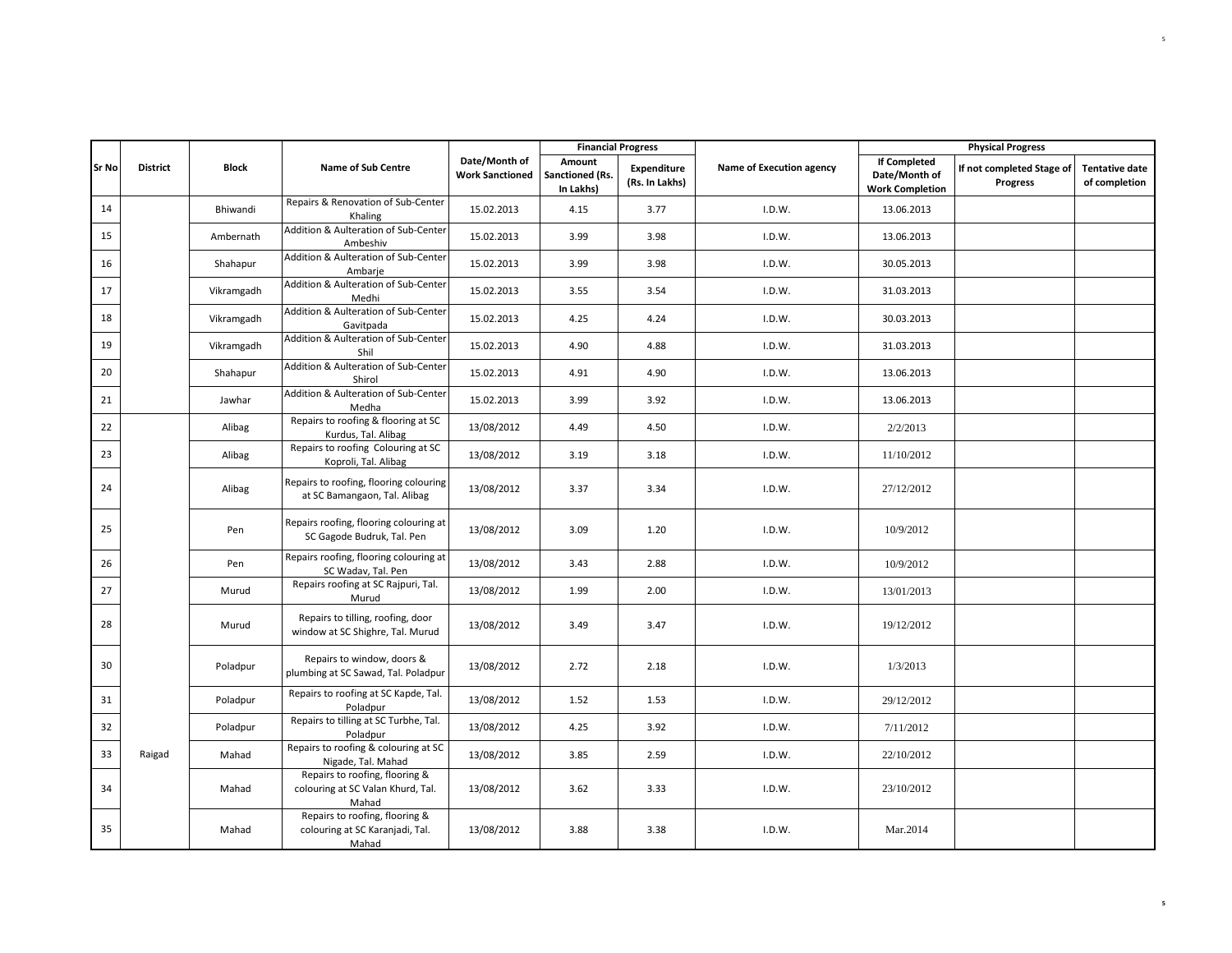|              |                 |              |                                                                                  |                                         | <b>Financial Progress</b>              |                               |                          |                                                                | <b>Physical Progress</b>              |                                        |
|--------------|-----------------|--------------|----------------------------------------------------------------------------------|-----------------------------------------|----------------------------------------|-------------------------------|--------------------------|----------------------------------------------------------------|---------------------------------------|----------------------------------------|
| <b>Sr No</b> | <b>District</b> | <b>Block</b> | <b>Name of Sub Centre</b>                                                        | Date/Month of<br><b>Work Sanctioned</b> | Amount<br>Sanctioned (Rs.<br>In Lakhs) | Expenditure<br>(Rs. In Lakhs) | Name of Execution agency | <b>If Completed</b><br>Date/Month of<br><b>Work Completion</b> | If not completed Stage of<br>Progress | <b>Tentative date</b><br>of completion |
| 36           |                 | Mahad        | Repairs to roofing, flooring &<br>colouring at SC Ambewadi, Tal.<br>Mahad        | 13/08/2012                              | 1.97                                   | 1.92                          | I.D.W.                   | 1/3/2013                                                       |                                       |                                        |
| 37           |                 | Mahad        | Repairs to roofing at SC Mumurshi,<br>Tal. Mahad                                 | 13/08/2012                              | 2.30                                   | 2.26                          | I.D.W.                   | 1/3/2013                                                       |                                       |                                        |
| 38           |                 | Mahad        | Repairs to tilling, roofing & door<br>window at SC Konzar, Tal. Mahad            | 13/08/2012                              | 3.18                                   | 3.18                          | I.D.W.                   | 20/12/2012                                                     |                                       |                                        |
| 39           |                 | Mahad        | Repairs to roofing & flooring at SC<br>Nathe, Tal. Mahad                         | 13/08/2012                              | 3.43                                   | 3.37                          | I.D.W.                   | 2/1/2013                                                       |                                       |                                        |
| 40           |                 | Mahad        | Repairs to roofing & colouring at SC<br>Achloli, Tal. Mahad                      | 13/08/2012                              | 0.56                                   | 0.56                          | I.D.W.                   | 18/03/2013                                                     |                                       |                                        |
| 41           |                 | Mahad        | Repairs to roofing, flooring &<br>colouring at SC Upper Tudil, Tal.<br>Mahad     | 13/08/2012                              | 2.94                                   | 2.56                          | I.D.W.                   | 1/3/2013                                                       |                                       |                                        |
| 42           |                 | Mahad        | Repairs to roofing, flooring &<br>colouring at SC Deshmukh Kamble,<br>Tal. Mahad | 13/08/2012                              | 3.94                                   | 3.71                          | I.D.W.                   | 1/3/2013                                                       |                                       |                                        |
| 43           |                 | Vaibhavwadi  | Repairs to SC Kumbhavade, Tal.<br>Vaibhavwadi                                    | 7/30/2012                               | 4.96                                   | 6.12                          | I.D.W.                   | 1/18/2013                                                      |                                       |                                        |
| 44           |                 | Malwan       | Repairs to SC Amberi, Tal. Malwan                                                | 7/30/2012                               | 4.26                                   | 5.03                          | I.D.W.                   | 1/27/2013                                                      |                                       |                                        |
| 45           |                 | Vengurla     | Repairs to t SC Asoli, Tal. Vengurla                                             | 7/30/2012                               | 4.82                                   | 5.97                          | I.D.W.                   | 1/28/2013                                                      |                                       |                                        |
| 46           |                 | Vengurla     | Repairs to SC Kochara, Tal.<br>Vengurla                                          | 7/30/2012                               | 4.25                                   | 3.96                          | I.D.W.                   | 1/22/2013                                                      |                                       |                                        |
| 47           |                 | Vengurla     | Repairs to SC Kelus, Tal. Vengurla                                               | 7/30/2012                               | 4.31                                   | 4.78                          | I.D.W.                   | 1/25/2013                                                      |                                       |                                        |
| 48           |                 | Sawantwadi   | Repairs to SC Madura, Tal.<br>Sawantwadi                                         | 7/30/2012                               | 4.83                                   | 5.66                          | I.D.W.                   | 1/30/2013                                                      |                                       |                                        |
| 49           |                 | Sawantwadi   | Repairs to SC Shrele, Tal.<br>Sawantwadi                                         | 7/30/2012                               | 4.29                                   | 5.37                          | I.D.W.                   | 1/30/2013                                                      |                                       |                                        |
| 50           | Sindudurg       | Vaibhavwadi  | Repairs to SC Bhuibawada, Tal.<br>Vaibhavwadi                                    | 7/30/2012                               | 4.99                                   | 6.30                          | I.D.W.                   | 1/10/2013                                                      |                                       |                                        |
| 51           |                 | Vaibhavwadi  | Repairs to SC Tithavli, Tal.<br>Vaibhavwadi                                      | 7/30/2012                               | 4.98                                   | 5.74                          | I.D.W.                   | 1/18/2013                                                      |                                       |                                        |
| 52           |                 | Vaibhavwadi  | Repairs to SC Mangavli, Tal.<br>Vaibhavwadi                                      | 7/30/2012                               | 4.99                                   | 5.73                          | I.D.W.                   | 1/12/2013                                                      |                                       |                                        |
| 53           |                 | Kudal        | Repairs to SC Ambrad, Tal. Kudal                                                 | 7/30/2012                               | 4.98                                   | 5.30                          | I.D.W.                   | 1/30/2013                                                      |                                       |                                        |
| 54           |                 | Kudal        | Repairs to SC Anav, Tal. Kudal                                                   | 7/30/2012                               | 4.42                                   | 4.75                          | I.D.W.                   | 1/26/2013                                                      |                                       |                                        |
| 55           |                 | Kankawali    | Repairs to SC Kasral, Tal. Kankawali                                             | 7/30/2012                               | 4.96                                   | 5.88                          | I.D.W.                   | 1/28/2013                                                      |                                       |                                        |
| 56           |                 | Kankawali    | Repairs to SC Otav, Tal. Kankawali                                               | 7/30/2012                               | 4.95                                   | 6.06                          | I.D.W.                   | 1/25/2013                                                      |                                       |                                        |
| 57           |                 | Vaibhavwadi  | Repairs to SC Sadure, Tal.<br>Vaibhavwadi                                        | 7/30/2012                               | 4.26                                   | 4.89                          | I.D.W.                   | 1/28/2013                                                      |                                       |                                        |
| 58           |                 | Vaibhavwadi  | Repairs to SC lore No. 2, Tal.<br>Vaibhavwadi                                    | 7/30/2012                               | 4.91                                   | 6.14                          | I.D.W.                   | 1/9/2013                                                       |                                       |                                        |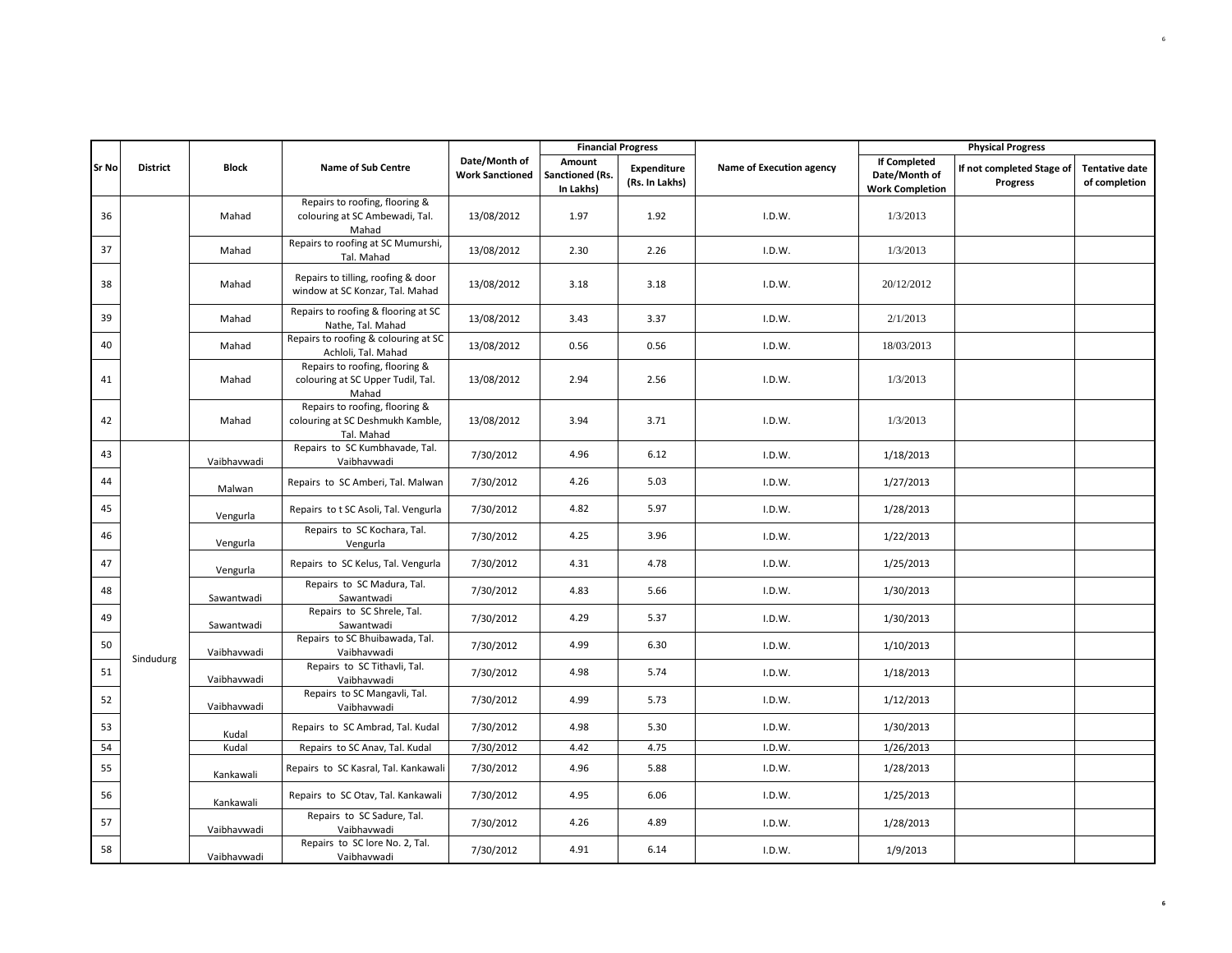|              |                 |              |                                                                                 |                                         | <b>Financial Progress</b>              |                                      |                          |                                                                | <b>Physical Progress</b>              |                                        |
|--------------|-----------------|--------------|---------------------------------------------------------------------------------|-----------------------------------------|----------------------------------------|--------------------------------------|--------------------------|----------------------------------------------------------------|---------------------------------------|----------------------------------------|
| <b>Sr No</b> | <b>District</b> | <b>Block</b> | <b>Name of Sub Centre</b>                                                       | Date/Month of<br><b>Work Sanctioned</b> | Amount<br>Sanctioned (Rs.<br>In Lakhs) | <b>Expenditure</b><br>(Rs. In Lakhs) | Name of Execution agency | <b>If Completed</b><br>Date/Month of<br><b>Work Completion</b> | If not completed Stage of<br>Progress | <b>Tentative date</b><br>of completion |
| 59           |                 | Devgad       | Repairs to SC Girye, Tal. Devgad                                                | 9/24/2012                               | 3.15                                   | 3.47                                 | I.D.W.                   | 1/28/2013                                                      |                                       |                                        |
| 60           |                 | Sagmeshwar   | Construction of repair SC at Katwali,                                           | 07.07.2012                              | 3.00                                   | 2.99                                 | I.D.W.                   | Dec.2012                                                       |                                       |                                        |
| 61           |                 | Dapoli       | Construction of repair SC at<br>Kolthare,                                       | 07.07.2012                              | 3.00                                   | 3.04                                 | I.D.W.                   | Dec.2012                                                       |                                       |                                        |
| 62           |                 | Dapoli       | Construction of repair SC at Shirkhal                                           | 07.07.2012                              | 3.50                                   | 3.57                                 | I.D.W.                   | Dec.2012                                                       |                                       |                                        |
| 63           |                 | Dapoli       | Construction of repair SC at<br>Pajpandhari,                                    | 07.07.2012                              | 7.50                                   | 7.50                                 | I.D.W.                   | Feb.2013                                                       |                                       |                                        |
| 64           | Ratnagiri       | Rajapur      | Construction of repair SC at Hasol,<br>Tal: Rajapur                             | 07.07.2012                              | 4.50                                   | 4.32                                 | I.D.W.                   | Dec.2012                                                       |                                       |                                        |
| 65           |                 | Khed         | Construction of repair SC at Khavati,                                           | 07.07.2012                              | 1.20                                   | 1.22                                 | I.D.W.                   | Nov.2012                                                       |                                       |                                        |
| 66           |                 | Dapoli       | Water supply at SC Visapur                                                      | 07.07.2012                              | 1.00                                   | 0.99                                 | I.D.W.                   | Dec.2012                                                       |                                       |                                        |
| 67           |                 | Dapoli       | Water supply at SC Mugij                                                        | 07.07.2012                              | 1.00                                   | 1.00                                 | I.D.W.                   | Dec.2012                                                       |                                       |                                        |
| 68           |                 | Dapoli       | Water supply at SC Palgad                                                       | 07.07.2012                              | 1.00                                   | 1.00                                 | I.D.W.                   | Dec.2012                                                       |                                       |                                        |
| 69           |                 | Dapoli       | Water supply at SC Matwan                                                       | 01.07.2012                              | 1.00                                   | 1.01                                 | I.D.W.                   | Dec.2012                                                       |                                       |                                        |
| 70           |                 | Dapoli       | Water supply at SC Kherdi                                                       | 07.07.2012                              | 1.00                                   | 1.02                                 | I.D.W.                   | Dec.2012                                                       |                                       |                                        |
| 71           |                 | Rajapur      | Water supply at SC Mur                                                          | 07.07.2012                              | 1.00                                   | 0.99                                 | I.D.W.                   | Dec.2012                                                       |                                       |                                        |
| 72           |                 | Sagmeshwar   | Water supply at SC Dabhole                                                      | 07.07.2012                              | 1.00                                   | 1.01                                 | I.D.W.                   | Dec.2012                                                       |                                       |                                        |
| 73           |                 | Sagmeshwar   | Water supply at SC Pur                                                          | 07.07.2012                              | 1.00                                   | 1.00                                 | I.D.W.                   | Dec.2012                                                       |                                       |                                        |
| 74           |                 | Haveli       | Repairs & upgradation of SC<br>Naigaon, Tal. Haveli                             | 12.07.2012                              | 2.98                                   | 2.31                                 | I.D.W.                   | 28.02.2013                                                     |                                       |                                        |
| 75           |                 | Daund        | Repairs & upgradation of SC<br>Vasunde, Tal. Daund                              | 12.07.2012                              | 3.21                                   | 2.99                                 | I.D.W.                   | 30.03.2013                                                     |                                       |                                        |
| 76           |                 | Indapur      | Repairs & upgradation of SC<br>Kalamb, Tal. Indapur                             | 12.07.2012                              | 2.87                                   | 2.47                                 | I.D.W.                   | 30.03.2013                                                     |                                       |                                        |
| 77           |                 | <b>Bhor</b>  | Repairs & upgradation of SC Apti,<br>Tal. Bhor                                  | 30.06.2012                              | 3.81                                   | 3.41                                 | I.D.W.                   | 30.03.2013                                                     |                                       |                                        |
| 78           |                 | Velha        | Repairs & upgradation of SC<br>Margasani, Tal. Velha                            | 28.06.2012                              | 3.15                                   | 2.80                                 | I.D.W.                   | 30.03.2013                                                     |                                       |                                        |
| 79           | Pune            | Maval        | Repairs & upgradation of SC Indori,<br>Tal. Maval                               | 12.07.2012                              | 4.27                                   | 3.05                                 | I.D.W.                   | 30.03.2013                                                     |                                       |                                        |
| 80           |                 | Velha        | Repairs & upgradation of SC Kelad,<br>Tal. Velha                                | 28.06.2012                              | 2.00                                   | 1.96                                 | I.D.W.                   | 25.03.2013                                                     |                                       |                                        |
| 81           |                 | Ambegaon     | Tirpad Arogya Pathak Tal-Ambegaon<br>(Electric Motor, storage tank<br>pipeline) | 5.02.2013                               | 0.70                                   | 0.70                                 | I.D.W.                   | 30.03.2013                                                     |                                       |                                        |
| 82           |                 | Ambegaon     | GI Sheet Roofing work at PHC Tirpad<br>Tal-Ambegaon                             | 5.02.2013                               | 1.95                                   | 1.95                                 | I.D.W.                   | 30.03.2013                                                     |                                       |                                        |
| 83           |                 | Junnar       | Electrical work at SC Muthalane Tal-<br>Junnar                                  | 3.02.2013                               | 0.60                                   | 0.60                                 | I.D.W.                   | 30.03.2013                                                     |                                       |                                        |
| 84           |                 | Haveli       | Water Proffing work at SC Bahuli Tal-<br>Haveli                                 | 3.02.2013                               | 1.25                                   | 1.10                                 | I.D.W.                   | 30.03.2013                                                     |                                       |                                        |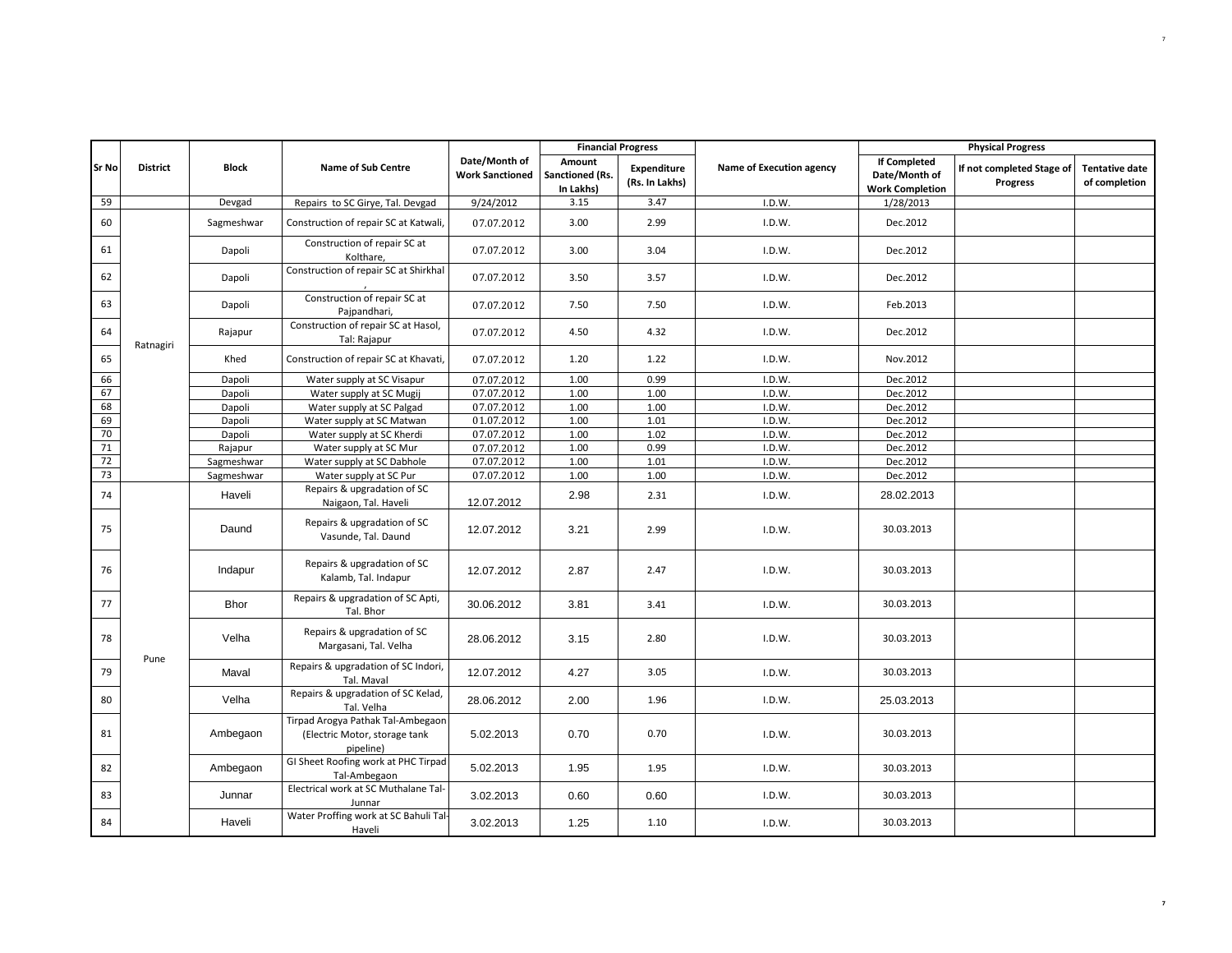|              |                 |              |                                                                                                                                            |                                         | <b>Financial Progress</b>              |                               |                          |                                                         | <b>Physical Progress</b>              |                                        |
|--------------|-----------------|--------------|--------------------------------------------------------------------------------------------------------------------------------------------|-----------------------------------------|----------------------------------------|-------------------------------|--------------------------|---------------------------------------------------------|---------------------------------------|----------------------------------------|
| <b>Sr No</b> | <b>District</b> | <b>Block</b> | <b>Name of Sub Centre</b>                                                                                                                  | Date/Month of<br><b>Work Sanctioned</b> | Amount<br>Sanctioned (Rs.<br>In Lakhs) | Expenditure<br>(Rs. In Lakhs) | Name of Execution agency | If Completed<br>Date/Month of<br><b>Work Completion</b> | If not completed Stage of<br>Progress | <b>Tentative date</b><br>of completion |
| 85           |                 | Phltan       | Repairs of Compound Wall &<br>G.I.Sheet roof, Draniage at SC Adarki<br>Tal. Phaltan Dist. Satara.                                          | 8/1/2012                                | 3.09                                   | 2.19                          | I.D.W.                   | 2/2/2013                                                |                                       |                                        |
| 86           |                 | Jawali       | Repair of Doors, Windows, Flooring<br>& Lashikaran shed to SC Anewadi<br>Tal. Jawali Dist. Satara.                                         | 8/1/2012                                | 2.73                                   | 2.68                          | I.D.W.                   | 11/22/2012                                              |                                       |                                        |
| 87           |                 | Karad        | Repair of (Door, Window, Slab<br>leakage, Flooring, Plaster, Painting,<br>Drainage line etc.) work at SC Chore<br>Tal. Karad Dist. Satara. | 8/1/2012                                | 3.12                                   | 3.00                          | I.D.W.                   | 12/26/2012                                              |                                       |                                        |
| 88           |                 | Karad        | Construction of Compound Wall to<br>SC Ghogaon Tal. Karad Dist. Satara.                                                                    | 8/1/2012                                | 3.09                                   | 3.00                          | I.D.W.                   | 12/26/2012                                              |                                       |                                        |
| 89           |                 | Karad        | Construction of Compound Wall to<br>S.C Julewadi Tal-Karad Dist.Satara                                                                     | 8/1/2012                                | 2.37                                   | 2.36                          | I.D.W.                   | 11/20/2012                                              |                                       |                                        |
| 90           |                 | Satara       | Repair of Flooring & Window to SC<br>Kodoli Tal.Dist.Satara.                                                                               | 7/19/2012                               | 1.68                                   | 1.63                          | I.D.W.                   | 12/1/2012                                               |                                       |                                        |
| 91           |                 | Wai          | Repair & Construction of Compound<br>Wall at SC Ozarde Tal. Wai<br>Dist.Satara.                                                            | 8/1/2012                                | 4.18                                   | 4.13                          | I.D.W.                   | 11/22/2012                                              |                                       |                                        |
| 92           |                 | Man          | Repair of Delivery Room &<br>Construction of Lasikaran Room at<br>SC Pachwad Tal-Man Dist.Satara                                           | 8/1/2012                                | 2.69                                   | 2.60                          | I.D.W.                   | 11/29/2012                                              |                                       |                                        |
| 93           | Satara          | Karad        | Repair of (Slab Leakage, Drainaage,<br>Flooring, Doors) to SC Perale<br>Tal.Karad Dist. Satara.                                            | 8/1/2012                                | 2.31                                   | 2.12                          | I.D.W.                   | 12/26/2012                                              |                                       |                                        |
| 94           |                 | Wai          | Construction of Compound Wall to<br>Vele SC Tal. Wai Dist. Satara.                                                                         | 8/1/2012                                | 3.33                                   | 3.09                          | I.D.W.                   | 2/15/2013                                               |                                       |                                        |
| 95           |                 | Karad        | Construction of Compound Wall to<br>SC Yenpe Tal.Karad Dist. Satara.                                                                       | 8/1/2012                                | 3.00                                   | 2.94                          | I.D.W.                   | 12/26/2012                                              |                                       |                                        |
| 96           |                 | Patan        | Upgradation of Delivery Room at SC<br>Ghanbi Tal-Patan Dist.Satara                                                                         | 8/1/2012                                | 3.81                                   | 3.50                          | I.D.W.                   | 2/18/2013                                               |                                       |                                        |
| 97           |                 | Man          | Repair & Construction of Delivery<br>Room at SC Shingnapur Tal.Man<br>Dist.Satara                                                          | 8/1/2012                                | 3.82                                   | 3.66                          | I.D.W.                   | 2/19/2013                                               |                                       |                                        |
| 98           |                 | Patan        | Upgradation of Delivery Room at SC<br>Vankusavade Tal-Patan Dist.Satara                                                                    | 8/1/2012                                | 3.92                                   | 3.65                          | I.D.W.                   | 2/19/2013                                               |                                       |                                        |
| 99           |                 | Karad        | Construction of Compound Wall to<br>SC Yerawale Karad Dist.Satara.                                                                         | 8/1/2012                                | 2.44                                   | 2.07                          | I.D.W.                   | 2/19/2013                                               |                                       |                                        |

**8**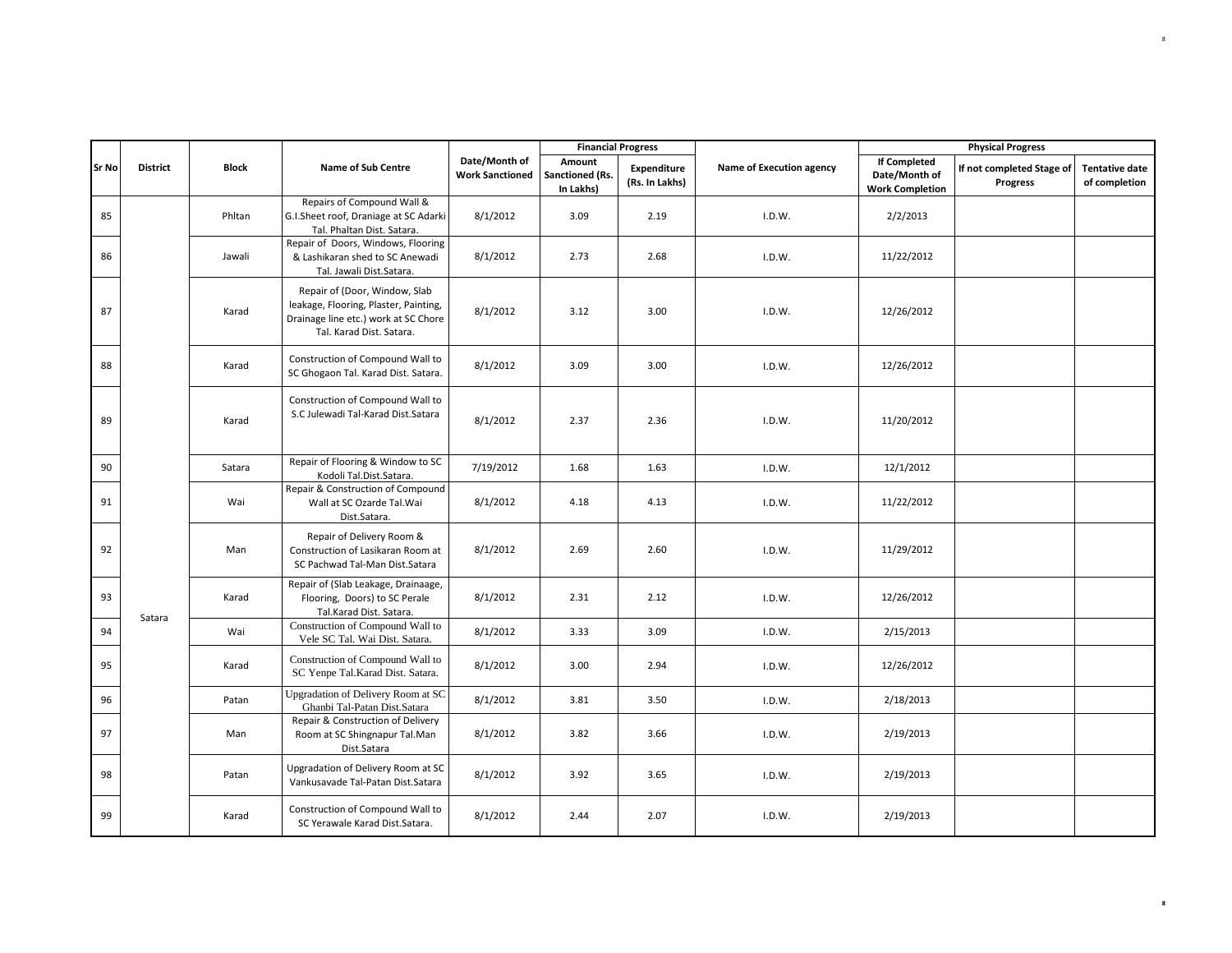|              |                 |              |                                                                                                                                                                   |                                         | <b>Financial Progress</b>              |                                      |                          |                                                                | <b>Physical Progress</b>                     |                                        |
|--------------|-----------------|--------------|-------------------------------------------------------------------------------------------------------------------------------------------------------------------|-----------------------------------------|----------------------------------------|--------------------------------------|--------------------------|----------------------------------------------------------------|----------------------------------------------|----------------------------------------|
| <b>Sr No</b> | <b>District</b> | <b>Block</b> | <b>Name of Sub Centre</b>                                                                                                                                         | Date/Month of<br><b>Work Sanctioned</b> | Amount<br>Sanctioned (Rs.<br>In Lakhs) | <b>Expenditure</b><br>(Rs. In Lakhs) | Name of Execution agency | <b>If Completed</b><br>Date/Month of<br><b>Work Completion</b> | If not completed Stage of<br><b>Progress</b> | <b>Tentative date</b><br>of completion |
| 100          |                 | Karad        | Repair of (Delivery Room<br>, painting, dranage line, slab leakage,<br>Plaster, Door, Window, Const. of<br>Store room) at SC Chorajwadi<br>Tal.Karad Dist.Satara. | 7/19/2012                               | 1.60                                   | 1.55                                 | I.D.W.                   | 2/18/2013                                                      |                                              |                                        |
| 101          |                 | Satara       | Construction of Lasikaran Room &<br>Plinth Protection at SC Kodoli<br>Tal.Dist. Satara.                                                                           | 2/21/2013                               | 2.22                                   | 2.17                                 | I.D.W.                   | 3/31/2013                                                      |                                              |                                        |
| 102          |                 | Karad        | Construction of Compound Wall to<br>SC Chorajwadi Tal.Karad Dist. Satara.                                                                                         | 2/21/2013                               | 4.48                                   | 4.34                                 | I.D.W.                   | 3/31/2013                                                      |                                              |                                        |
| 103          |                 | Wai          | Construction of Compound wall at<br>SC Pachwad Tal. Wai Dist. Satara.                                                                                             | 2/21/2013                               | 4.56                                   | 4.03                                 | I.D.W.                   | 3/28/2013                                                      |                                              |                                        |
| 104          |                 | Mangalwedha  | S.R. To SC Patkhal, Tal.<br>Mangalwedha                                                                                                                           | 13.07.2012                              | 1.98                                   | 1.98                                 | I.D.W.                   | 24.01.2013                                                     |                                              |                                        |
| 105          |                 | Pandharpur   | S.R. To SC Korti, Tal. Pandharpur                                                                                                                                 | 13.07.2012                              | 1.73                                   | 1.67                                 | I.D.W.                   | 26.02.2013                                                     |                                              |                                        |
| 106          |                 | S.Solapur    | S.R. To SC Ingalgi,<br>Tal. S.<br>Solapur                                                                                                                         | 13.07.2012                              | 1.83                                   | 1.42                                 | I.D.W.                   | 14.03.2013                                                     |                                              |                                        |
| 107          |                 | Mohol        | S.R. To SC Ashti, Tal. Mohol                                                                                                                                      | 13.07.2012                              | 3.40                                   | 3.67                                 | I.D.W.                   | 28.03.2013                                                     |                                              |                                        |
| 108          |                 | Madha        | S.R. To SC Wadshinge, Tal. Madha                                                                                                                                  | 13.07.2012                              | 1.95                                   | 1.96                                 | I.D.W.                   | 03.02.2013                                                     |                                              |                                        |
| 109          |                 | S.Solapur    | S.R. To SC Kasegaon, Tal. S. Solapur                                                                                                                              | 13.07.2012                              | 1.71                                   | 1.71                                 | I.D.W.                   | 31.12.2013                                                     |                                              |                                        |
| 110          |                 | Sangola      | S.R. To SC Shirbhavi, Tal. Sangola                                                                                                                                | 13.07.2012                              | 1.71                                   | 1.71                                 | I.D.W.                   | 08.02.2013                                                     |                                              |                                        |
| 111          |                 | Barshi       | S.R. To SC Kategaon, Tal. Barshi                                                                                                                                  | 13.07.2012                              | 2.03                                   | 2.03                                 | I.D.W.                   | 15.02.2013                                                     |                                              |                                        |
| 112          |                 | S.Solapur    | S.R. To SC Dhotri, Tal. S. Solapur                                                                                                                                | 13.07.2012                              | 2.04                                   | 2.01                                 | I.D.W.                   | 15.02.2013                                                     |                                              |                                        |
| 113          |                 | Malshiras    | S.R. To SC Bangarde, Tal. Malshiras                                                                                                                               | 13.07.2012                              | 1.73                                   | 1.73                                 | I.D.W.                   | 14.02.2013                                                     |                                              |                                        |
| 114          |                 | Malshiras    | S.R. To SC Dombalwadi, Tal.<br>Malshiras                                                                                                                          | 13.07.2012                              | 2.28                                   | 2.28                                 | I.D.W.                   | 28.12.2012                                                     |                                              |                                        |
| 115          |                 | Karmala      | S.R. To SC Wangi, Tal. Karmala                                                                                                                                    | 13.07.2012                              | 1.98                                   | 1.98                                 | I.D.W.                   | 27.02.2013                                                     |                                              |                                        |
| 116          |                 | Karmala      | S.R. To SC Goti, Tal. Karmala                                                                                                                                     | 13.07.2012                              | 1.93                                   | 1.93                                 | I.D.W.                   | 12.03.2013                                                     |                                              |                                        |
| 117          |                 | N.Solapur    | S.R. To SC Honsal, Tal. N. Solapur                                                                                                                                | 13.07.2012                              | 2.12                                   | 2.08                                 | I.D.W.                   | 27.12.2012                                                     |                                              |                                        |
| 118          |                 | Akkalkot     | S.R. To SC Boriumergi, Tal. Akkalkot                                                                                                                              | 13.07.2012                              | 2.44                                   | 2.02                                 | I.D.W.                   | 15.02.2013                                                     |                                              |                                        |
| 119          | Solapur         | Mangalwedha  | S.R. To SC L.Dahiwadi,<br>Tal. Mangal -wedha                                                                                                                      | 13.07.2012                              | 1.99                                   | 1.99                                 | I.D.W.                   | 07.03.2013                                                     |                                              |                                        |
| 120          |                 | Mohol        | S.R. To SC Sawaleshwar,<br>Tal. Mohol                                                                                                                             | 13.07.2012                              | 2.33                                   | 2.24                                 | I.D.W.                   | 22.01.2013                                                     |                                              |                                        |
| 121          |                 | Mohol        | S.R. To SC Khandobachiwadi, Tal.<br>Mohol                                                                                                                         | 13.07.2012                              | 1.71                                   | 1.71                                 | I.D.W.                   | 09.02.2013                                                     |                                              |                                        |
| 122          |                 | Sangola      | S.R. To SC Balawadi, Tal. Sangola                                                                                                                                 | 13.07.2012                              | 2.43                                   | 2.39                                 | I.D.W.                   | 24.02.2013                                                     |                                              |                                        |
| 123          |                 | Pandharpur   | S.R. To SC Ozewadi, Tal. Pandharpur                                                                                                                               | 12.10.2012                              | 2.11                                   | 2.11                                 | I.D.W.                   | 19.03.2013                                                     |                                              |                                        |
| 124          |                 | Madha        | Construction of Compound wall at<br>SC Bembale Ta. Madha                                                                                                          | 04.02.2013                              | 3.31                                   | 3.31                                 | I.D.W.                   | 27.03.2013                                                     |                                              |                                        |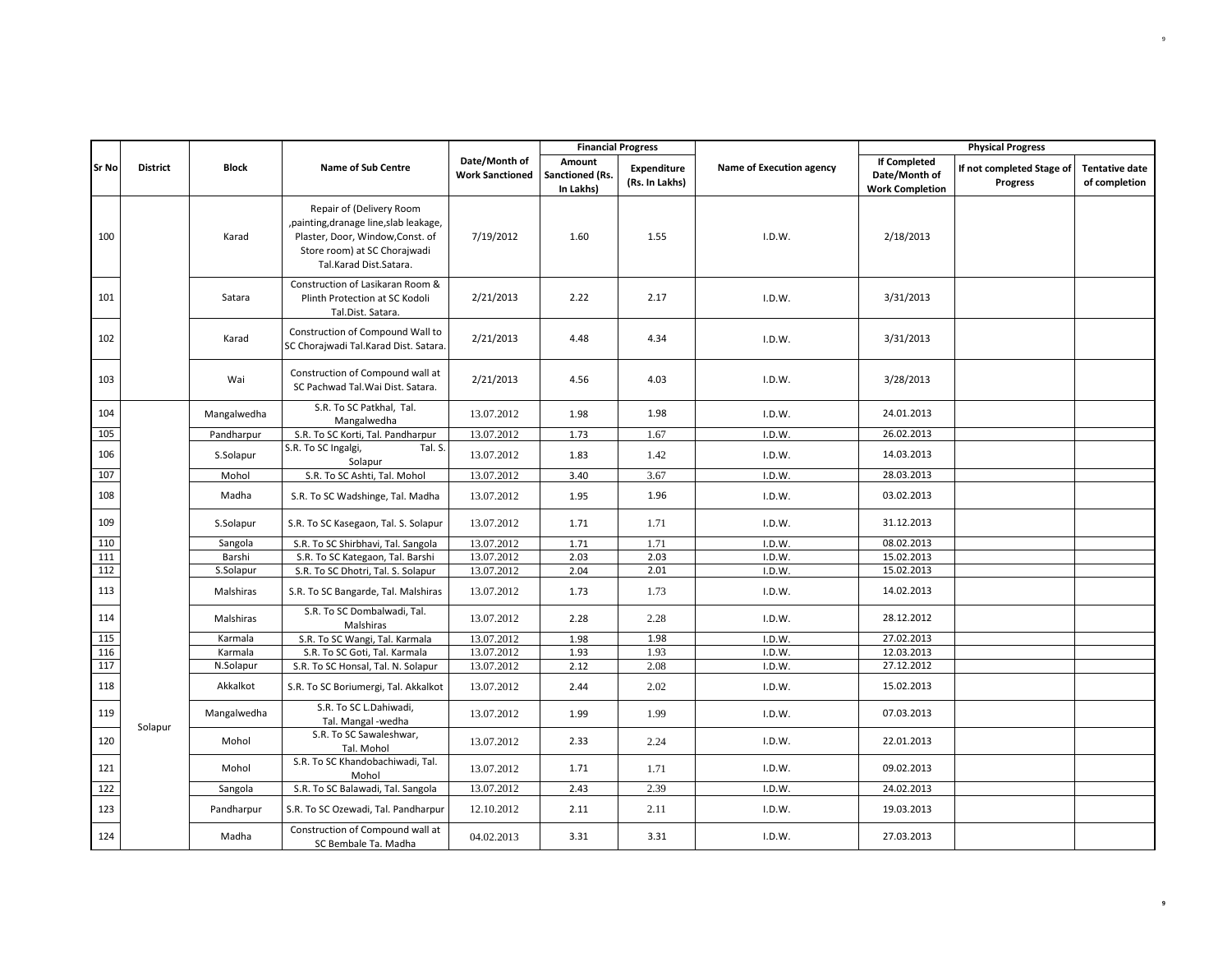|       |                 |                 |                                                                      |                                         |                                        | <b>Financial Progress</b>            |                          |                                                                | <b>Physical Progress</b>              |                                        |
|-------|-----------------|-----------------|----------------------------------------------------------------------|-----------------------------------------|----------------------------------------|--------------------------------------|--------------------------|----------------------------------------------------------------|---------------------------------------|----------------------------------------|
| Sr No | <b>District</b> | <b>Block</b>    | <b>Name of Sub Centre</b>                                            | Date/Month of<br><b>Work Sanctioned</b> | Amount<br>Sanctioned (Rs.<br>In Lakhs) | <b>Expenditure</b><br>(Rs. In Lakhs) | Name of Execution agency | <b>If Completed</b><br>Date/Month of<br><b>Work Completion</b> | If not completed Stage of<br>Progress | <b>Tentative date</b><br>of completion |
| 125   |                 | Karmala         | Construction of Compound wall at<br>SC Kumbhargaon Ta. Karmala       | 04.02.2013                              | 3.99                                   | 3.91                                 | I.D.W.                   | 29.03.2013                                                     |                                       |                                        |
| 126   |                 | Malshiras       | Construction of Compound wall at<br>SC Yashavantnagar Tal. Malshiras | 04.02.2013                              | 3.08                                   | 3.08                                 | I.D.W.                   | 28.03.2013                                                     |                                       |                                        |
| 127   |                 | Sangola         | Construction of Compound wall at<br>SC Mahud Ta. Sangola             | 04.02.2013                              | 1.88                                   | 1.88                                 | I.D.W.                   | 29.03.2013                                                     |                                       |                                        |
| 128   |                 | Mangalwedha     | Construction of Compound wall at<br>SC Radde Ta. Mangalvedha         | 04.02.2013                              | 3.81                                   | 3.73                                 | I.D.W.                   | 27.03.2013                                                     |                                       |                                        |
| 129   |                 | Akkalkot        | Construction of Compound wall at<br>SCKalhippargi Ta. Akkalkot       | 04.02.2013                              | 4.60                                   | 4.50                                 | I.D.W.                   | 28.03.2013                                                     |                                       |                                        |
| 130   |                 | Akkalkot        | Construction of Compound wall at<br>SC Mangrul Ta. Akkalkot          | 04.02.2013                              | 3.77                                   | 3.68                                 | I.D.W.                   | 28.03.2013                                                     |                                       |                                        |
| 131   |                 | Karmala         | Construction of Compound wall at<br>SC Potegaon Ta. Karmala          | 04.02.2013                              | 3.65                                   | 3.57                                 | I.D.W.                   | 29.03.2013                                                     |                                       |                                        |
| 132   |                 | K.Mahakal       | Upgradation of Sub center Nagaj,<br>Tal. K Mahankal                  | 10.07.2012                              | 3.17                                   | 3.13                                 | I.D.W.                   | Mar.2014                                                       |                                       |                                        |
| 133   |                 |                 | Upgradation of Sub center Basargi,<br>Tal. Jath                      | 10.07.2012                              | 5.20                                   | 5.02                                 | I.D.W.                   | 31/03/2013                                                     |                                       |                                        |
| 134   |                 |                 | Upgradation of Sub center Ankalagi,<br>Tal. Jath                     | 10.07.2012                              | 5.73                                   | 3.82                                 | I.D.W.                   | 31/03/2013                                                     |                                       |                                        |
| 135   |                 | Jath<br>Tasgaon | Upgradation of Sub center Banali,<br>Tal. Jath                       | 10.07.2012                              | 3.33                                   | 3.32                                 | I.D.W.                   | Mar.2014                                                       |                                       |                                        |
| 136   |                 |                 | Upgradation of Sub center Jirgyal,<br>Tal. Jath                      | 10.07.2012                              | 5.32                                   | 4.76                                 | I.D.W.                   | 31/03/2013                                                     |                                       |                                        |
| 137   |                 |                 | Upgradation of Sub center Punadi,<br>Tal. Tasgaon                    | 10.07.2012                              | 3.36                                   | 3.01                                 | I.D.W.                   | Mar.2014                                                       |                                       |                                        |
| 138   |                 |                 | Upgradation of Sub center Hatnoli,<br>Tal. Tasgaon                   | 10.07.2012                              | 3.16                                   | 3.14                                 | I.D.W.                   | Mar.2014                                                       |                                       |                                        |
| 139   |                 | Jath            | Upgradation of Sub center Ankale,<br>Tal. Jath                       | 10.07.2012                              | 3.51                                   | 3.46                                 | I.D.W.                   | Mar.2014                                                       |                                       |                                        |
| 140   | Sangli          | Khanapur        | Upgradation of Sub center Alsand<br>(Labour Room)Tal. Khanapur       | 10.07.2012                              | 3.17                                   | 2.93                                 | I.D.W.                   | 31/03/2013                                                     |                                       |                                        |
| 141   |                 | Shirala         | Upgradation of Sub center Rile, Tal.<br>Shirala                      | 10.07.2012                              | 3.73                                   | 3.36                                 | I.D.W.                   | 31/03/2013                                                     |                                       |                                        |
| 142   |                 | Jath            | Upgradation of Sub center Sordi, Tal.<br>Jath                        | 10.07.2012                              | 3.23                                   | 3.09                                 | I.D.W.                   | 31/03/2013                                                     |                                       |                                        |
| 143   |                 | walwa           | Upgradation of Sub center Aithwade<br>Bu., Tal. Walwa                | 10.07.2012                              | 2.98                                   | 2.86                                 | I.D.W.                   | 31/03/2013                                                     |                                       |                                        |
| 144   |                 | K.Mahakal       | Upgradation of Sub center Alkud S.,<br>Tal. K Mahankal               | 10.07.2012                              | 3.00                                   | 2.82                                 | I.D.W.                   | 31/03/2013                                                     |                                       |                                        |
| 145   |                 |                 | Upgradation of Sub center<br>Hingangaon, Tal. K Mahankal             | 10.07.2012                              | 2.99                                   | 2.98                                 | I.D.W.                   | Mar.2014                                                       |                                       |                                        |
| 146   |                 | Palus           | Upgradation of Sub center Andhali,<br>Tal. Palus                     | 10.07.2012                              | 3.02                                   | 2.86                                 | I.D.W.                   | 31/03/2013                                                     |                                       |                                        |
| 147   |                 | Shirala         | Upgradation of Sub center<br>Nathwade, Tal. Shirala                  | 10.07.2012                              | 3.63                                   | 3.36                                 | I.D.W.                   | 31/03/2013                                                     |                                       |                                        |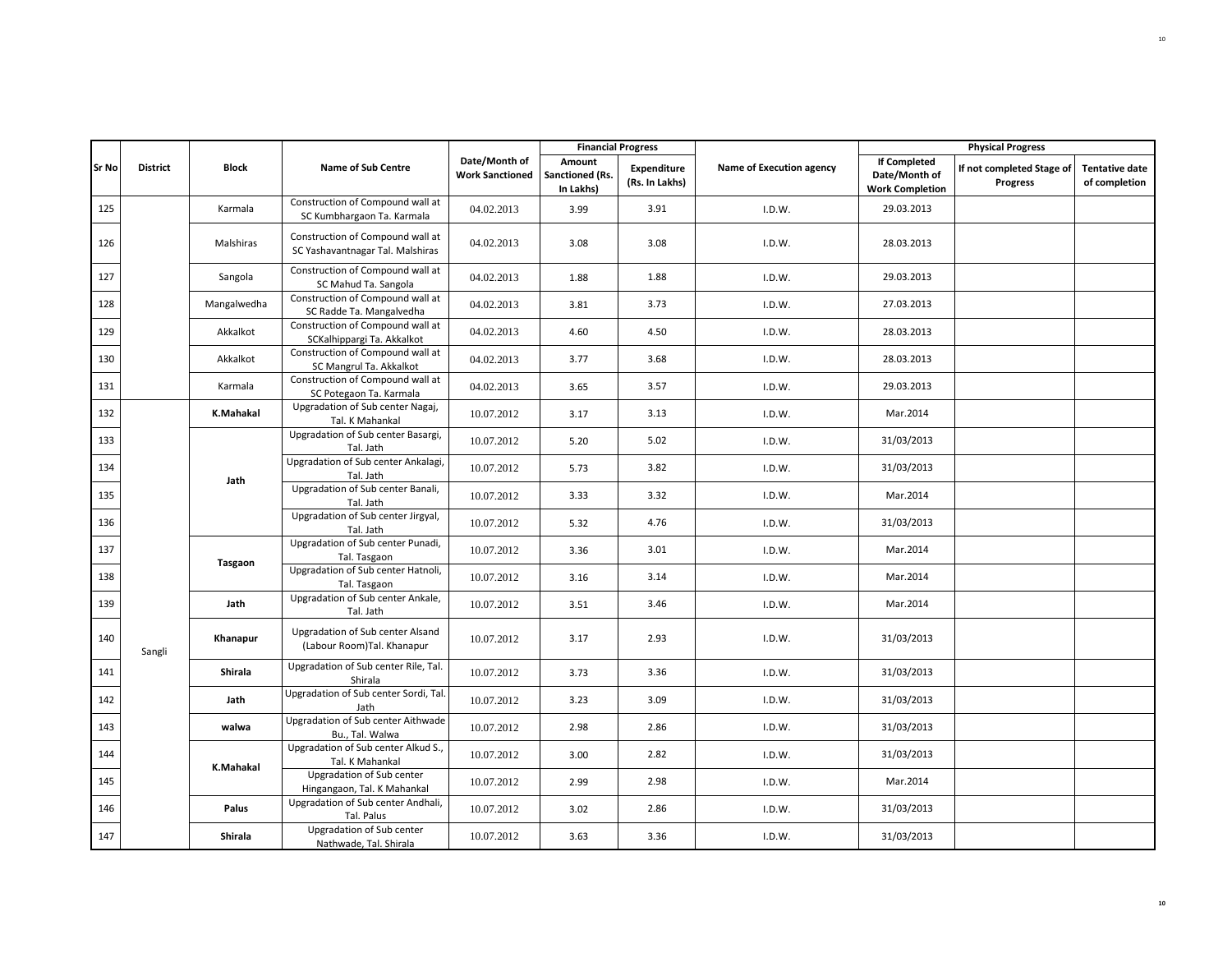|              |                 |              |                                                                      |                                         |                                        | <b>Financial Progress</b>            |                          |                                                                | <b>Physical Progress</b>                     |                                        |
|--------------|-----------------|--------------|----------------------------------------------------------------------|-----------------------------------------|----------------------------------------|--------------------------------------|--------------------------|----------------------------------------------------------------|----------------------------------------------|----------------------------------------|
| <b>Sr No</b> | <b>District</b> | <b>Block</b> | <b>Name of Sub Centre</b>                                            | Date/Month of<br><b>Work Sanctioned</b> | Amount<br>Sanctioned (Rs.<br>In Lakhs) | <b>Expenditure</b><br>(Rs. In Lakhs) | Name of Execution agency | <b>If Completed</b><br>Date/Month of<br><b>Work Completion</b> | If not completed Stage of<br><b>Progress</b> | <b>Tentative date</b><br>of completion |
| 148          |                 | walwa        | Upgradation of Sub center<br>Karanjwade, Tal. Walwa                  | 10.07.2012                              | 3.63                                   | 3.04                                 | I.D.W.                   | Mar.2014                                                       |                                              |                                        |
| 149          |                 |              | Upgradation of Sub center Sakhrale,<br>Tal. Walwa                    | 10.07.2012                              | 3.24                                   | 3.25                                 | I.D.W.                   | Mar.2014                                                       |                                              |                                        |
| 150          |                 | Karveer      | Special repair works to Sub center<br>Paterkarwadi tal.Karveer       | 12/31/2012                              | 4.16                                   | 4.15                                 | I.D.W.                   | 13-3-2013                                                      |                                              |                                        |
| 151          |                 | Bhudargad    | Special repair works to Sub center<br>Nadhavade tal.Bhudargad        | 12/31/2012                              | 2.86                                   | 2.70                                 | I.D.W.                   | 4/3/2013                                                       |                                              |                                        |
| 152          |                 | Chandgad     | Special repair works to Sub center<br>Turkewadi tal.Chandgad         | 1/9/2013                                | 2.86                                   | 3.98                                 | I.D.W.                   | 13-3-2013                                                      |                                              |                                        |
| 153          |                 | Gadhinglaj   | Special repair works to Sub center<br>Vadarge tal.Gadhinglaj         | 1/8/2013                                | 2.49                                   | 2.31                                 | I.D.W.                   | 11/3/2013                                                      |                                              |                                        |
| 154          |                 | Radhanagari  | Special repair works to Sub center<br>Hasane tal.Radhanagari         | 1/9/2013                                | 3.99                                   | 3.96                                 | I.D.W.                   | 13-3-2013                                                      |                                              |                                        |
| 155          |                 |              | Special repair works to Sub center<br>Mangoli tal.Radhanaari         | 12/31/2012                              | 4.98                                   | 4.86                                 | I.D.W.                   | 13-3-2013                                                      |                                              |                                        |
| 156          | Kolhapur        | Hathkanangle | Special repair works to Sub center<br>Rukadi (A&B )Tal- hathkanangle | 3/16/2013                               | 5.68                                   | 5.27                                 | I.D.W.                   | Mar.2014                                                       |                                              |                                        |
| 157          |                 | Hathkanangle | Special repair works to Sub center<br>Ghunaki Tal-hathkanangle       | 1/9/2013                                | 4.88                                   | 4.87                                 | I.D.W.                   | 30-3-2013                                                      |                                              |                                        |
| 158          |                 | Gagan Bawada | Special repair works to Sub center<br>Kheriwade Tal- G Bawada        | 3/16/2013                               | 4.25                                   | 4.64                                 | I.D.W.                   | 28-03-2013                                                     |                                              |                                        |
| 159          |                 | Panhala      | Special repair works to Sub center<br>Pimpale Tal-Panhala            | 3/16/2013                               | 2.81                                   | 2.55                                 | I.D.W.                   | 28-03-2013                                                     |                                              |                                        |
| 160          |                 | Shirol       | Special repair works to Sub center<br>Kavatesar Tal-Shirol           | 1/9/2013                                | 3.81                                   | 3.80                                 | I.D.W.                   | 29-3-2013                                                      |                                              |                                        |
| 161          |                 | Kagal        | Special repair works to Sub center<br>Haladi Tal- Kagal              | 3/26/2013                               | 3.81                                   | 5.56                                 | I.D.W.                   | 30-3-2013                                                      |                                              |                                        |
| 162          |                 | Chandwad     | Dhondgavan                                                           | 31/05/2012                              | 2.70                                   | 2.64                                 | I.D.W.                   | $Jan-13$                                                       |                                              |                                        |
| 163          |                 | Yeola        | Devlane                                                              | 31/05/2012                              | 3.32                                   | 3.30                                 | I.D.W.                   | $Mar-13$                                                       |                                              |                                        |
| 164          |                 | Baglan       | Pimgalwade                                                           | 31/05/2012                              | 2.20                                   | 2.13                                 | I.D.W.                   | $Jan-13$                                                       |                                              |                                        |
| 165          |                 | Baglan       | Nitane                                                               | 31/05/2012                              | 5.64                                   | 5.11                                 | I.D.W.                   | $Mar-13$                                                       |                                              |                                        |
| 166          |                 | Yeola        | Deshmane                                                             | 31/05/2012                              | 6.99                                   | 5.33                                 | I.D.W.                   | $Feb-13$                                                       |                                              |                                        |
| 167          |                 | Yeola        | Pimplgaon Jalal                                                      | 31/05/2012                              | 6.87                                   | 5.96                                 | I.D.W.                   | $Mar-13$                                                       |                                              |                                        |
| 168          | Nashik          | Deola        | Bhaur                                                                | 31/05/2012                              | 3.61                                   | 3.57                                 | I.D.W.                   | $Feb-13$                                                       |                                              |                                        |
| 169          |                 | Deola        | Subhashnagar                                                         | 31/05/2012                              | 1.99                                   | 1.94                                 | I.D.W.                   | $Jan-13$                                                       |                                              |                                        |
| 170          |                 | Dindori      | Lakhmapur                                                            | 31/05/2012                              | 3.39                                   | 3.20                                 | I.D.W.                   | $Jan-13$                                                       |                                              |                                        |
| 171          |                 | Yeola        | Kusur (Ankai)                                                        | 17/09/2012                              | 6.60                                   | 5.59                                 | I.D.W.                   | $Mar-13$                                                       |                                              |                                        |
| 172          |                 | Kalwan       | Navi bej                                                             | 31/05/2012                              | 8.97                                   | 7.91                                 | I.D.W.                   | $Mar-13$                                                       |                                              |                                        |
| 173          |                 | Kalwan       | Shirasmani                                                           | 31/05/2012                              | 9.05                                   | 8.11                                 | I.D.W.                   | Mar-13                                                         |                                              |                                        |
| 174          |                 | Surgana      | Mani                                                                 | 31/05/2012                              | 8.80                                   | 8.01                                 | I.D.W.                   | Mar-13                                                         |                                              |                                        |
| 175          |                 | Parner       | Reapairs to SC at Karandi Tal<br>Parner                              | 31.05.12                                | 2.17                                   | 2.17                                 | I.D.W.                   | 10/17/2012                                                     |                                              |                                        |
| 176          |                 | Rahuri       | Reapairs to SC at Bramhani Tal<br>Rahuri                             | 31.05.12                                | 2.00                                   | 1.99                                 | I.D.W.                   | 05.01.13                                                       |                                              |                                        |
| 177          |                 | Sangamner    | Reapairs to SC at Ambhore Tal<br>Sangamner                           | 31.05.12                                | 1.98                                   | 1.98                                 | I.D.W.                   | 25.10.12                                                       |                                              |                                        |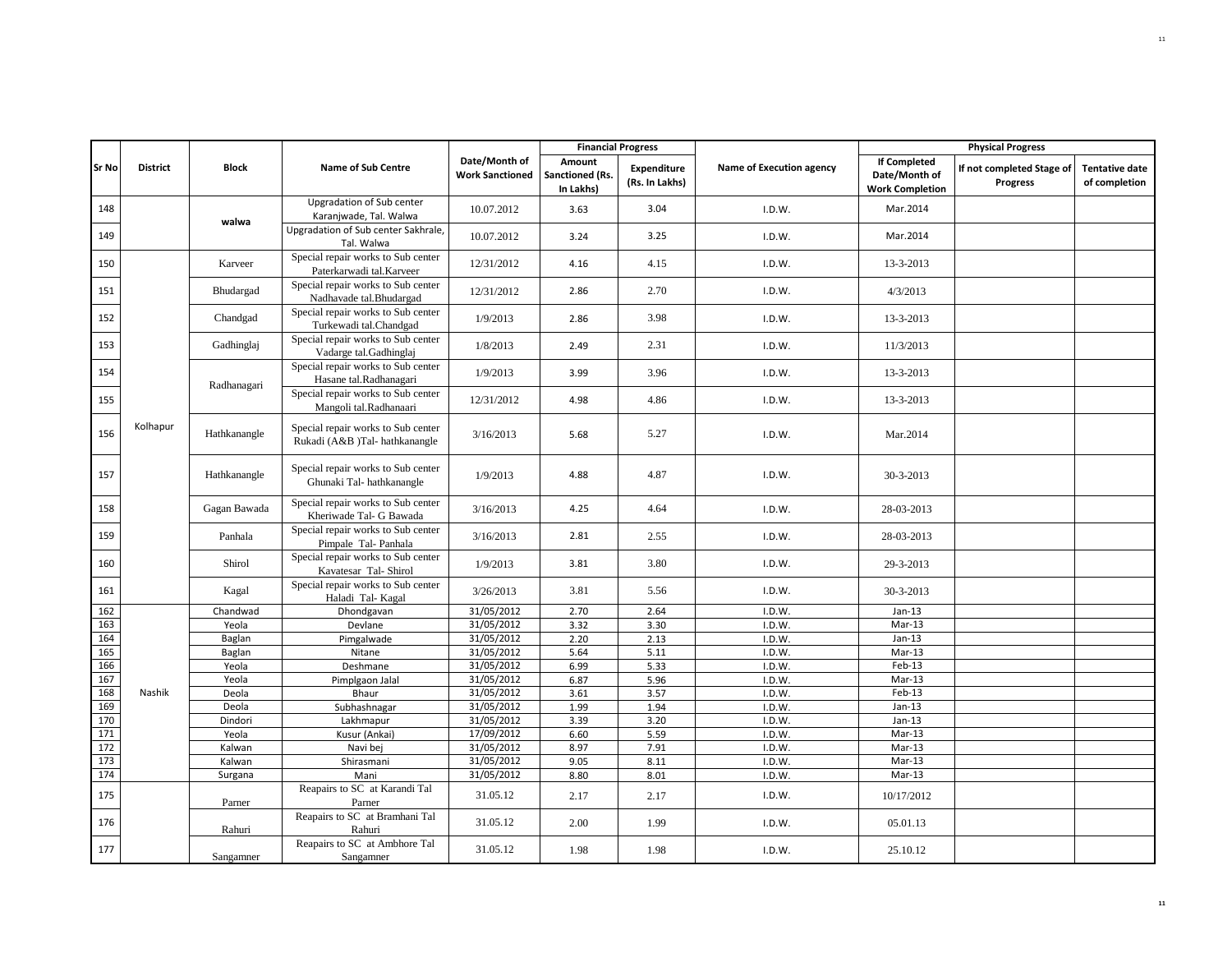|              |                 |              |                                                                                    |                                         |                                        | <b>Financial Progress</b>            |                          |                                                                | <b>Physical Progress</b>                     |                                        |
|--------------|-----------------|--------------|------------------------------------------------------------------------------------|-----------------------------------------|----------------------------------------|--------------------------------------|--------------------------|----------------------------------------------------------------|----------------------------------------------|----------------------------------------|
| <b>Sr No</b> | <b>District</b> | <b>Block</b> | <b>Name of Sub Centre</b>                                                          | Date/Month of<br><b>Work Sanctioned</b> | Amount<br>Sanctioned (Rs.<br>In Lakhs) | <b>Expenditure</b><br>(Rs. In Lakhs) | Name of Execution agency | <b>If Completed</b><br>Date/Month of<br><b>Work Completion</b> | If not completed Stage of<br><b>Progress</b> | <b>Tentative date</b><br>of completion |
| 178          |                 | Pathardi     | Reapairs to SC at Chandgaon Dule<br>Tal Pathardi                                   | 31.05.12                                | 2.00                                   | 1.51                                 | I.D.W.                   | 08.02.13                                                       |                                              |                                        |
| 179          |                 | Shevgaon     | Reapairs to SC at Wadule Tal<br>Shevgaon                                           | 31.05.12                                | 1.99                                   | 1.78                                 | I.D.W.                   | 31.12.12                                                       |                                              |                                        |
| 180          |                 | Rahata       | Reapairs to SC at Korhale Tal<br>Rahata                                            | 31.05.12                                | 1.86                                   | 1.95                                 | I.D.W.                   | 21.11.12                                                       |                                              |                                        |
| 181          |                 | Rahata       | Reapairs to SC at Durgapur Tal<br>Rahata                                           | 31.05.12                                | 1.86                                   | 1.94                                 | I.D.W.                   | 16.11.12                                                       |                                              |                                        |
| 182          | Ahmednagar      | Sangamner    | Providing Watersupply for Sub<br>Center Building at Nilwande Tal<br>Sangamner      | 31.05.12                                | 0.84                                   | 0.70                                 | I.D.W.                   | Mar.2014                                                       |                                              |                                        |
| 183          |                 | Sangamner    | Providing Electrification for Sub<br>Center Building at Nilwande Tal<br>Sangamner  | 31.05.12                                | 0.85                                   | 0.76                                 | I.D.W.                   | 18.02.13                                                       |                                              |                                        |
| 184          |                 | Shrigonda    | Providing Elcectrification for Sub<br>Center Building at Chibhale Tal<br>Shrigonda | 31.05.13                                | 0.62                                   | 0.61                                 | I.D.W.                   | 3/25/2013                                                      |                                              |                                        |
| 185          |                 | Sangamner    | Providing Elcectrification for Sub<br>Center Building at Ambhore Tal<br>Sangamner  | 31.05.14                                | 0.48                                   | 0.48                                 | I.D.W.                   | 3/29/2013                                                      |                                              |                                        |
| 186          |                 | Rahata       | Providing Elcectrification for Sub<br>Center Building at Rajuri Tal Rahata         | 31.05.15                                | 0.48                                   | 0.48                                 | I.D.W.                   | 3/29/2013                                                      |                                              |                                        |
| 187          |                 | Shevgaon     | Providing Elcectrification for Sub<br>Center Building at Rakshi Tal<br>Shevgaon    | 31.05.16                                | 0.62                                   | 0.61                                 | I.D.W.                   | 3/25/2013                                                      |                                              |                                        |
| 188          |                 | Dhule        | Velhane                                                                            | 27/12/2012                              | 1.88                                   | 1.84                                 | I.D.W.                   | 26/3/2013                                                      |                                              |                                        |
| 189          |                 | Dhule        | Tarwade                                                                            | 27/12/2012                              | 1.99                                   | 0.00                                 | I.D.W.                   | 15/6/2013                                                      |                                              |                                        |
| 190          |                 | Dhule        | Nikubhe                                                                            | 10/9/2012                               | 2.44                                   | 2.16                                 | I.D.W.                   | 22/2/2013                                                      |                                              |                                        |
| 191          |                 | Dhule        | Moghan                                                                             | 12/9/2012                               | 1.99                                   | 1.84                                 | I.D.W.                   | 10/3/2013                                                      |                                              |                                        |
| 192          |                 | Dhule        | Nimdale                                                                            | 10/9/2012                               | 2.42                                   | 2.24                                 | I.D.W.                   | 28/3/2013                                                      |                                              |                                        |
| 193          |                 | Sakri        | Chadwel Pakharun.                                                                  | 27/8/2012                               | 1.80                                   | 1.79                                 | I.D.W.                   | 16/2/2013                                                      |                                              |                                        |
| 194          |                 | Sakri        | Pangan.                                                                            | 27/8/2012                               | 2.56                                   | 0.00                                 | I.D.W.                   | 14/6/2013                                                      |                                              |                                        |
| 195          |                 | Sakri        | Pinjarzadi                                                                         | 27/8/2012                               | 2.51                                   | 2.49                                 | I.D.W.                   | 18/1/2013                                                      |                                              |                                        |
| 196          | Dhule           | Sakri        | Babhulde                                                                           | 27/12/2013                              | 2.51                                   | 2.49                                 | I.D.W.                   | 19/2/2013                                                      |                                              |                                        |
| 197          |                 | Sakri        | Samoda                                                                             | 10/9/2012                               | 1.99                                   | 1.98                                 | I.D.W.                   | 15/2/2013                                                      |                                              |                                        |
| 198          |                 | Shindkheda   | Kamkheda                                                                           | 27/12/2012                              | 1.98                                   | 1.98                                 | I.D.W.                   | 25/3/2013                                                      |                                              |                                        |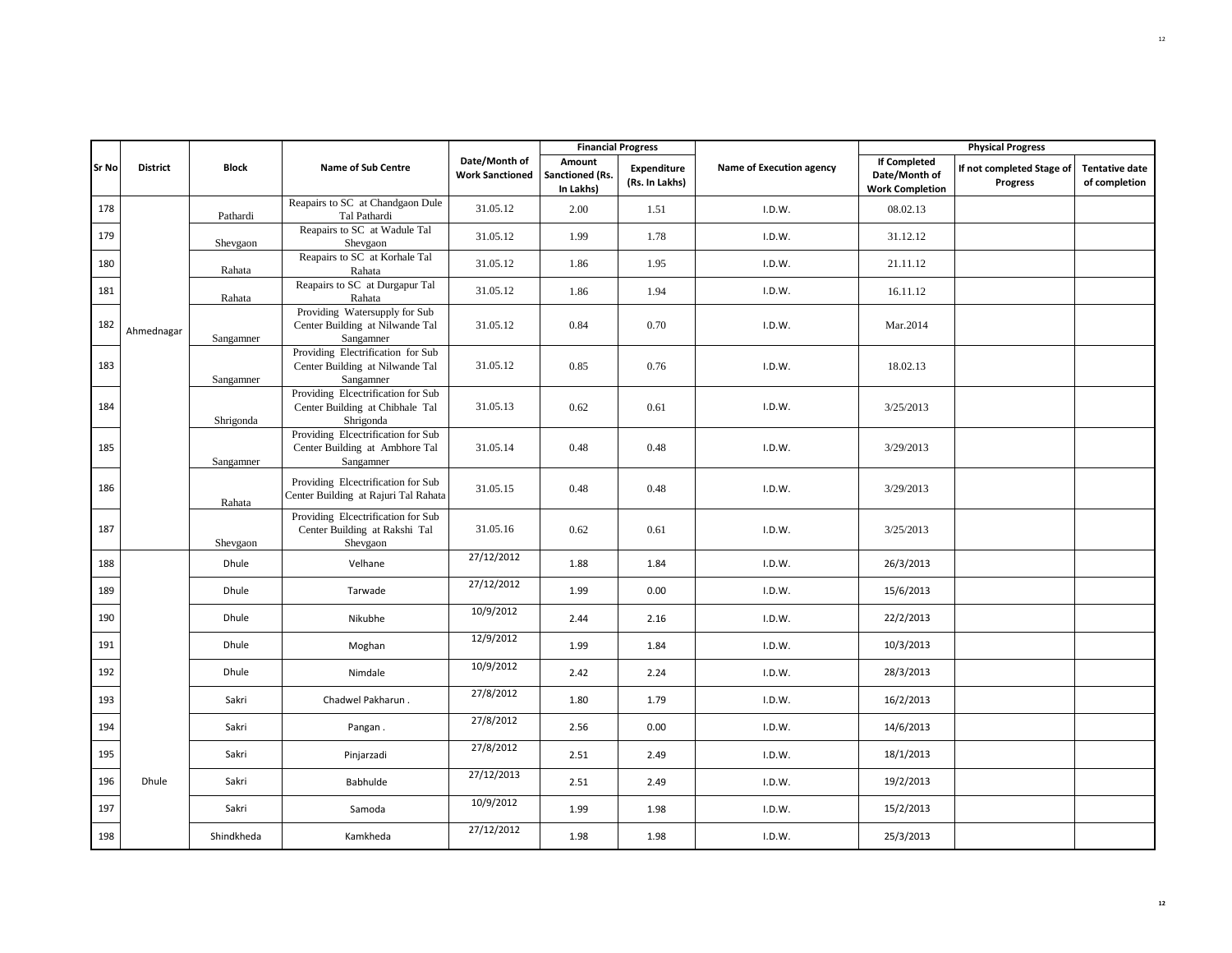|              |                 |              |                                                         |                                         |                                        | <b>Financial Progress</b>            |                          |                                                                | <b>Physical Progress</b>              |                                        |
|--------------|-----------------|--------------|---------------------------------------------------------|-----------------------------------------|----------------------------------------|--------------------------------------|--------------------------|----------------------------------------------------------------|---------------------------------------|----------------------------------------|
| <b>Sr No</b> | <b>District</b> | <b>Block</b> | <b>Name of Sub Centre</b>                               | Date/Month of<br><b>Work Sanctioned</b> | Amount<br>Sanctioned (Rs.<br>In Lakhs) | <b>Expenditure</b><br>(Rs. In Lakhs) | Name of Execution agency | <b>If Completed</b><br>Date/Month of<br><b>Work Completion</b> | If not completed Stage of<br>Progress | <b>Tentative date</b><br>of completion |
| 199          |                 | Shindkheda   | Jogshelu                                                | 27/12/2012                              | 1.99                                   | 1.97                                 | I.D.W.                   | 20/2/2013                                                      |                                       |                                        |
| 200          |                 | Shindkheda   | Chirane,                                                | 27/12/2012                              | 1.76                                   | 1.66                                 | I.D.W.                   | 22/2/2013                                                      |                                       |                                        |
| 201          |                 | Shindkheda   | Aamrale,                                                | 27/12/2012                              | 1.99                                   | 1.91                                 | I.D.W.                   | 26/3/2013                                                      |                                       |                                        |
| 202          |                 | Shindkheda   | Varshi,                                                 | 10/9/2012                               | 1.98                                   | 1.87                                 | I.D.W.                   | 3/3/2013                                                       |                                       |                                        |
| 203          |                 | Shirpur      | Tekwade,                                                | 27/12/2012                              | 2.91                                   | 0.00                                 | I.D.W.                   | 15/6/2013                                                      |                                       |                                        |
| 204          |                 | Shirpur      | Kuwa,                                                   | 27/12/2012                              | 1.94                                   | 1.92                                 | I.D.W.                   | 19/2/2013                                                      |                                       |                                        |
| 205          |                 | M.Nagar      | Kakoda Tal. M.Nagar compound wall<br>& Aprochroad work  | 9/6/2012                                | 3.89                                   | 3.80                                 | I.D.W.                   | 12/30/2012                                                     |                                       |                                        |
| 206          |                 | Chopda       | Mangrul Tal.Chopda SC Building<br>repaire               | 9/3/2012                                | 3.43                                   | 343.00                               | I.D.W.                   | 12/4/2012                                                      |                                       |                                        |
| 207          |                 | Erandole     | Karchi Br. Tal.Erandole SC Building<br>repaire          | 8/28/2012                               | 4.73                                   | 5.04                                 | I.D.W.                   | 12/25/2012                                                     |                                       |                                        |
| 208          |                 | Bhadgaon     | Kanashi Tal. Bhadgaon SC Repair<br>work                 | 9/3/2012                                | 3.04                                   | 2.99                                 | I.D.W.                   | 3/22/2013                                                      |                                       |                                        |
| 209          | Jalgaon         | M.Nagar      | Parambi Tal. M.Nagar compound<br>wall & Aprochroad work | 9/3/2012                                | 4.30                                   | 4.28                                 | I.D.W.                   | 12/30/2012                                                     |                                       |                                        |
| 210          |                 | Erandole     | Vankhothe Tal. Erandole SC Building<br>repaire          | 8/28/2012                               | 2.27                                   | 2.27                                 | I.D.W.                   | 10/24/2012                                                     |                                       |                                        |
| 211          |                 | Chopda       | Satrasen Tal.Chopda SC Building<br>repaire              | 9/6/2012                                | 3.34                                   | 3.34                                 | I.D.W.                   | 1/2/2013                                                       |                                       |                                        |
| 212          |                 | Bodwad       | Manur Tal. Bodwad Building repaire                      | 10/31/2012                              | 3.89                                   | 3.89                                 | I.D.W.                   | 12/30/2012                                                     |                                       |                                        |
| 213          |                 | Jamner       | Shahapur Tal.Jamner SC Building<br>repaire              | 8/28/2012                               | 3.06                                   | 3.03                                 | I.D.W.                   | 10/16/2012                                                     |                                       |                                        |
| 214          |                 | Nandurbar    | Repairs to Compound Wall @ Bhaler                       | 9/8/2012                                | 1.66                                   | 1.08                                 | I.D.W.                   | 29/2/2013                                                      |                                       |                                        |
| 215          |                 | Nandurbar    | Repairs to @ Choupale                                   | 9/8/2012                                | 1.99                                   | 1.68                                 | I.D.W.                   | 26/2/2013                                                      |                                       |                                        |
| 216          |                 | Nandurbar    | Repairs to @ Aarditara                                  | 9/8/2012                                | 0.72                                   | 0.66                                 | I.D.W.                   | 21/2/2013                                                      |                                       |                                        |
| 217          |                 | Shahada      | Repairs to @ Jaynager                                   | 9/8/2012                                | 1.99                                   | 1.99                                 | I.D.W.                   | 5/1/2013                                                       |                                       |                                        |
| 218          |                 | Shahada      | Repairs to @ Kalmadi                                    | 9/8/2012                                | 1.99                                   | 1.98                                 | I.D.W.                   | 29/12/2012                                                     |                                       |                                        |
| 219          |                 | Taloda       | Repairs to @ Lakhapur                                   | 9/8/2012                                | 1.99                                   | 1.97                                 | I.D.W.                   | 21/1/2013                                                      |                                       |                                        |
| 220          |                 | Akkalkuwa    | Repairs to @ Valmba                                     | 9/8/2012                                | 1.99                                   | 0.00                                 | I.D.W.                   | 30/4/2013                                                      |                                       |                                        |
| 221          |                 | Akkalkuwa    | Repairs to @ Talmba                                     | 9/8/2012                                | 1.99                                   | 0.00                                 | I.D.W.                   | 24/3/2013                                                      |                                       |                                        |
| 222          |                 | Akkalkuwa    | Repairs to @ Khadkapani                                 | 9/8/2012                                | 1.99                                   | 0.00                                 | I.D.W.                   | 24/3/2013                                                      |                                       |                                        |
| 223          | Nandurbar       | Akkalkuwa    | Repairs to @ Guliumar                                   | 9/8/2012                                | 1.99                                   | 0.00                                 | I.D.W.                   | 24/3/2013                                                      |                                       |                                        |
| 224          |                 | Akkalkuwa    | Repairs to @ Gavhali                                    | 30/8/2012                               | 1.99                                   | 0.00                                 | I.D.W.                   | 24/3/2013                                                      |                                       |                                        |
| 225          |                 | Akkalkuwa    | Repairs to @ Morkhi                                     | 30/8/2012                               | 1.99                                   | 0.00                                 | I.D.W.                   | 24/3/2013                                                      |                                       |                                        |
| 226          |                 | Akkalkuwa    | Repairs to Devmogra                                     | 30/8/2012                               | 1.99                                   | 0.00                                 | I.D.W.                   | 24/3/2013                                                      |                                       |                                        |
| 227          |                 | Akkalkuwa    | Repairs to @ Bandhare                                   | 30/8/2012                               | 1.99                                   | 0.00                                 | I.D.W.                   | 5/2/2013                                                       |                                       |                                        |
| 228          |                 | Akkalkuwa    | Repairs to@ Karanjali                                   | 30/8/2012                               | 1.99                                   | 1.45                                 | I.D.W.                   | 5/2/2013                                                       |                                       |                                        |
| 229          |                 | Akkalkuwa    | Repairs to @ Palashi                                    | 30/8/2012                               | 1.99                                   | 1.69                                 | I.D.W.                   | 5/2/2013                                                       |                                       |                                        |
| 230          |                 | Akkalkuwa    | Repairs to @ Bhadwad                                    | 30/8/2012                               | 1.99                                   | 1.65                                 | I.D.W.                   | 5/2/2013                                                       |                                       |                                        |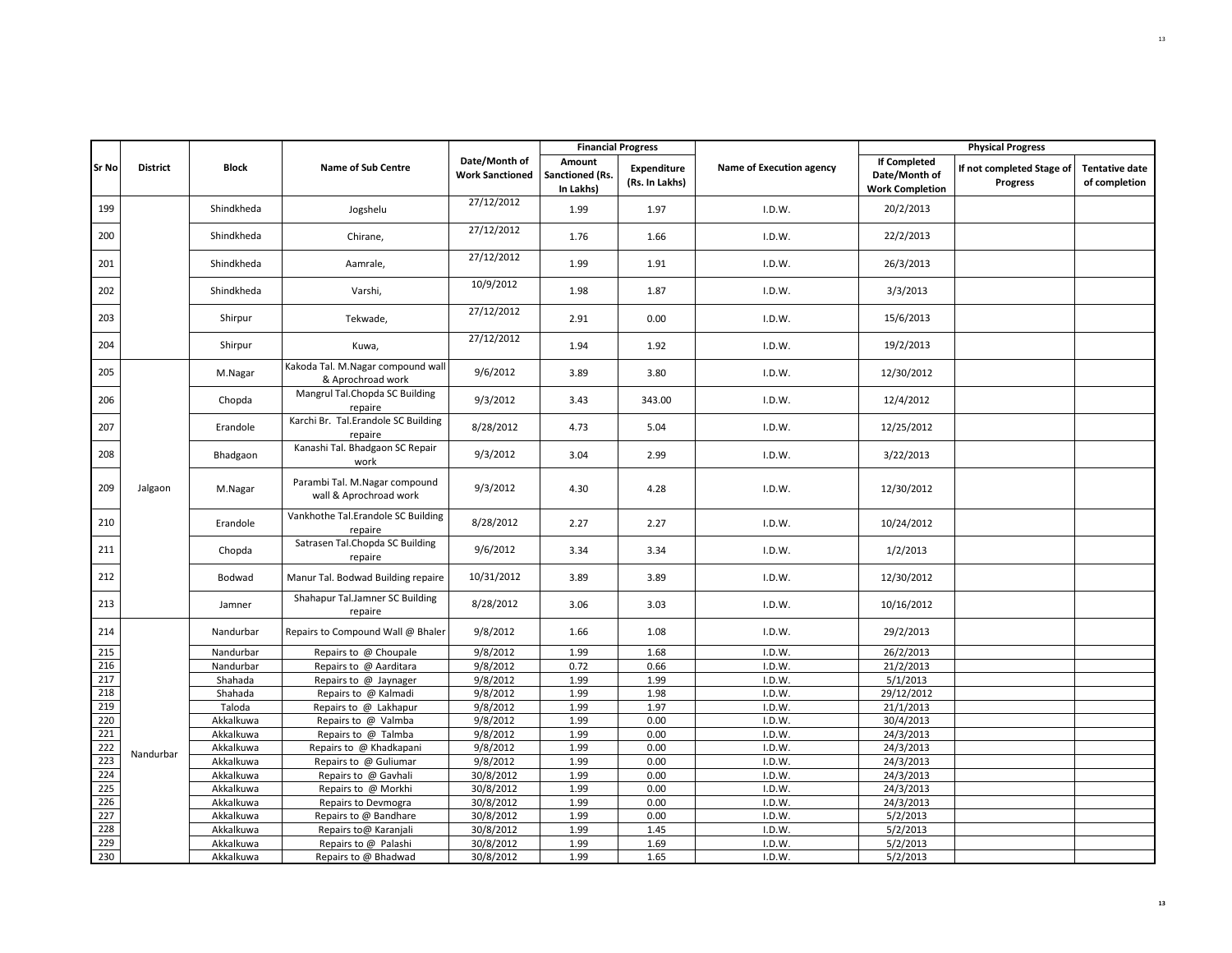|       |                 |              |                                                                             |                                         |                                        | <b>Financial Progress</b>     |                          |                                                                | <b>Physical Progress</b>                     |                                        |
|-------|-----------------|--------------|-----------------------------------------------------------------------------|-----------------------------------------|----------------------------------------|-------------------------------|--------------------------|----------------------------------------------------------------|----------------------------------------------|----------------------------------------|
| Sr No | <b>District</b> | <b>Block</b> | <b>Name of Sub Centre</b>                                                   | Date/Month of<br><b>Work Sanctioned</b> | Amount<br>Sanctioned (Rs.<br>In Lakhs) | Expenditure<br>(Rs. In Lakhs) | Name of Execution agency | <b>If Completed</b><br>Date/Month of<br><b>Work Completion</b> | If not completed Stage of<br><b>Progress</b> | <b>Tentative date</b><br>of completion |
| 231   |                 | Akkalkuwa    | Repairs Wall Compound @<br>Narmadanager                                     | 28/2/2013                               | 4.74                                   | 4.60                          | I.D.W.                   | Mar.14                                                         |                                              |                                        |
| 232   |                 | Sillod       | Repairs / Renovations at Sub Centre<br>Bharadi                              | 9/4/2012                                | 3.72                                   | 3.69                          | I.D.W.                   | $Mar-13$                                                       |                                              |                                        |
| 233   |                 | Vaijapur     | Repairs / Renovations at Sub Centre<br>Jambhala                             | 9/4/2012                                | 1.99                                   | 1.98                          | I.D.W.                   | $Mar-13$                                                       |                                              |                                        |
| 234   |                 | Vaijapur     | Repairs / Renovations at Sub Centre<br>Mahalgaon                            | 9/4/2012                                | 1.99                                   | 1.98                          | I.D.W.                   | $Mar-13$                                                       |                                              |                                        |
| 235   |                 | Sillod       | Repairs / Renovations at Sub Centre<br>Modha                                | 9/4/2012                                | 1.98                                   | 1.98                          | I.D.W.                   | $Mar-13$                                                       |                                              |                                        |
| 236   |                 | soygaon      | Repairs / Renovations at Sub Centre<br>Nimbaithi                            | 9/4/2012                                | 1.99                                   | 1.99                          | I.D.W.                   | $Mar-13$                                                       |                                              |                                        |
| 237   |                 | soygaon      | Repairs / Renovations at Sub Centre<br>Palashi                              | 9/4/2012                                | 1.98                                   | 1.97                          | I.D.W.                   | $Mar-13$                                                       |                                              |                                        |
| 238   |                 | Paithan      | Repairs of Main Bldg. &<br>Construction Compound Wall at<br>Porgaon         | 9/4/2012                                | 1.99                                   | 1.98                          | I.D.W.                   | $Mar-13$                                                       |                                              |                                        |
| 239   |                 | Phulambri    | Repairs of Main Bldg. at Wavna                                              | 9/4/2012                                | 1.98                                   | 1.97                          | I.D.W.                   | $Mar-13$                                                       |                                              |                                        |
| 240   |                 | Vaijapur     | Repairs of Main Building at<br>Lasurgaon                                    | 9/4/2012                                | 1.99                                   | 2.19                          | I.D.W.                   | $Mar-13$                                                       |                                              |                                        |
| 241   |                 | Sillod       | New Construction of SC Compound<br>Wall at Halada                           | 1/21/2013                               | 12.47                                  | 11.30                         | I.D.W.                   | $Mar-13$                                                       |                                              |                                        |
| 242   | Aurangabad      | Vaijapur     | New Construction of SC Compound<br>Wall at Kate Pimpalgaon                  | 1/21/2013                               | 11.23                                  | 10.23                         | I.D.W.                   | $Mar-13$                                                       |                                              |                                        |
| 243   |                 | Sillod       | New Construction of SC Compound<br>Wall at Natve                            | 1/21/2013                               | 8.26                                   | 8.25                          | I.D.W.                   | $Mar-13$                                                       |                                              |                                        |
| 244   |                 | Soyegaon     | New Construction of SC Compound<br>Wall at Nimbhora                         | 1/21/2013                               | 12.23                                  | 11.25                         | I.D.W.                   | $Mar-13$                                                       |                                              |                                        |
| 245   |                 | Sillod       | Construction of compound wall at SC<br>Mukpath                              | 1/21/2013                               | 9.50                                   | 8.40                          | I.D.W.                   | $Mar-13$                                                       |                                              |                                        |
| 246   |                 | Gangapur     | Construction of compound wall at SC<br>Guru Dhanora                         | 1/21/2013                               | 5.08                                   | 4.30                          | I.D.W.                   | $Mar-13$                                                       |                                              |                                        |
| 247   |                 | Sillod       | Construction of compound wall at SC<br>Rahimabad                            | 1/21/2013                               | 3.57                                   | 3.01                          | I.D.W.                   | $Mar-13$                                                       |                                              |                                        |
| 248   |                 | Vaijapur     | Construction of compound wall at SC<br>Nagmathan                            | 1/21/2013                               | 6.92                                   | 7.85                          | I.D.W.                   | $Mar-13$                                                       |                                              |                                        |
| 249   |                 | Gangapur     | Construction of compound wall at SC<br>Mahalgaon                            | 1/21/2013                               | 6.99                                   | 5.95                          | I.D.W.                   | $Mar-13$                                                       |                                              |                                        |
| 250   |                 | Paithan      | Construction of compound wall at SC<br>Porgaon                              | 1/21/2013                               | 6.78                                   | 5.65                          | I.D.W.                   | $Mar-13$                                                       |                                              |                                        |
| 251   |                 | Soyegaon     | Construction of compound wall at SC<br>Fardapur                             | 1/21/2013                               | 4.68                                   | 4.05                          | I.D.W.                   | $Mar-13$                                                       |                                              |                                        |
| 252   |                 | Kaij         | M/r. Reapair Work to Primary Health<br>sub - Center at. Talmbawa tq. Kaij   | 16/08/12                                | 2.00                                   | 1.92                          | I.D.W.                   | 3/18/2013                                                      |                                              |                                        |
| 253   |                 | Patoda       | M/r. Reapair Work to Primary Health<br>sub - Center at. Kusalamb tq. Patoda | 16/08/12                                | 2.00                                   | 1.95                          | I.D.W.                   | 3/18/2013                                                      |                                              |                                        |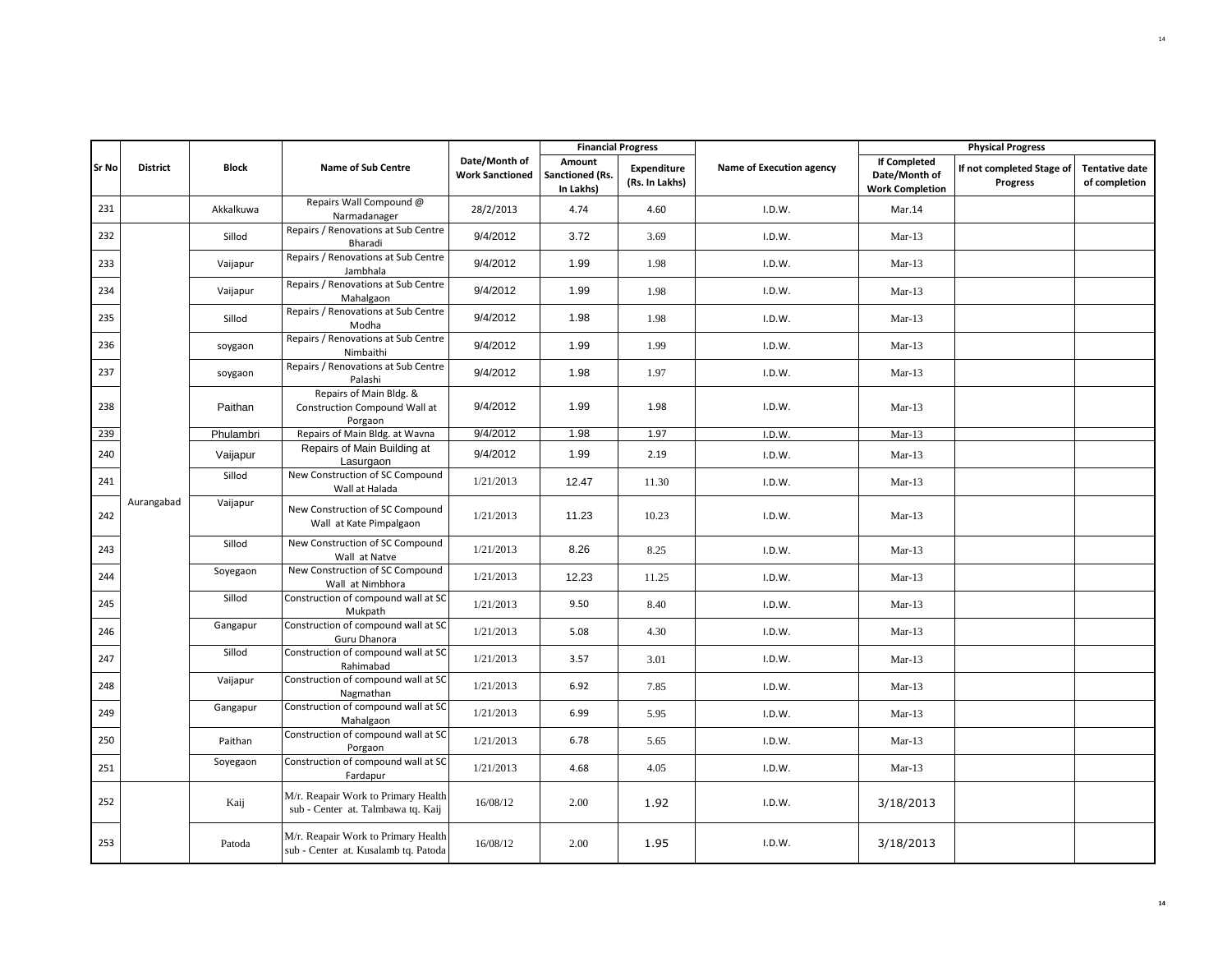|            |                 |                       |                                                                                     |                                         | <b>Financial Progress</b>              |                               |                          |                                                                | <b>Physical Progress</b>                     |                                        |
|------------|-----------------|-----------------------|-------------------------------------------------------------------------------------|-----------------------------------------|----------------------------------------|-------------------------------|--------------------------|----------------------------------------------------------------|----------------------------------------------|----------------------------------------|
| Sr No      | <b>District</b> | <b>Block</b>          | <b>Name of Sub Centre</b>                                                           | Date/Month of<br><b>Work Sanctioned</b> | Amount<br>Sanctioned (Rs.<br>In Lakhs) | Expenditure<br>(Rs. In Lakhs) | Name of Execution agency | <b>If Completed</b><br>Date/Month of<br><b>Work Completion</b> | If not completed Stage of<br><b>Progress</b> | <b>Tentative date</b><br>of completion |
| 254        |                 | Kaij                  | M/r. Reapair Work to Primary Health<br>sub - Center at. Kumbephal tq. Kaij          | 16/08/12                                | 2.00                                   | 1.96                          | I.D.W.                   | 2/28/2013                                                      |                                              |                                        |
| 255        |                 | Ashti                 | M/r. Reapair Work to Primary Health<br>sub - Center at. Patsara tq. Ashti           | 16/08/12                                | 2.00                                   | 1.96                          | I.D.W.                   | 3/18/2013                                                      |                                              |                                        |
| 256        |                 | Majalgaon             | M/r. Reapair Work to Primary Health<br>sub - Center at. Dindrud<br>tq.Majalgaon     | 16/08/12                                | 2.00                                   | 1.95                          | I.D.W.                   | 3/18/2013                                                      |                                              |                                        |
| 257        | Beed            | Dharur                | M/r. Reapair Work to Primary Health<br>sub - Center at. A, mbewadgaon tq.<br>Dharur | 16/08/12                                | 2.50                                   | 2.45                          | I.D.W.                   | 2/25/2013                                                      |                                              |                                        |
| 258        |                 | Shirur                | M/r. Reapair Work to Primary Health<br>sub - Center at. Loni tq. Shirur             | 16/08/12                                | 2.00                                   | 0.25                          | I.D.W.                   | 3/18/2013                                                      |                                              |                                        |
| 259        |                 | Georai                | M/r. Reapair Work to Primary Health<br>sub - Center at. Khalegaon tq.<br>Georai     | 16/08/12                                | 3.00                                   | 2.61                          | I.D.W.                   | 3/18/2013                                                      |                                              |                                        |
| 260        |                 | Majalgaon             | M/r. Reapair Work to Primary Health<br>sub - Center at. Waghora tq.<br>Majalgaon    | 16/08/12                                | 2.30                                   | 2.21                          | I.D.W.                   | 2/14/2013                                                      |                                              |                                        |
| 261        |                 | Georai                | M/r. Reapair Work to Primary Health<br>sub - Center at. Rakhasbhawan tq.<br>Georai  | 16/08/12                                | 3.00                                   | 0.25                          | I.D.W.                   | 3/18/2013                                                      |                                              |                                        |
| 262        |                 | Georai                | M/r. Reapair Work to Primary Health<br>sub - Center at. Revkidevki tq.<br>Georai    | 16/08/12                                | 2.00                                   | 1.99                          | I.D.W.                   | 3/18/2013                                                      |                                              |                                        |
| 263        |                 | Majalgaon             | M/r. Reapair Work to Primary Health<br>sub - Center at. Wangi tq.<br>Majalgaon      | 16/08/12                                | 3.50                                   | 3.48                          | I.D.W.                   | 2/28/2013                                                      |                                              |                                        |
| 264        |                 | Bhoom                 | Antarwali                                                                           | 16.07.2012                              | 3.00                                   | 2.94                          | I.D.W.                   | Mar.13                                                         |                                              |                                        |
| 265        |                 | Bhoom                 | Girawali                                                                            | 16.07.2012                              | 3.45                                   | 3.26                          | I.D.W.                   | Mar.13                                                         |                                              |                                        |
| 266        | Osmanabad       | Kallam                | Pathardi                                                                            | 16.07.2012                              | 3.25                                   | 3.02                          | I.D.W.                   | Feb.13                                                         |                                              |                                        |
| 267        |                 | Kallam                | Jaiphal                                                                             | 16.07.2012                              | 3.85                                   | 2.27                          | I.D.W.                   | Mar.13                                                         |                                              |                                        |
| 268<br>269 |                 | Tuljapur<br>Osmanabad | Tamalwadi                                                                           | 16.07.2012<br>16.07.2012                | 5.30                                   | 5.23<br>4.96                  | I.D.W.<br>I.D.W.         | Mar.13<br>Mar.13                                               |                                              |                                        |
| 270        |                 | Bhokardan             | Ghatangari<br>Repair to SC Nalani PHC Rajur Tq<br>Bhokardan                         | 12/31/2012                              | 5.00<br>2.00                           | 1.94                          | I.D.W.                   | Mar.13                                                         |                                              |                                        |
| 271        |                 | Bhokardan             | Repair to SC Danapur PHC Jalgaon<br>Sapkal Tg Bhokardan                             | 12/31/2012                              | 1.99                                   | 1.95                          | I.D.W.                   | Mar.13                                                         |                                              |                                        |
| 272        |                 | Bhokardan             | Repair to SC Sipora Bazar PHC Re<br>Pimpalgaon Tq Bhokardan                         | 12/31/2012                              | 2.00                                   | 1.95                          | I.D.W.                   | Mar.13                                                         |                                              |                                        |
| 273        |                 | Bhokardan             | Repair to SC Longaon PHC Rajur Tq<br>Bhokardan                                      | 3/19/2013                               | 1.99                                   | 1.97                          | I.D.W.                   | Mar.13                                                         |                                              |                                        |
| 274        |                 | Mantha                | Repair to SC Talani PHC D. Khandare<br>Tq Mantha                                    | 12/31/2012                              | 1.99                                   | 1.92                          | I.D.W.                   | Mar.13                                                         |                                              |                                        |
| 275        |                 | Bhokardan             | Repair to SC Baranjala Lokhande PHC<br>Kedarkheda Tq Bhokardan                      | 12/31/2012                              | 2.00                                   | 1.96                          | I.D.W.                   | Mar.13                                                         |                                              |                                        |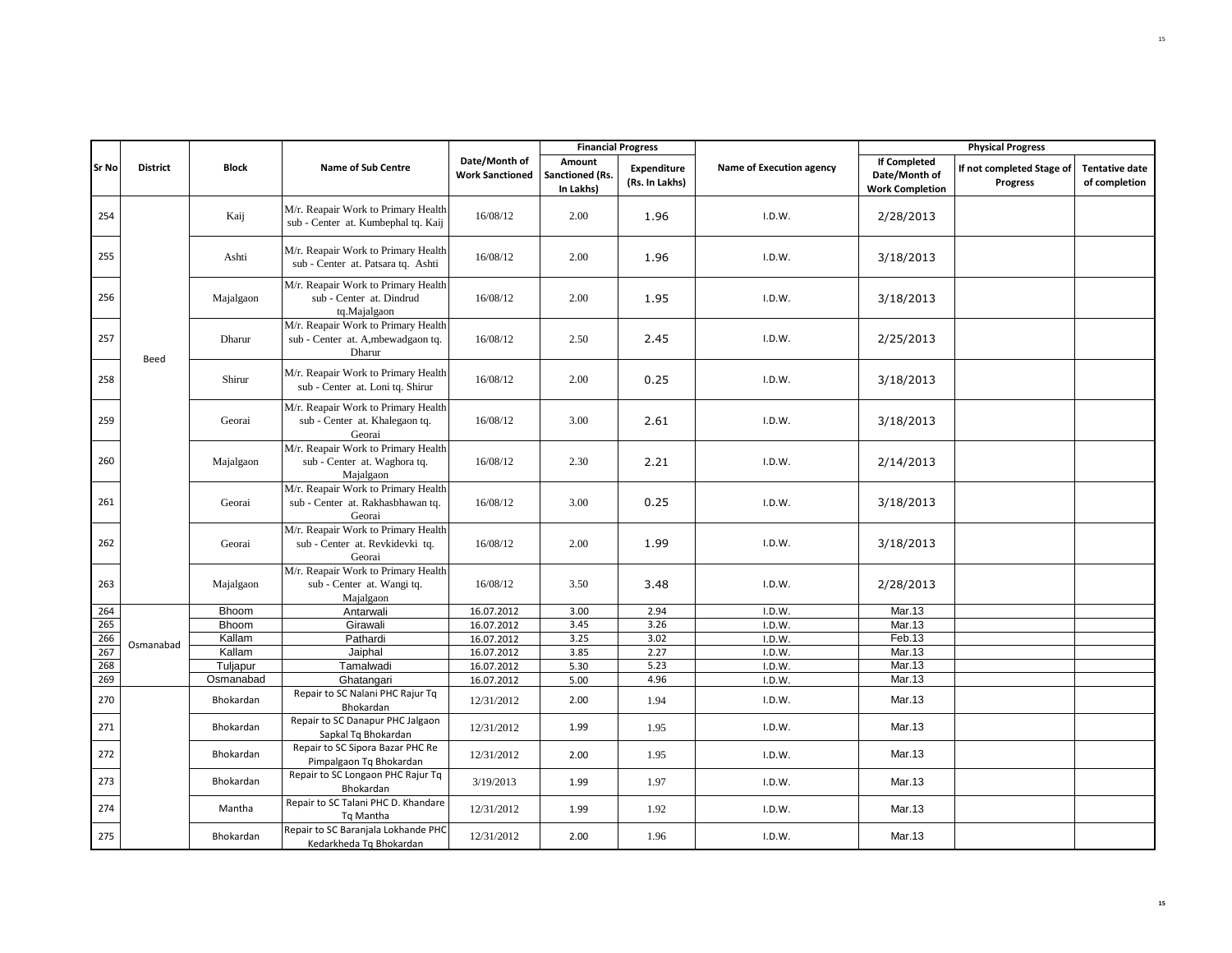|              |                 |              |                                                                            |                                         |                                        | <b>Financial Progress</b>     |                          |                                                                | <b>Physical Progress</b>                     |                                        |
|--------------|-----------------|--------------|----------------------------------------------------------------------------|-----------------------------------------|----------------------------------------|-------------------------------|--------------------------|----------------------------------------------------------------|----------------------------------------------|----------------------------------------|
| <b>Sr No</b> | <b>District</b> | <b>Block</b> | <b>Name of Sub Centre</b>                                                  | Date/Month of<br><b>Work Sanctioned</b> | Amount<br>Sanctioned (Rs.<br>In Lakhs) | Expenditure<br>(Rs. In Lakhs) | Name of Execution agency | <b>If Completed</b><br>Date/Month of<br><b>Work Completion</b> | If not completed Stage of<br><b>Progress</b> | <b>Tentative date</b><br>of completion |
| 276          |                 | Jalna        | Repair to Sc Dukri Pimpri PHC Seoli<br>Tq Jalna                            | 1/31/2013                               | 1.95                                   | 1.90                          | I.D.W.                   | Mar.13                                                         |                                              |                                        |
| 277          |                 | Ambad        | Repair to Sc Chinchkhed PHC<br>Jamkhed Tg Ambad                            | 12/15/2012                              | 1.95                                   | 1.86                          | I.D.W.                   | Mar.13                                                         |                                              |                                        |
| 278          |                 | Ambad        | Repair to Sc Kingaon PHC Jamkhed<br>Tq Ambad                               | 12/31/2012                              | 1.97                                   | 1.94                          | I.D.W.                   | Mar.13                                                         |                                              |                                        |
| 279          | Jalna           | Ghansawangi  | Repair to Sc Gurupimpri PHC Rani<br>Unchegaon Tq Ghansawangi               | 3/31/2013                               | 2.96                                   | 2.64                          | I.D.W.                   | Mar.13                                                         |                                              |                                        |
| 280          |                 | Ghansawangi  | Repair to Sc Khadaka PHC Tirthpuri<br>Tq Ghansawangi                       | 12/31/2012                              | 1.98                                   | 1.97                          | I.D.W.                   | Mar.13                                                         |                                              |                                        |
| 281          |                 | Ghansawangi  | Repair to Sc Khadari PHC Tirthpuri<br>Tq Ghansawangi                       | 1/31/2013                               | 1.94                                   | 1.86                          | I.D.W.                   | Mar.13                                                         |                                              |                                        |
| 282          |                 | Badnapur     | Repair to Sc Dhoksal PHC Wakulani<br>Tq Badnapur                           | 12/31/2012                              | 1.99                                   | 1.96                          | I.D.W.                   | Mar.13                                                         |                                              |                                        |
| 283          |                 | Badnapur     | Repair to Sc Khandari Khu PHC<br>Dabhadi Tq Badnapur                       | 12/31/2012                              | 1.99                                   | 1.98                          | I.D.W.                   | Mar.13                                                         |                                              |                                        |
| 284          |                 | Badnapur     | Repair to Sc Chikhali PHC Dabhadi<br>Tq Badnapur                           | 12/15/2012                              | 1.99                                   | 1.98                          | I.D.W.                   | Mar.13                                                         |                                              |                                        |
| 285          |                 | Badnapur     | Repair to Sc NajikPangri PHC<br>Shelgaon Tq Badnapur                       | 12/31/2012                              | 1.97                                   | 1.96                          | I.D.W.                   | Mar.13                                                         |                                              |                                        |
| 286          |                 | Bhokardan    | Repairs to compound wall @ SC<br>Paradh BK, Tal. Bhokardan                 | 12/31/2012                              | 1.99                                   | 1.93                          | I.D.W.                   | Mar.13                                                         |                                              |                                        |
| 287          |                 | Bhokardan    | Repairs to compound wall @ SC<br>Adgaon, Tal. Bhokardan                    | 12/31/2012                              | 2.00                                   | 1.92                          | I.D.W.                   | Mar.13                                                         |                                              |                                        |
| 288          |                 | Bhokardan    | Repairs to SC Shelud, Tal. Bhokardan                                       | 12/31/2012                              | 1.99                                   | 1.95                          | I.D.W.                   | Mar.13                                                         |                                              |                                        |
| 289          |                 | Bhokardan    | Repairs to SC Awaghadrao Sawangi,<br>Tal. Bhokardan                        | 12/31/2012                              | 1.99                                   | 1.95                          | I.D.W.                   | Mar.13                                                         |                                              |                                        |
| 290          |                 | Jintur       | Compound Wall & Repairs to<br>Subcenter at Waghi(Dhanora), Tal.<br>Jintur. | 7/7/2012                                | 2.88                                   | 2.82                          | I.D.W.                   | 3/11/2013                                                      |                                              |                                        |
| 291          |                 |              | Repairs to Subcenter at Nandapur,<br>Tal. Parbhani.                        | 7/7/2012                                | 2.67                                   | 2.67                          | I.D.W.                   | 2/22/2013                                                      |                                              |                                        |
| 292          |                 |              | Repairs at. Mandwa, Tal. Parbhani.                                         | 7/7/2012                                | 2.74                                   | 2.73                          | I.D.W.                   | 2/20/2013                                                      |                                              |                                        |
| 293          |                 |              | Compound Wall & Repairs to<br>Subcenter at Nadgaon, Tal.<br>Parbhani.      | 7/7/2012                                | 2.23                                   | 2.23                          | I.D.W.                   | 2/22/2013                                                      |                                              |                                        |
| 294          |                 |              | Compound Wall & Repairs to<br>Subcenter at Borwand, Tal.Parbhani.          | 7/7/2012                                | 3.00                                   | 2.91                          | I.D.W.                   | 2/21/2013                                                      |                                              |                                        |
| 295          |                 | Parbhani     | Compound Wall & Repairs to<br>Subcenter at Wadgaon, Tal.<br>Parbhani.      | 7/7/2012                                | 3.00                                   | 3.00                          | I.D.W.                   | 12/29/2013                                                     |                                              |                                        |
| 296          |                 |              | Compound Wall & Repairs to<br>Subcenter at Umari, Tal. Parbhani.           | 7/7/2012                                | 2.95                                   | 2.87                          | I.D.W.                   | 12/28/2013                                                     |                                              |                                        |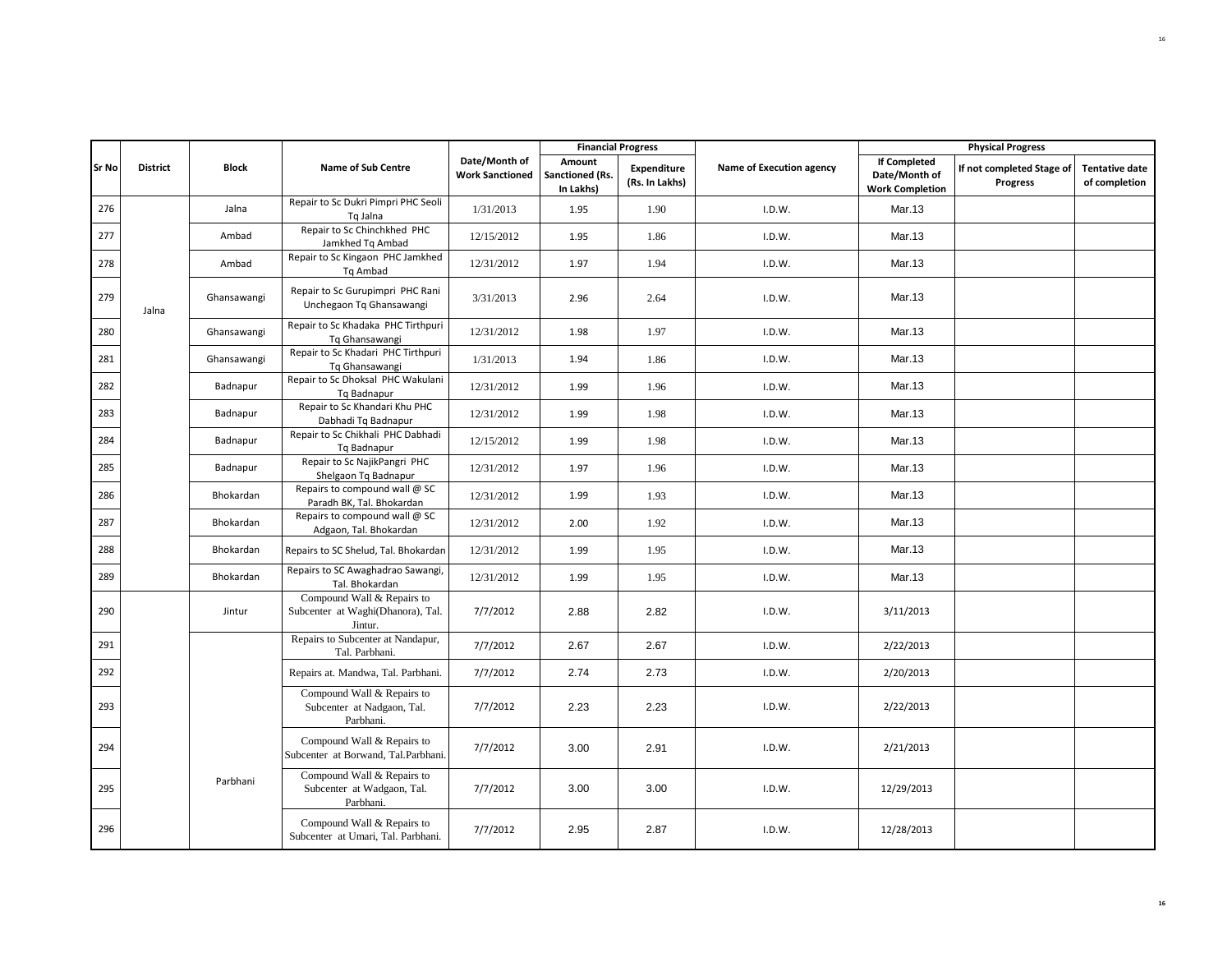|              |                 |              |                                                                           |                                         | <b>Financial Progress</b>              |                               |                          |                                                                | <b>Physical Progress</b>                     |                                        |
|--------------|-----------------|--------------|---------------------------------------------------------------------------|-----------------------------------------|----------------------------------------|-------------------------------|--------------------------|----------------------------------------------------------------|----------------------------------------------|----------------------------------------|
| <b>Sr No</b> | <b>District</b> | <b>Block</b> | <b>Name of Sub Centre</b>                                                 | Date/Month of<br><b>Work Sanctioned</b> | Amount<br>Sanctioned (Rs.<br>In Lakhs) | Expenditure<br>(Rs. In Lakhs) | Name of Execution agency | <b>If Completed</b><br>Date/Month of<br><b>Work Completion</b> | If not completed Stage of<br><b>Progress</b> | <b>Tentative date</b><br>of completion |
| 297          | Parbhani        |              | Compound Wall & Repairs to<br>Subcenter at Nandkheda,<br>Tal.Parbhani.    | 7/7/2012                                | 2.96                                   | 2.85                          | I.D.W.                   | 3/1/2012                                                       |                                              |                                        |
| 298          |                 |              | Compound Wall & Repairs to<br>Subcenter at Shingnapur, Tal.<br>Parbhani.  | 7/7/2012                                | 3.00                                   | 2.99                          | I.D.W.                   | 1/23/2013                                                      |                                              |                                        |
| 299          |                 | Pathri       | Compound Wall & Repairs to<br>Subcenter at Limba, Tal. Pathri.            | 7/7/2012                                | 3.25                                   | 3.24                          | I.D.W.                   | 12/28/2013                                                     |                                              |                                        |
| 300          |                 |              | Compound Wall & Repairs to<br>Subcenter at Pangra Trangal, Tal.<br>Purna. | 7/7/2012                                | 2.99                                   | 2.98                          | I.D.W.                   | 1/20/2013                                                      |                                              |                                        |
| 301          |                 | Purna        | Compound Wall & Repairs to<br>Subcenter at Katneshwar, Tal.<br>Purna.     | 7/7/2012                                | 2.60                                   | 2.54                          | I.D.W.                   | 1/23/2013                                                      |                                              |                                        |
| 302          |                 |              | Compound Wall & Repairs to<br>Subcenter at Wazur, Tal. Purna.             | 7/7/2012                                | 3.24                                   | 3.09                          | I.D.W.                   | 3/28/2013                                                      |                                              |                                        |
| 303          |                 | Sonpeth      | Compound Wall & Repairs to<br>Subcenter at Awalgaon, Tal.<br>Sonpeth.     | 7/7/2012                                | 4.28                                   | 4.24                          | I.D.W.                   | 3/9/2013                                                       |                                              |                                        |
| 304          |                 |              | Compound Wall & Repairs to<br>Subcenter at Narwadi, Tal. Sonpeth.         | 7/7/2012                                | 2.48                                   | 2.41                          | I.D.W.                   | 1/25/2013                                                      |                                              |                                        |
| 305          |                 | Selu         | Repairs to Subcenter at Devgaon Tq.<br>Selu                               | 12/28/2012                              | 3.35                                   | 3.35                          | I.D.W.                   | 1/30/2013                                                      |                                              |                                        |
| 306          |                 | Kinwat       | M / R to SC Kosmeth, Tal. Kinwat.                                         | 28/06/12                                | 3.80                                   | 3.64                          | I.D.W.                   | 12/19/2012                                                     |                                              |                                        |
| 307          |                 | Mahur        | M / R to SC Karanji, Tal. Mahur.                                          | 28/06/12                                | 2.20                                   | 2.12                          | I.D.W.                   | 11/12/2012                                                     |                                              |                                        |
| 308          |                 | Kandhar      | M / R to SC Chikhali, Tal. Kandhar.                                       | 03/10/12                                | 2.75                                   | 2.78                          | I.D.W.                   | 3/30/2013                                                      |                                              |                                        |
| 309          |                 | Nanded       | M / R to SC Dhanegaon, Tal. Nanded.                                       | 28/06/12                                | 2.36                                   | 2.14                          | I.D.W.                   | 1/21/2013                                                      |                                              |                                        |
| 310          |                 | Mukhed       | M / R to SC Niwgha, Tal. Mukhed.                                          | 28/06/12                                | 2.58                                   | 2.62                          | I.D.W.                   | 2/15/2013                                                      |                                              |                                        |
| 311          |                 | Mukhed       | M / R to SC Medka, Tal. Mukhed.                                           | 28/06/12                                | 2.28                                   | 2.37                          | I.D.W.                   | 11/21/2012                                                     |                                              |                                        |
| 312          |                 | Umari        | M / R to SC Talegaon, Tal. Umari.                                         | 28/06/12                                | 2.33                                   | 2.32                          | I.D.W.                   | 2/15/2013                                                      |                                              |                                        |
| 313          | Nanded          | Naigaon      | M / R to SC Kolambi, Tal. Naigaon.                                        | 28/06/12                                | 3.13                                   | 3.01                          | I.D.W.                   | 1/21/2013                                                      |                                              |                                        |
| 314          |                 | Biloli       | M / R to SC Hongunda, Tal. Biloli.                                        | 28/06/12                                | 3.23                                   | 3.24                          | I.D.W.                   | 2/15/2013                                                      |                                              |                                        |
| 315          |                 | Himayatnagar | M / R to SC Pawana, Tal.<br>Himayatnagar.                                 | 28/06/12                                | 3.73                                   | 3.70                          | I.D.W.                   | 12/29/2012                                                     |                                              |                                        |
| 316          |                 | Kinwat       | M / R to SC Singarwadi, Tal. Kinwat.                                      | 28/06/12                                | 3.25                                   | 2.80                          | I.D.W.                   | 2/15/2013                                                      |                                              |                                        |
| 317          |                 | Kinwat       | M / R to SC Taliguda, Tal. Kinwat.                                        | 28/06/12                                | 3.75                                   | 3.75                          | I.D.W.                   | 12/1/2012                                                      |                                              |                                        |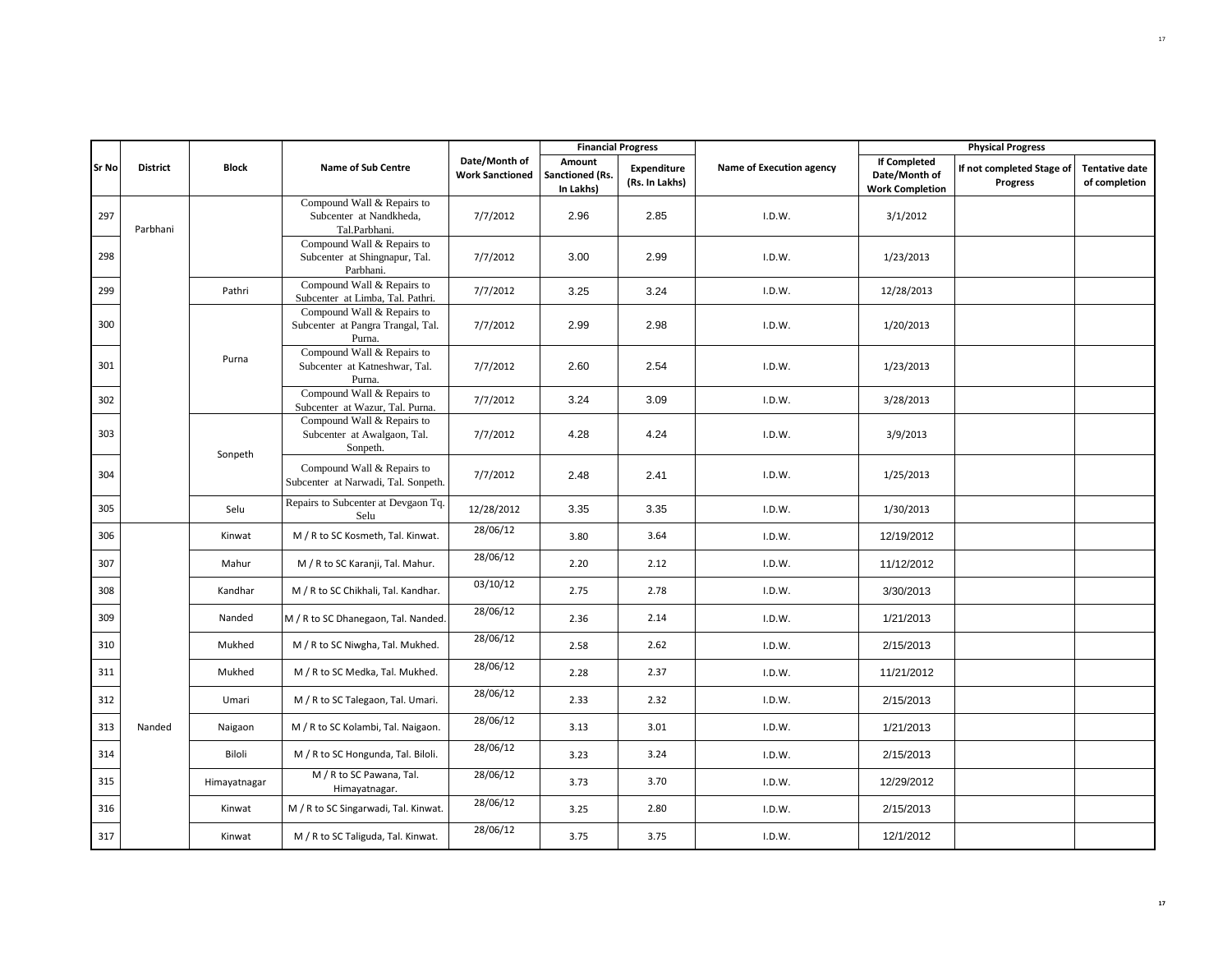| Date/Month of<br><b>If Completed</b><br>Amount<br><b>Sr No</b><br><b>District</b><br><b>Block</b><br><b>Name of Sub Centre</b><br>Name of Execution agency<br><b>Expenditure</b><br>If not completed Stage of<br><b>Tentative date</b><br>Date/Month of<br><b>Work Sanctioned</b><br>Sanctioned (Rs.<br>(Rs. In Lakhs)<br><b>Progress</b><br>of completion<br>In Lakhs)<br><b>Work Completion</b><br>28/06/12<br>M / R to SC Lingi, Tal. Kinwat.<br>3.72<br>12/1/2012<br>318<br>Kinwat<br>3.72<br>I.D.W.<br>28/06/12<br>319<br>Mahur<br>M / R SC Madnapur, Tal. Mahur.<br>3.18<br>12/29/2012<br>3.65<br>I.D.W.<br>M / R to SC Hondwadaj, Tal.<br>28/06/12<br>320<br>Mukhed<br>2.81<br>11/21/2012<br>2.85<br>I.D.W.<br>Mukhed.<br>Repairs to Sub Centre At Yehlegaon<br>321<br>Kalamnuri<br>29.11.2012<br>2.65<br>2.40<br>I.D.W.<br>26.02.2013<br>Tuk.<br>29.11.2012<br>322<br>Kalamnuri<br>Repairs to Sub Centre At Belmandal<br>2.54<br>Mar.14<br>3.50<br>I.D.W.<br>323<br>29.11.2012<br>Basmat<br>2.65<br>2.30<br>I.D.W.<br>25.01.2013<br>Repairs to Sub Centre At Palasgaon<br>30.10.2012<br>324<br>Kalamnuri<br>3.00<br>2.60<br>I.D.W.<br>28.03.2013<br>Repairs to Sub Centre At Sindagi<br>Hingoli<br>325<br>Kalamnuri<br>29.11.2012<br>2.35<br>1.97<br>Repairs to Sub Centre At Krishanapur<br>I.D.W.<br>14.01.2013<br>29.11.2012<br>326<br>Kalamnuri<br>1.90<br>I.D.W.<br>28.02.2013<br>Repairs to Sub Centre At Goul Bazaar<br>1.82<br>327<br>30.10.2012<br>Kalamnuri<br>2.45<br>1.80<br>I.D.W.<br>18.12.2012<br>Repairs to Sub Centre At Kamtha<br>30.10.2012<br>328<br>Kalamnuri<br>3.30<br>2.31<br>20.03.2013<br>Repairs to Sub Centre At Selsura<br>I.D.W.<br>329<br>Kalamnuri<br>29.11.2012<br>5.25<br>4.80<br>Repairs to Sub Centre At Chikali<br>I.D.W.<br>22.03.2013<br>330<br>7/24/2012<br>4.96<br>4.96<br>I.D.W.<br>28-11-2013<br>Tiwasa<br>Marda<br>331<br>4.99<br>4.87<br>7/24/2012<br>I.D.W.<br>25-11-2012<br>Tiwasa<br>Shirajgaon mozri<br>332<br>4.72<br>Tiwasa<br>Karla<br>7/24/2012<br>4.15<br>I.D.W.<br>30-11-2012<br>333<br>7/24/2012<br>4.34<br>Shivangaon<br>4.70<br>I.D.W.<br>30-11-2012<br>Tiwasa<br>334<br>Pala<br>4.98<br>7/24/2012<br>5.00<br>I.D.W.<br>02-12-2012<br>Morshi<br>335<br>7/24/2012<br>4.72<br>4.01<br>I.D.W.<br>02-12-2012<br>Morshi<br>Riddhpur<br>336<br>5.00<br>7/24/2012<br>4.98<br>I.D.W.<br>03-12-2012<br>Morshi<br>Bramhanwada diye<br>337<br>4.99<br>4.98<br>Uthkhed<br>7/24/2012<br>I.D.W.<br>05-11-2012<br>Morshi<br>338<br>7/24/2012<br>4.99<br>4.96<br>I.D.W.<br>02-12-2012<br>Warud<br>Benoda<br>339<br>7/24/2012<br>5.00<br>5.00<br>Warud<br>Karajgaon<br>I.D.W.<br>30-11-2012<br>Amravati<br>340<br>7/24/2012<br>4.98<br>4.85<br>I.D.W.<br>25-11-2012<br>Warud<br>Mangruli peth<br>341<br>7/24/2012<br>4.88<br>4.88<br>I.D.W.<br>2-12-2012<br>Warud<br>Gadegaon<br>342<br>7/24/2012<br>4.80<br>4.63<br>I.D.W.<br>29-11-2012<br>Warud<br>Haturna<br>343<br>7/24/2012<br>5.00<br>4.81<br>I.D.W.<br>2-12-2012<br>Warud<br>Pawani<br>344<br>7/24/2012<br>4.99<br>4.98<br>2-12-2012<br>Warud<br>Jarud<br>I.D.W.<br>345<br>7/24/2012<br>5.00<br>4.33<br>I.D.W.<br>02-12-2012<br>Warud<br>Linga<br>346<br>7/24/2012<br>5.00<br>4.94<br>2-12-2012<br>Warud<br>Temburkheda<br>I.D.W.<br>347<br>7/24/2012<br>5.00<br>4.95<br>2-12-2012<br>Warud<br>Dhaga<br>I.D.W.<br>348<br>Ekdara<br>7/24/2012<br>5.00<br>4.77<br>2-12-2012<br>Warud<br>I.D.W.<br>349<br>4.55<br>4.37<br>Warud<br>Wathoda<br>7/24/2012<br>I.D.W.<br>30-11-2012<br>350<br>1.90<br>Chikhali<br>D.Naik<br>$13 - 7 - 12$<br>1.99<br>I.D.W.<br>8/9/2012<br>351<br>1.71<br>Dhandarwadi<br>$13 - 7 - 12$<br>1.82<br>8/9/2012<br>S.Raja<br>I.D.W.<br>352<br>1.91<br>1.72<br>8/9/2012<br>Waghala<br>$13 - 7 - 12$<br>S.Raja<br>I.D.W.<br>353<br>1.86<br>8/9/2012<br>$13 - 7 - 12$<br>1.99<br>Mehakar<br>Kalambheshwar<br>I.D.W.<br>354<br>1.89<br>1.78<br>Lavala<br>$13 - 7 - 12$<br>8/9/2012<br>Mehakar<br>I.D.W.<br>355<br>0.98<br>$13 - 7 - 12$<br>1.00<br>8/9/2012<br>Lonar<br>Chorpangra<br>I.D.W.<br>356<br>$13 - 7 - 12$<br>1.89<br>1.97<br>8/9/2012<br>Chikhali<br>Gangalgaon<br>I.D.W.<br>357<br>1.99<br>0.85<br>8/9/2012<br>$13 - 7 - 12$<br>Khamgaon<br>Ghanegaon<br>I.D.W.<br>358<br>$13 - 7 - 12$<br>1.98<br>1.87<br>9/2/2013<br>Kanchanpur<br>I.D.W.<br>Khamgaon |  |  |  | <b>Financial Progress</b> |  | <b>Physical Progress</b> |  |
|----------------------------------------------------------------------------------------------------------------------------------------------------------------------------------------------------------------------------------------------------------------------------------------------------------------------------------------------------------------------------------------------------------------------------------------------------------------------------------------------------------------------------------------------------------------------------------------------------------------------------------------------------------------------------------------------------------------------------------------------------------------------------------------------------------------------------------------------------------------------------------------------------------------------------------------------------------------------------------------------------------------------------------------------------------------------------------------------------------------------------------------------------------------------------------------------------------------------------------------------------------------------------------------------------------------------------------------------------------------------------------------------------------------------------------------------------------------------------------------------------------------------------------------------------------------------------------------------------------------------------------------------------------------------------------------------------------------------------------------------------------------------------------------------------------------------------------------------------------------------------------------------------------------------------------------------------------------------------------------------------------------------------------------------------------------------------------------------------------------------------------------------------------------------------------------------------------------------------------------------------------------------------------------------------------------------------------------------------------------------------------------------------------------------------------------------------------------------------------------------------------------------------------------------------------------------------------------------------------------------------------------------------------------------------------------------------------------------------------------------------------------------------------------------------------------------------------------------------------------------------------------------------------------------------------------------------------------------------------------------------------------------------------------------------------------------------------------------------------------------------------------------------------------------------------------------------------------------------------------------------------------------------------------------------------------------------------------------------------------------------------------------------------------------------------------------------------------------------------------------------------------------------------------------------------------------------------------------------------------------------------------------------------------------------------------------------------------------------------------------------------------------------------------------------------------------------------------------------------------------------------------------------------------------------------------------------------------------------------------------------------------------------------------------------------------------------------------------------------------------------------------------------------------------------------------------------------------------------------------------------------------------------------------------|--|--|--|---------------------------|--|--------------------------|--|
|                                                                                                                                                                                                                                                                                                                                                                                                                                                                                                                                                                                                                                                                                                                                                                                                                                                                                                                                                                                                                                                                                                                                                                                                                                                                                                                                                                                                                                                                                                                                                                                                                                                                                                                                                                                                                                                                                                                                                                                                                                                                                                                                                                                                                                                                                                                                                                                                                                                                                                                                                                                                                                                                                                                                                                                                                                                                                                                                                                                                                                                                                                                                                                                                                                                                                                                                                                                                                                                                                                                                                                                                                                                                                                                                                                                                                                                                                                                                                                                                                                                                                                                                                                                                                                                                                              |  |  |  |                           |  |                          |  |
|                                                                                                                                                                                                                                                                                                                                                                                                                                                                                                                                                                                                                                                                                                                                                                                                                                                                                                                                                                                                                                                                                                                                                                                                                                                                                                                                                                                                                                                                                                                                                                                                                                                                                                                                                                                                                                                                                                                                                                                                                                                                                                                                                                                                                                                                                                                                                                                                                                                                                                                                                                                                                                                                                                                                                                                                                                                                                                                                                                                                                                                                                                                                                                                                                                                                                                                                                                                                                                                                                                                                                                                                                                                                                                                                                                                                                                                                                                                                                                                                                                                                                                                                                                                                                                                                                              |  |  |  |                           |  |                          |  |
|                                                                                                                                                                                                                                                                                                                                                                                                                                                                                                                                                                                                                                                                                                                                                                                                                                                                                                                                                                                                                                                                                                                                                                                                                                                                                                                                                                                                                                                                                                                                                                                                                                                                                                                                                                                                                                                                                                                                                                                                                                                                                                                                                                                                                                                                                                                                                                                                                                                                                                                                                                                                                                                                                                                                                                                                                                                                                                                                                                                                                                                                                                                                                                                                                                                                                                                                                                                                                                                                                                                                                                                                                                                                                                                                                                                                                                                                                                                                                                                                                                                                                                                                                                                                                                                                                              |  |  |  |                           |  |                          |  |
|                                                                                                                                                                                                                                                                                                                                                                                                                                                                                                                                                                                                                                                                                                                                                                                                                                                                                                                                                                                                                                                                                                                                                                                                                                                                                                                                                                                                                                                                                                                                                                                                                                                                                                                                                                                                                                                                                                                                                                                                                                                                                                                                                                                                                                                                                                                                                                                                                                                                                                                                                                                                                                                                                                                                                                                                                                                                                                                                                                                                                                                                                                                                                                                                                                                                                                                                                                                                                                                                                                                                                                                                                                                                                                                                                                                                                                                                                                                                                                                                                                                                                                                                                                                                                                                                                              |  |  |  |                           |  |                          |  |
|                                                                                                                                                                                                                                                                                                                                                                                                                                                                                                                                                                                                                                                                                                                                                                                                                                                                                                                                                                                                                                                                                                                                                                                                                                                                                                                                                                                                                                                                                                                                                                                                                                                                                                                                                                                                                                                                                                                                                                                                                                                                                                                                                                                                                                                                                                                                                                                                                                                                                                                                                                                                                                                                                                                                                                                                                                                                                                                                                                                                                                                                                                                                                                                                                                                                                                                                                                                                                                                                                                                                                                                                                                                                                                                                                                                                                                                                                                                                                                                                                                                                                                                                                                                                                                                                                              |  |  |  |                           |  |                          |  |
|                                                                                                                                                                                                                                                                                                                                                                                                                                                                                                                                                                                                                                                                                                                                                                                                                                                                                                                                                                                                                                                                                                                                                                                                                                                                                                                                                                                                                                                                                                                                                                                                                                                                                                                                                                                                                                                                                                                                                                                                                                                                                                                                                                                                                                                                                                                                                                                                                                                                                                                                                                                                                                                                                                                                                                                                                                                                                                                                                                                                                                                                                                                                                                                                                                                                                                                                                                                                                                                                                                                                                                                                                                                                                                                                                                                                                                                                                                                                                                                                                                                                                                                                                                                                                                                                                              |  |  |  |                           |  |                          |  |
|                                                                                                                                                                                                                                                                                                                                                                                                                                                                                                                                                                                                                                                                                                                                                                                                                                                                                                                                                                                                                                                                                                                                                                                                                                                                                                                                                                                                                                                                                                                                                                                                                                                                                                                                                                                                                                                                                                                                                                                                                                                                                                                                                                                                                                                                                                                                                                                                                                                                                                                                                                                                                                                                                                                                                                                                                                                                                                                                                                                                                                                                                                                                                                                                                                                                                                                                                                                                                                                                                                                                                                                                                                                                                                                                                                                                                                                                                                                                                                                                                                                                                                                                                                                                                                                                                              |  |  |  |                           |  |                          |  |
|                                                                                                                                                                                                                                                                                                                                                                                                                                                                                                                                                                                                                                                                                                                                                                                                                                                                                                                                                                                                                                                                                                                                                                                                                                                                                                                                                                                                                                                                                                                                                                                                                                                                                                                                                                                                                                                                                                                                                                                                                                                                                                                                                                                                                                                                                                                                                                                                                                                                                                                                                                                                                                                                                                                                                                                                                                                                                                                                                                                                                                                                                                                                                                                                                                                                                                                                                                                                                                                                                                                                                                                                                                                                                                                                                                                                                                                                                                                                                                                                                                                                                                                                                                                                                                                                                              |  |  |  |                           |  |                          |  |
|                                                                                                                                                                                                                                                                                                                                                                                                                                                                                                                                                                                                                                                                                                                                                                                                                                                                                                                                                                                                                                                                                                                                                                                                                                                                                                                                                                                                                                                                                                                                                                                                                                                                                                                                                                                                                                                                                                                                                                                                                                                                                                                                                                                                                                                                                                                                                                                                                                                                                                                                                                                                                                                                                                                                                                                                                                                                                                                                                                                                                                                                                                                                                                                                                                                                                                                                                                                                                                                                                                                                                                                                                                                                                                                                                                                                                                                                                                                                                                                                                                                                                                                                                                                                                                                                                              |  |  |  |                           |  |                          |  |
|                                                                                                                                                                                                                                                                                                                                                                                                                                                                                                                                                                                                                                                                                                                                                                                                                                                                                                                                                                                                                                                                                                                                                                                                                                                                                                                                                                                                                                                                                                                                                                                                                                                                                                                                                                                                                                                                                                                                                                                                                                                                                                                                                                                                                                                                                                                                                                                                                                                                                                                                                                                                                                                                                                                                                                                                                                                                                                                                                                                                                                                                                                                                                                                                                                                                                                                                                                                                                                                                                                                                                                                                                                                                                                                                                                                                                                                                                                                                                                                                                                                                                                                                                                                                                                                                                              |  |  |  |                           |  |                          |  |
|                                                                                                                                                                                                                                                                                                                                                                                                                                                                                                                                                                                                                                                                                                                                                                                                                                                                                                                                                                                                                                                                                                                                                                                                                                                                                                                                                                                                                                                                                                                                                                                                                                                                                                                                                                                                                                                                                                                                                                                                                                                                                                                                                                                                                                                                                                                                                                                                                                                                                                                                                                                                                                                                                                                                                                                                                                                                                                                                                                                                                                                                                                                                                                                                                                                                                                                                                                                                                                                                                                                                                                                                                                                                                                                                                                                                                                                                                                                                                                                                                                                                                                                                                                                                                                                                                              |  |  |  |                           |  |                          |  |
|                                                                                                                                                                                                                                                                                                                                                                                                                                                                                                                                                                                                                                                                                                                                                                                                                                                                                                                                                                                                                                                                                                                                                                                                                                                                                                                                                                                                                                                                                                                                                                                                                                                                                                                                                                                                                                                                                                                                                                                                                                                                                                                                                                                                                                                                                                                                                                                                                                                                                                                                                                                                                                                                                                                                                                                                                                                                                                                                                                                                                                                                                                                                                                                                                                                                                                                                                                                                                                                                                                                                                                                                                                                                                                                                                                                                                                                                                                                                                                                                                                                                                                                                                                                                                                                                                              |  |  |  |                           |  |                          |  |
|                                                                                                                                                                                                                                                                                                                                                                                                                                                                                                                                                                                                                                                                                                                                                                                                                                                                                                                                                                                                                                                                                                                                                                                                                                                                                                                                                                                                                                                                                                                                                                                                                                                                                                                                                                                                                                                                                                                                                                                                                                                                                                                                                                                                                                                                                                                                                                                                                                                                                                                                                                                                                                                                                                                                                                                                                                                                                                                                                                                                                                                                                                                                                                                                                                                                                                                                                                                                                                                                                                                                                                                                                                                                                                                                                                                                                                                                                                                                                                                                                                                                                                                                                                                                                                                                                              |  |  |  |                           |  |                          |  |
|                                                                                                                                                                                                                                                                                                                                                                                                                                                                                                                                                                                                                                                                                                                                                                                                                                                                                                                                                                                                                                                                                                                                                                                                                                                                                                                                                                                                                                                                                                                                                                                                                                                                                                                                                                                                                                                                                                                                                                                                                                                                                                                                                                                                                                                                                                                                                                                                                                                                                                                                                                                                                                                                                                                                                                                                                                                                                                                                                                                                                                                                                                                                                                                                                                                                                                                                                                                                                                                                                                                                                                                                                                                                                                                                                                                                                                                                                                                                                                                                                                                                                                                                                                                                                                                                                              |  |  |  |                           |  |                          |  |
|                                                                                                                                                                                                                                                                                                                                                                                                                                                                                                                                                                                                                                                                                                                                                                                                                                                                                                                                                                                                                                                                                                                                                                                                                                                                                                                                                                                                                                                                                                                                                                                                                                                                                                                                                                                                                                                                                                                                                                                                                                                                                                                                                                                                                                                                                                                                                                                                                                                                                                                                                                                                                                                                                                                                                                                                                                                                                                                                                                                                                                                                                                                                                                                                                                                                                                                                                                                                                                                                                                                                                                                                                                                                                                                                                                                                                                                                                                                                                                                                                                                                                                                                                                                                                                                                                              |  |  |  |                           |  |                          |  |
|                                                                                                                                                                                                                                                                                                                                                                                                                                                                                                                                                                                                                                                                                                                                                                                                                                                                                                                                                                                                                                                                                                                                                                                                                                                                                                                                                                                                                                                                                                                                                                                                                                                                                                                                                                                                                                                                                                                                                                                                                                                                                                                                                                                                                                                                                                                                                                                                                                                                                                                                                                                                                                                                                                                                                                                                                                                                                                                                                                                                                                                                                                                                                                                                                                                                                                                                                                                                                                                                                                                                                                                                                                                                                                                                                                                                                                                                                                                                                                                                                                                                                                                                                                                                                                                                                              |  |  |  |                           |  |                          |  |
|                                                                                                                                                                                                                                                                                                                                                                                                                                                                                                                                                                                                                                                                                                                                                                                                                                                                                                                                                                                                                                                                                                                                                                                                                                                                                                                                                                                                                                                                                                                                                                                                                                                                                                                                                                                                                                                                                                                                                                                                                                                                                                                                                                                                                                                                                                                                                                                                                                                                                                                                                                                                                                                                                                                                                                                                                                                                                                                                                                                                                                                                                                                                                                                                                                                                                                                                                                                                                                                                                                                                                                                                                                                                                                                                                                                                                                                                                                                                                                                                                                                                                                                                                                                                                                                                                              |  |  |  |                           |  |                          |  |
|                                                                                                                                                                                                                                                                                                                                                                                                                                                                                                                                                                                                                                                                                                                                                                                                                                                                                                                                                                                                                                                                                                                                                                                                                                                                                                                                                                                                                                                                                                                                                                                                                                                                                                                                                                                                                                                                                                                                                                                                                                                                                                                                                                                                                                                                                                                                                                                                                                                                                                                                                                                                                                                                                                                                                                                                                                                                                                                                                                                                                                                                                                                                                                                                                                                                                                                                                                                                                                                                                                                                                                                                                                                                                                                                                                                                                                                                                                                                                                                                                                                                                                                                                                                                                                                                                              |  |  |  |                           |  |                          |  |
|                                                                                                                                                                                                                                                                                                                                                                                                                                                                                                                                                                                                                                                                                                                                                                                                                                                                                                                                                                                                                                                                                                                                                                                                                                                                                                                                                                                                                                                                                                                                                                                                                                                                                                                                                                                                                                                                                                                                                                                                                                                                                                                                                                                                                                                                                                                                                                                                                                                                                                                                                                                                                                                                                                                                                                                                                                                                                                                                                                                                                                                                                                                                                                                                                                                                                                                                                                                                                                                                                                                                                                                                                                                                                                                                                                                                                                                                                                                                                                                                                                                                                                                                                                                                                                                                                              |  |  |  |                           |  |                          |  |
|                                                                                                                                                                                                                                                                                                                                                                                                                                                                                                                                                                                                                                                                                                                                                                                                                                                                                                                                                                                                                                                                                                                                                                                                                                                                                                                                                                                                                                                                                                                                                                                                                                                                                                                                                                                                                                                                                                                                                                                                                                                                                                                                                                                                                                                                                                                                                                                                                                                                                                                                                                                                                                                                                                                                                                                                                                                                                                                                                                                                                                                                                                                                                                                                                                                                                                                                                                                                                                                                                                                                                                                                                                                                                                                                                                                                                                                                                                                                                                                                                                                                                                                                                                                                                                                                                              |  |  |  |                           |  |                          |  |
|                                                                                                                                                                                                                                                                                                                                                                                                                                                                                                                                                                                                                                                                                                                                                                                                                                                                                                                                                                                                                                                                                                                                                                                                                                                                                                                                                                                                                                                                                                                                                                                                                                                                                                                                                                                                                                                                                                                                                                                                                                                                                                                                                                                                                                                                                                                                                                                                                                                                                                                                                                                                                                                                                                                                                                                                                                                                                                                                                                                                                                                                                                                                                                                                                                                                                                                                                                                                                                                                                                                                                                                                                                                                                                                                                                                                                                                                                                                                                                                                                                                                                                                                                                                                                                                                                              |  |  |  |                           |  |                          |  |
|                                                                                                                                                                                                                                                                                                                                                                                                                                                                                                                                                                                                                                                                                                                                                                                                                                                                                                                                                                                                                                                                                                                                                                                                                                                                                                                                                                                                                                                                                                                                                                                                                                                                                                                                                                                                                                                                                                                                                                                                                                                                                                                                                                                                                                                                                                                                                                                                                                                                                                                                                                                                                                                                                                                                                                                                                                                                                                                                                                                                                                                                                                                                                                                                                                                                                                                                                                                                                                                                                                                                                                                                                                                                                                                                                                                                                                                                                                                                                                                                                                                                                                                                                                                                                                                                                              |  |  |  |                           |  |                          |  |
|                                                                                                                                                                                                                                                                                                                                                                                                                                                                                                                                                                                                                                                                                                                                                                                                                                                                                                                                                                                                                                                                                                                                                                                                                                                                                                                                                                                                                                                                                                                                                                                                                                                                                                                                                                                                                                                                                                                                                                                                                                                                                                                                                                                                                                                                                                                                                                                                                                                                                                                                                                                                                                                                                                                                                                                                                                                                                                                                                                                                                                                                                                                                                                                                                                                                                                                                                                                                                                                                                                                                                                                                                                                                                                                                                                                                                                                                                                                                                                                                                                                                                                                                                                                                                                                                                              |  |  |  |                           |  |                          |  |
|                                                                                                                                                                                                                                                                                                                                                                                                                                                                                                                                                                                                                                                                                                                                                                                                                                                                                                                                                                                                                                                                                                                                                                                                                                                                                                                                                                                                                                                                                                                                                                                                                                                                                                                                                                                                                                                                                                                                                                                                                                                                                                                                                                                                                                                                                                                                                                                                                                                                                                                                                                                                                                                                                                                                                                                                                                                                                                                                                                                                                                                                                                                                                                                                                                                                                                                                                                                                                                                                                                                                                                                                                                                                                                                                                                                                                                                                                                                                                                                                                                                                                                                                                                                                                                                                                              |  |  |  |                           |  |                          |  |
|                                                                                                                                                                                                                                                                                                                                                                                                                                                                                                                                                                                                                                                                                                                                                                                                                                                                                                                                                                                                                                                                                                                                                                                                                                                                                                                                                                                                                                                                                                                                                                                                                                                                                                                                                                                                                                                                                                                                                                                                                                                                                                                                                                                                                                                                                                                                                                                                                                                                                                                                                                                                                                                                                                                                                                                                                                                                                                                                                                                                                                                                                                                                                                                                                                                                                                                                                                                                                                                                                                                                                                                                                                                                                                                                                                                                                                                                                                                                                                                                                                                                                                                                                                                                                                                                                              |  |  |  |                           |  |                          |  |
|                                                                                                                                                                                                                                                                                                                                                                                                                                                                                                                                                                                                                                                                                                                                                                                                                                                                                                                                                                                                                                                                                                                                                                                                                                                                                                                                                                                                                                                                                                                                                                                                                                                                                                                                                                                                                                                                                                                                                                                                                                                                                                                                                                                                                                                                                                                                                                                                                                                                                                                                                                                                                                                                                                                                                                                                                                                                                                                                                                                                                                                                                                                                                                                                                                                                                                                                                                                                                                                                                                                                                                                                                                                                                                                                                                                                                                                                                                                                                                                                                                                                                                                                                                                                                                                                                              |  |  |  |                           |  |                          |  |
|                                                                                                                                                                                                                                                                                                                                                                                                                                                                                                                                                                                                                                                                                                                                                                                                                                                                                                                                                                                                                                                                                                                                                                                                                                                                                                                                                                                                                                                                                                                                                                                                                                                                                                                                                                                                                                                                                                                                                                                                                                                                                                                                                                                                                                                                                                                                                                                                                                                                                                                                                                                                                                                                                                                                                                                                                                                                                                                                                                                                                                                                                                                                                                                                                                                                                                                                                                                                                                                                                                                                                                                                                                                                                                                                                                                                                                                                                                                                                                                                                                                                                                                                                                                                                                                                                              |  |  |  |                           |  |                          |  |
|                                                                                                                                                                                                                                                                                                                                                                                                                                                                                                                                                                                                                                                                                                                                                                                                                                                                                                                                                                                                                                                                                                                                                                                                                                                                                                                                                                                                                                                                                                                                                                                                                                                                                                                                                                                                                                                                                                                                                                                                                                                                                                                                                                                                                                                                                                                                                                                                                                                                                                                                                                                                                                                                                                                                                                                                                                                                                                                                                                                                                                                                                                                                                                                                                                                                                                                                                                                                                                                                                                                                                                                                                                                                                                                                                                                                                                                                                                                                                                                                                                                                                                                                                                                                                                                                                              |  |  |  |                           |  |                          |  |
|                                                                                                                                                                                                                                                                                                                                                                                                                                                                                                                                                                                                                                                                                                                                                                                                                                                                                                                                                                                                                                                                                                                                                                                                                                                                                                                                                                                                                                                                                                                                                                                                                                                                                                                                                                                                                                                                                                                                                                                                                                                                                                                                                                                                                                                                                                                                                                                                                                                                                                                                                                                                                                                                                                                                                                                                                                                                                                                                                                                                                                                                                                                                                                                                                                                                                                                                                                                                                                                                                                                                                                                                                                                                                                                                                                                                                                                                                                                                                                                                                                                                                                                                                                                                                                                                                              |  |  |  |                           |  |                          |  |
|                                                                                                                                                                                                                                                                                                                                                                                                                                                                                                                                                                                                                                                                                                                                                                                                                                                                                                                                                                                                                                                                                                                                                                                                                                                                                                                                                                                                                                                                                                                                                                                                                                                                                                                                                                                                                                                                                                                                                                                                                                                                                                                                                                                                                                                                                                                                                                                                                                                                                                                                                                                                                                                                                                                                                                                                                                                                                                                                                                                                                                                                                                                                                                                                                                                                                                                                                                                                                                                                                                                                                                                                                                                                                                                                                                                                                                                                                                                                                                                                                                                                                                                                                                                                                                                                                              |  |  |  |                           |  |                          |  |
|                                                                                                                                                                                                                                                                                                                                                                                                                                                                                                                                                                                                                                                                                                                                                                                                                                                                                                                                                                                                                                                                                                                                                                                                                                                                                                                                                                                                                                                                                                                                                                                                                                                                                                                                                                                                                                                                                                                                                                                                                                                                                                                                                                                                                                                                                                                                                                                                                                                                                                                                                                                                                                                                                                                                                                                                                                                                                                                                                                                                                                                                                                                                                                                                                                                                                                                                                                                                                                                                                                                                                                                                                                                                                                                                                                                                                                                                                                                                                                                                                                                                                                                                                                                                                                                                                              |  |  |  |                           |  |                          |  |
|                                                                                                                                                                                                                                                                                                                                                                                                                                                                                                                                                                                                                                                                                                                                                                                                                                                                                                                                                                                                                                                                                                                                                                                                                                                                                                                                                                                                                                                                                                                                                                                                                                                                                                                                                                                                                                                                                                                                                                                                                                                                                                                                                                                                                                                                                                                                                                                                                                                                                                                                                                                                                                                                                                                                                                                                                                                                                                                                                                                                                                                                                                                                                                                                                                                                                                                                                                                                                                                                                                                                                                                                                                                                                                                                                                                                                                                                                                                                                                                                                                                                                                                                                                                                                                                                                              |  |  |  |                           |  |                          |  |
|                                                                                                                                                                                                                                                                                                                                                                                                                                                                                                                                                                                                                                                                                                                                                                                                                                                                                                                                                                                                                                                                                                                                                                                                                                                                                                                                                                                                                                                                                                                                                                                                                                                                                                                                                                                                                                                                                                                                                                                                                                                                                                                                                                                                                                                                                                                                                                                                                                                                                                                                                                                                                                                                                                                                                                                                                                                                                                                                                                                                                                                                                                                                                                                                                                                                                                                                                                                                                                                                                                                                                                                                                                                                                                                                                                                                                                                                                                                                                                                                                                                                                                                                                                                                                                                                                              |  |  |  |                           |  |                          |  |
|                                                                                                                                                                                                                                                                                                                                                                                                                                                                                                                                                                                                                                                                                                                                                                                                                                                                                                                                                                                                                                                                                                                                                                                                                                                                                                                                                                                                                                                                                                                                                                                                                                                                                                                                                                                                                                                                                                                                                                                                                                                                                                                                                                                                                                                                                                                                                                                                                                                                                                                                                                                                                                                                                                                                                                                                                                                                                                                                                                                                                                                                                                                                                                                                                                                                                                                                                                                                                                                                                                                                                                                                                                                                                                                                                                                                                                                                                                                                                                                                                                                                                                                                                                                                                                                                                              |  |  |  |                           |  |                          |  |
|                                                                                                                                                                                                                                                                                                                                                                                                                                                                                                                                                                                                                                                                                                                                                                                                                                                                                                                                                                                                                                                                                                                                                                                                                                                                                                                                                                                                                                                                                                                                                                                                                                                                                                                                                                                                                                                                                                                                                                                                                                                                                                                                                                                                                                                                                                                                                                                                                                                                                                                                                                                                                                                                                                                                                                                                                                                                                                                                                                                                                                                                                                                                                                                                                                                                                                                                                                                                                                                                                                                                                                                                                                                                                                                                                                                                                                                                                                                                                                                                                                                                                                                                                                                                                                                                                              |  |  |  |                           |  |                          |  |
|                                                                                                                                                                                                                                                                                                                                                                                                                                                                                                                                                                                                                                                                                                                                                                                                                                                                                                                                                                                                                                                                                                                                                                                                                                                                                                                                                                                                                                                                                                                                                                                                                                                                                                                                                                                                                                                                                                                                                                                                                                                                                                                                                                                                                                                                                                                                                                                                                                                                                                                                                                                                                                                                                                                                                                                                                                                                                                                                                                                                                                                                                                                                                                                                                                                                                                                                                                                                                                                                                                                                                                                                                                                                                                                                                                                                                                                                                                                                                                                                                                                                                                                                                                                                                                                                                              |  |  |  |                           |  |                          |  |
|                                                                                                                                                                                                                                                                                                                                                                                                                                                                                                                                                                                                                                                                                                                                                                                                                                                                                                                                                                                                                                                                                                                                                                                                                                                                                                                                                                                                                                                                                                                                                                                                                                                                                                                                                                                                                                                                                                                                                                                                                                                                                                                                                                                                                                                                                                                                                                                                                                                                                                                                                                                                                                                                                                                                                                                                                                                                                                                                                                                                                                                                                                                                                                                                                                                                                                                                                                                                                                                                                                                                                                                                                                                                                                                                                                                                                                                                                                                                                                                                                                                                                                                                                                                                                                                                                              |  |  |  |                           |  |                          |  |
|                                                                                                                                                                                                                                                                                                                                                                                                                                                                                                                                                                                                                                                                                                                                                                                                                                                                                                                                                                                                                                                                                                                                                                                                                                                                                                                                                                                                                                                                                                                                                                                                                                                                                                                                                                                                                                                                                                                                                                                                                                                                                                                                                                                                                                                                                                                                                                                                                                                                                                                                                                                                                                                                                                                                                                                                                                                                                                                                                                                                                                                                                                                                                                                                                                                                                                                                                                                                                                                                                                                                                                                                                                                                                                                                                                                                                                                                                                                                                                                                                                                                                                                                                                                                                                                                                              |  |  |  |                           |  |                          |  |
|                                                                                                                                                                                                                                                                                                                                                                                                                                                                                                                                                                                                                                                                                                                                                                                                                                                                                                                                                                                                                                                                                                                                                                                                                                                                                                                                                                                                                                                                                                                                                                                                                                                                                                                                                                                                                                                                                                                                                                                                                                                                                                                                                                                                                                                                                                                                                                                                                                                                                                                                                                                                                                                                                                                                                                                                                                                                                                                                                                                                                                                                                                                                                                                                                                                                                                                                                                                                                                                                                                                                                                                                                                                                                                                                                                                                                                                                                                                                                                                                                                                                                                                                                                                                                                                                                              |  |  |  |                           |  |                          |  |
|                                                                                                                                                                                                                                                                                                                                                                                                                                                                                                                                                                                                                                                                                                                                                                                                                                                                                                                                                                                                                                                                                                                                                                                                                                                                                                                                                                                                                                                                                                                                                                                                                                                                                                                                                                                                                                                                                                                                                                                                                                                                                                                                                                                                                                                                                                                                                                                                                                                                                                                                                                                                                                                                                                                                                                                                                                                                                                                                                                                                                                                                                                                                                                                                                                                                                                                                                                                                                                                                                                                                                                                                                                                                                                                                                                                                                                                                                                                                                                                                                                                                                                                                                                                                                                                                                              |  |  |  |                           |  |                          |  |
|                                                                                                                                                                                                                                                                                                                                                                                                                                                                                                                                                                                                                                                                                                                                                                                                                                                                                                                                                                                                                                                                                                                                                                                                                                                                                                                                                                                                                                                                                                                                                                                                                                                                                                                                                                                                                                                                                                                                                                                                                                                                                                                                                                                                                                                                                                                                                                                                                                                                                                                                                                                                                                                                                                                                                                                                                                                                                                                                                                                                                                                                                                                                                                                                                                                                                                                                                                                                                                                                                                                                                                                                                                                                                                                                                                                                                                                                                                                                                                                                                                                                                                                                                                                                                                                                                              |  |  |  |                           |  |                          |  |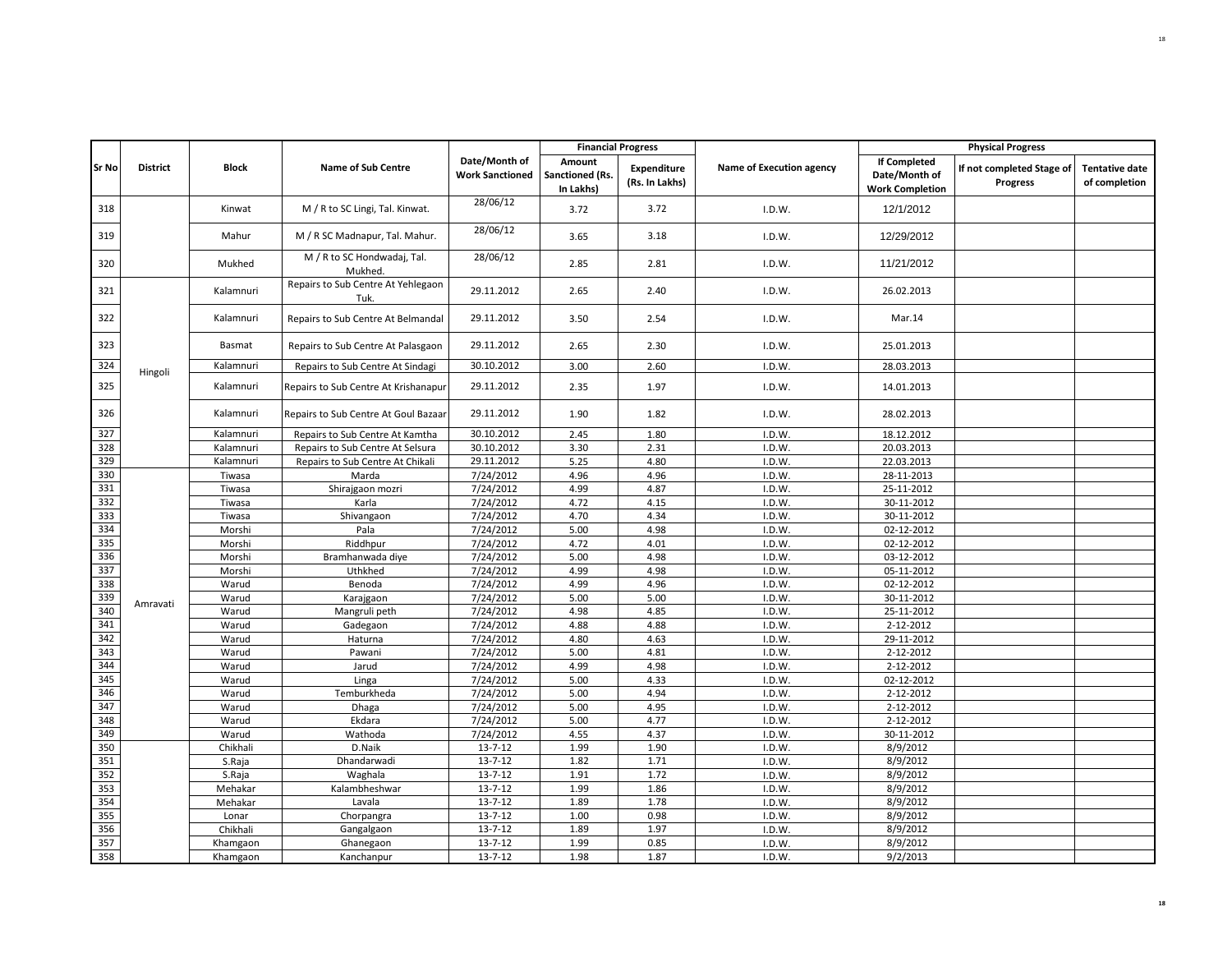|       |                 |              |                    |                                         | <b>Financial Progress</b>              |                                      |                          |                                                                | <b>Physical Progress</b>              |                                        |
|-------|-----------------|--------------|--------------------|-----------------------------------------|----------------------------------------|--------------------------------------|--------------------------|----------------------------------------------------------------|---------------------------------------|----------------------------------------|
| Sr No | <b>District</b> | <b>Block</b> | Name of Sub Centre | Date/Month of<br><b>Work Sanctioned</b> | Amount<br>Sanctioned (Rs.<br>In Lakhs) | <b>Expenditure</b><br>(Rs. In Lakhs) | Name of Execution agency | <b>If Completed</b><br>Date/Month of<br><b>Work Completion</b> | If not completed Stage of<br>Progress | <b>Tentative date</b><br>of completion |
| 359   |                 | Khamgaon     | Rohana             | $13 - 7 - 12$                           | 1.96                                   | 1.84                                 | I.D.W.                   | 8/9/2012                                                       |                                       |                                        |
| 360   | Buldana         | Shegaon      | Manasgaon          | $13 - 7 - 12$                           | 1.91                                   | 1.76                                 | I.D.W.                   | 8/9/2012                                                       |                                       |                                        |
| 361   |                 | Jalgaon j    | Gadegaon           | $13 - 7 - 12$                           | 1.58                                   | 1.51                                 | I.D.W.                   | 8/9/2012                                                       |                                       |                                        |
| 362   |                 | Sangrampur   | Khiroda            | $13 - 7 - 12$                           | 1.96                                   | 1.91                                 | I.D.W.                   | 9/2/2013                                                       |                                       |                                        |
| 363   |                 | Sangrampur   | Palshi Zashi       | $13 - 7 - 12$                           | 1.90                                   | 1.71                                 | I.D.W.                   | 8/9/2012                                                       |                                       |                                        |
| 364   |                 | Sangrampur   | Wankhed            | $13 - 7 - 12$                           | 1.98                                   | 1.96                                 | I.D.W.                   | 8/9/2012                                                       |                                       |                                        |
| 365   |                 | Sangrampur   | Eaklara            | $13 - 7 - 12$                           | 1.58                                   | 1.55                                 | I.D.W.                   | 9/2/2013                                                       |                                       |                                        |
| 366   |                 | Sangrampur   | Wasali Chatari     | $13 - 7 - 12$                           | 1.99                                   | 1.93                                 | I.D.W.                   | 8/9/2012                                                       |                                       |                                        |
| 367   |                 | Nandura      | Vitali Dhanora     | $13 - 7 - 12$                           | 1.99                                   | 1.98                                 | I.D.W.                   | 8/9/2012                                                       |                                       |                                        |
| 368   |                 | Malkapur     | Dhudhalgaon        | $13 - 7 - 12$                           | 1.98                                   | 1.96                                 | I.D.W.                   | 8/9/2012                                                       |                                       |                                        |
| 369   |                 | Chikhali     | Shelsur            | $16 - 2 - 13$                           | 4.22                                   | 4.02                                 | I.D.W.                   | 31/3/13                                                        |                                       |                                        |
| 370   |                 | S.Raja       | Shendurjan         | $16 - 2 - 13$                           | 4.99                                   | 2.66                                 | I.D.W.                   | 31/3/13                                                        |                                       |                                        |
| 371   |                 | Akot         | Popatkhed          | 31/May/2012                             | 3.00                                   | 2.22                                 | I.D.W.                   | 20/Mar/2013                                                    |                                       |                                        |
| 372   |                 | Telhara      | Warul Jaulka       | 31/May/2012                             | 3.00                                   | 4.60                                 | I.D.W.                   | 15/Mar/2013                                                    |                                       |                                        |
| 373   |                 | Akot         | Panaj              | 31/May/2012                             | 3.00                                   | 4.45                                 | I.D.W.                   | 24/Mar/2013                                                    |                                       |                                        |
| 374   |                 | Patur        | Sawargaon          | 31/May/2012                             | 2.00                                   | 2.85                                 | I.D.W.                   | 18/Jan/2013                                                    |                                       |                                        |
| 375   | Akola           | Patur        | Pimpaldoli         | 31/May/2012                             | 2.00                                   | 0.65                                 | I.D.W.                   | 25/Jan/2013                                                    |                                       |                                        |
| 376   |                 | Patur        | Tandali            | 31/May/2012                             | 3.00                                   | 2.03                                 | I.D.W.                   | 15/Mar/2013                                                    |                                       |                                        |
| 377   |                 | Patur        | Tulnga             | 31/May/2012                             | 3.00                                   | 4.40                                 | I.D.W.                   | Mar.14                                                         |                                       |                                        |
| 378   |                 | Barshitakli  | Sindakhed          | 31/May/2012                             | 2.00                                   | 3.01                                 | I.D.W.                   | 25/Mar/2013                                                    |                                       |                                        |
| 379   |                 | Barshitakli  | Morgaon Bhakare    | 31/May/2012                             | 2.00                                   | 2.89                                 | I.D.W                    | 25/Jan/2013                                                    |                                       |                                        |
| 380   |                 | Barshitakli  | Ghota              | 31/May/2012                             | 2.00                                   | 3.65                                 | I.D.W.                   | 15/Jan/2013                                                    |                                       |                                        |
| 381   |                 | Washim       | Parditakmore       | 2012-13                                 | 1.71                                   | 1.61                                 | I.D.W.                   | 31.03.2013                                                     |                                       |                                        |
| 382   |                 | Washim       | Kata               | 2012-13                                 | 1.99                                   | 1.97                                 | I.D.W.                   | 31.03.2014                                                     |                                       |                                        |
| 383   |                 | Washim       | Pimpalgoan         | 2012-13                                 | 1.99                                   | 1.98                                 | I.D.W.                   | 31.03.2015                                                     |                                       |                                        |
| 384   |                 | Washim       | Umra sh.           | 2012-13                                 | 1.31                                   | 1.25                                 | I.D.W.                   | 31.03.2016                                                     |                                       |                                        |
| 385   |                 | Washim       | Sawrgaon           | 2012-13                                 | 1.99                                   | 1.96                                 | I.D.W.                   | 31.03.2017                                                     |                                       |                                        |
| 386   |                 | Washim       | Sawli Ansing       | 2012-13                                 | 1.09                                   | 1.02                                 | I.D.W.                   | 31.03.2018                                                     |                                       |                                        |
| 387   |                 | Malegaon     | Wasari             | 2012-13                                 | 1.93                                   | 1.85                                 | I.D.W.                   | 31.03.2019                                                     |                                       |                                        |
| 388   |                 | Malegaon     | Chiwara            | 2012-13                                 | 1.45                                   | 1.36                                 | I.D.W.                   | 31.03.2020                                                     |                                       |                                        |
| 389   |                 | Risod        | Haral              | 2012-13                                 | 1.87                                   | 1.78                                 | I.D.W.                   | 31.03.2021                                                     |                                       |                                        |
| 390   | Washim          | Risod        | Mahagaon           | 2012-13                                 | 2.00                                   | 1.93                                 | I.D.W.                   | 31.03.2022                                                     |                                       |                                        |
| 391   |                 | Risod        | Chinchambabhar     | 2012-13                                 | 1.99                                   | 1.55                                 | I.D.W.                   | 31.03.2023                                                     |                                       |                                        |
| 392   |                 | Risod        | Chandas            | 2012-13                                 | 1.88                                   | 1.81                                 | I.D.W.                   | 31.03.2024                                                     |                                       |                                        |
| 393   |                 | Mangulpir    | Kumbhi             | 2012-13                                 | 1.99                                   | 1.92                                 | I.D.W.                   | 31.03.2025                                                     |                                       |                                        |
| 394   |                 | Mangulpir    | Pedgaon            | 2012-13                                 | 2.00                                   | 1.88                                 | I.D.W.                   | Mar.14                                                         |                                       |                                        |
| 395   |                 | Washim       | Tandali Bu.        | 2012-13                                 | 5.00                                   | 4.94                                 | I.D.W.                   | 31.03.2027                                                     |                                       |                                        |
| 396   |                 | Risod        | Masla pen          | 2012-13                                 | 4.98                                   | 4.95                                 | I.D.W.                   | 31.03.2028                                                     |                                       |                                        |
| 397   |                 | Mangulpir    | Poti               | 2012-13                                 | 4.75                                   | 3.95                                 | I.D.W.                   | 31.03.2029                                                     |                                       |                                        |
| 398   |                 | Karanja      | Zodga              | 2012-13                                 | 4.99                                   | 4.57                                 | I.D.W.                   | 31.03.2030                                                     |                                       |                                        |
| 399   |                 | Manora       | Dapura             | 2012-13                                 | 4.99                                   | 4.91                                 | I.D.W.                   | 31.03.2031                                                     |                                       |                                        |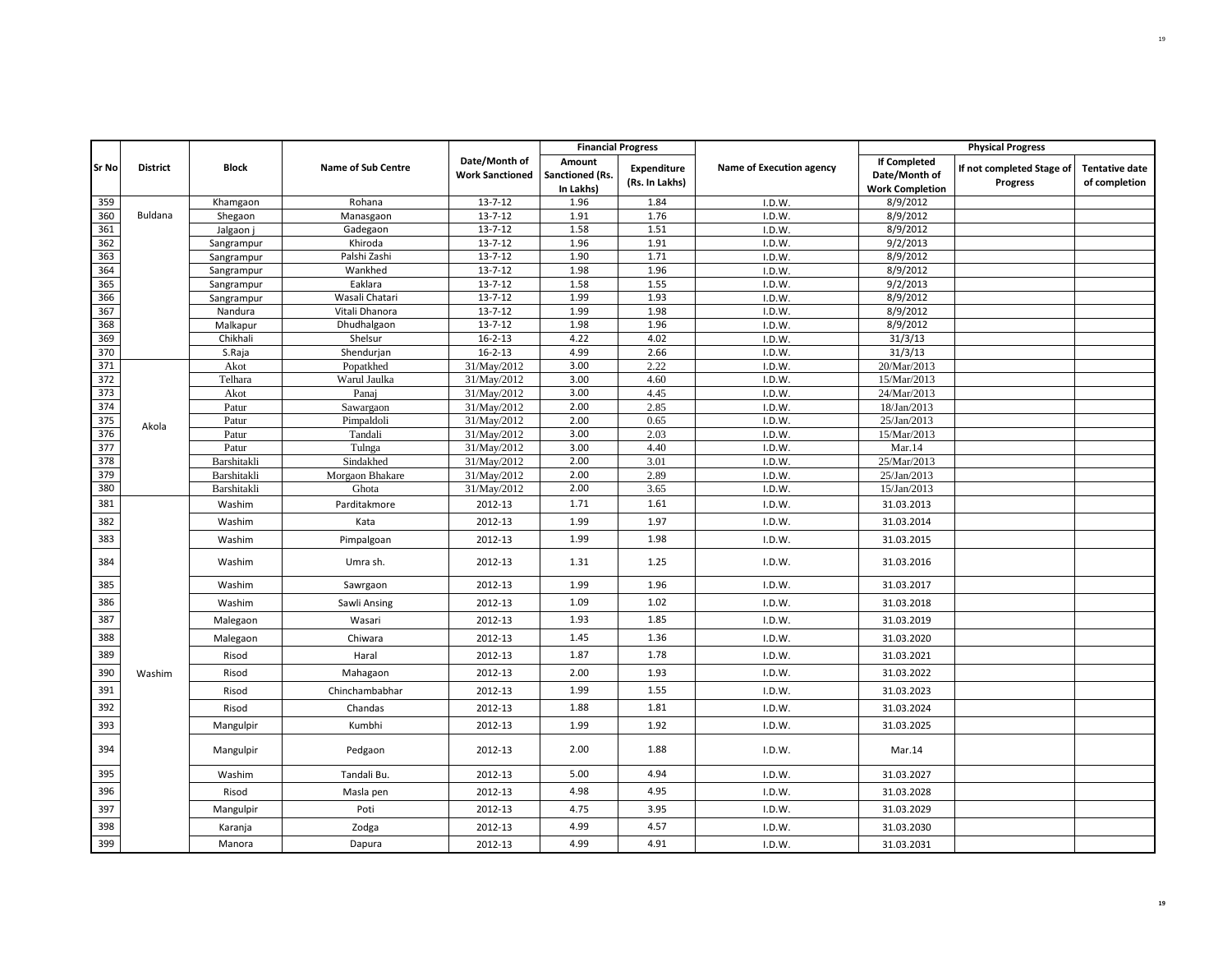|              |                 |               |                                                           |                                         |                                        | <b>Financial Progress</b>     |                          |                                                                | <b>Physical Progress</b>              |                                        |
|--------------|-----------------|---------------|-----------------------------------------------------------|-----------------------------------------|----------------------------------------|-------------------------------|--------------------------|----------------------------------------------------------------|---------------------------------------|----------------------------------------|
| <b>Sr No</b> | <b>District</b> | <b>Block</b>  | <b>Name of Sub Centre</b>                                 | Date/Month of<br><b>Work Sanctioned</b> | Amount<br>Sanctioned (Rs.<br>In Lakhs) | Expenditure<br>(Rs. In Lakhs) | Name of Execution agency | <b>If Completed</b><br>Date/Month of<br><b>Work Completion</b> | If not completed Stage of<br>Progress | <b>Tentative date</b><br>of completion |
| 400          |                 | Pandharkawada | Repairs to SC Mohada, Tal.<br>Pandharkawada               | 7/21/2012                               | 1.85                                   | 1.80                          | I.D.W.                   | 31-Mar-13                                                      |                                       |                                        |
| 401          |                 | Kalamb        | Repairs to SC Jodmoha, Tal. Kalamb                        | 7/21/2012                               | 1.99                                   | 1.96                          | I.D.W.                   | 31-Mar-13                                                      |                                       |                                        |
| 402          |                 | Darwha        | Repairs to SC Tarnoli, Tal. Dharwha                       | 7/21/2012                               | 1.99                                   | 1.82                          | I.D.W.                   | 31-Mar-13                                                      |                                       |                                        |
| 403          |                 | Darwha        | Repairs to SC Palodi, Tal. Dharwha                        | 7/21/2012                               | 1.99                                   | 1.99                          | I.D.W.                   | 31-Mar-13                                                      |                                       |                                        |
| 404          |                 | Darwha        | Repairs to SC Ladkhed, Tal. Dharwha                       | 7/21/2012                               | 2.00                                   | 1.99                          | I.D.W.                   | 31-Mar-13                                                      |                                       |                                        |
| 405          | YAVATMAL        | Darwha        | Repairs to SC Kamathwada, Tal.<br>Dharwha                 | 7/21/2012                               | 2.00                                   | 3.59                          | I.D.W.                   | 31-Mar-13                                                      |                                       |                                        |
| 406          |                 | Ralegaon      | Repairs to SC Borimahal, Tal.<br>Ralegaon                 | 7/21/2012                               | 2.00                                   | 1.95                          | I.D.W.                   | 31-Mar-13                                                      |                                       |                                        |
| 407          |                 | Kalamb        | Repairs to SC Sharad, Tal. Kalamb                         | 7/21/2012                               | 2.00                                   | 1.97                          | I.D.W.                   | 31-Mar-13                                                      |                                       |                                        |
| 408          |                 | Babulgaon     | Repairs to SC Kharada, Tal.<br>Babulgaon                  | 7/21/2012                               | 1.99                                   | 1.98                          | I.D.W.                   | 31-Mar-13                                                      |                                       |                                        |
| 409          |                 | Babulgaon     | Repairs to SC Falegaon, Tal.<br>Babulgaon                 | 7/21/2012                               | 1.21                                   | 1.04                          | I.D.W.                   | 31-Mar-13                                                      |                                       |                                        |
| 410          |                 | Babulgaon     | Repairs to SC Rani Amaravati, Tal.<br>Babulgaon           | 7/21/2012                               | 2.00                                   | 1.95                          | I.D.W.                   | 31-Mar-13                                                      |                                       |                                        |
| 411          |                 | Pusad         | Repairs to SC Marwadi, Tal. Pusad                         | 7/21/2012                               | 2.00                                   | 2.00                          | I.D.W.                   | 31-Mar-13                                                      |                                       |                                        |
| 412          |                 | Narkhed       | Proposed Repair and Renovation<br>work at MCH-SC-Yenikoni | 5/31/2012                               | 2.50                                   | 2.47                          | I.D.W.                   | 3/31/2013                                                      | $\overline{a}$                        | ---                                    |
| 413          |                 | Umred         | Proposed Repair and Renovation<br>work at MCH-SC- Champa  | 5/31/2012                               | 2.50                                   | 2.42                          | I.D.W.                   | 3/31/2013                                                      | $\overline{a}$                        | ---                                    |
| 414          |                 | Narkhed       | Proposed Repair and Renovation<br>work at MCH-SC-Dawasa   | 5/31/2012                               | 2.50                                   | 2.41                          | I.D.W.                   | 3/31/2013                                                      | $\overline{\phantom{a}}$              | $\overline{\phantom{a}}$               |
| 415          |                 | Parshioni     | Proposed Repair and Renovation<br>work at MCH-SC- Palora  | 5/31/2012                               | 2.50                                   | 2.43                          | I.D.W.                   | 3/31/2013                                                      | ---                                   | ---                                    |
| 416          |                 | Katol         | Proposed Repair and Renovation<br>work at MCH-SC-Raulgaon | 5/31/2012                               | 2.50                                   | 2.50                          | I.D.W.                   | 3/31/2013                                                      | $\overline{\phantom{a}}$              | $\overline{\phantom{a}}$               |
| 417          |                 | Umred         | Proposed Repair and Renovation<br>work at MCH-SC-Salai    | 5/31/2012                               | 2.70                                   | 2.63                          | I.D.W.                   | 3/31/2013                                                      |                                       | $\overline{\phantom{a}}$               |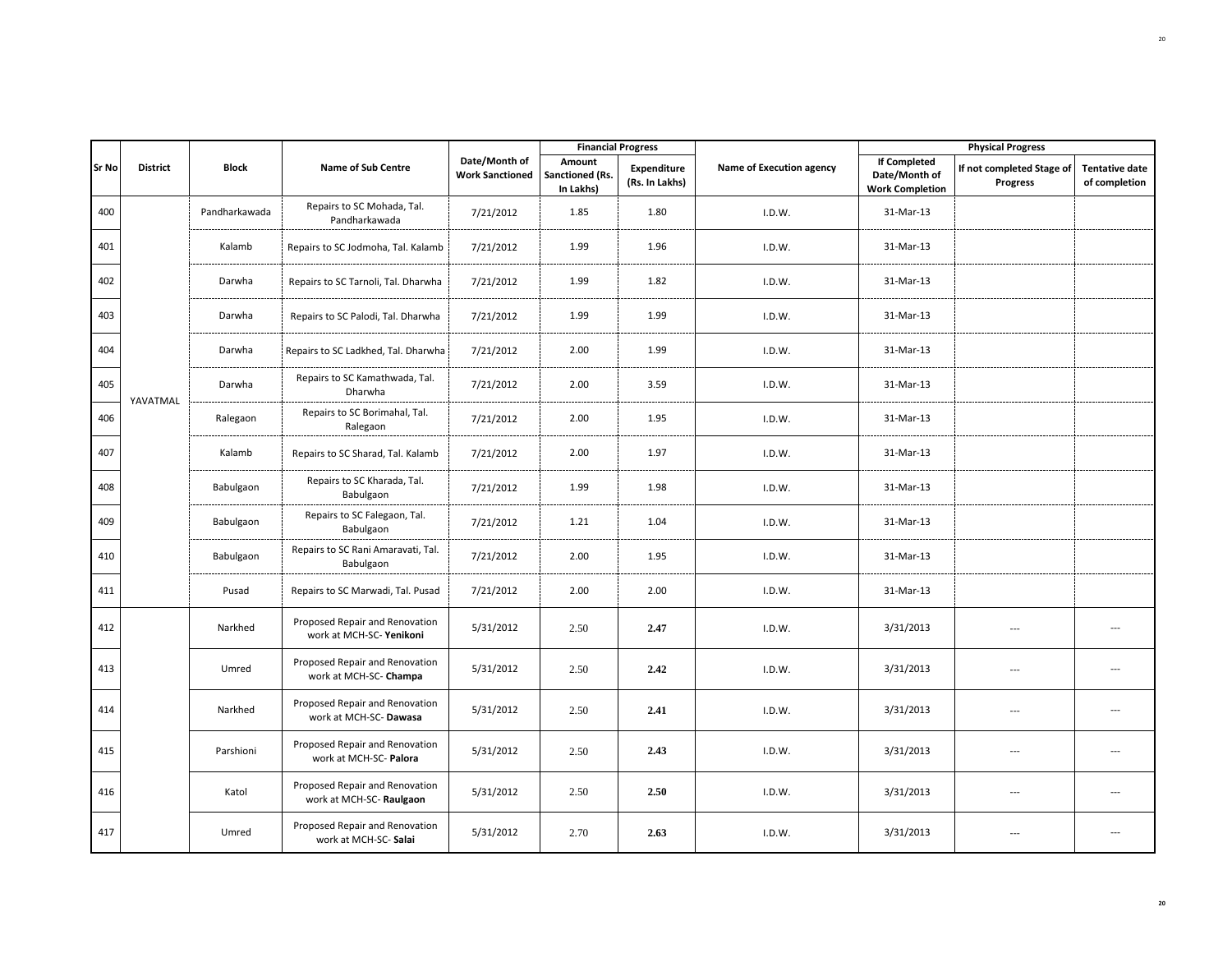|              |                 |              |                                                                                                                                  |                                         | <b>Financial Progress</b>              |                               |                          |                                                                | <b>Physical Progress</b>              |                                        |
|--------------|-----------------|--------------|----------------------------------------------------------------------------------------------------------------------------------|-----------------------------------------|----------------------------------------|-------------------------------|--------------------------|----------------------------------------------------------------|---------------------------------------|----------------------------------------|
| <b>Sr No</b> | <b>District</b> | <b>Block</b> | <b>Name of Sub Centre</b>                                                                                                        | Date/Month of<br><b>Work Sanctioned</b> | Amount<br>Sanctioned (Rs.<br>In Lakhs) | Expenditure<br>(Rs. In Lakhs) | Name of Execution agency | <b>If Completed</b><br>Date/Month of<br><b>Work Completion</b> | If not completed Stage of<br>Progress | <b>Tentative date</b><br>of completion |
| 418          |                 | Mouda        | Proposed Repair and Renovation<br>work at MCH-SC- Wanjara                                                                        | 5/31/2012                               | 2.50                                   | 2.44                          | I.D.W.                   | 3/31/2013                                                      | ---                                   | $\overline{a}$                         |
| 419          | Nagpur          | Hingna       | Proposed Repair and Renovation<br>work at MCH-SC- Degma Khurd                                                                    | 5/31/2012                               | 2.50                                   | 2.43                          | I.D.W.                   | 3/31/2013                                                      | $---$                                 |                                        |
| 420          |                 | Hingna       | Proposed Repair and Renovation<br>work at MCH-SC- Aamgaon deoli                                                                  | 5/31/2012                               | 2.50                                   | 2.26                          | I.D.W.                   | 3/31/2013                                                      | $\overline{a}$                        | $\overline{a}$                         |
| 421          |                 | Hingna       | Proposed Repair and Renovation<br>work at MCH-SC- Salai dabha                                                                    | 5/31/2012                               | 2.50                                   | 2.46                          | I.D.W.                   | 3/31/2013                                                      | $\overline{\phantom{a}}$              | $\overline{a}$                         |
| 422          |                 | Kuhi         | Proposed Repair and Renovation<br>work at MCH-SC-Rajola                                                                          | 5/31/2012                               | 2.30                                   | 2.10                          | I.D.W.                   | 3/31/2013                                                      | $\overline{a}$                        | $\overline{a}$                         |
| 423          |                 | Ramtek       | Proposed Repair and Renovation<br>work at MCH-SC- Khairi Bijewada                                                                | 5/31/2012                               | 2.50                                   | 2.43                          | I.D.W.                   | 3/31/2013                                                      | $---$                                 | $\overline{a}$                         |
| 424          |                 | Ramtek       | Proposed Repair and Renovation<br>work at MCH-SC- Umri                                                                           | 5/31/2012                               | 2.50                                   | 2.43                          | I.D.W.                   | 3/31/2013                                                      | $\overline{\phantom{a}}$              | $\overline{a}$                         |
| 425          |                 | Kamptee      | Proposed Repair and Renovation<br>work at MCH-SC- Juni Koradi                                                                    | 5/31/2012                               | 2.50                                   | 2.47                          | I.D.W.                   | 3/31/2013                                                      | ---                                   | ---                                    |
| 426          |                 | Saoner       | Proposed Repair and Renovation<br>work at MCH-SC- Jatamkhora                                                                     | 5/31/2012                               | 2.50                                   | 2.43                          | I.D.W.                   | 3/31/2013                                                      | $\overline{a}$                        | $-$                                    |
| 427          |                 | Tumsar       | Providing Repairs to Building,<br>Borewell with pump & Construction<br>of D.B.P., At SC Hardoli Ta.<br>Tumsar Dist. Bhandara     | 7/7/2012                                | 4.01                                   | 4.39                          | I.D.W.                   | 12/15/2012                                                     |                                       |                                        |
| 428          |                 | Tumsar       | Construction of D.B.P, Borewell<br>pump Plumbing, Approch Road,<br>Water Proofing At SC Chulhad<br>Taluka Tumsar, Dist. Bhandara | 7/16/2012                               | 4.89                                   | 5.10                          | I.D.W.                   | 12/30/2012                                                     |                                       |                                        |
| 429          |                 | Tumsar       | Providing Repairs to Building,<br>Electrification, & Construction of<br>D.B.P. At SC Mohadi (Khapa) Ta.<br>Tumsar Dist. Bhandara | 7/7/2012                                | 3.07                                   | 3.36                          | I.D.W.                   | 1/26/2013                                                      |                                       |                                        |
| 430          |                 | Tumsar       | Providing Borewell with Pump &<br>Plumbing At Sub Centre Bagheda<br>Ta. Tumsar Dist. Bhandara                                    | 7/7/2012                                | 1.18                                   | 1.09                          | I.D.W.                   | 9/7/2012                                                       |                                       |                                        |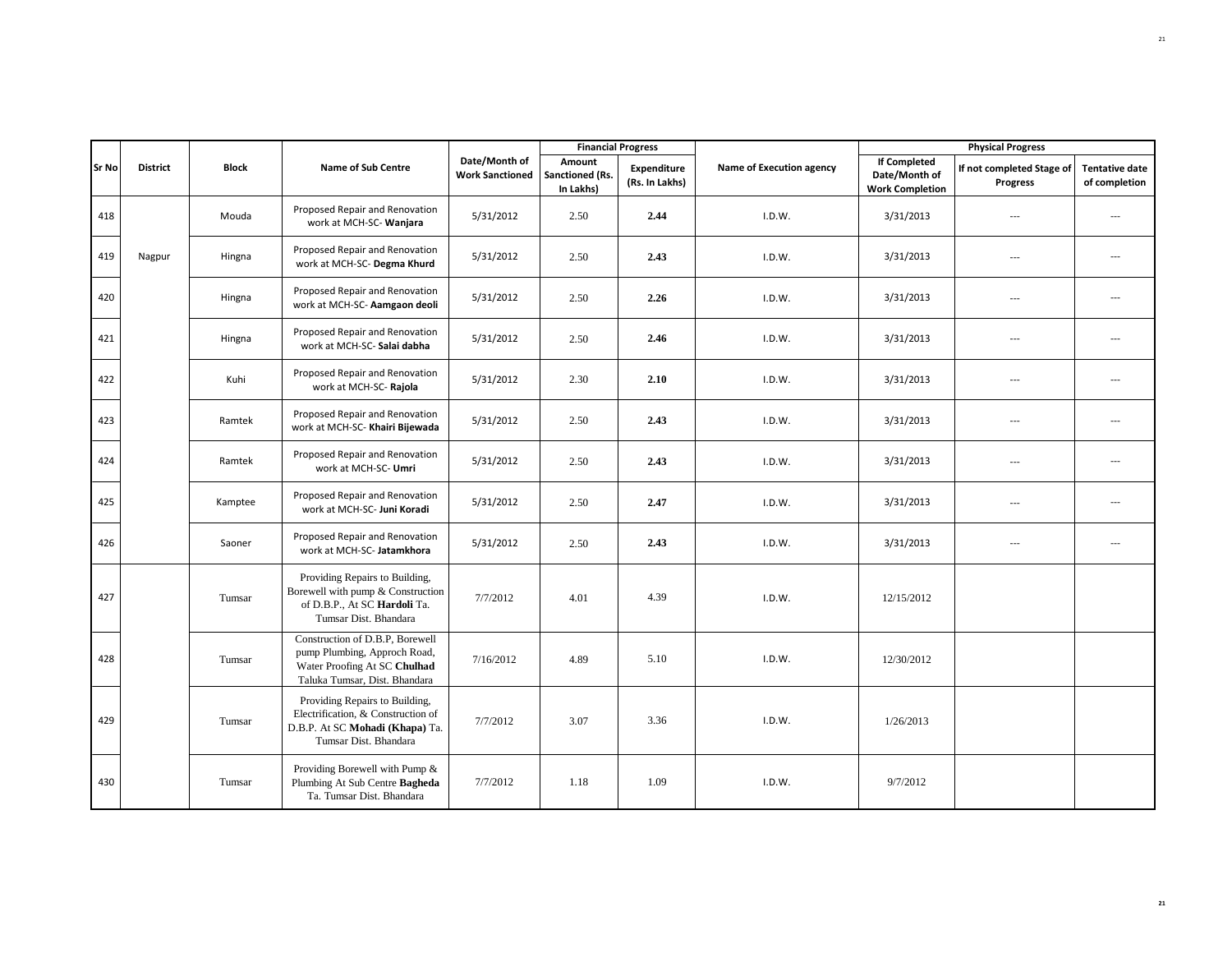|       |                 |              |                                                                                                                                              |                                         |                                               | <b>Financial Progress</b>     |                          |                                                                | <b>Physical Progress</b>              |                                        |
|-------|-----------------|--------------|----------------------------------------------------------------------------------------------------------------------------------------------|-----------------------------------------|-----------------------------------------------|-------------------------------|--------------------------|----------------------------------------------------------------|---------------------------------------|----------------------------------------|
| Sr No | <b>District</b> | <b>Block</b> | Name of Sub Centre                                                                                                                           | Date/Month of<br><b>Work Sanctioned</b> | Amount<br><b>Sanctioned (Rs.</b><br>In Lakhs) | Expenditure<br>(Rs. In Lakhs) | Name of Execution agency | <b>If Completed</b><br>Date/Month of<br><b>Work Completion</b> | If not completed Stage of<br>Progress | <b>Tentative date</b><br>of completion |
| 431   |                 | Mohadi       | Repairs to Building Const. of D.B.P.<br>Re-Electrification Pump Plumbing,<br>Approch Road At SC Dongargaon<br>Taluka Mohadi, Dist. Bhandara  | 16./07/2012                             | 4.58                                          | 5.01                          | I.D.W.                   | 12/25/2012                                                     |                                       |                                        |
| 432   |                 | Mohadi       | Repair to Building with Pump<br>Plumbing, Re-electrification to Sub<br>Centre Building At Andhalgaon<br>Taluka Mohadi Dist. Bhandara         | 8/1/2012                                | 4.11                                          | 2.27                          | I.D.W.                   | 4/10/2013                                                      |                                       |                                        |
| 433   |                 | Mohadi       | Construction of D.B.P. Borewell<br>Pump Plumbing, Re-Electrification<br>At SC Kanhalgaon Taluka Mohadi,<br>Dist. Bhandara                    | 16./07/2012                             | 4.45                                          | 6.37                          | I.D.W.                   | 12/22/2012                                                     |                                       |                                        |
| 434   |                 | Bhandaraa    | Providing Repairs to Building, Pump<br>with Plumbing, Electrification &<br>Construction of D.B.P. At Sub<br>Center Bela Ta. & Dist. Bhandara | 7/7/2012                                | 3.58                                          | 3.82                          | I.D.W.                   | 12/30/2012                                                     |                                       |                                        |
| 435   |                 | Bhandaraa    | rroviding repairs to building,<br>Electrification, Borewell with pump<br>& Construction of D.B.P. At SC                                      | 7/7/2012                                | 3.34                                          | 3.64                          | I.D.W.                   | 2/20/2013                                                      |                                       |                                        |
| 436   |                 | Bhandaraa    | Providing Repairs to Building,<br>Electrification, Borewell with pump<br>& Construction of D.B.P. At SC<br>Dawdipar Ta. & Dist. Bhandara     | 7/7/2012                                | 4.15                                          | 4.54                          | I.D.W.                   | 3/18/2013                                                      |                                       |                                        |
| 437   |                 | Bhandaraa    | Providing Borewell with Pump &<br>Plumbing At Sub Centre Parsodi Ta.<br>& Dist. Bhandara                                                     | 7/7/2012                                | 1.24                                          | 1.24                          | I.D.W.                   | 10/6/2012                                                      |                                       |                                        |
| 438   | Bhandara        | Bhandaraa    | Construction of Compound Wall To<br>Sub Centre Building At Dawdipar<br>(Bz) Ta. & Dist. Bhandara                                             | 1/22/2013                               | 5.15                                          | 5.40                          | I.D.W.                   | 4/10/2013                                                      |                                       |                                        |
| 439   |                 | Pouni        | Providing Repairs to Building &<br>Construction to Compound Wall At<br>SC Betala Ta. Pouni, Dist.<br>Bhandara                                | 7/7/2012                                | 5.11                                          | 4.97                          | I.D.W.                   | 3/31/2013                                                      |                                       |                                        |
| 440   |                 | Pouni        | Providing Repairs to Building,<br>Electrification, Borewell with pump<br>& Construction of D.B.P. At SC<br>Khapari Ta. Pouni Dist. Bhandara  | 7/7/2012                                | 3.60                                          | 0.00                          | I.D.W.                   | $\overline{\phantom{a}}$                                       |                                       |                                        |
| 441   |                 | Pouni        | Providing Repairs to Building,<br>Borewell with pump At SC<br>Kanhalgaon Ta. Pouni Dist.<br>Bhandara                                         | 7/7/2012                                | 3.21                                          | 3.09                          | I.D.W.                   | 1/17/2013                                                      |                                       |                                        |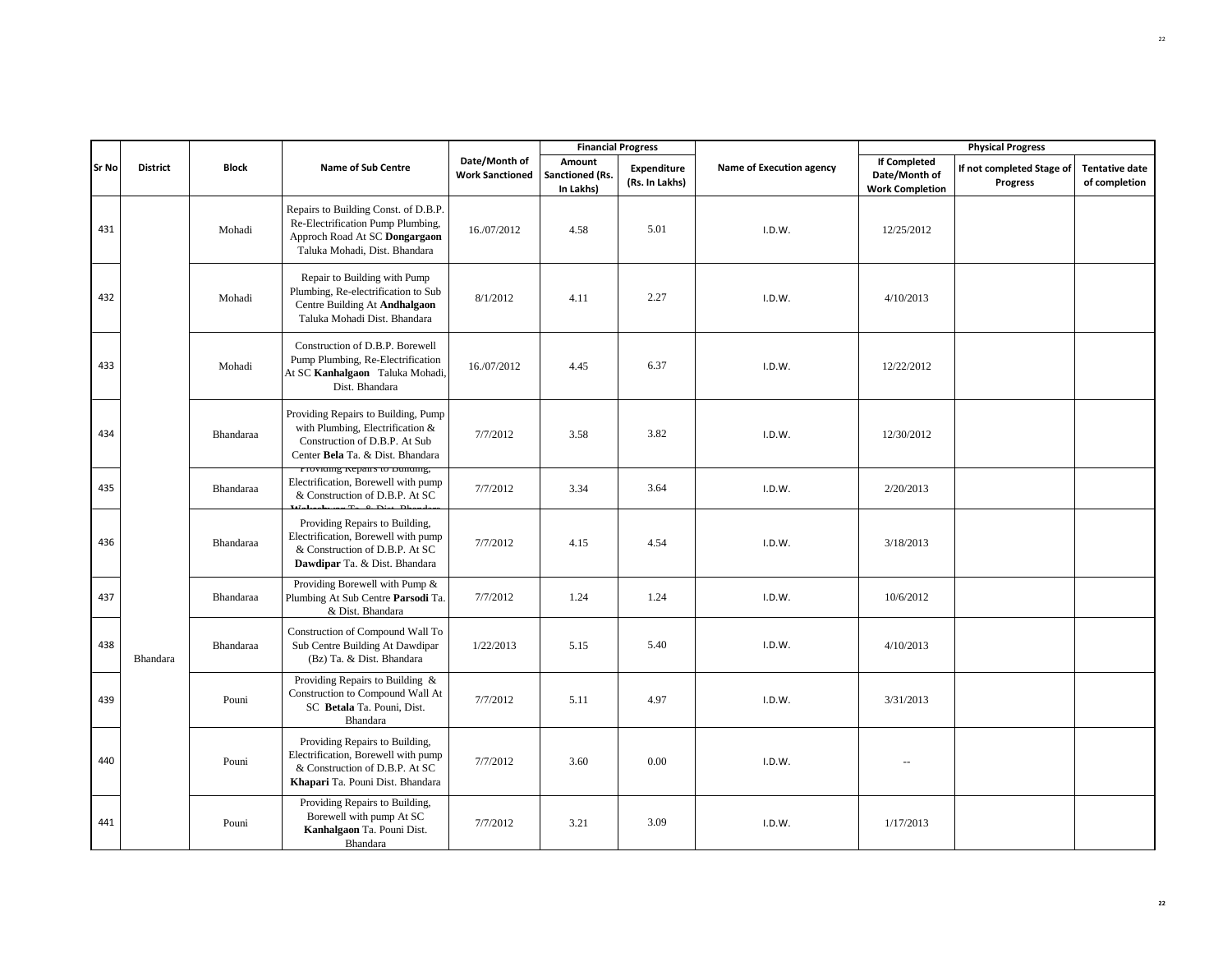|            |                 |                     |                                                                                                                                                 |                                         | <b>Financial Progress</b>              |                               |                          |                                                                | <b>Physical Progress</b>              |                                        |
|------------|-----------------|---------------------|-------------------------------------------------------------------------------------------------------------------------------------------------|-----------------------------------------|----------------------------------------|-------------------------------|--------------------------|----------------------------------------------------------------|---------------------------------------|----------------------------------------|
| Sr No      | <b>District</b> | <b>Block</b>        | <b>Name of Sub Centre</b>                                                                                                                       | Date/Month of<br><b>Work Sanctioned</b> | Amount<br>Sanctioned (Rs.<br>In Lakhs) | Expenditure<br>(Rs. In Lakhs) | Name of Execution agency | <b>If Completed</b><br>Date/Month of<br><b>Work Completion</b> | If not completed Stage of<br>Progress | <b>Tentative date</b><br>of completion |
| 442        |                 | Pouni               | Compound Wall to Sub Center<br>Betala Ta. Pouni, Dist. Bhandara                                                                                 | 1/22/2013                               | 7.38                                   | 7.23                          | I.D.W.                   | Mar.14                                                         |                                       |                                        |
| 443        |                 | Lakhandur           | Providing Borewell with Pump &<br>Plumbing At Sub Centre Khairipat<br>Ta. Lakhandur Dist. Bhandara                                              | 7/7/2012                                | 1.23                                   | 0.00                          | I.D.W.                   | Complete                                                       |                                       |                                        |
| 444        |                 | Lakhani             | Providing Repairs to Building,<br>Borewell with pump & Construction<br>of D.B.P., At SC Kesalwada Ta.<br>Lakhani Dist. Bhandara                 | 7/7/2012                                | 3.36                                   | 3.86                          | I.D.W.                   | 12/20/2012                                                     |                                       |                                        |
| 445        |                 | Sakoli              | Providing Repairs to Building,<br>Borewell with pump & Construction<br>of D.B.P. At SC Mahalgaon Ta.<br>Sakoli Dist. Bhandara                   | 7/7/2012                                | 3.24                                   | 3.56                          | I.D.W.                   | 3/4/2013                                                       |                                       |                                        |
| 446        |                 | Sakoli              | Providing Borewell with Pump &<br>Plumbing At Sub Centre Palasgaon<br>Ta. Sakoli Dist. Bhandara                                                 | 7/7/2012                                | 1.23                                   | 1.15                          | I.D.W.                   | 12/20/2012                                                     |                                       |                                        |
| 447        |                 | Sakoli              | Providing Repairs to Building,<br>Construction of D.B.P. & Approch<br>Road At Sub Centre Pindkepar Ta.<br>Sakoli Dist. Bhandara                 | 7/7/2012                                | 4.00                                   | 3.86                          | I.D.W.                   | 3/31/2013                                                      |                                       |                                        |
| 448        |                 | Sakoli              | Providing Repairs to Building,<br>Borewell with pump & Construction<br>of D.B.P., Approch Road At SC<br>Kinhimokhe Ta. Sakoli Dist.<br>Bhandara | 7/7/2012                                | 3.37                                   | 3.48                          | I.D.W.                   | 12/8/2012                                                      |                                       |                                        |
| 449        |                 | Sakoli              | <b>Estimate for Water Proofing</b><br>Treatment to Slab & Re-<br>Electrifiaction to SC Building<br>Pindkepar, Ta. Sakoli Dist.<br>Bhandara      | 1/22/2013                               | 1.34                                   | 1.47                          | I.D.W.                   | 3/5/2013                                                       |                                       |                                        |
| 450        |                 | Sakoli              | Compound Wall to Sub Center<br>Palasgaon Ta. Sakoli, Dist.<br>Bhandara                                                                          | 1/22/2013                               | 5.77                                   | 5.30                          | I.D.W.                   | 6/15/2013                                                      |                                       |                                        |
| 451        |                 | Arjuni/Mor          | Pimpalgaon                                                                                                                                      | 9/12/2012                               | 2.00                                   | 2.00                          | I.D.W.                   | 10/18/2012                                                     |                                       |                                        |
| 452        |                 | Sad/Arjuni          | Futada                                                                                                                                          | 9/12/2012                               | 2.00                                   | 2.00                          | I.D.W.                   | 10/18/2012                                                     |                                       |                                        |
| 453        |                 | Tirora              | Pindkepar                                                                                                                                       | 9/12/2012                               | 2.00                                   | 2.00                          | I.D.W.                   | 10/16/2012                                                     |                                       |                                        |
| 454<br>455 |                 | Arjuni/Mor          | Navegaon<br>Mahagaon                                                                                                                            | 9/12/2012                               | 2.00                                   | 2.00                          | I.D.W.                   | 10/18/2012<br>3/20/2013                                        |                                       |                                        |
| 456        |                 | Arjuni/Mor<br>Deori | Dhobisarad/Sherpar                                                                                                                              | 21/02/2013<br>21/02/2013                | 3.50<br>2.00                           | 3.49<br>1.86                  | I.D.W.<br>I.D.W.         | 3/29/2013                                                      |                                       |                                        |
| 457        |                 | Gondia              | Gangazari                                                                                                                                       | 21/02/2013                              | 5.00                                   | 4.85                          | I.D.W.                   | 3/20/2013                                                      |                                       |                                        |
| 458        |                 | Deori               | Dhobisarad                                                                                                                                      | 21/02/2013                              | 5.00                                   | 5.00                          | I.D.W.                   | 3/29/2013                                                      |                                       |                                        |
| 459        |                 | Arjuni/Mor          | Kholi                                                                                                                                           | 21/02/2013                              | 5.00                                   | 4.97                          | I.D.W.                   | 3/30/2013                                                      |                                       |                                        |
| 460        |                 | Arjuni/Mor          | Mahurkuda                                                                                                                                       | 21/02/2013                              | 5.00                                   | 4.97                          | I.D.W.                   | 3/29/2013                                                      |                                       |                                        |
| 461        |                 | Arjuni/Mor          | Dhabetekdi                                                                                                                                      | 2/21/2013                               | 7.00                                   | 6.65                          | I.D.W.                   | Mar.14                                                         |                                       |                                        |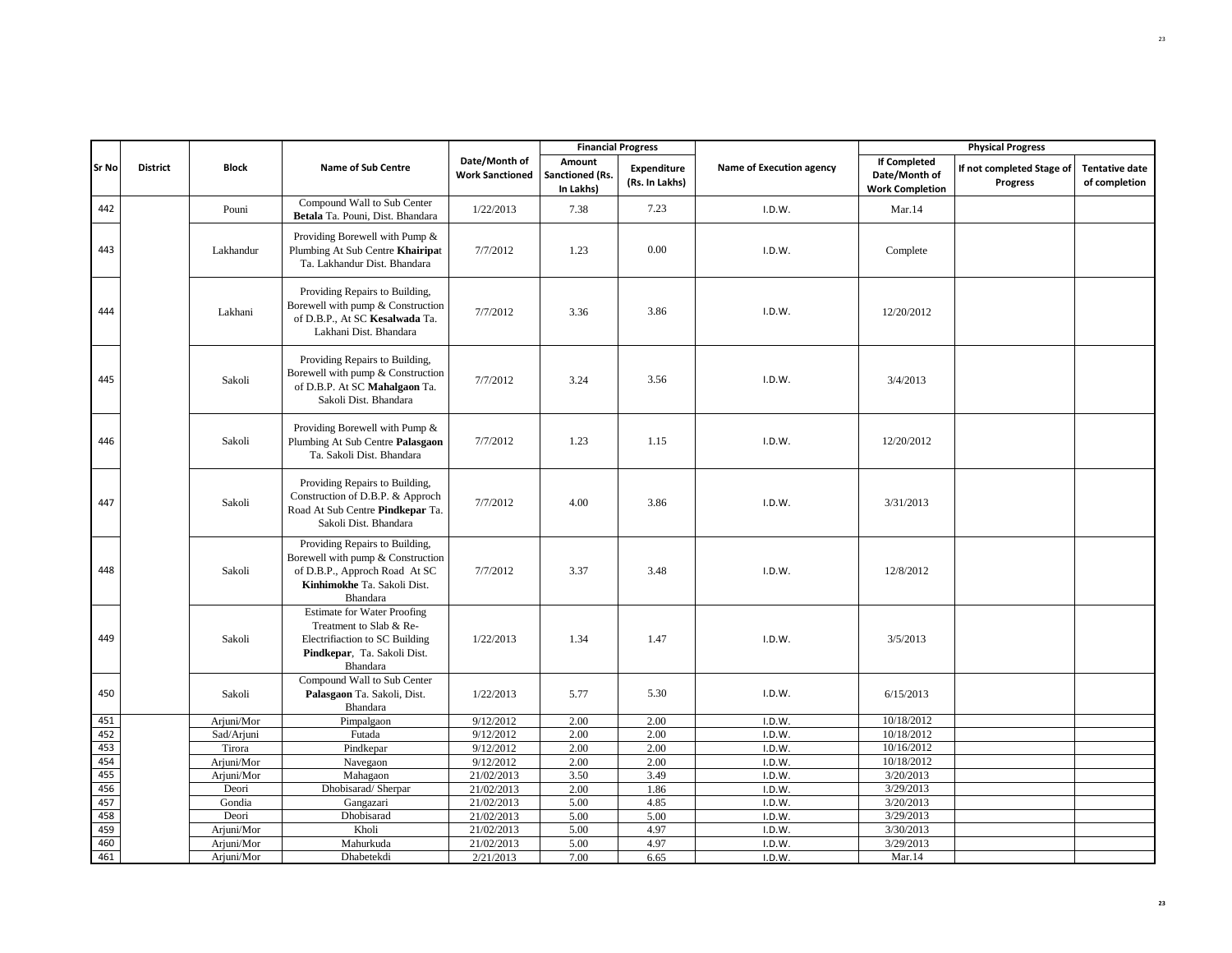|       |                 |              |                           |                                         | <b>Financial Progress</b>              |                               |                          |                                                                | <b>Physical Progress</b>              |                                        |
|-------|-----------------|--------------|---------------------------|-----------------------------------------|----------------------------------------|-------------------------------|--------------------------|----------------------------------------------------------------|---------------------------------------|----------------------------------------|
| Sr No | <b>District</b> | <b>Block</b> | <b>Name of Sub Centre</b> | Date/Month of<br><b>Work Sanctioned</b> | Amount<br>Sanctioned (Rs.<br>In Lakhs) | Expenditure<br>(Rs. In Lakhs) | Name of Execution agency | <b>If Completed</b><br>Date/Month of<br><b>Work Completion</b> | If not completed Stage of<br>Progress | <b>Tentative date</b><br>of completion |
| 462   |                 | Arjuni/Mor   | Kunbitola                 | 21/02/2013                              | 5.00                                   | 4.97                          | I.D.W.                   | 3/25/2013                                                      |                                       |                                        |
| 463   | Gondia          | Arjuni/Mor   | Pratapgad                 | 21/02/2013                              | 4.00                                   | 3.95                          | I.D.W.                   | 3/30/2013                                                      |                                       |                                        |
| 464   |                 | Arjuni/Mor   | Navegaon                  | 21/02/2013                              | 4.00                                   | 3.97                          | I.D.W.                   | 3/30/2013                                                      |                                       |                                        |
| 465   |                 | Gondia       | Dasgaon/Khu.              | 21/02/2013                              | 5.00                                   | 4.83                          | I.D.W.                   | 3/30/2013                                                      |                                       |                                        |
| 466   |                 | Arjuni/Mor   | Bakti                     | 21/02/2013                              | 4.50                                   | 4.45                          | I.D.W.                   | 3/30/2013                                                      |                                       |                                        |
| 467   |                 | Gondia       | <b>Birsola</b>            | 21/02/2013                              | 5.00                                   | 4.99                          | I.D.W.                   | 3/30/2013                                                      |                                       |                                        |
| 468   |                 | Sad/Arjuni   | Tidka                     | 21/02/2013                              | 5.00                                   | 4.97                          | I.D.W.                   | 3/29/2013                                                      |                                       |                                        |
| 469   |                 | Gondia       | Khatiya                   | 21/02/2013                              | 5.00                                   | 5.00                          | I.D.W.                   | 3/30/2013                                                      |                                       |                                        |
| 470   |                 | Deori        | Futana                    | 21/02/2013                              | 5.00                                   | 4.94                          | I.D.W.                   | 3/29/2013                                                      |                                       |                                        |
| 471   |                 | Arjuni/Mor   | Zasinagar                 | 21/02/2013                              | 5.00                                   | 4.94                          | I.D.W.                   | 3/29/2013                                                      |                                       |                                        |
| 472   |                 | Tirora       | Wadegaon                  | 21/02/2013                              | 5.00                                   | 4.90                          | I.D.W.                   | 3/25/2013                                                      |                                       |                                        |
| 473   |                 | Arjuni/Mor   | Mandokhal                 | 21/02/2013                              | 5.00                                   | 4.93                          | I.D.W.                   | 3/22/2013                                                      |                                       |                                        |
| 474   |                 | Sad/Arjuni   | Chilhati                  | 21/02/2013                              | 5.00                                   | 4.95                          | I.D.W.                   | 3/29/2013                                                      |                                       |                                        |
| 475   |                 | Gondia       | Ratnara                   | 21/02/2013                              | 5.00                                   | 4.81                          | I.D.W.                   | 3/30/2013                                                      |                                       |                                        |
| 476   |                 | Chandrapur   | Yeshwantnagat             | 6/27/2012                               | 5.00                                   | 3.13                          | I.D.W.                   | $Mar-13$                                                       |                                       |                                        |
| 477   |                 | Chandrapur   | Nakoda                    | 6/27/2012                               | 5.00                                   | 4.19                          | I.D.W.                   | Jan 2013                                                       |                                       |                                        |
| 478   |                 | Chandrapur   | Pandharkawada             | 6/27/2012                               | 5.00                                   | 2.46                          | I.D.W.                   | Jan 2013                                                       |                                       |                                        |
| 479   |                 | Chandrapur   | Pipari                    | 6/27/2012                               | 5.00                                   | 4.20                          | I.D.W.                   | Jan 2013                                                       |                                       |                                        |
| 480   |                 | Chandrapur   | Morwa                     | 6/27/2012                               | 5.00                                   | 3.00                          | I.D.W.                   | $Mar-13$                                                       |                                       |                                        |
| 481   |                 | Mul          | Kelzar                    | 6/27/2012                               | 5.00                                   | 2.50                          | I.D.W.                   | $Mar-13$                                                       |                                       |                                        |
| 482   |                 | Mul          | Janala                    | 6/27/2012                               | 5.00                                   | 2.96                          | I.D.W.                   | $Mar-13$                                                       |                                       |                                        |
| 483   |                 | Mul          | Rajgad                    | 6/27/2012                               | 5.00                                   | 3.20                          | I.D.W.                   | Jan 2013                                                       |                                       |                                        |
| 484   |                 | Mul          | Chinchala                 | 6/27/2012                               | 5.00                                   | 2.40                          | I.D.W.                   | $Mar-13$                                                       |                                       |                                        |
| 485   | Chandrapur      | Mul          | Dongargaon                | 6/27/2012                               | 5.00                                   | 3.18                          | I.D.W.                   | Mar-13                                                         |                                       |                                        |
| 486   |                 | Mul          | Gadisurla                 | 6/27/2012                               | 5.00                                   | 3.10                          | I.D.W.                   | Oct-12                                                         |                                       |                                        |
| 487   |                 | Mul          | Junasurla                 | 6/27/2012                               | 5.00                                   | 3.50                          | I.D.W.                   | Oct-12                                                         |                                       |                                        |
| 488   |                 | Pombhurna    | Dewada (Kh)               | 6/27/2012                               | 5.00                                   | 4.71                          | I.D.W.                   | Jan 2013                                                       |                                       |                                        |
| 489   |                 | Pombhurna    | Dewada (Bh)               | 6/27/2012                               | 5.00                                   | 4.02                          | I.D.W.                   | Mar-13                                                         |                                       |                                        |
| 490   |                 | Gondpipari   | Nandhwardhan              | 6/27/2012                               | 5.00                                   | 2.99                          | I.D.W.                   | $Mar-13$                                                       |                                       |                                        |
| 491   |                 | Saoli        | Vhyad                     | 6/27/2012                               | 5.00                                   | 3.80                          | I.D.W.                   | $Mar-13$                                                       |                                       |                                        |
| 492   |                 | Saoli        | Nimgaon                   | 6/27/2012                               | 5.00                                   | 0.00                          | I.D.W.                   | $Mar-13$                                                       |                                       |                                        |
| 493   |                 | Sindewahi    | Saradpar                  | 6/27/2012                               | 5.00                                   | 3.52                          | I.D.W.                   | Mar-13                                                         |                                       |                                        |
| 494   |                 | Sindewahi    | Petgaon                   | 6/27/2012                               | 5.00                                   | 3.60                          | I.D.W.                   | $Mar-13$                                                       |                                       |                                        |
| 495   |                 | Bramhapuri   | Maldongari                | 6/27/2012                               | 5.00                                   | 4.50                          | I.D.W.                   | Feb-13                                                         |                                       |                                        |
| 496   |                 | Sirocha      | Aarda                     | 3/18/2013                               | 3.00                                   | 2.19                          | I.D.W.                   | 4/30/2013                                                      |                                       |                                        |
| 497   |                 | Etapalli     | Hedari                    | 3/18/2013                               | 3.00                                   | 1.99                          | I.D.W.                   | 4/30/2013                                                      |                                       |                                        |
| 498   |                 | Dhanora      | Godalwahi                 | 3/18/2013                               | 3.00                                   | 2.98                          | I.D.W.                   | Mar.14                                                         |                                       |                                        |
| 499   |                 | Mulchera     | Nagulwahi                 | 3/18/2013                               | 3.00                                   | 3.00                          | I.D.W.                   | 3/31/2013                                                      |                                       |                                        |
| 500   |                 | Mulchera     | Kothari                   | 3/18/2013                               | 3.00                                   | 2.25                          | I.D.W.                   | 3/31/2013                                                      |                                       |                                        |
| 501   |                 | Etapalli     | Pursalgondi               | 3/18/2013                               | 3.00                                   | 1.99                          | I.D.W.                   | Mar.14                                                         |                                       |                                        |
| 502   | Gadchiroli      | Gadchiroli   | Chandala                  | 3/18/2013                               | 3.00                                   | 4.82                          | I.D.W.                   | Mar.14                                                         |                                       |                                        |
| 503   |                 | Bhamragad    | Kiyar                     | 3/18/2013                               | 3.00                                   | 2.31                          | I.D.W.                   | Mar.14                                                         |                                       |                                        |
| 504   |                 | Aheri        | Indaram                   | 3/18/2013                               | 3.00                                   | 3.00                          | I.D.W.                   | Mar.14                                                         |                                       |                                        |
| 505   |                 | Aheri        | Sudagudam                 | 3/18/2013                               | 3.00                                   | 0.00                          | I.D.W.                   | 5/30/2013                                                      |                                       |                                        |
| 506   |                 | Aheri        | Medapalli                 | 3/18/2013                               | 3.00                                   | 2.31                          | I.D.W.                   | 3/31/2013                                                      |                                       |                                        |
| 507   |                 | Dhanora      | Dudhmala                  | 3/18/2013                               | 3.00                                   | 2.22                          | I.D.W.                   | Mar.14                                                         |                                       |                                        |
| 508   |                 | Gadchiroli   | Maushikhamb               | 3/18/2013                               | 5.50                                   | 4.18                          | I.D.W.                   | Mar.14                                                         |                                       |                                        |
| 509   |                 | Aheri        | Challewada                | 3/18/2013                               | 5.00                                   | 4.69                          | I.D.W.                   |                                                                |                                       |                                        |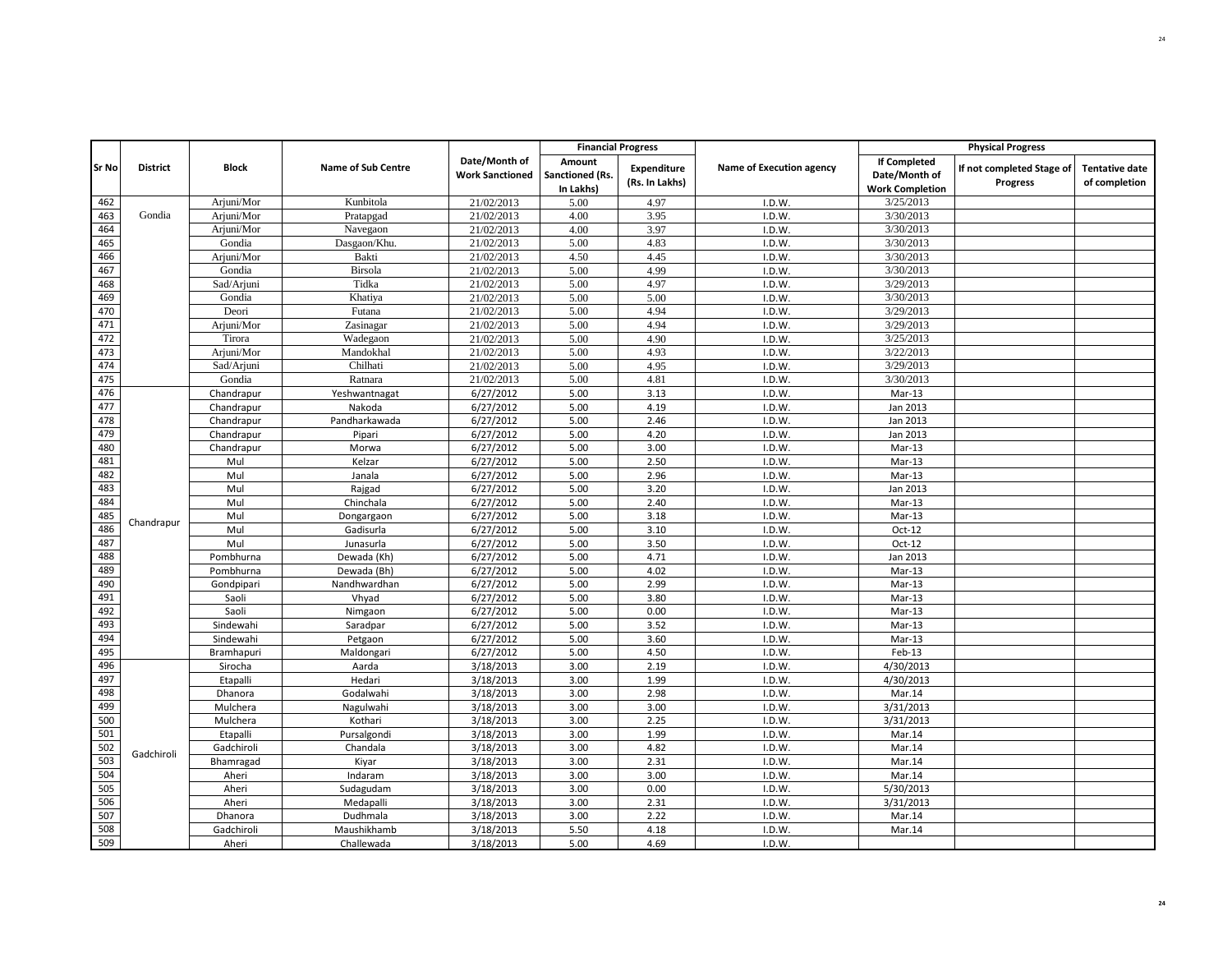|                |                 |              |                                                                         |                                         |                                        | <b>Financial Progress</b>            |                          |                                                                | <b>Physical Progress</b>              |                                        |
|----------------|-----------------|--------------|-------------------------------------------------------------------------|-----------------------------------------|----------------------------------------|--------------------------------------|--------------------------|----------------------------------------------------------------|---------------------------------------|----------------------------------------|
| <b>Sr No</b>   | <b>District</b> | <b>Block</b> | Name of Sub Centre                                                      | Date/Month of<br><b>Work Sanctioned</b> | Amount<br>Sanctioned (Rs.<br>In Lakhs) | Expenditure<br>(Rs. In Lakhs)        | Name of Execution agency | <b>If Completed</b><br>Date/Month of<br><b>Work Completion</b> | If not completed Stage of<br>Progress | <b>Tentative date</b><br>of completion |
| 510            |                 | Wardha       | Additional labour room at sub centre<br>Mandwa                          | 7/4/2012                                | 5.00                                   | 5.00                                 | I.D.W.                   | 1/24/2012                                                      |                                       |                                        |
| 511            |                 | Seloo        | Additional labour room at sub centre<br>Jungarh                         | 7/4/2012                                | 5.00                                   | 5.00                                 | I.D.W.                   | 11/23/2012                                                     |                                       |                                        |
| 512            |                 | Deoli        | Additional labour room at sub centre<br>Bopapur                         | 7/4/2012                                | 5.00                                   | 5.00                                 | I.D.W.                   | 11/25/2012                                                     |                                       |                                        |
| 513            | Wardha          | Arvi         | Additional labour room at sub centre<br>Wardhamaneri                    | 7/4/2012                                | 5.00                                   | 5.00                                 | I.D.W.                   | 11/27/2012                                                     |                                       |                                        |
| 514            |                 | Aashti       | Additional labour room at sub centre<br>Peth                            | 7/4/2012                                | 5.00                                   | 5.00                                 | I.D.W.                   | 11/20/2012                                                     |                                       |                                        |
| 515            |                 | Karanja      | Additional labour room at sub centre<br>kajali                          | 7/4/2012                                | 5.00                                   | 5.00                                 | I.D.W.                   | 11/20/2012                                                     |                                       |                                        |
| 516            |                 | Hinganghat   | Additional labour room at sub centre<br>Shirud                          | 7/4/2012                                | 5.00                                   | 5.00                                 | I.D.W.                   | 11/20/2012                                                     |                                       |                                        |
| 517            |                 | Samudrapur   | Additional labour room at sub centre<br>Jaam                            | 7/4/2012                                | 5.00                                   | 5.00                                 | I.D.W.                   | 11/24/2012                                                     |                                       |                                        |
|                |                 |              | Total                                                                   |                                         | 1695.10                                | 672.68                               |                          |                                                                |                                       |                                        |
|                |                 |              |                                                                         |                                         |                                        |                                      |                          |                                                                |                                       |                                        |
|                |                 |              |                                                                         |                                         |                                        | <b>PHCs/Additional PHCs</b>          |                          |                                                                |                                       |                                        |
|                |                 |              |                                                                         |                                         |                                        | <b>Financial Progress</b>            |                          |                                                                | <b>Physical Progress</b>              |                                        |
| Sr No          | <b>District</b> | <b>Block</b> | Name of PHC                                                             | Date/Month of<br><b>Work Sanctioned</b> | Amount<br>Sanctioned (Rs.<br>In Lakhs) | <b>Expenditure</b><br>(Rs. In Lakhs) | Name of Execution agency | <b>If Completed</b><br>Date/Month of<br><b>Work Completion</b> | If not completed Stage of<br>Progress | <b>Tentative date</b><br>of completion |
| $\mathbf{1}$   |                 | Dahanu       | Repairs & Upgradation of PHC<br>Ashagad                                 | 27.06.2012                              | 13.53                                  | 13.50                                | I.D.W.                   | 26.03.2013                                                     |                                       |                                        |
| $\overline{2}$ |                 | Bhiwandi     | Repairs & Upgradation of PHC<br>Padgha                                  | 27.06.2012                              | 16.51                                  | 16.46                                | I.D.W.                   | 31.03.2013                                                     |                                       |                                        |
| 3              |                 | Vasai        | Repairs & Upgradation of PHC Parol                                      | 27.06.2012                              | 13.37                                  | 13.35                                | I.D.W.                   | 28.03.2013                                                     |                                       |                                        |
| 4              | Thane           | Shahapur     | Repairs & Upgradation of PHC Aghai                                      | 03.01.2013                              | 5.89                                   | 5.60                                 | I.D.W.                   | 31.03.2013                                                     |                                       |                                        |
| 5              |                 | Jawhar       | Repairs & Upgradation of PHC Sakur                                      | 03.01.2013                              | 7.81                                   | 7.76                                 | I.D.W.                   | 18.06.2013                                                     |                                       |                                        |
| 6              |                 | Palghar      | Repairs & Upgradation of PHC Safala                                     | 27.06.2012                              | 10.98                                  | 10.94                                | I.D.W.                   | 26.03.2013                                                     |                                       |                                        |
| $\overline{7}$ |                 | Shahapur     | Repairs & Upgradation of PHC<br>Kasara                                  | 03.10.2012                              | 6.88                                   | 6.87                                 | I.D.W.                   | 28.03.2013                                                     |                                       |                                        |
| 8              |                 | Mokhada      | Repairs & Upgradation of PHC<br>Washala                                 | 27.06.2012                              | 11.74                                  | 9.86                                 | I.D.W.                   | 20.06.2013                                                     |                                       |                                        |
| 9              |                 | Alibag       | Repairs to roofing, flooring at staff<br>Qtrs PHC Chikhali, Tal. Alibag | 13/08/2012                              | 6.89                                   | 2.47                                 | I.D.W.                   | 27/09/2012                                                     |                                       |                                        |
| 10             |                 | Alibag       | Repairs to roofing, colouring at staff<br>Qtrs. PHC Poynad, Tal. Alibag | 13/08/2012                              | 14.67                                  | 14.65                                | I.D.W.                   | 26/06/2013                                                     |                                       |                                        |
| 11             |                 | Alibag       | Repairs to roofing at staff Qtrs. PHC<br>Dhokawde, Tal. Alibag          | 13/08/2012                              | 5.15                                   | 5.11                                 | I.D.W.                   | 16/10/2012                                                     |                                       |                                        |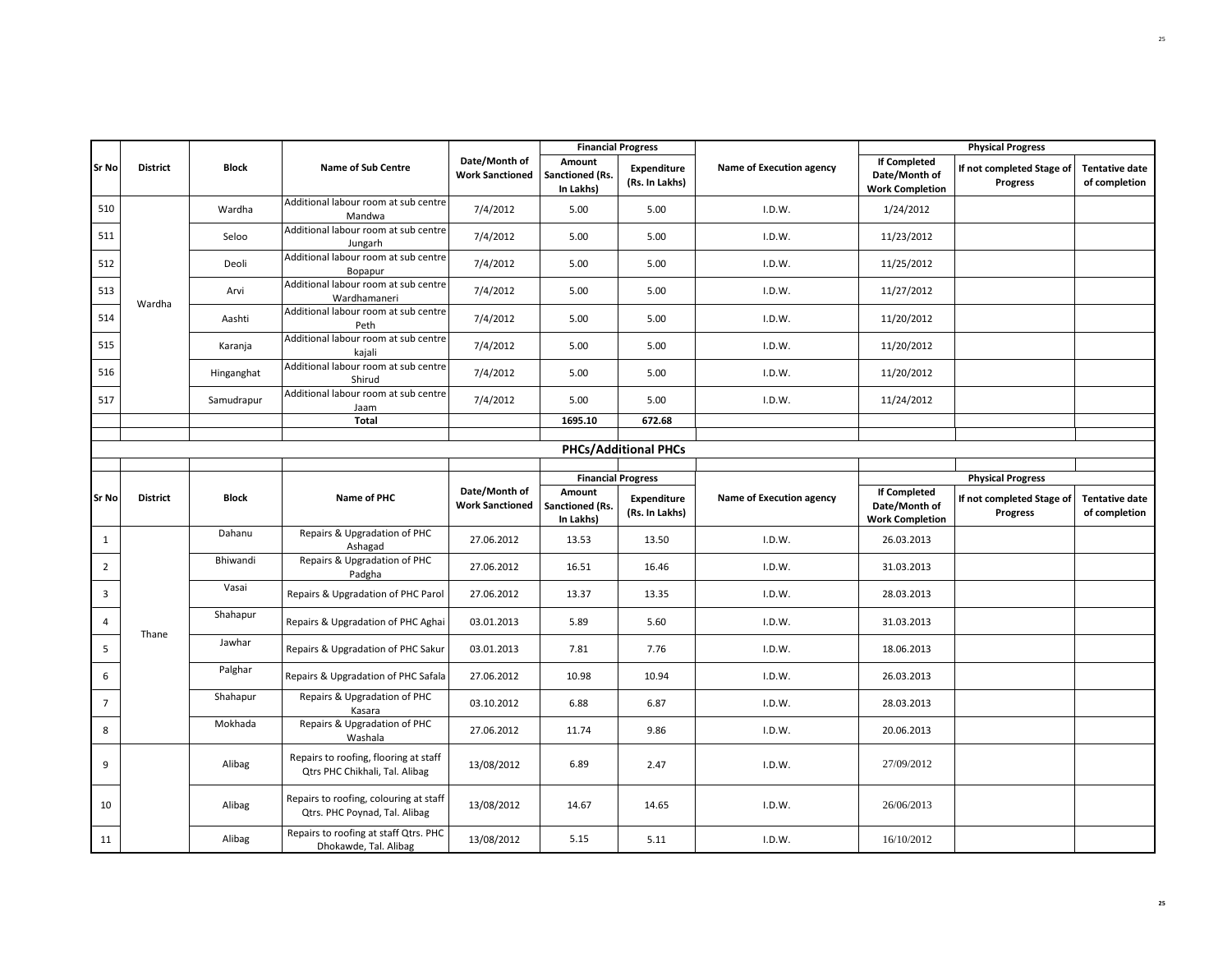|                       |                 |              |                                                                                                                             |                                         | <b>Financial Progress</b>              |                                      |                                 |                                                                | <b>Physical Progress</b>                     |                                        |
|-----------------------|-----------------|--------------|-----------------------------------------------------------------------------------------------------------------------------|-----------------------------------------|----------------------------------------|--------------------------------------|---------------------------------|----------------------------------------------------------------|----------------------------------------------|----------------------------------------|
| <b>Sr No</b>          | <b>District</b> | <b>Block</b> | Name of Sub Centre                                                                                                          | Date/Month of<br><b>Work Sanctioned</b> | Amount<br>Sanctioned (Rs.<br>In Lakhs) | <b>Expenditure</b><br>(Rs. In Lakhs) | <b>Name of Execution agency</b> | <b>If Completed</b><br>Date/Month of<br><b>Work Completion</b> | If not completed Stage of<br><b>Progress</b> | <b>Tentative date</b><br>of completion |
| 12                    | Raigad          | Pen          | Repairs to plumbing & sanitory<br>works roofing, tiling, colouring to<br>main bldg. & staff Qtrs. At PHC<br>Gadab, Tal. Pen | 13/08/2012                              | 5.47                                   | 5.46                                 | I.D.W.                          | 13/09/2012                                                     |                                              |                                        |
| 13                    |                 | Murud        | Repairs to roofing & colouring to<br>staff and M.O. Qtrs. & main bldg. at<br>Agardanda, Tal. Murud                          | 13/082012                               | 10.19                                  | 9.65                                 | I.D.W.                          | 4/2/2013                                                       |                                              |                                        |
| 14                    |                 | Panvel       | Repairs to roofing & tiling to staff<br>Qtr and M.O. Bldg. at PHC Apta, Tal.<br>Panvel                                      | 13/08/2012                              | 5.86                                   | 5.85                                 | I.D.W.                          | 3/10/2012                                                      |                                              |                                        |
| 15                    |                 | Sudhagad     | Repairs to PHC Pali Tal. Sudhagad                                                                                           | 13/08/2012                              | 7.95                                   | 7.56                                 | I.D.W.                          | 28/12/2012                                                     |                                              |                                        |
| 16<br>17              |                 | Dodamarg     | Repairs to PHC Bhedshi, Tal.<br>Dodamarg                                                                                    | 7/30/2012                               | 3.96<br>1.60                           | 4.43<br>1.65                         | I.D.W.<br>I.D.W.                | 1/29/2013<br>1/29/2013                                         |                                              |                                        |
| 18<br>19              |                 | Kankwali     | Repairs to PHC Kharepatan, Tal.<br>Kankawali                                                                                | 7/30/2012                               | 9.72<br>1.65                           | 11.99<br>1.61                        | I.D.W.<br>I.D.W.                | 1/30/2013<br>1/30/2013                                         |                                              |                                        |
| $20\,$<br>21          |                 | Vaibhavwadi  | Repairs to PHCUmbarde, Tal.<br>Vaibhavwadi                                                                                  | 7/30/2012                               | 6.35<br>1.64                           | 7.61<br>1.72                         | I.D.W.<br>I.D.W.                | 1/29/2013<br>1/18/2013                                         |                                              |                                        |
| 22<br>23              |                 | Deogad       | Repairs to PHC Padel, Tal. Devgad                                                                                           | 7/30/2012                               | 6.38<br>1.61                           | 5.82<br>1.49                         | I.D.W.<br>I.D.W.                | 1/29/2013<br>1/24/2013                                         |                                              |                                        |
| 24<br>$\overline{25}$ |                 | Deogad       | Repairs to PHC Mond, Tal. Devgad                                                                                            | 7/30/2012                               | 5.61<br>1.61                           | 4.34<br>1.54                         | I.D.W.<br>I.D.W.                | 1/28/2013<br>1/22/2013                                         |                                              |                                        |
| 26<br>$27\,$          |                 | Malwan       | Repairs to PHC Achara, Tal. Malvan                                                                                          | 7/30/2012                               | 7.91<br>1.58                           | 9.32<br>1.56                         | I.D.W.<br>I.D.W.                | 1/20/2013<br>1/29/2013                                         |                                              |                                        |
| 28<br>29              | Sindudurg       | Sawantwadi   | Repairs to PHC Malewad, Tal.<br>Sawantwadi                                                                                  | 7/30/2012                               | 9.55<br>1.62                           | 14.01<br>1.70                        | I.D.W.<br>I.D.W.                | 1/26/2013<br>1/15/2013                                         |                                              |                                        |
| 30<br>31              |                 | Malwan       | Repairs to PHC Hivale, Tal. Malvan                                                                                          | 7/30/2012                               | 2.84<br>1.64                           | 3.17<br>1.45                         | I.D.W.<br>I.D.W.                | 1/16/2013<br>1/31/2013                                         |                                              |                                        |
| 32<br>33              |                 | Kankwali     | Repairs to PHC Kasarde, Tal.<br>Kankawali                                                                                   | 7/30/2012                               | 7.62<br>1.62                           | 8.75<br>1.64                         | I.D.W.<br>I.D.W.                | 1/15/2013<br>1/17/2013                                         |                                              |                                        |
| 34<br>35              |                 | Kankwali     | Repairs to PHC Phonda, Tal.<br>Kankawali                                                                                    | 9/21/2012                               | 9.91<br>1.60                           | 12.47<br>1.68                        | I.D.W.<br>I.D.W.                | 1/26/2013<br>1/17/2013                                         |                                              |                                        |
| 36                    |                 | Malwan       | Repairs to PHC Chowke, Tal. Malwan                                                                                          | 9/24/2012                               | 4.67                                   | 9.41                                 | I.D.W.                          | 1/22/2013                                                      |                                              |                                        |
| 37                    |                 |              |                                                                                                                             |                                         | 3.27                                   | 7.51                                 | I.D.W.                          | 1/30/2013                                                      |                                              |                                        |
| 38                    |                 | Kudal        | Repairs to PHC Pandur, Tal.Kudal                                                                                            | 9/24/2012                               | 1.90                                   | 2.95                                 | I.D.W.                          | 1/8/2013                                                       |                                              |                                        |
| 39                    |                 |              |                                                                                                                             |                                         | 1.61                                   | 1.64                                 | I.D.W.                          | 1/22/2013                                                      |                                              |                                        |
| 40<br>41              |                 | Sawantwadi   | Repairs to PHC Banda,<br>Tal.Sawantwadi                                                                                     | 9/21/2012                               | 1.18<br>1.55                           | 3.31<br>1.62                         | I.D.W.<br>I.D.W.                | 1/30/2013<br>1/22/2013                                         |                                              |                                        |
| 42                    |                 | Lanja        | Construction of repair PHC at<br>Wadilimbu, Tal: Lanja                                                                      | 07.07.2012                              | 10.00                                  | 9.96                                 | I.D.W.                          | Feb.2013                                                       |                                              |                                        |
| 43                    |                 | Chiplun      | Construction of repair PHC at Vahal,<br>Tal: Chiplun                                                                        | 31.07.2012                              | 13.00                                  | 10.58                                | I.D.W.                          | Feb.2013                                                       |                                              |                                        |
| 44                    |                 | Khed         | Construction of repair PHC at Shiv<br>(B.), Tal: Khed                                                                       | 07.07.2012                              | 6.00                                   | 5.98                                 | I.D.W.                          | Feb.2013                                                       |                                              |                                        |
| 45                    | Ratnagiri       | Dapoli       | Construction of repair PHC at<br>Kelashi, Tal: Dapoli                                                                       | 07.07.2012                              | 8.00                                   | 8.18                                 | I.D.W.                          | Feb.2013                                                       |                                              |                                        |
| 46                    |                 | Ratngiri     | Construction of repair PHC at<br>Malgund, Tal: Ratnagiri                                                                    | 31.07.2012                              | 13.50                                  | 13.08                                | I.D.W.                          | Feb.2013                                                       |                                              |                                        |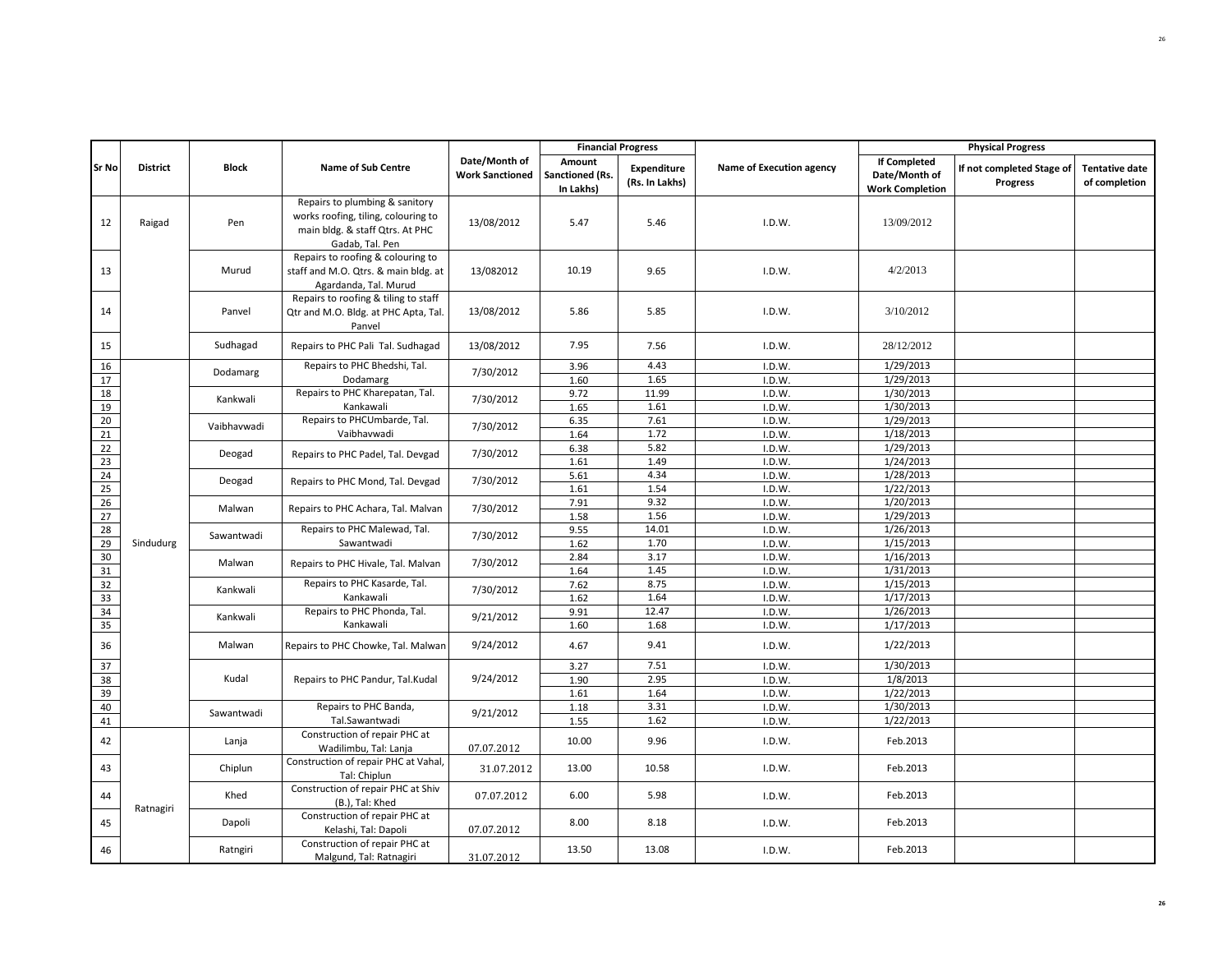|       |                 |              |                                                                   |                                         | <b>Financial Progress</b>                     |                                      |                          |                                                                | <b>Physical Progress</b>              |                                        |
|-------|-----------------|--------------|-------------------------------------------------------------------|-----------------------------------------|-----------------------------------------------|--------------------------------------|--------------------------|----------------------------------------------------------------|---------------------------------------|----------------------------------------|
| Sr No | <b>District</b> | <b>Block</b> | <b>Name of Sub Centre</b>                                         | Date/Month of<br><b>Work Sanctioned</b> | Amount<br><b>Sanctioned (Rs.</b><br>In Lakhs) | <b>Expenditure</b><br>(Rs. In Lakhs) | Name of Execution agency | <b>If Completed</b><br>Date/Month of<br><b>Work Completion</b> | If not completed Stage of<br>Progress | <b>Tentative date</b><br>of completion |
| 47    |                 | Rajapur      | Construction of repair PHC at<br>Solgaon, Tal: Rajapur            | 31.07.2012                              | 15.00                                         | 14.98                                | I.D.W.                   | Feb.2013                                                       |                                       |                                        |
| 48    |                 | Haveli       | Special repairs at PHC Loni<br>Kalbhor, Tal. Haveli               | 1.06.2012                               | 5.00                                          | 4.96                                 | I.D.W.                   | 25.03.2013                                                     |                                       |                                        |
| 49    |                 | Haveli       | Repairs to PHC Sangarun,<br>Tal. Haveli                           | 20.06.2012                              | 5.00                                          | 4.56                                 | I.D.W.                   | 20.03.2013                                                     |                                       |                                        |
| 50    |                 | Maval        | Qtr. Repairs at PHC Karla, Tal. Maval                             | 20.06.2012                              | 5.00                                          | 4.95                                 | I.D.W.                   | 30.03.2013                                                     |                                       |                                        |
| 51    |                 | Purandar     | Reelectrical work at PHC Valha Tal-<br>Purandar                   | 06.02.2013                              | 2.22                                          | 2.14                                 | I.D.W.                   | 30.03.2013                                                     |                                       |                                        |
| 52    |                 | Purandar     | Reelectrical work at PHC Malshiras<br>Tal-Purandar                | 06.02.2013                              | 1.52                                          | 1.48                                 | I.D.W.                   | 30.03.2013                                                     |                                       |                                        |
| 53    |                 | Purandar     | Reelectrical work at PHC Parinche<br>Tal-Purandar                 | 03.02.2013                              | 1.72                                          | 1.67                                 | I.D.W.                   | 30.03.2013                                                     |                                       |                                        |
| 54    |                 | Ambegaon     | Water Supply work PHC Nirgudsar<br>Tal-Ambegaon                   | 05.02.2013                              | 2.89                                          | 2.69                                 | I.D.W.                   | 30.03.2013                                                     |                                       |                                        |
| 55    |                 | Haveli       | Plinth Protection at Pune Zilla<br>Parishad Pune                  | 06.02.2013                              | 4.20                                          | 3.90                                 | I.D.W.                   | 30.03.2013                                                     |                                       |                                        |
| 56    |                 | Haveli       | Repair work at Pune Zilla Parishad<br>Koregaon Park               | 06.02.2013                              | 7.37                                          | 5.92                                 | I.D.W.                   | 30.03.2013                                                     |                                       |                                        |
| 57    |                 | Haveli       | Re-electrical work at PHC MO Qtr<br>Sangarun Tal-Haveli           | 03.02.2013                              | 0.50                                          | 0.49                                 | I.D.W.                   | 30.03.2013                                                     |                                       |                                        |
| 58    |                 | Ambegaon     | Repair work at PHC MO Qtr Peth Tal-<br>Ambegaon                   | 07.02.2013                              | 3.51                                          | 3.51                                 | I.D.W.                   | 30.03.2013                                                     |                                       |                                        |
| 59    |                 | Mulshi       | Electrical work at PHC Man Tal-<br>Mulshi                         | 06.02.2013                              | 2.00                                          | 1.99                                 | I.D.W.                   | 30.03.2013                                                     |                                       |                                        |
| 60    |                 | Junnar       | Electrical work of Staff Qtr at PHC<br>Peth Tal-Junnar            | 05.02.2013                              | 0.50                                          | 0.49                                 | I.D.W.                   | 30.03.2013                                                     |                                       |                                        |
| 61    |                 | Maval        | Electrical work at PHC Khadkala Tal-<br>Maval                     | 08.02.2013                              | 2.00                                          | 1.99                                 | I.D.W.                   | 30.03.2013                                                     |                                       |                                        |
| 62    |                 | Baramati     | Repair work at PHC Dorlewadi Tal-<br>Baramati                     | 07.02.2013                              | 8.57                                          | 8.50                                 | I.D.W.                   | 30.03.2013                                                     |                                       |                                        |
| 63    |                 | Baramati     | Repair work of MO Qtr at PHC<br>Dorlewadi Tal-Baramti             | 07.02.2013                              | 3.08                                          | 2.85                                 | I.D.W.                   | 30.03.2013                                                     |                                       |                                        |
| 64    |                 | Baramati     | Water supply pipeline of Building at<br>PHC Moragaon Tal-Baramati | 05.02.2013                              | 0.17                                          | 0.16                                 | I.D.W.                   | 30.03.2013                                                     |                                       |                                        |
| 65    |                 | Daund        | Water supply pipeline at PHC<br>Nangaon Tal-Daund                 | 05.02.2013                              | 0.30                                          | 0.29                                 | I.D.W.                   | 30.03.2013                                                     |                                       |                                        |
| 66    |                 | Indapur      | Water supply pipeline at PHC<br>Lasurne Tal-Indapur               | 05.02.2013                              | 0.33                                          | 0.32                                 | I.D.W.                   | 30.03.2013                                                     |                                       |                                        |
| 67    |                 | Indapur      | Water supply pipeline at PHC Kalas<br>Tal-Indapur                 | 05.02.2013                              | 0.46                                          | 0.46                                 | I.D.W.                   | 30.03.2013                                                     |                                       |                                        |
| 68    |                 | Ambegaon     | Electrical work of MO Qtr at PHC<br>Nirgudsar Tal-Ambegaon        | 05.02.2013                              | 0.50                                          | 0.49                                 | I.D.W.                   | 30.03.2013                                                     |                                       |                                        |
| 69    |                 | Junnar       | Electrical work of MO Qtr at PHC<br>Peth Tal-Junnar               | 05.02.2013                              | 0.50                                          | 0.49                                 | I.D.W.                   | 30.03.2013                                                     |                                       |                                        |
| 70    |                 | Ambegaon     | Electrical work at PHC Nirgudsar Tal-<br>Ambegaon                 | 05.02.2013                              | 1.99                                          | 1.97                                 | I.D.W.                   | 30.03.2013                                                     |                                       |                                        |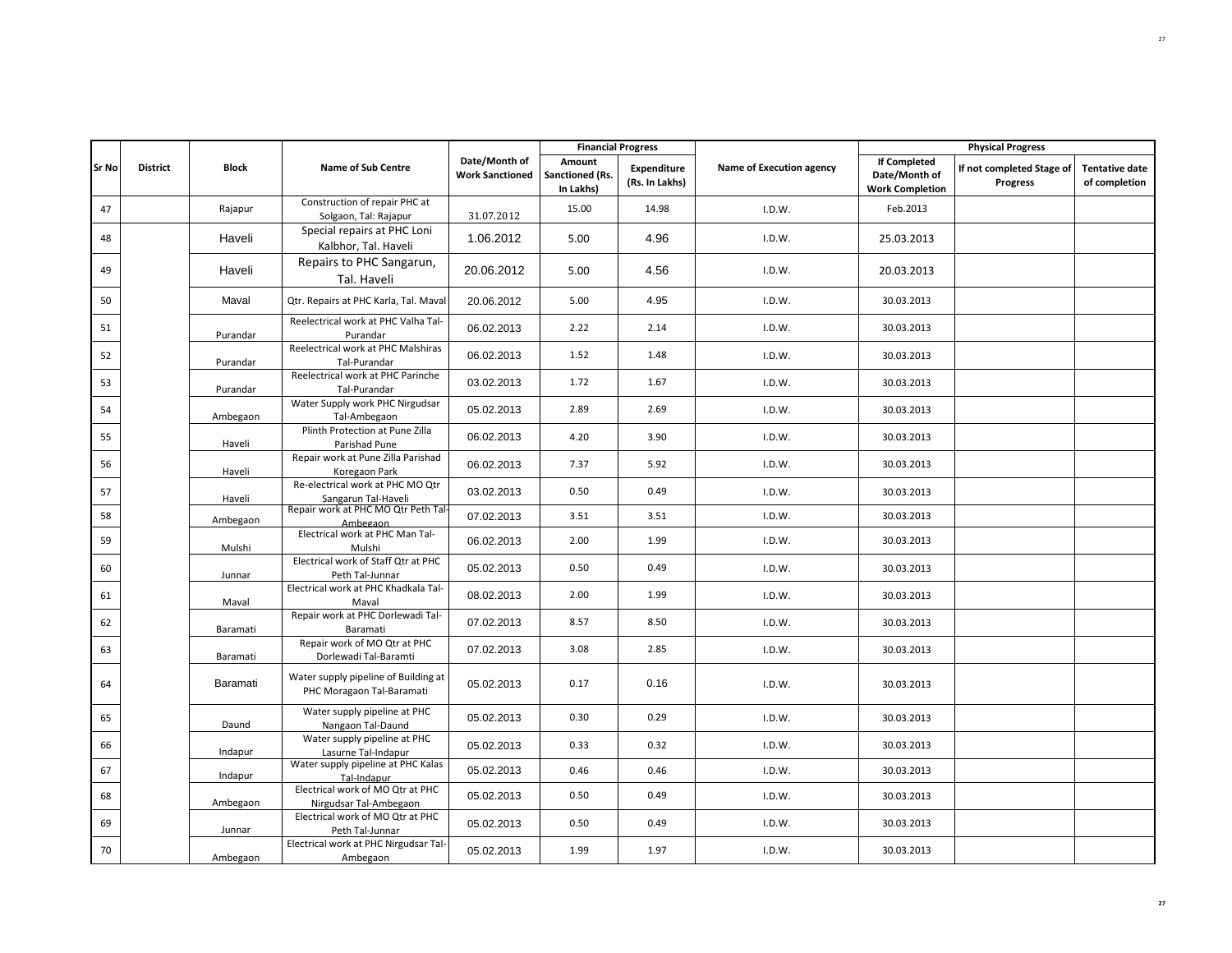|              |                 |              |                                                               |                                         | <b>Financial Progress</b>              |                               |                          |                                                                | <b>Physical Progress</b>                     |                                        |
|--------------|-----------------|--------------|---------------------------------------------------------------|-----------------------------------------|----------------------------------------|-------------------------------|--------------------------|----------------------------------------------------------------|----------------------------------------------|----------------------------------------|
| <b>Sr No</b> | <b>District</b> | <b>Block</b> | <b>Name of Sub Centre</b>                                     | Date/Month of<br><b>Work Sanctioned</b> | Amount<br>Sanctioned (Rs.<br>In Lakhs) | Expenditure<br>(Rs. In Lakhs) | Name of Execution agency | <b>If Completed</b><br>Date/Month of<br><b>Work Completion</b> | If not completed Stage of<br><b>Progress</b> | <b>Tentative date</b><br>of completion |
| 71           |                 | Khed         | Water supply work at PHC Dehane<br>Tal-Khed                   | 05.02.2013                              | 2.95                                   | 2.68                          | I.D.W.                   | 30.03.2013                                                     |                                              |                                        |
| 72           |                 | Khed         | Water supply work at PHC Pait Tal-<br>Khed                    | 05.02.2013                              | 4.74                                   | 4.73                          | I.D.W.                   | 30.03.2013                                                     |                                              |                                        |
| 73           | Pune            | Khed         | Water supply work at PHC Kadus Tal-<br>Khed                   | 05.02.2013                              | 3.02                                   | 3.01                          | I.D.W.                   | 30.03.2013                                                     |                                              |                                        |
| 74           |                 | Ambegaon     | Repair work at PHC Peth Tal-<br>Ambegaon                      | 05.02.2013                              | 4.09                                   | 4.08                          | I.D.W.                   | 30.03.2013                                                     |                                              |                                        |
| 75           |                 | Baramati     | Panadare Tal-Baramati (Borewell &<br><b>Flectric Pumn)</b>    | 05.02.2013                              | 0.93                                   | 0.93                          | I.D.W.                   | 30.03.2013                                                     |                                              |                                        |
| 76           |                 | Haveli       | Lonibhapkar Tal-Haveli (Borewell &<br>Electric Pump)          | 05.02.2013                              | 0.93                                   | 0.93                          | I.D.W.                   | 30.03.2013                                                     |                                              |                                        |
| 77           |                 | Baramati     | Dorlewadi Tal-Baramati Electric<br>Pump                       | 05.02.2013                              | 0.70                                   | 0.70                          | I.D.W.                   | 30.03.2013                                                     |                                              |                                        |
| 78           |                 | Indapur      | Bhigwan Tal-Indapur (Borewell &<br>Electric Pump)             | 05.02.2013                              | 0.93                                   | 0.93                          | I.D.W.                   | 30.03.2013                                                     |                                              |                                        |
| 79           |                 | Indapur      | Palasdev Tal-Indapur (Borewell &<br>Electric Pump)            | 05.02.2013                              | 0.93                                   | 0.93                          | I.D.W.                   | 30.03.2013                                                     |                                              |                                        |
| 80           |                 | Indapur      | Bavada Tal-Indapur (Borewell &<br>Electric Pump)              | 05.02.2013                              | 0.70                                   | 0.70                          | I.D.W.                   | 30.03.2013                                                     |                                              |                                        |
| 81           |                 | Maval        | RH Wadgaon Maval Tal-Maval<br>(Borewell & Electric Pump)      | 05.02.2013                              | 0.60                                   | 0.60                          | I.D.W.                   | 30.03.2013                                                     |                                              |                                        |
| 82           |                 | Maval        | Takawe Tal-Maval (Borewell &<br>Electric Pump)                | 05.02.2013                              | 0.60                                   | 0.60                          | I.D.W.                   | 30.03.2013                                                     |                                              |                                        |
| 83           |                 | Haveli       | Perane Tal-Haveli (Borewell &<br>Electric Pump)               | 05.02.2013                              | 0.00                                   | 0.00                          | I.D.W.                   | 30.03.2013                                                     |                                              |                                        |
| 84           |                 | Haveli       | Khanapur Tal-Haveli (Electric Pump)                           | 05.02.2013                              | 0.60                                   | 0.60                          | I.D.W.                   | 30.03.2013                                                     |                                              |                                        |
| 85           |                 | Haveli       | Khadakwasala Tal-Haveli (Electric<br>Pump)                    | 05.02.2013                              | 0.60                                   | 0.60                          | I.D.W.                   | 30.03.2013                                                     |                                              |                                        |
| 86           |                 | Mulshi       | Mutha Tal-Mulshi Water supply                                 | 05.02.2013                              | 0.60                                   | 0.60                          | I.D.W.                   | 30.03.2013                                                     |                                              |                                        |
| 87           |                 | Purandar     | Parinche Tal-Purandar Qtr(Borewell<br>&Electric Pump)         | 05.02.2013                              | 0.60                                   | 0.60                          | I.D.W.                   | 30.03.2013                                                     |                                              |                                        |
| 88           |                 | Purandar     | Belsar Tal-Purandar (2 Borewell<br>electric pump)             | 05.02.2013                              | 0.60                                   | 0.60                          | I.D.W.                   | 30.03.2013                                                     |                                              |                                        |
| 89           |                 | Khed         | Shelpimplegaon Tal-Khed Electric<br>Pump                      | 05.02.2013                              | 0.70                                   | 0.70                          | I.D.W.                   | 30.03.2013                                                     |                                              |                                        |
| 90           |                 | Khed         | Wafgaon Tal-Khed (Borewell electric<br>pump)                  | 05.02.2013                              | 0.70                                   | 0.70                          | I.D.W.                   | 30.03.2013                                                     |                                              |                                        |
| 91           |                 | Khed         | Water supply work at PHC Pait Tal-<br>Khed                    | 05.02.2013                              | 4.74                                   | 4.73                          | I.D.W.                   | 30.03.2013                                                     |                                              |                                        |
| 92           |                 | Junnar       | Ingalun Tal-Junnar (Electric motor,<br>pipeline)              | 05.02.2013                              | 0.70                                   | 0.70                          | I.D.W.                   | 30.03.2013                                                     |                                              |                                        |
| 93           |                 | Shirur       | Kawate Tal-Shirur (Borewell, Electric<br>pump)                | 05.02.2013                              | 0.70                                   | 0.70                          | I.D.W.                   | 30.03.2013                                                     |                                              |                                        |
| 94           |                 | Shirur       | Talegaon Dhamdere Tal-Shirur<br>(Borewell and electric motor) | 05.02.2013                              | 0.70                                   | 0.70                          | I.D.W.                   | 30.03.2013                                                     |                                              |                                        |
| 95           |                 | Baramati     | RH Supe Tal-Baramati (borewell<br>electric motor)             | 05.02.2013                              | 0.70                                   | 0.70                          | I.D.W.                   | 30.03.2013                                                     |                                              |                                        |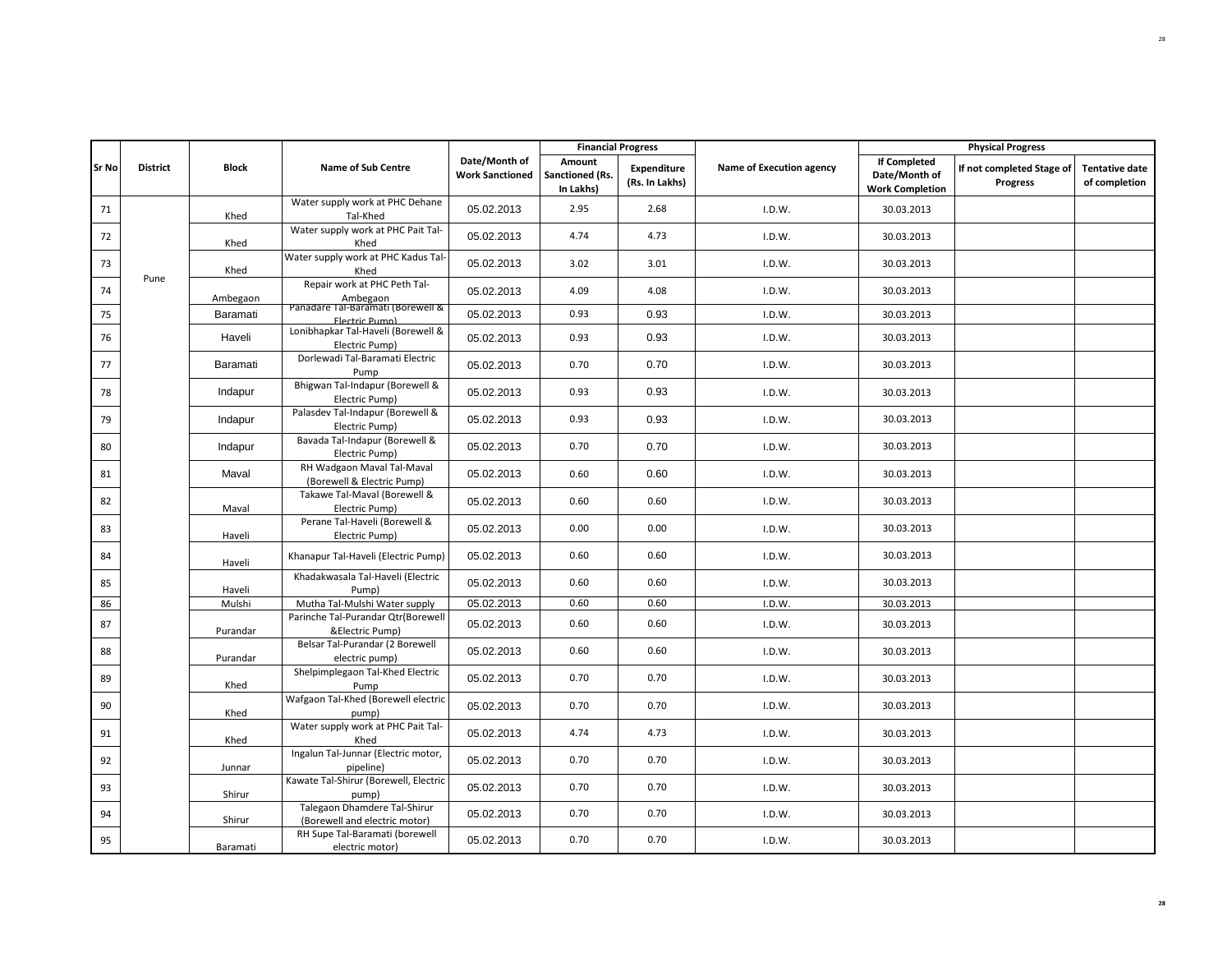|       |                 |              |                                                                                                                                                           |                                         |                                        | <b>Financial Progress</b>            |                          |                                                                | <b>Physical Progress</b>              |                                        |
|-------|-----------------|--------------|-----------------------------------------------------------------------------------------------------------------------------------------------------------|-----------------------------------------|----------------------------------------|--------------------------------------|--------------------------|----------------------------------------------------------------|---------------------------------------|----------------------------------------|
| Sr No | <b>District</b> | <b>Block</b> | <b>Name of Sub Centre</b>                                                                                                                                 | Date/Month of<br><b>Work Sanctioned</b> | Amount<br>Sanctioned (Rs.<br>In Lakhs) | <b>Expenditure</b><br>(Rs. In Lakhs) | Name of Execution agency | <b>If Completed</b><br>Date/Month of<br><b>Work Completion</b> | If not completed Stage of<br>Progress | <b>Tentative date</b><br>of completion |
| 96    |                 | Khed         | RH Khed Tal-Khed (borewell electric<br>motor)                                                                                                             | 05.02.2013                              | 0.70                                   | 0.70                                 | I.D.W.                   | 30.03.2013                                                     |                                       |                                        |
| 97    |                 | Purandar     | RH Saswad Tal-Purandar (borewell<br>electric motor)                                                                                                       | 05.02.2013                              | 0.82                                   | 0.82                                 | I.D.W.                   | 30.03.2013                                                     |                                       |                                        |
| 98    |                 | Purandar     | RH Jejuri Tal-Purandar (borewell<br>electric motor)                                                                                                       | 05.02.2013                              | 0.83                                   | 0.83                                 | I.D.W.                   | 30.03.2013                                                     |                                       |                                        |
| 99    |                 | Baramati     | RH Rui Tal-Baramati (borewell<br>electric motor)                                                                                                          | 05.02.2013                              | 0.93                                   | 0.93                                 | I.D.W.                   | 30.03.2013                                                     |                                       |                                        |
| 100   |                 | Haveli       | Electrical work of Operation Theotor<br>at PHC Wagholi Tal-Haveli                                                                                         | 03.02.2013                              | 1.18                                   | 1.19                                 | I.D.W.                   | 30.03.2013                                                     |                                       |                                        |
| 101   |                 | Koregaon     | Repairs of Windows, Attach Toilet<br>Block to Delivery room, Drainage<br>line at Rahimatpur PHC Tal.<br>Koregaon Dist. Satara.                            | 8/1/2012                                | 3.80                                   | 3.65                                 | I.D.W.                   | 2/4/2013                                                       |                                       |                                        |
| 102   |                 | Karad        | Repairs of Class II Quarter &<br>Providing Paving Blocks at Umbraj<br>Tal. Karad Dist. Satara.                                                            | 8/1/2012                                | 4.05                                   | 3.97                                 | I.D.W.                   | 12/26/2012                                                     |                                       |                                        |
| 103   |                 | Karad        | Repairs of Slab Leakage,<br>Construction of Store Room & Class<br>II Repairing at PHC Masur Tal Karad.                                                    | 8/1/2012                                | 5.61                                   | 5.50                                 | I.D.W.                   | 3/22/2013                                                      |                                       |                                        |
| 104   |                 | Satara       | Repairs of Slab Leakage at PHC Limb<br>Tal-Satara Dis-Satara                                                                                              | 01/08/2012<br>Extra 16/03/2013          | 6.43                                   | 6.33                                 | I.D.W.                   | 3/23/2013                                                      |                                       |                                        |
| 105   | Satara          | Satara       | Repairs of Flooring, Doors, Windows,<br>Toilet Block, Painting at PHC Limb<br>Class II, III, IV Quarters Tal-Satara Dis-<br>Satara.                       | 8/1/2012                                | 8.97                                   | 8.79                                 | I.D.W.                   | 3/24/2013                                                      |                                       |                                        |
| 106   |                 | Man          | Repair of G.I.Sheet Roof for Old<br>Building at PHC Mhasawad Tal.Man<br>Dist.Satara                                                                       | 01/08/2012<br>Extra 16/03/2013          | 5.09                                   | 4.96                                 | I.D.W.                   | 2/15/2013                                                      |                                       |                                        |
| 107   |                 | Karad        | Repair<br>of(door,window,painting,dranage<br>line, slab leakage, flooring) of Class II,<br>III & iv quarters at PHC Rethare<br>BK.Tal.Karad Dist.Satara.  | 8/1/2012                                | 5.12                                   | 5.02                                 | I.D.W.                   | 2/16/2013                                                      |                                       |                                        |
| 108   |                 | Man          | Repairs of Flooring, Windows,<br>G.I.Sheet Roof & Painting of Class III,<br>IV PHC Building at PHC Mhaswad<br>Tal. Man Dist. Satara.                      | 2/21/2013                               | 4.94                                   | 4.82                                 | I.D.W.                   | 3/29/2013                                                      |                                       |                                        |
| 109   |                 | Karad        | Repairing of Flooring, Dado tiles<br>(W/C, Bath, Genral ward male &<br>female) & Plinth protection work at<br>PHC Rethare BK. Tal. Karad Dist.<br>Satara. | 2/18/2013                               | 1.90                                   | 1.86                                 | I.D.W.                   | 3/31/2013                                                      |                                       |                                        |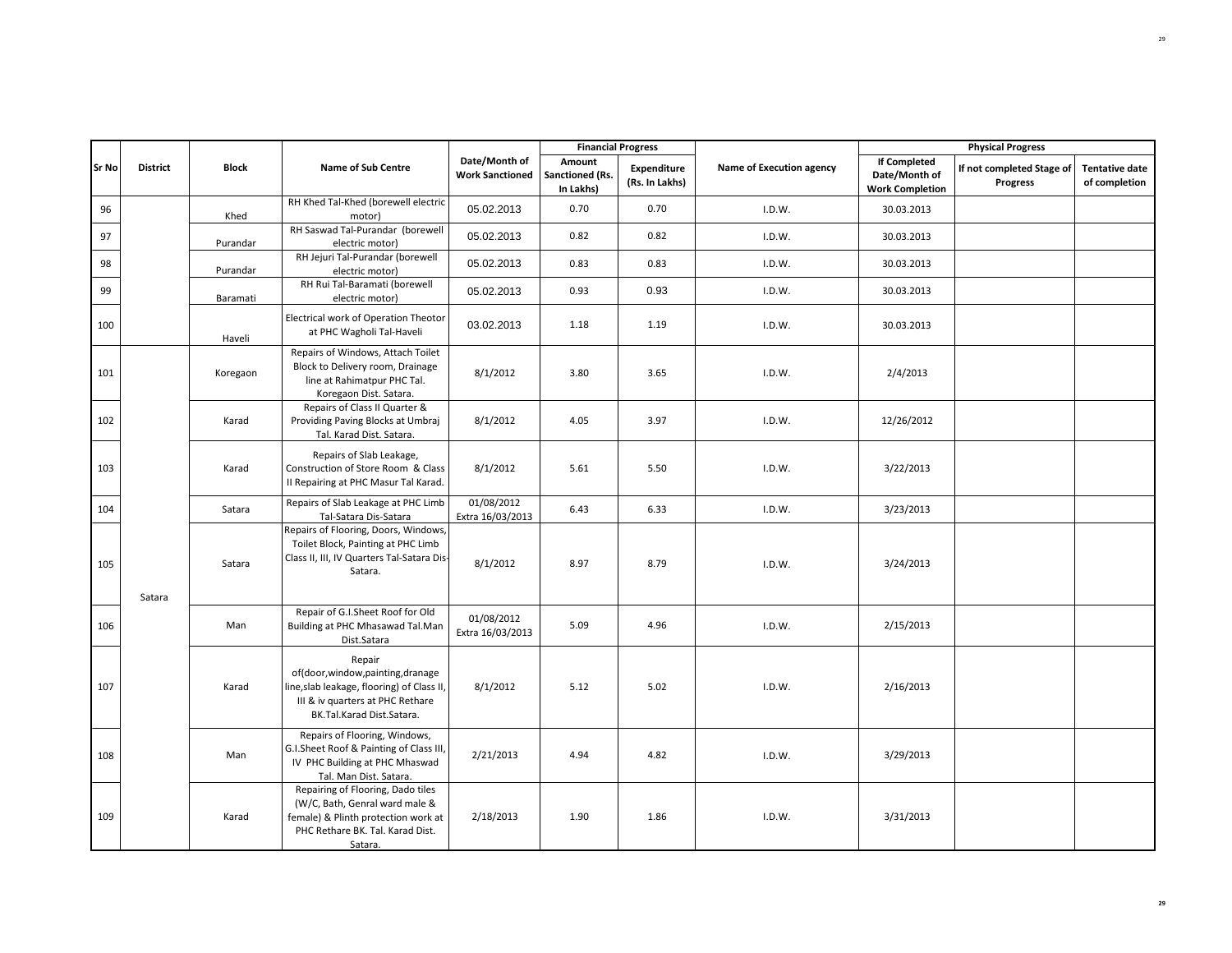|              |                 |              |                                                                                        |                                         |                                        | <b>Financial Progress</b>            |                          |                                                                | <b>Physical Progress</b>              |                                        |
|--------------|-----------------|--------------|----------------------------------------------------------------------------------------|-----------------------------------------|----------------------------------------|--------------------------------------|--------------------------|----------------------------------------------------------------|---------------------------------------|----------------------------------------|
| <b>Sr No</b> | <b>District</b> | <b>Block</b> | <b>Name of Sub Centre</b>                                                              | Date/Month of<br><b>Work Sanctioned</b> | Amount<br>Sanctioned (Rs.<br>In Lakhs) | <b>Expenditure</b><br>(Rs. In Lakhs) | Name of Execution agency | <b>If Completed</b><br>Date/Month of<br><b>Work Completion</b> | If not completed Stage of<br>Progress | <b>Tentative date</b><br>of completion |
| 110          |                 | S.Solapur    | S.R. To PHC Mainbuilding Hotgi, Tal.<br>S. Solapur                                     | 13.07.2012                              | 9.30                                   | 8.06                                 | I.D.W.                   | 20.03.2013                                                     |                                       |                                        |
| 111          |                 | Malshiras    | S.R. To PHC Quarter Borgaon,<br>Tal. Malshiras                                         | 13.07.2012                              | 10.80                                  | 10.01                                | I.D.W.                   | 16.03.2013                                                     |                                       |                                        |
| 112          |                 | S.Solapur    | S.R. To PHC Quarter Hotgi, Tal. S.<br>Solapur                                          | 12.10.2012                              | 9.07                                   | 8.01                                 | I.D.W.                   | 23.03.2013                                                     |                                       |                                        |
| 113          |                 | Mohol        | S.R. To PHC Mainbuilding Patkul, Tal.<br>Mohol                                         | 13.07.2012                              | 6.81                                   | 5.93                                 | I.D.W.                   | 21.03.2013                                                     |                                       |                                        |
| 114          |                 | Karmala      | S.R. To PHC Quarter Sade, Tal.<br>Karmala                                              | 13.07.2012                              | 7.44                                   | 7.44                                 | I.D.W.                   | 25.03.2013                                                     |                                       |                                        |
| 115          | Solapur         | N.Solapur    | S.R. To PHC Mainbuilding Mardi, Tal.<br>N. Solapur                                     | 13.07.2012                              | 7.10                                   | 7.10                                 | I.D.W.                   | 26.12.2012                                                     |                                       |                                        |
| 116          |                 | Sangola      | S.R. To PHC Mainbuilding Mahud,<br>Tal. Sangola                                        | 13.07.2012                              | 5.88                                   | 5.50                                 | I.D.W.                   | 18.02.2013                                                     |                                       |                                        |
| 117          |                 | Pandharpur   | S.R. To PHC Quarter Bhalawani, Tal.<br>Pandharpur                                      | 13.07.2012                              | 8.76                                   | 8.11                                 | I.D.W.                   | 16.03.2013                                                     |                                       |                                        |
| 118          |                 | N.Solapur    | S.R. To PHC Quarter Mardi, Tal. N.<br>Solapur                                          | 13.07.2012                              | 4.81                                   | 4.81                                 | I.D.W.                   | 23.01.2013                                                     |                                       |                                        |
| 119          |                 | Mohol        | S.R. To PHC Quarter Kamati,<br>Tal. Mohol                                              | 13.07.2012                              | 11.39                                  | 9.70                                 | I.D.W.                   | 22.03.2013                                                     |                                       |                                        |
| 120          |                 | Pandharpur   | S.R. To Staff Qtr. PHC Paluj, Tal.<br>Pandharpur                                       | 13.07.2012                              | 9.67                                   | 8.42                                 | I.D.W.                   | 19.03.2013                                                     |                                       |                                        |
| 121          |                 | Walwa        | Upgradation of PHC Walwa, Tal.<br>Walwa                                                | 10.07.2012                              | 8.75                                   | 8.32                                 | I.D.W.                   | 31/01/2013                                                     |                                       |                                        |
| 122          |                 |              | Upgradation of PHC Yedemachindra,<br>Tal. Walwa                                        | 10.07.2012                              | 9.71                                   | 9.74                                 | I.D.W.                   | Mar.14                                                         |                                       |                                        |
| 123          |                 | Shirala      | Upgradation of PHC Mandoor, Tal.<br>Shirala                                            | 10.07.2012                              | 9.26                                   | 8.31                                 | I.D.W.                   | Mar.14                                                         |                                       |                                        |
| 124          | Sangli          | Atpadi       | Upgradation of PHC Kharsundi, Tal.<br>Atpadi                                           | 10.07.2012                              | 5.77                                   | 5.41                                 | I.D.W.                   | 31/01/2013                                                     |                                       |                                        |
| 125          |                 |              | Upgradation of PHC Kargani, Tal.<br>Atpadi                                             | 10.07.2012                              | 5.05                                   | 4.96                                 | I.D.W.                   | 31/01/2013                                                     |                                       |                                        |
| 126          |                 | Jath         | Upgradation of PHC Ko Bobalad, Tal.<br>Jath                                            | 10.07.2012                              | 5.39                                   | 5.15                                 | I.D.W.                   | 31/01/2013                                                     |                                       |                                        |
| 127          |                 | K.Mahankal   | Upgradation of PHC Agalgaon, Tal. K.<br>Mahankal                                       | 10.07.2012                              | 5.05                                   | 4.95                                 | I.D.W.                   | 31/01/2013                                                     |                                       |                                        |
| 128          |                 | Tasgaon      | Upgradation of PHC Manjarde, Tal.<br>Tasgaon                                           | 10.07.2012                              | 5.77                                   | 5.74                                 | I.D.W.                   | Mar.14                                                         |                                       |                                        |
| 129          |                 | Bhudargad    | Special repair works to HV & ANM<br>twin quarters at PHC Madilage<br>tal.Bhudargad     | 3/25/2013                               | 3.81                                   | 4.18                                 | I.D.W.                   | 30-3-2013                                                      |                                       |                                        |
| 130          |                 |              | Special repair works to SI &<br>Farmasist twin quarters at PHC<br>Minche tal.Bhudargad | 3/16/2013                               | 4.43                                   | 4.38                                 | I.D.W.                   | 28-3-2013                                                      |                                       |                                        |
| 131          |                 |              | Special repair works to SI &<br>Farmasist quarters at PHC Tarale<br>tal.Radhanagari    | 1/9/2013                                | 4.92                                   | 4.52                                 | I.D.W.                   | 13-3-2013                                                      |                                       |                                        |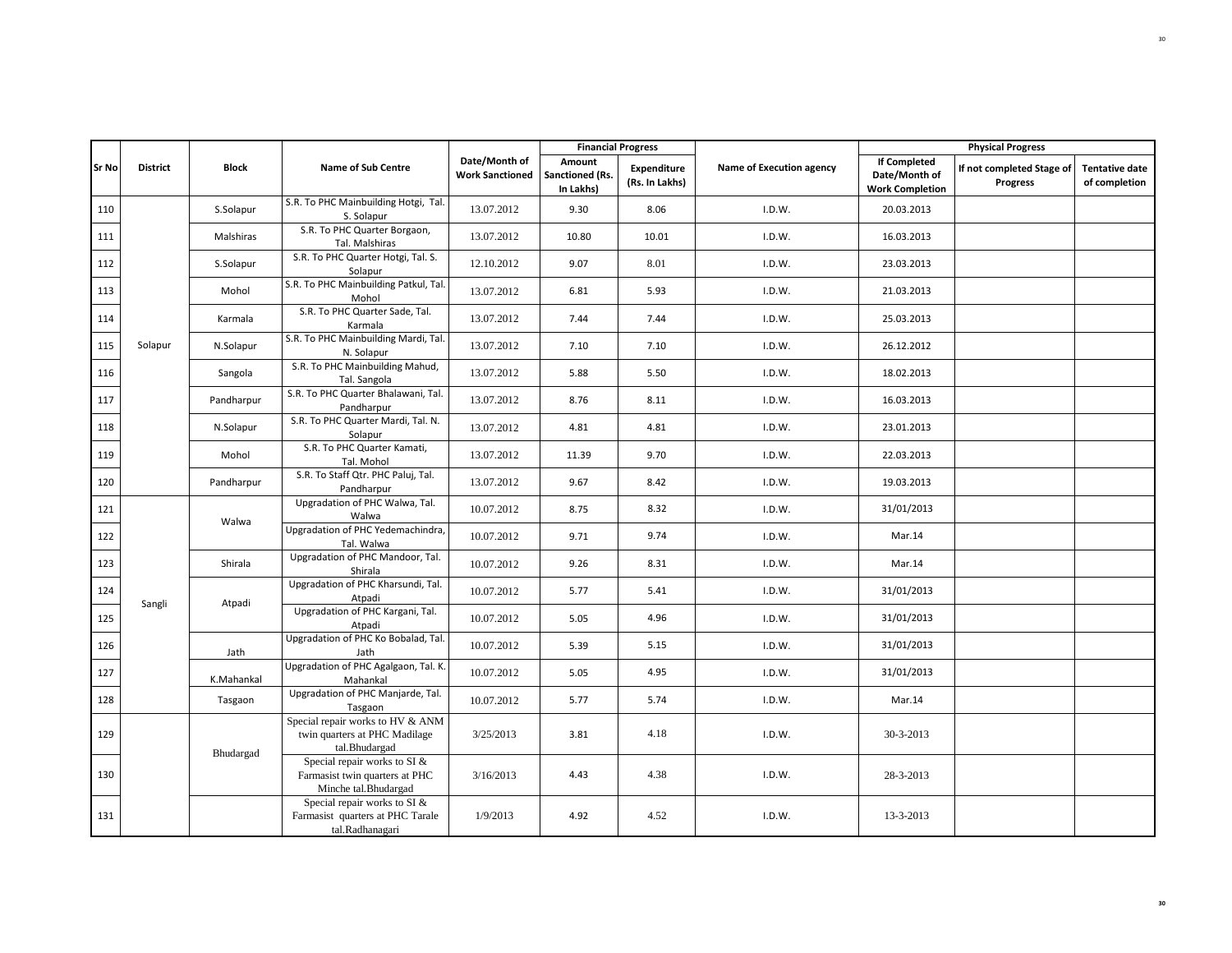|              |                 |                   |                                                                                                                   |                                         | <b>Financial Progress</b>              |                               |                          |                                                                | <b>Physical Progress</b>                     |                                        |
|--------------|-----------------|-------------------|-------------------------------------------------------------------------------------------------------------------|-----------------------------------------|----------------------------------------|-------------------------------|--------------------------|----------------------------------------------------------------|----------------------------------------------|----------------------------------------|
| <b>Sr No</b> | <b>District</b> | <b>Block</b>      | <b>Name of Sub Centre</b>                                                                                         | Date/Month of<br><b>Work Sanctioned</b> | Amount<br>Sanctioned (Rs.<br>In Lakhs) | Expenditure<br>(Rs. In Lakhs) | Name of Execution agency | <b>If Completed</b><br>Date/Month of<br><b>Work Completion</b> | If not completed Stage of<br><b>Progress</b> | <b>Tentative date</b><br>of completion |
| 132          |                 |                   | Special repair works to ANM and<br>LHV quarters at PHC Tarale tal<br>Radhanagari                                  | 12/31/2012                              | 4.93                                   | 4.93                          | I.D.W.                   | 13-3-2013                                                      |                                              |                                        |
| 133          |                 | Radhanagari       | Special repair works to drainage<br>line, plumbing, sanitory and slab<br>leakage at PHC dhamod<br>tal.Radhanagari | 12/31/2012                              | 4.17                                   | 4.17                          | I.D.W.                   | 13-3-2013                                                      |                                              |                                        |
| 134          |                 |                   | Special repair works to SI, Farmasist<br>and NM,LHV quarters at PHC<br>Sarvade tal.Radhanagari                    | 1/9/2013                                | 4.64                                   | 5.09                          | I.D.W.                   | Mar.14                                                         |                                              |                                        |
| 135          |                 |                   | Special repair works to medical<br>officer quarters roof work at PHC<br>Sarvade tal.Radhanagari                   | 12/31/2012                              | 1.76                                   | 1.76                          | I.D.W.                   | 13-3-2013                                                      |                                              |                                        |
| 136          | Kolhapur        |                   | Special repair works to SI and<br>Farmasist twin quarter at PHC<br>Mahagaon tal.Gadhinglaj                        | 1/9/2013                                | 4.60                                   | 4.57                          | I.D.W.                   | 18-3-2013                                                      |                                              |                                        |
| 137          |                 | Gadhinglaj        | Special repair works to HV and<br>ANM twin quarters at PHC<br>Mahagaon tal.Gadhinglaj                             | 3/16/2013                               | 4.49                                   | 4.36                          | I.D.W.                   | 28-3-2013                                                      |                                              |                                        |
| 138          |                 |                   | Special repair works to SI &<br>Pharmacist twin quarters at PHC<br>Nool tal.Gadhinglaj                            | 3/16/2013                               | 4.62                                   | 4.70                          | I.D.W.                   | $31 - 3 - 2013$                                                |                                              |                                        |
| 139          |                 |                   | Special repair works to HV and<br>ANM twin quarters at PHC Harlkarni<br>tal.Gadhinglaj                            | 3/16/2013                               | 4.73                                   | 4.73                          | I.D.W.                   | 28-3-2013                                                      |                                              |                                        |
| 140          |                 | Hatkangale        | Construction of SI & Pharamacist<br>Quarter at PHC pattan Kodoli tal-<br>hathkanangle                             | 3/22/2013                               | 12.87                                  | 12.71                         | I.D.W.                   | Mar.14                                                         |                                              |                                        |
| 141          |                 | panala            | special repair works to ANM ,LHV<br>and SI, Pharmacist at PHC Padal                                               | 3/26/2013                               | 8.43                                   | 8.41                          | I.D.W.                   | 30-3-2013                                                      |                                              |                                        |
| 142          |                 | Shirol            | Construciton of ANM, LHV, and<br>MO Quarters PHC danoli Tal- shirol                                               | 3/22/2013                               | 12.94                                  | 12.96                         | I.D.W.                   | Mar.14                                                         |                                              |                                        |
| 143          |                 | Ajara             | Construciton of Bio medical waste<br>tank at PHC Maligre Tal Ajara                                                |                                         | 1.33                                   | 1.43                          | I.D.W.                   | 7/3/2013                                                       |                                              |                                        |
| 144          |                 | Sinnar            | Dapur                                                                                                             | 17/09/2012                              | 6.50                                   | 6.15                          | I.D.W.                   | Mar-13                                                         |                                              |                                        |
| 145          |                 | Baglan            | Jaykheda                                                                                                          | 31/05/2012                              | 6.69                                   | 6.64                          | I.D.W.                   | $Feb-13$                                                       |                                              |                                        |
| 146          |                 | Baglan            | Nirpur                                                                                                            | 31/05/2012                              | 6.74                                   | 6.33                          | I.D.W.                   | Mar-13                                                         |                                              |                                        |
| 147          | Nashik          | Deola             | Meshi                                                                                                             | 31/05/2012                              | 6.94                                   | 6.80                          | I.D.W.                   | $Feb-13$                                                       |                                              |                                        |
| 148          |                 | Igatpuri          | Wadi Varhe                                                                                                        | 17/09/2012                              | 6.94                                   | 6.89                          | I.D.W.                   | $Mar-13$                                                       |                                              |                                        |
| 149          |                 | Kalwan            | Tiral                                                                                                             | 31/05/2012<br>31/05/2012                | 7.22                                   | 6.30<br>9.09                  | I.D.W.                   | $Mar-13$<br>Mar-13                                             |                                              |                                        |
| 150<br>151   |                 | Kalwan<br>Surgana | Mokbhangi<br>Pangrane                                                                                             | 31/05/2012                              | 9.78<br>9.09                           | 8.84                          | I.D.W.<br>I.D.W.         | $Mar-13$                                                       |                                              |                                        |
| 152          |                 | Rahata            | Repairs to Phc at Kohlar Tal.Rahata                                                                               | 31.05.12                                | 4.15                                   | 4.15                          | I.D.W.                   | 27.12.12                                                       |                                              |                                        |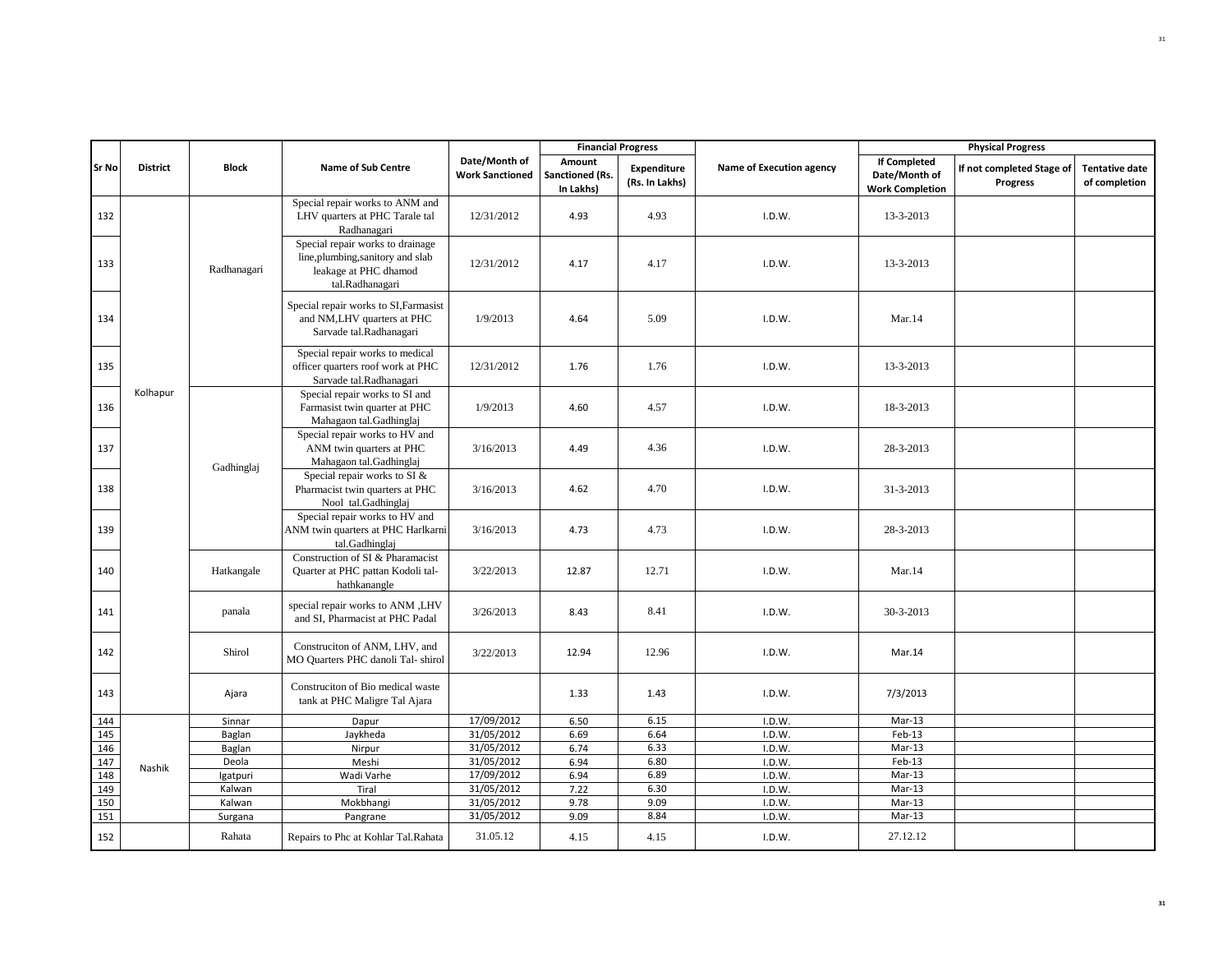|              |                 |              |                                                                                    |                                         | <b>Financial Progress</b>              |                               |                          |                                                                | <b>Physical Progress</b>              |                                        |
|--------------|-----------------|--------------|------------------------------------------------------------------------------------|-----------------------------------------|----------------------------------------|-------------------------------|--------------------------|----------------------------------------------------------------|---------------------------------------|----------------------------------------|
| <b>Sr No</b> | <b>District</b> | <b>Block</b> | <b>Name of Sub Centre</b>                                                          | Date/Month of<br><b>Work Sanctioned</b> | Amount<br>Sanctioned (Rs.<br>In Lakhs) | Expenditure<br>(Rs. In Lakhs) | Name of Execution agency | <b>If Completed</b><br>Date/Month of<br><b>Work Completion</b> | If not completed Stage of<br>Progress | <b>Tentative date</b><br>of completion |
| 153          |                 | Rahata       | Repairs to Phc Staff Quarter at<br>Kohlar Tal.Rahata                               | 31.05.12                                | 4.98                                   | 4.98                          | I.D.W.                   | 30.03.13                                                       |                                       |                                        |
| 154          | Ahmednagar      | Parner       | Repairs to Phc at Nihoj Tal.Parner                                                 | 31.05.12                                | 5.00                                   | 5.00                          | I.D.W.                   | 28.12.12                                                       |                                       |                                        |
| 155          |                 | Parner       | Repairs to Phc Staff Quarter at<br>Nighoj Tal.Parner                               | 31.05.12                                | 5.00                                   | 4.66                          | I.D.W.                   | 20.05.12                                                       |                                       |                                        |
| 156          |                 | Newasa       | Repairs to Phc at Chanda<br>Tal.Newasa                                             | 31.05.12                                | 4.99                                   | 4.17                          | I.D.W.                   | 30.03.13                                                       |                                       |                                        |
| 157          |                 | <b>Dhule</b> | Nagaon,                                                                            | 10/9/2012                               | 14.33                                  | 8.86                          | I.D.W.                   | Mar.14                                                         |                                       |                                        |
| 158          |                 | Dhule        | Boris,                                                                             | 27/8/2012                               | 4.97                                   | 4.45                          | I.D.W.                   | 20/2/2013                                                      |                                       |                                        |
| 159          |                 | Dhule        | Mukti                                                                              | 10/9/2012                               | 4.24                                   | 3.63                          | I.D.W.                   | 15/2/2013                                                      |                                       |                                        |
| 160          |                 | <b>Dhule</b> | Shirud                                                                             | 27/8/2012                               | 11.19                                  | 10.08                         | I.D.W.                   | Mar.14                                                         |                                       |                                        |
| 161          |                 | Dhule        | Ner                                                                                | 10/9/2012                               | 4.98                                   | 4.79                          | I.D.W.                   | 6/2/2013                                                       |                                       |                                        |
| 162          | Dhule           | Sakri        | Chadawel K.                                                                        | 27/8/2012                               | 11.50                                  | 11.05                         | I.D.W.                   | Mar.14                                                         |                                       |                                        |
| 163          |                 | Sakri        | Rohod                                                                              | 27/8/2012                               | 4.98                                   | 3.82                          | I.D.W.                   | 15/6/2013                                                      |                                       |                                        |
| 164          |                 | Sakri        | Sukapur                                                                            | 27/8/2012                               | 8.05                                   | 7.42                          | I.D.W.                   | Mar.14                                                         |                                       |                                        |
| 165          |                 | Shindkheda   | Chimthana                                                                          | 27/8/2012                               | 4.89                                   | 4.87                          | I.D.W.                   | 30/3/2013                                                      |                                       |                                        |
| 166          |                 | Shindkheda   | Nardana                                                                            | 10/9/2012                               | 8.40                                   | 7.85                          | I.D.W.                   | 30/3/2013                                                      |                                       |                                        |
| 167          |                 | Shirpur      | Holnante                                                                           | 12/9/2012                               | 7.18                                   | 7.04                          | I.D.W.                   | 15/3/2013                                                      |                                       |                                        |
| 168          |                 | Shirpur      | Vakwad                                                                             | 10/9/2012                               | 4.98                                   | 4.89                          | I.D.W.                   | 28/3/2013                                                      |                                       |                                        |
| 169          |                 | Bodwad       | Yevati PHC Tal. Bodwad Main<br>Building & Servent Qtr. Repair                      | 10/31/2012                              | 9.81                                   | 8.09                          | I.D.W.                   | 3/25/2013                                                      |                                       |                                        |
| 170          |                 | Chopda       | Gorgawale Tal. Chopda Main<br><b>Building Repaire</b>                              | 8/28/2012                               | 4.45                                   | 4.45                          | I.D.W.                   | 11/23/2012                                                     |                                       |                                        |
| 171          |                 | Jamner       | Betawad Tal. Jamner PHC main<br>building & Qtr Repaire                             | 10/31/2012                              | 7.99                                   | 6.77                          | I.D.W.                   | 3/25/2013                                                      |                                       |                                        |
| 172          |                 | Chalisgaon   | Patonda Tal. Chalisgaon Main<br>building & Qtr. Repaire                            | 9/3/2012                                | 7.51                                   | 6.69                          | I.D.W.                   | 3/26/2013                                                      |                                       |                                        |
| 173          | Jalgaon         | Dharangaon   | Chandser Tal. Dharngaon Main<br><b>Building &amp; Qtr Repaire</b>                  | 10/31/2012                              | 10.01                                  | 9.29                          | I.D.W.                   | 3/28/2013                                                      |                                       |                                        |
| 174          |                 | Yawal        | Kingaon PHC Servant Qtrs.                                                          | 10/31/2012                              | 6.99                                   | 6.28                          | I.D.W.                   | 3/12/2013                                                      |                                       |                                        |
| 175          |                 | M.Nagar      | Repairs & renovation to main<br>building at PHC Ruikheda Ta.<br>Muktainagar        | 3/2/2013                                | 4.90                                   | 4.89                          | I.D.W.                   | 3/30/2013                                                      |                                       |                                        |
| 176          |                 | Raver        | Repairs to main building (Internal<br>Electrification ) at PHC Lahora Ta.<br>Raver | 3/2/2013                                | 1.70                                   | 1.70                          | I.D.W.                   | 3/26/2013                                                      |                                       |                                        |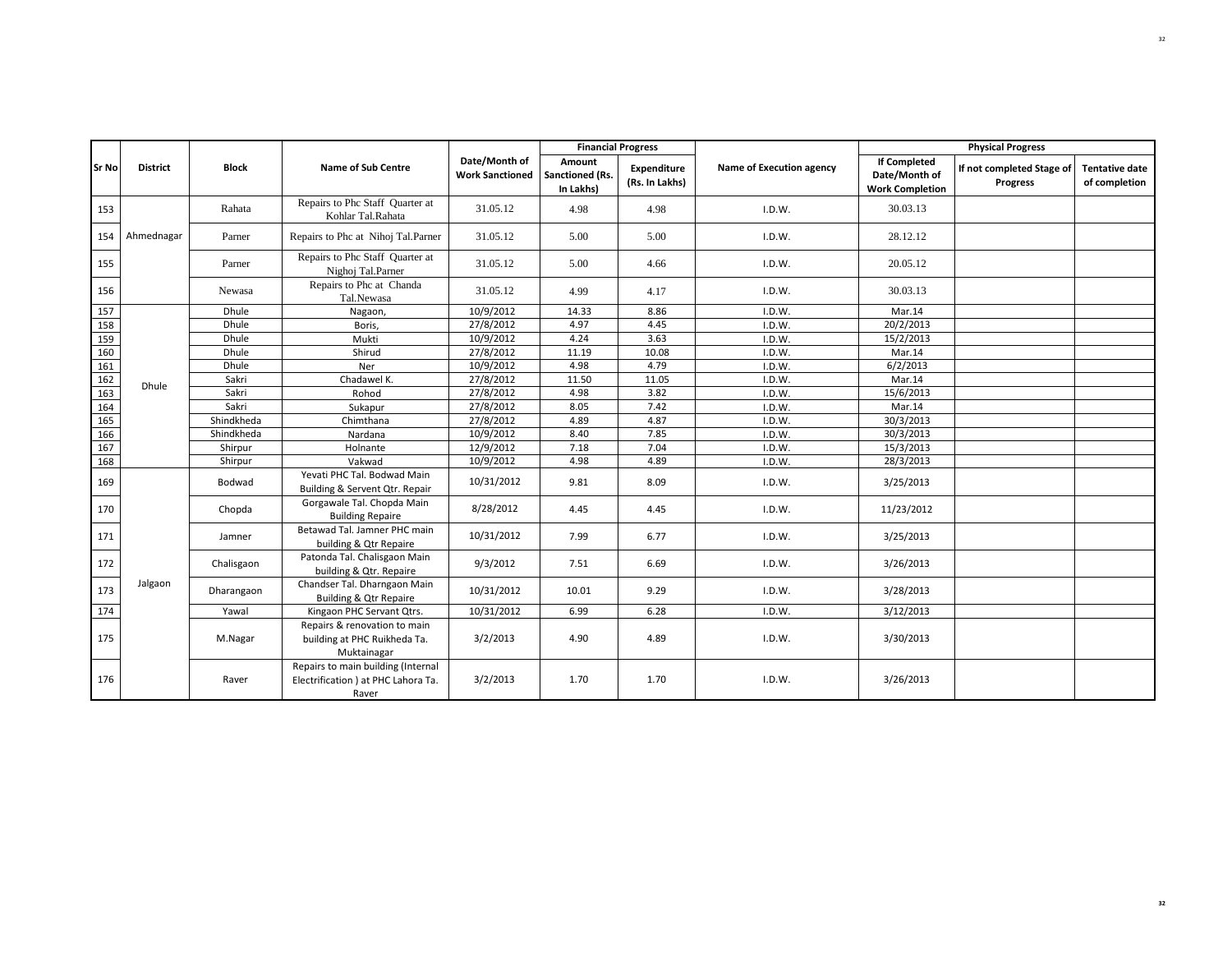|              |                 |              |                                                                    |                                         |                                        | <b>Financial Progress</b>     |                          |                                                                | <b>Physical Progress</b>                     |                                        |
|--------------|-----------------|--------------|--------------------------------------------------------------------|-----------------------------------------|----------------------------------------|-------------------------------|--------------------------|----------------------------------------------------------------|----------------------------------------------|----------------------------------------|
| <b>Sr No</b> | <b>District</b> | <b>Block</b> | <b>Name of Sub Centre</b>                                          | Date/Month of<br><b>Work Sanctioned</b> | Amount<br>Sanctioned (Rs.<br>In Lakhs) | Expenditure<br>(Rs. In Lakhs) | Name of Execution agency | <b>If Completed</b><br>Date/Month of<br><b>Work Completion</b> | If not completed Stage of<br><b>Progress</b> | <b>Tentative date</b><br>of completion |
| 177          |                 | Akkalkuwa    | Repairs (Water Proofing) Kathi                                     | 28/2/2013                               | 2.20                                   | 0.00                          | I.D.W.                   |                                                                |                                              |                                        |
| 178          |                 | Taloda       | Additional Ward Bored                                              | 9/8/2012                                | 5.62                                   | 1.92                          | I.D.W.                   |                                                                |                                              |                                        |
| 179          | Nandurbar       | Shahada      | Additional Ward Kusumwada                                          | 30/8/2012                               | 6.69                                   | 3.45                          | I.D.W.                   | Mar.14                                                         |                                              |                                        |
| 180          |                 | Shahada      | Repairs To twin Staff Quarter @<br>Padalda                         | 9/8/2012                                | 3.65                                   | 3.64                          | I.D.W.                   | 29/1/2013                                                      |                                              |                                        |
| 181          |                 | Kannad       | Repair of Main Bldg. at PHC<br>Chincholi                           | 9/4/2012                                | 12.24                                  | 10.63                         | I.D.W.                   | $Mar-13$                                                       |                                              |                                        |
| 182          |                 | Vaijapur     | Repair of Main Bldg. at PHC Manoor                                 | 9/4/2012                                | 11.93                                  | 10.62                         | I.D.W.                   | $Mar-13$                                                       |                                              |                                        |
| 183          |                 | Khultabad    | Repair of Main Bldg. at PHC Gadana                                 | 9/4/2012                                | 9.07                                   | 8.06                          | I.D.W.                   | $Mar-13$                                                       |                                              |                                        |
| 184          |                 | Paithan      | Repair of Main Bldg. at PHC<br>Balanagar                           | 9/4/2012                                | 10.63                                  | 8.93                          | I.D.W.                   | $Mar-13$                                                       |                                              |                                        |
| 185          |                 | Paithan      | Repair of Compond Wall,<br>P.M.Room, & Approch road at PHC<br>Adul | 9/4/2012                                | 14.74                                  | 12.95                         | I.D.W.                   | $Mar-13$                                                       |                                              |                                        |
| 186          |                 | Soyegaon     | Repair of Main Bldg. at PHC Jarandi                                | 9/4/2012                                | 10.78                                  | 9.59                          | I.D.W.                   | $Mar-13$                                                       |                                              |                                        |
| 187          |                 | Vaijapur     | Repair of Main Bldg. at PHC Shivur                                 | 9/4/2012                                | 13.60                                  | 12.50                         | I.D.W.                   | $Mar-13$                                                       |                                              |                                        |
| 188          |                 | Kannad       | Repair of Pharmasist Quarter at PHC<br>Chincholi                   | 9/4/2012                                | 1.99                                   |                               | I.D.W.                   | $Mar-13$                                                       |                                              |                                        |
| 189          |                 | Kannad       | Repair of H.A. Quarter at PHC<br>Chincholi                         | 9/4/2012                                | 1.99                                   | 7.98                          | I.D.W.                   | $Mar-13$                                                       |                                              |                                        |
| 190          |                 | Kannad       | Repair of L.H.V. Quarter at PHC<br>Chincholi                       | 9/4/2012                                | 1.99                                   |                               | I.D.W.                   | $Mar-13$                                                       |                                              |                                        |
| 191          |                 | Kannad       | Repair of A.N.M. Quarter at PHC<br>Chincholi                       | 9/4/2012                                | 1.99                                   |                               | I.D.W.                   | $Mar-13$                                                       |                                              |                                        |
| 192          |                 | Kannad       | Repair of M.O. Quarter at PHC<br>Chincholi                         | 9/4/2012                                | 1.99                                   |                               | I.D.W.                   | $Mar-13$                                                       |                                              |                                        |
| 193          |                 | Kannad       | Repair Of Driver Quarter at PHC<br>Chincholi                       | 9/4/2012                                | 1.99                                   | 5.99                          | I.D.W.                   | $Mar-13$                                                       |                                              |                                        |
| 194          |                 | Kannad       | Repair of Drainage work of staff<br>Quarter at PHC Chincholi       | 9/4/2012                                | 1.99                                   |                               | I.D.W.                   | $Mar-13$                                                       |                                              |                                        |
| 195          |                 | Paithan      | Repair of Pharmasist Quarter at<br>PHC Vihamandwa                  | 9/4/2012                                | 1.73                                   |                               | I.D.W.                   | $Mar-13$                                                       |                                              |                                        |
| 196          | Aurangabad      | Paithan      | Repair of H.A. Quarter at PHC<br>Vihamandwa                        | 9/4/2012                                | 1.72                                   | 6.90                          | I.D.W.                   | $Mar-13$                                                       |                                              |                                        |
| 197          |                 | Paithan      | Repair of L.H.V. Quarter at PHC<br>Vihamandwa                      | 9/4/2012                                | 1.72                                   |                               | I.D.W.                   | $Mar-13$                                                       |                                              |                                        |
| 198          |                 | Paithan      | Repair of A.N.M. Quarter at PHC<br>Vihamandwa                      | 9/4/2012                                | 1.71                                   |                               | I.D.W.                   | $Mar-13$                                                       |                                              |                                        |
| 199          |                 | Paithan      | Repair of M.O. Quarter at PHC<br>Vihamandwa                        | 9/4/2012                                | 1.98                                   |                               | I.D.W.                   | $Mar-13$                                                       |                                              |                                        |
| 200          |                 | Paithan      | Repair Of Driver Quarter at PHC<br>Vihamandwa                      | 9/4/2012                                | 1.92                                   | 5.19                          | I.D.W.                   | $Mar-13$                                                       |                                              |                                        |
| 201          |                 | Paithan      | Repair of Drainage work of staff<br>Quarter at PHC Vihamandwa      | 9/4/2012                                | 1.27                                   |                               | I.D.W.                   | $Mar-13$                                                       |                                              |                                        |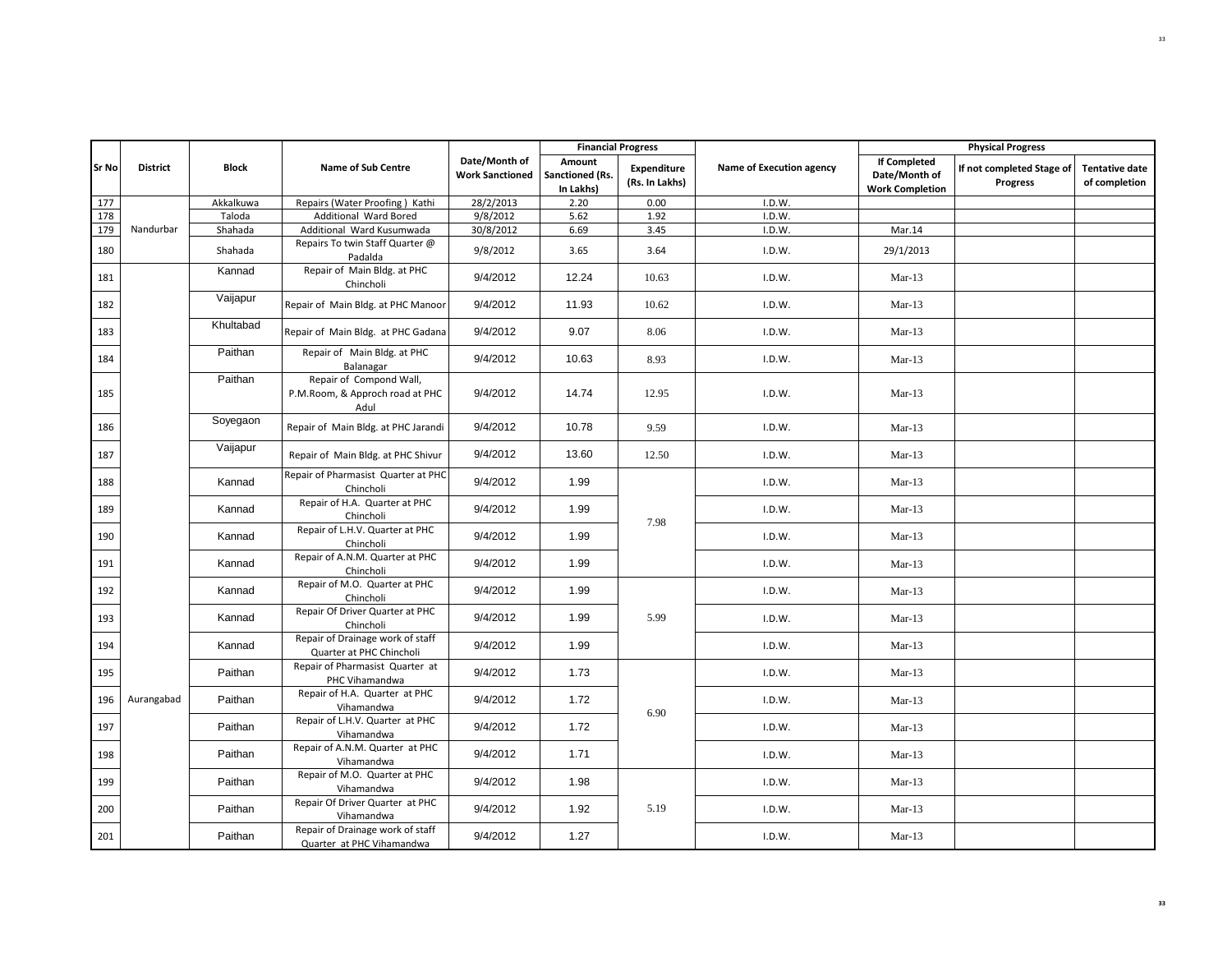|              |                 |              |                                                                                                   |                                                  |                                        | <b>Financial Progress</b>     |                          |                                                                | <b>Physical Progress</b>                     |                                        |
|--------------|-----------------|--------------|---------------------------------------------------------------------------------------------------|--------------------------------------------------|----------------------------------------|-------------------------------|--------------------------|----------------------------------------------------------------|----------------------------------------------|----------------------------------------|
| <b>Sr No</b> | <b>District</b> | <b>Block</b> | <b>Name of Sub Centre</b>                                                                         | Date/Month of<br><b>Work Sanctioned</b>          | Amount<br>Sanctioned (Rs.<br>In Lakhs) | Expenditure<br>(Rs. In Lakhs) | Name of Execution agency | <b>If Completed</b><br>Date/Month of<br><b>Work Completion</b> | If not completed Stage of<br><b>Progress</b> | <b>Tentative date</b><br>of completion |
| 202          |                 | Paithan      | Repair of M.O. Quarter at PHC<br>Balanagar                                                        | 9/4/2012                                         | 1.99                                   |                               | I.D.W.                   | $Mar-13$                                                       |                                              |                                        |
| 203          |                 | Paithan      | Repair of Pharmasist Quarter at<br>PHC Balanagar                                                  | 9/4/2012                                         | 1.75                                   | 5.51                          | I.D.W.                   | $Mar-13$                                                       |                                              |                                        |
| 204          |                 | Paithan      | Repair of H.A. Quarter at PHC<br>Balanagar                                                        | 9/4/2012                                         | 1.75                                   |                               | I.D.W.                   | $Mar-13$                                                       |                                              |                                        |
| 205          |                 | Paithan      | Repair of L.H.V. Quarter at PHC<br>Balanagar                                                      | 9/4/2012                                         | 1.75                                   |                               | I.D.W.                   | $Mar-13$                                                       |                                              |                                        |
| 206          |                 | Paithan      | Repair of A.N.M. Quarter at PHC<br>Balanagar                                                      | 9/4/2012                                         | 1.75                                   | 6.95                          | I.D.W.                   | $Mar-13$                                                       |                                              |                                        |
| 207          |                 | Paithan      | Repair Of Driver Quarter at PHC<br>Balanagar                                                      | 9/4/2012                                         | 1.95                                   |                               | I.D.W.                   | $Mar-13$                                                       |                                              |                                        |
| 208          |                 | Paithan      | Repair of Drainage work of staff<br>Quarter at PHC Balanagar                                      | 9/4/2012                                         | 1.48                                   |                               | I.D.W.                   | $Mar-13$                                                       |                                              |                                        |
| 209          |                 | Paithan      | Repairs to Compound wall at PHC<br>Vihamandwa                                                     | 9/4/2012                                         | 3.86                                   | 3.85                          | I.D.W.                   | $Mar-13$                                                       |                                              |                                        |
| 210          |                 | Aurangabad   | Repairs to compound wall at PHC<br>Kachner                                                        | 9/4/2012                                         | 8.43                                   | 8.42                          | I.D.W.                   | $Mar-13$                                                       |                                              |                                        |
| 211          |                 | Paithan      | Eletrification work PHC Adul                                                                      | 9/4/2012                                         | 0.96                                   | 0.95                          | I.D.W.                   | $Mar-13$                                                       |                                              |                                        |
| 212          |                 | Kannad       | s of Main Bldg.& Internal Road at V                                                               | 9/4/2012                                         | 14.59                                  | 14.59                         | I.D.W.                   | $Nov-12$                                                       |                                              |                                        |
| 213          |                 | Sillod       | pairs of Staff Quarters at Phc Andh                                                               | 9/4/2012                                         | 13.44                                  | 13.44                         | I.D.W.                   | $Nov-12$                                                       |                                              |                                        |
| 214          | Beed            | Ashti        | New Const. Of Compound Wall &<br>Bore Primary Health Centre at.<br>Takalsing Tq. Ashti Dist. Beed | 16/08/12                                         | 24.00                                  | 23.74                         | I.D.W.                   | Feb. 14                                                        |                                              |                                        |
| 215          |                 | Beed         | New Const. Of Compound Wall &<br>Bore Primary Health Centre at.<br>Yellamghat Tq. Dist. Beed      | 16/08/12                                         | 7.00                                   | 6.80                          | I.D.W.                   | Feb. 14                                                        |                                              |                                        |
| 216          |                 | Osmanabad    | Jagji                                                                                             | 16.07.2012                                       | 14.99                                  | 13.96                         | I.D.W.                   | Mar.13                                                         |                                              |                                        |
| 217          |                 | Osmanabad    | Kond                                                                                              | 16.07.2012                                       | 14.00                                  | 14.09                         | I.D.W.                   | Mar.13                                                         |                                              |                                        |
| 218          | Osmanabad       | Tuljapur     | Sawargaon                                                                                         | 16.07.2012                                       | 14.50                                  | 13.93                         | I.D.W.                   | Mar.13                                                         |                                              |                                        |
| 219          |                 | Kallam       | leetkur                                                                                           | 16.07.2012                                       | 9.50                                   | 8.48                          | I.D.W.                   | Feb.13                                                         |                                              |                                        |
| 220          |                 | Bhoom        | Walwad                                                                                            | 16.07.2012                                       | 8.96                                   | 8.43                          | I.D.W.                   | Mar.13                                                         |                                              |                                        |
| 221          |                 | Bhoom        | leet                                                                                              | 16.07.2012                                       | 9.78                                   | 9.04                          | I.D.W.                   | Feb.13                                                         |                                              |                                        |
| 222          |                 | Ausa         | Renovation to PHC Bhada, Tal. Ausa.                                                               | Dt.08.06.2012<br>Amount Rs.5.00                  | 4.68                                   | 4.88                          | I.D.W.                   | 15.03.13                                                       |                                              |                                        |
| 223          |                 | Ausa         | Renovation to PHC Ujani, Tal. Ausa.<br>Renovation to PHC PHC Belkund, Tal.                        | Dt.08.06.2012<br>Amount Rs.17.00                 | 16.31                                  | 15.80                         | I.D.W.                   | 28.02.13                                                       |                                              |                                        |
| 224          |                 | Ausa         | Ausa.                                                                                             | Dt.08.06.2012<br>Amount Rs.3.00                  | 2.76                                   | 2.94                          | I.D.W.                   | 27.02.13                                                       |                                              |                                        |
| 225          |                 | Renapur      | Renovation to PHC Pangaon, Tal.<br>Renapur.                                                       | Dt.08.06.2012<br>Amount Rs.8.00                  | 7.45                                   | 7.38                          | I.D.W.                   | 15.03.13                                                       |                                              |                                        |
| 226          |                 | Renapur      | Renovation to PHC Poharegaon, Tal.<br>Renapur.                                                    | Dt.08.06.2012<br>Amount Rs.3.20                  | 3.10                                   | 2.56                          | I.D.W.                   | 14.03.13                                                       |                                              |                                        |
| 227          |                 | Renapur      | Renovation to PHC Khrola, Tal. Renapur.<br>Renovation to PHC Andhori, Tal.                        | Dt.08.06.2012<br>Amount Rs.3.00<br>Dt.08.06.2012 | 2.77                                   | 2.23                          | I.D.W.                   | 15.03.13                                                       |                                              |                                        |
| 228          |                 | Ahamedpur    | Ahamadpur.                                                                                        | Amount Rs.8.00<br>Dt.08.06.2012                  | 7.37                                   | 7.36                          | I.D.W.                   | 15.03.13                                                       |                                              |                                        |
| 229          |                 | Latur        | Renovation to PHC Chincholi, Tal. Latur.                                                          | Amount Rs.5.00                                   | 4.72                                   | 4.60                          | I.D.W.                   | 31.12.12                                                       |                                              |                                        |
| 230          |                 | Latur        | Renovation to PHC Gangapur, Tal. Latur.                                                           | Dt.08.06.2012<br>Amount Rs.16.40                 | 14.81                                  | 14.50                         | I.D.W.                   | 31.12.12                                                       |                                              |                                        |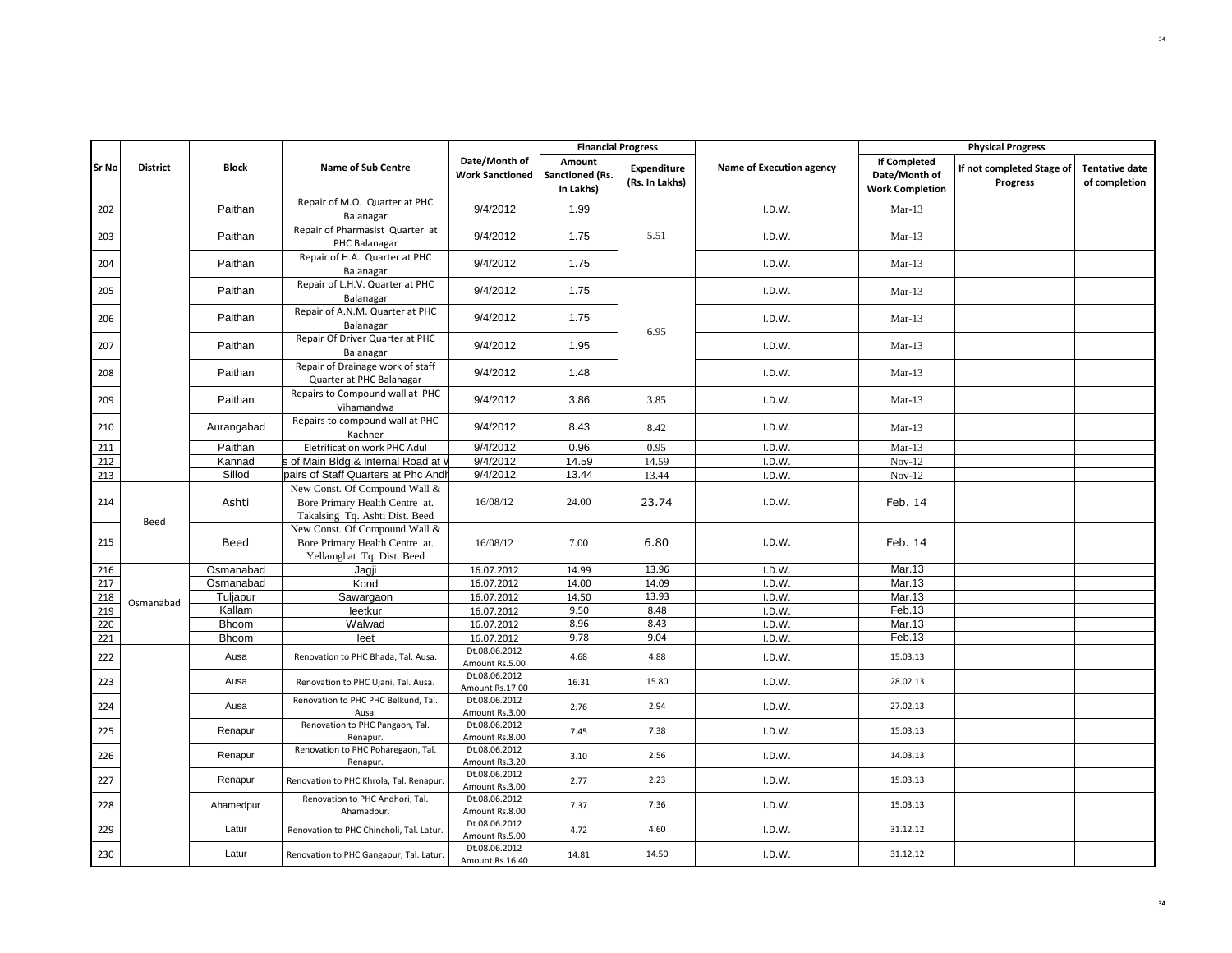|              |                 |                 |                                                                                              |                                         |                                        | <b>Financial Progress</b>            |                          |                                                                | <b>Physical Progress</b>              |                                        |
|--------------|-----------------|-----------------|----------------------------------------------------------------------------------------------|-----------------------------------------|----------------------------------------|--------------------------------------|--------------------------|----------------------------------------------------------------|---------------------------------------|----------------------------------------|
| <b>Sr No</b> | <b>District</b> | <b>Block</b>    | <b>Name of Sub Centre</b>                                                                    | Date/Month of<br><b>Work Sanctioned</b> | Amount<br>Sanctioned (Rs.<br>In Lakhs) | <b>Expenditure</b><br>(Rs. In Lakhs) | Name of Execution agency | <b>If Completed</b><br>Date/Month of<br><b>Work Completion</b> | If not completed Stage of<br>Progress | <b>Tentative date</b><br>of completion |
| 231          |                 | Nilnga          | Renovation to PHC Anmbulga Bu., Tal.<br>Nilanga.                                             | Dt.08.06.2012<br>Amount Rs.13.00        | 12.25                                  | 12.59                                | I.D.W.                   | 24.02.13                                                       |                                       |                                        |
| 232          |                 | Nilnga          | Renovation to PHC Aurad Shajani, Tal.<br>Nilanga.                                            | Dt.08.06.2012<br>Amount Rs.10.00        | 9.62                                   | 9.79                                 | I.D.W.                   | 24.02.13                                                       |                                       |                                        |
| 233          | Latur           | Shirur Anantpal | Renovation to PHC Sakol, Tal. Shirur<br>Anantpal.                                            | Dt.08.06.2012<br>Amount Rs.7.40         | 6.36                                   | 6.10                                 | I.D.W.                   | 20.03.13                                                       |                                       |                                        |
| 234          |                 | Udgir           | Renovation to PHC Walandi, Tal. Udgir.                                                       | Dt.08.06.2012<br>Amount Rs.5.00         | 4.76                                   | 4.50                                 | I.D.W.                   | 16.03.13                                                       |                                       |                                        |
| 235          |                 | Udgir           | Renovation to PHC PHC Devarjan, Tal.<br>Udgir.                                               | Dt.08.06.2012<br>Amount Rs.8.00         | 7.45                                   | 7.71                                 | I.D.W.                   | 09.03.13                                                       |                                       |                                        |
| 236          |                 | jalkot          | Renovation to PHC Aatnoor, Tal. Jalkot.                                                      | Dt.08.06.2012<br>Amount Rs.8.00         | 7.52                                   | 7.10                                 | I.D.W.                   | 19.03.13                                                       |                                       |                                        |
| 237          |                 | Udgir           | Renovation to PHC Vadhavana Bu., Tal.<br>Udgir.                                              | Dt.08.06.2012<br>Amount Rs.14.00        | 13.57                                  | 12.76                                | I.D.W.                   | 08.02.13                                                       |                                       |                                        |
| 238          |                 | Shirur Anantpal | Renovation to PHC Shirur Anantpal, Tal.<br>Shirur Anantpal.                                  | Dt.08.06.2012<br>Amount Rs.20.20        | 18.52                                  | 18.54                                | I.D.W.                   | 21.02.13                                                       |                                       |                                        |
| 239          |                 | Udgir           | Renovation to PHC Her, Tal. Udgir.                                                           | Dt.12.10.2012<br>Amount Rs.15.00        | 13.51                                  | 14.84                                | I.D.W.                   | 13.03.13                                                       |                                       |                                        |
| 240          |                 | Shirur Anantpal | Renovation to PHC Sakol, Tal. Shirur<br>Aantpal.                                             | Dt.12.10.2012<br>Amount Rs.14.90        | 13.28                                  | 14.97                                | I.D.W.                   | 08.03.13                                                       |                                       |                                        |
| 241          |                 | Nilnga          | Renovation to PHC Kasarbalkunda, Tal.<br>Nilanga                                             | Dt.12.10.2012<br>Amount Rs.16.55        | 14.89                                  | 16.45                                | I.D.W.                   | 15.03.13                                                       |                                       |                                        |
| 242          |                 | Chakur          | Renovation to PHC Janwal, Tal. Chakur.                                                       | Dt.25.10.2012<br>Amount Rs.7.55         | 5.49                                   | 7.17                                 | I.D.W.                   | 14.03.13                                                       |                                       |                                        |
| 243          |                 | Ausa            | Renovation to PHC Bhada (Electrification<br>Work.), Tal. Ausa.                               | Dt.12.10.2012<br>Amount Rs.1.50         | 1.50                                   | 1.49                                 | I.D.W.                   | 15.01.13                                                       |                                       |                                        |
| 244          |                 | Renapur         | Renovation to PHC<br>Pangaon(Electricfication Work), Tal.<br>Renapur.                        | Dt.12.10.2012<br>Amount Rs.1.50         | 1.50                                   | 1.50                                 | I.D.W.                   | 17.01.13                                                       |                                       |                                        |
| 245          |                 | Bhokardan       | Repair to Main Building &<br>Compound Wall at PHC Re<br>Pimpalgaon Tq Bhokardan              | 3/19/2013                               | 13.81                                  | 11.86                                | I.D.W.                   | 31.3.2013                                                      |                                       |                                        |
| 246          |                 | Jafrabad        | Repair to (MO 1 &2, Driver, ANM,<br>LHV, HA, Pharmasist) Quarter at<br>PHCMahora Tg Jafrabad | 3/19/2013                               | 14.92                                  | 11.40                                | I.D.W.                   | 31.3.2013                                                      |                                       |                                        |
| 247          |                 | Jalna           | Repair to Main Building PHC<br>Manegaon Tq Jalna                                             | 3/31/2013                               | 5.07                                   | 4.96                                 | I.D.W.                   | 31.3.2013                                                      |                                       |                                        |
| 248          |                 | Jalna           | Repair to (Mo 1&2, Driver, Class 4)<br>Quarter PHC Manegaon Tq Jalna                         | 3/31/2013                               | 7.83                                   | 6.02                                 | I.D.W.                   | 31.3.2013                                                      |                                       |                                        |
| 249          | Jalna           | Ghansawangi     | Repair to Quarters PHC Ranjani Tq<br>Ghansawangi                                             | 3/31/2013                               | 10.39                                  | 7.97                                 | I.D.W.                   | 31.3.2013                                                      |                                       |                                        |
| 250          |                 | Ghansawangi     | Repair to (Mo 1&2, Driver, Class 4)<br>Quarter PHC Tirthpuri Tq<br>Ghansawangi               | 3/31/2013                               | 10.30                                  | 8.43                                 | I.D.W.                   | 31.3.2013                                                      |                                       |                                        |
| 251          |                 | Jafrabad        | Upgradation of PHC Warud Tq<br>Jafrabad                                                      | 3/31/2013                               | 7.00                                   | 6.16                                 | I.D.W.                   | 31.3.2013                                                      |                                       |                                        |
| 252          |                 | Jafrabad        | Upgradation of PHC KhasagaonTq<br>Jafrabad                                                   | 3/31/2013                               | 6.91                                   | 5.88                                 | I.D.W.                   | 31.3.2013                                                      |                                       |                                        |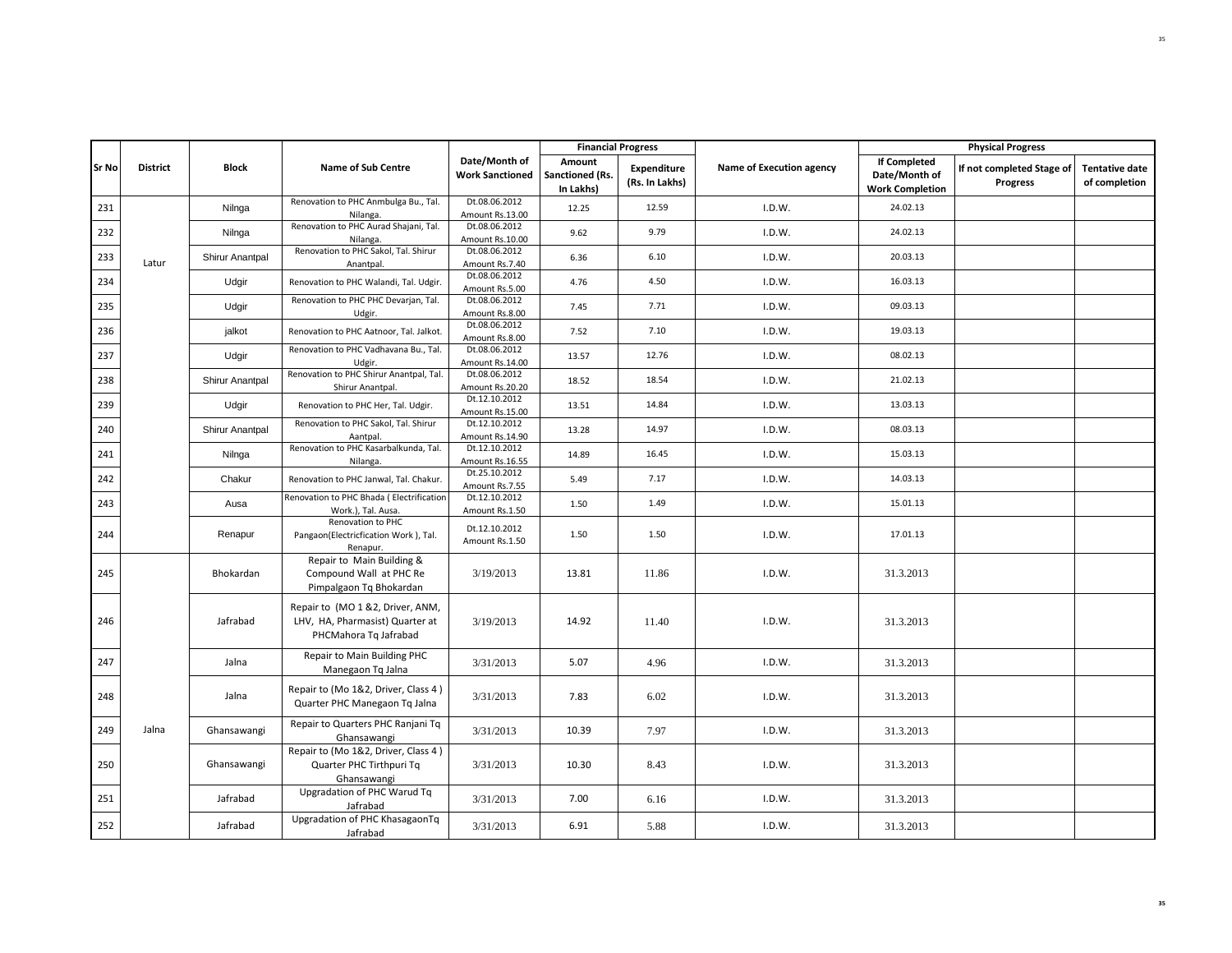|       |                 |              |                                                                                    |                                         |                                               | <b>Financial Progress</b>     |                          |                                                                | <b>Physical Progress</b>              |                                        |
|-------|-----------------|--------------|------------------------------------------------------------------------------------|-----------------------------------------|-----------------------------------------------|-------------------------------|--------------------------|----------------------------------------------------------------|---------------------------------------|----------------------------------------|
| Sr No | <b>District</b> | Block        | <b>Name of Sub Centre</b>                                                          | Date/Month of<br><b>Work Sanctioned</b> | Amount<br><b>Sanctioned (Rs.</b><br>In Lakhs) | Expenditure<br>(Rs. In Lakhs) | Name of Execution agency | <b>If Completed</b><br>Date/Month of<br><b>Work Completion</b> | If not completed Stage of<br>Progress | <b>Tentative date</b><br>of completion |
| 253   |                 | Mantha       | Upgradation of PHC D. Khandare Tq<br>Mantha                                        | 3/31/2013                               | 10.05                                         | 8.46                          | I.D.W.                   | 31.3.2013                                                      |                                       |                                        |
| 254   |                 | Bhokardan    | Repairs to compound wall & post<br>mortum room @ PHC Walsawangi,<br>Tal. Bhokardan | 2/28/2013                               | 12.73                                         | 10.86                         | I.D.W.                   | 31.3.2013                                                      |                                       |                                        |
| 255   |                 | Gangakhed    | Repairs to PHC Pimpaldari, Tal.<br>Gangakhed.                                      | 7/7/2012                                | 4.96                                          | 4.91                          | I.D.W.                   | 3/28/2013                                                      |                                       |                                        |
| 256   |                 | Jintur       | Repairs to PHC Adgaon, Tal. Jintur.                                                | 7/7/2012                                | 4.88                                          | 4.80                          | I.D.W.                   | 3/28/2013                                                      |                                       |                                        |
| 257   |                 | Palam        | Repairs to PHC Chatori, Tal. Palam.                                                | 7/7/2012                                | 4.99                                          | 4.95                          | I.D.W.                   | 12/29/2012                                                     |                                       |                                        |
| 258   | Parbhani        | Parbhani     | Repairs to PHC Jamb, Tal. Parbhani.                                                | 7/7/2012                                | 4.74                                          | 4.74                          | I.D.W.                   | 12/28/2012                                                     |                                       |                                        |
| 259   |                 | Purna        | Repairs to PHC Dhanora Kale, Tal.<br>Purna.                                        | 7/7/2012                                | 4.94                                          | 4.94                          | I.D.W.                   | 12/12/2012                                                     |                                       |                                        |
| 260   |                 | Sonpeth      | Repairs to Main Building &<br>Construction Ward at PHC Sonpeth,<br>Tal. Sonpeth.   | 7/7/2012                                | 9.95                                          | 9.95                          | I.D.W.                   | Mar.14                                                         |                                       |                                        |
| 261   |                 | Sonpeth      | Upgradation of HUPHC sonpeth                                                       | 12/15/2012                              | 39.40                                         | 37.99                         | I.D.W.                   | Mar.14                                                         |                                       |                                        |
| 262   |                 | Selu         | Upgradation of HUPHC Walur                                                         | 12/15/2012                              | 66.45                                         | 62.30                         | I.D.W.                   | Mar.14                                                         |                                       |                                        |
| 263   |                 | Nanded       | Construction of Post-mortum room<br>at PHC Tunna Tal Nanded                        | 28/06/12                                | 3.25                                          | 3.01                          | I.D.W.                   | 1/21/2013                                                      |                                       |                                        |
| 264   |                 | Nanded       | Construction of General Toilet at<br>PHC Tuppa, Tal. Nanded.                       | 28/06/12                                | 3.70                                          | 3.66                          | I.D.W.                   | 1/21/2013                                                      |                                       |                                        |
| 265   |                 | Naigaon      | Construction of Lab Room at PHC<br>Barbada, Tal. Naigaon.                          | 28/06/12                                | 3.70                                          | 3.52                          | I.D.W.                   | 1/21/2013                                                      |                                       |                                        |
| 266   |                 | Himayatnagar | Construction of Labour Room at PHC<br>Sarsam, Tal. Himayatnagar.                   | 28/06/12                                | 4.20                                          | 4.82                          | I.D.W.                   | 2/28/2013                                                      |                                       |                                        |
| 267   |                 | Loha         | Construction of O.T. Room at PHC<br>Kapsi, Tal. Loha.                              | 03/10/12                                | 5.60                                          | 5.90                          | I.D.W.                   | 3/28/2013                                                      |                                       |                                        |
| 268   |                 | Kinwat       | Construction of O.T. Room at PHC<br>Bodhadi, Tal. Kinwat.                          | 28/06/12                                | 5.55                                          | 5.80                          | I.D.W.                   | 3/28/2013                                                      |                                       |                                        |
| 269   |                 | Kinwat       | Construction of Post-mortum room<br>at PHC Bodhadi, Tal. Kinwat.                   | 28/06/12                                | 3.75                                          | 2.97                          | I.D.W.                   | 3/28/2013                                                      |                                       |                                        |
| 270   | Nanded          | Bhokar       | Construction of Post-mortum room<br>at PHC Moghali, Tal. Bhokar.                   | 28/06/12                                | 3.25                                          | 3.09                          | I.D.W.                   | 1/21/2013                                                      |                                       |                                        |
| 271   |                 | Dharmabad    | Construction of Post-mortum room<br>at PHC Karkheli, Tal. Dharmabad.               | 28/06/12                                | 3.25                                          | 3.27                          | I.D.W.                   | 1/21/2013                                                      |                                       |                                        |
| 272   |                 | Mudkhed      | Construction of General Toilet at<br>PHC Rohipimpalgaon, Tal. Mudkhed.             | 28/06/12                                | 3.70                                          | 3.70                          | I.D.W.                   | 1/3/2013                                                       |                                       |                                        |
| 273   |                 | Kandhar      | M/R toMain, Building Repair at PHC<br>Usmannagar, Tal. Kandhar.                    | 28/06/12                                | 5.00                                          | 5.03                          | I.D.W.                   | 12/29/2012                                                     |                                       |                                        |
| 274   |                 | Naigaon      | M/R to Staff Quarter 04 No.s Repairs<br>at PHC Manjram, Tal.Naigaon.               | 28/06/12                                | 9.58                                          | 9.48                          | I.D.W.                   | 11/21/2012                                                     |                                       |                                        |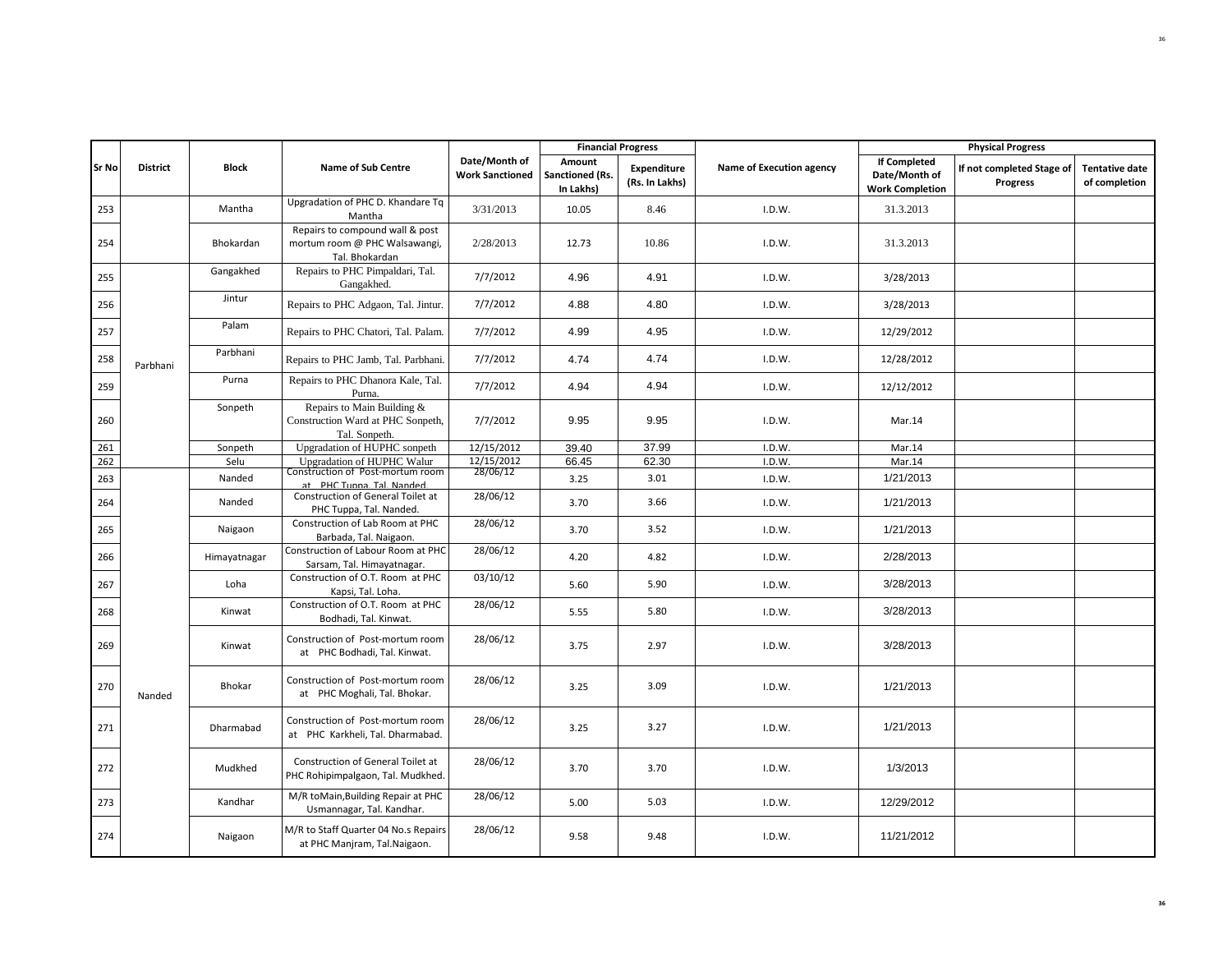|              |                 |              |                                                                                                   |                                         | <b>Financial Progress</b>              |                                      |                          |                                                                | <b>Physical Progress</b>                     |                                        |
|--------------|-----------------|--------------|---------------------------------------------------------------------------------------------------|-----------------------------------------|----------------------------------------|--------------------------------------|--------------------------|----------------------------------------------------------------|----------------------------------------------|----------------------------------------|
| <b>Sr No</b> | <b>District</b> | <b>Block</b> | <b>Name of Sub Centre</b>                                                                         | Date/Month of<br><b>Work Sanctioned</b> | Amount<br>Sanctioned (Rs.<br>In Lakhs) | <b>Expenditure</b><br>(Rs. In Lakhs) | Name of Execution agency | <b>If Completed</b><br>Date/Month of<br><b>Work Completion</b> | If not completed Stage of<br><b>Progress</b> | <b>Tentative date</b><br>of completion |
| 275          |                 | Himayatnagar | M/R to Staff Quarter LHV, ANM, HA                                                                 | 28/06/12                                | 8.81                                   | 8.88                                 | I.D.W.                   | 2/28/2013                                                      |                                              |                                        |
| 276          |                 | Hadgaon      | at PHC Sarsam, Tal, Himayatnagar<br>M/R to Main Build & Staff Quarter<br>at PHC Tamsa Tal Hadgaon | 28/06/12                                | 7.58                                   | 7.83                                 | I.D.W.                   | 3/28/2013                                                      |                                              |                                        |
| 277          |                 | Kandhar      | M/R toMain, Building Repair at PHC<br>Usmannagar, Tal. Kandhar.                                   | 28/06/12                                | 5.00                                   | 5.03                                 | I.D.W.                   | 12/29/2012                                                     |                                              |                                        |
| 278          |                 | Hingoli      | Repairs to P.M. Room At PHC Narsi                                                                 | 30.10.2012                              | 1.25                                   | 1.00                                 | I.D.W.                   | 18.12.2012                                                     |                                              |                                        |
| 279          |                 | Aundha       | Repairs to Main Building At PHC<br>Pimpaldari                                                     | 29.11.2012                              | 5.00                                   | 5.42                                 | I.D.W.                   | 26.02.2013                                                     |                                              |                                        |
| 280          |                 | Basmat       | Repairs to Staff Quarter 4 No. At<br>PHC Hayatnagar                                               | 30.10.2012                              | 5.60                                   | 4.36                                 | I.D.W.                   | 20.03.2013                                                     |                                              |                                        |
| 281          |                 | Hingoli      | Repairs to Staff Quarter & P.M.<br>Room At PHC Sirsam                                             | 29.11.2012                              | 6.25                                   | 6.20                                 | I.D.W.                   | 22.03.2013                                                     |                                              |                                        |
| 282          | Hingoli         | Kalamnuri    | Repairs to Staff Quarter 2 No. At<br>PHC Rameshwar Tanda                                          | 30.10.2012                              | 3.00                                   | 2.21                                 | I.D.W.                   | 27.12.2012                                                     |                                              |                                        |
| 283          |                 | Sengoan      | Repairs to Quarters 3 Nos. AT PHC<br>Kapadsingi                                                   | 12.12.2012                              | 4.05                                   | 3.78                                 | I.D.W.                   | 22.03.2013                                                     |                                              |                                        |
| 284          |                 | Sengoan      | Repairs to P.M. Room & Staff<br>Quarter At PHC Goregaon                                           | 29.11.2012                              | 6.50                                   | 6.56                                 | I.D.W.                   | 20.02.2013                                                     |                                              |                                        |
| 285          |                 | Sengoan      | Repairs to Staff Quarters 5 Nos. AT<br>PHC Kawtha                                                 | 12.12.2012                              | 9.25                                   | 7.83                                 | I.D.W.                   | 22.03.2013                                                     |                                              |                                        |
| 286          |                 | Aundha       | Repairs to Main Building & P.M.<br>Room & Compound Wall At PHC<br>Jawala Bazaar                   | 06.11.2012                              | 3.75                                   | 2.97                                 | I.D.W.                   | 22.03.2013                                                     |                                              |                                        |
| 287          |                 | Chandur Rly  | Amla V                                                                                            | 25-07-02012                             | 12.96                                  | 12.93                                | I.D.W.                   | 20-12-2012                                                     |                                              |                                        |
| 288          |                 | Chandur Rly  | Palaskhed                                                                                         | 7/24/2012                               | 14.78                                  | 14.72                                | I.D.W.                   | 23-12-2012                                                     |                                              |                                        |
| 289          | Amravati        | Tiwsa        | Mardi                                                                                             | 7/24/2012                               | 12.98                                  | 12.76                                | I.D.W.                   | 20-12-2012                                                     |                                              |                                        |
| 290          |                 | Morshi       | Ner pingdai                                                                                       | 25-07-02012                             | 14.97                                  | 14.60                                | I.D.W.                   | 5/1/2013                                                       |                                              |                                        |
| 291          |                 | Warud        | Loni warud                                                                                        | 25-07-02012                             | 12.94                                  | 11.52                                | I.D.W.                   | 5/1/2013                                                       |                                              |                                        |
| 292          |                 | Warud        | Pusala                                                                                            | 25-07-02012                             | 14.96                                  | 12.73                                | I.D.W.                   | 1/2/2013                                                       |                                              |                                        |
| 293          |                 | Chikhali     | Amdapur                                                                                           | 7/9/2012                                | 4.97                                   | 4.70                                 | I.D.W.                   | 9/2/2013                                                       |                                              |                                        |
| 294          |                 | Nandura      | Nandura                                                                                           | 7/9/2012                                | 6.25                                   | 5.96                                 | I.D.W.                   | 9/2/2013                                                       |                                              |                                        |
| 295          |                 | Lonar        | Sultanpur                                                                                         | 7/9/2012                                | 6.09                                   | 5.88                                 | I.D.W.                   | 31-03-2013                                                     |                                              |                                        |
| 296          |                 | Lonar        | Raigaon                                                                                           | 7/9/2012                                | 14.95                                  | 9.76                                 | I.D.W.                   | 31-03-2013                                                     |                                              |                                        |
| 297          |                 | Mehakar      | D.Sakarsha                                                                                        | 7/9/2012                                | 7.49                                   | 7.22                                 | I.D.W.                   | 31-03-2013                                                     |                                              |                                        |
| 298          |                 | Motala       | Borakhedi                                                                                         | 7/9/2012                                | 8.37                                   | 7.74                                 | I.D.W.                   | 31-03-2013                                                     |                                              |                                        |
| 299          |                 | Jalgaon j    | P.Kale                                                                                            | 7/9/2012                                | 7.41                                   | 7.07                                 | I.D.W.                   | 31-03-2013                                                     |                                              |                                        |
| 300          |                 | Motala       | P.Gawali                                                                                          | 7/9/2012                                | 7.03                                   | 6.91                                 | I.D.W.                   | 31-03-2013                                                     |                                              |                                        |
| 301          | Buldana         | Sangrampur   | Sangrampur                                                                                        | 7/9/2012                                | 6.01                                   | 5.82                                 | I.D.W.                   | 31-03-2013                                                     |                                              |                                        |
| 302          |                 | Khamgaon     | Bothakaji                                                                                         | 7/9/2012                                | 7.28                                   | 6.71                                 | I.D.W.                   | 31-03-2013                                                     |                                              |                                        |
| 303          |                 | Nandura      | Wadner Bholji                                                                                     | 7/9/2012                                | 7.49                                   | 6.92                                 | I.D.W.                   | 31-03-2013                                                     |                                              |                                        |
| 304          |                 | Shegaon      | Jalamb                                                                                            | 16-2-2013                               | 3.04                                   | 2.93                                 | I.D.W.                   | 31-03-2013                                                     |                                              |                                        |
| 305          |                 | Khamgaon     | Ganeshpur                                                                                         | 16-2-2013                               | 3.21                                   | 3.06                                 | I.D.W.                   | 31-03-2013                                                     |                                              |                                        |
| 306          |                 | Sangrampur   | Sonala                                                                                            | 16-2-2013                               | 3.21                                   | 3.06                                 | I.D.W.                   | 31-03-2013                                                     |                                              |                                        |
| 307          |                 | Lonar        | Sultanpur                                                                                         | 16-2-2013                               | 3.21                                   | 3.08                                 | I.D.W.                   | 31-03-2013                                                     |                                              |                                        |
| 308          |                 | Chikhali     | Eaklara                                                                                           | 16-2-2013                               | 3.21                                   | 3.08                                 | I.D.W.                   | 31-03-2013                                                     |                                              |                                        |
| 309          |                 | Malkapur     | Umali                                                                                             | 16-2-2013                               | 3.65                                   | 3.51                                 | I.D.W.                   | 31-03-2013                                                     |                                              |                                        |
| 310          |                 | Buldana      | Padali                                                                                            | 16-2-2013                               | 4.99                                   | 4.99                                 | I.D.W.                   | 31-03-2013                                                     |                                              |                                        |
| 311          |                 | Akola        | Dahihanda                                                                                         | 31/May/2012                             | 10.00                                  | 11.00                                | I.D.W.                   | 7/Mar/2013                                                     |                                              |                                        |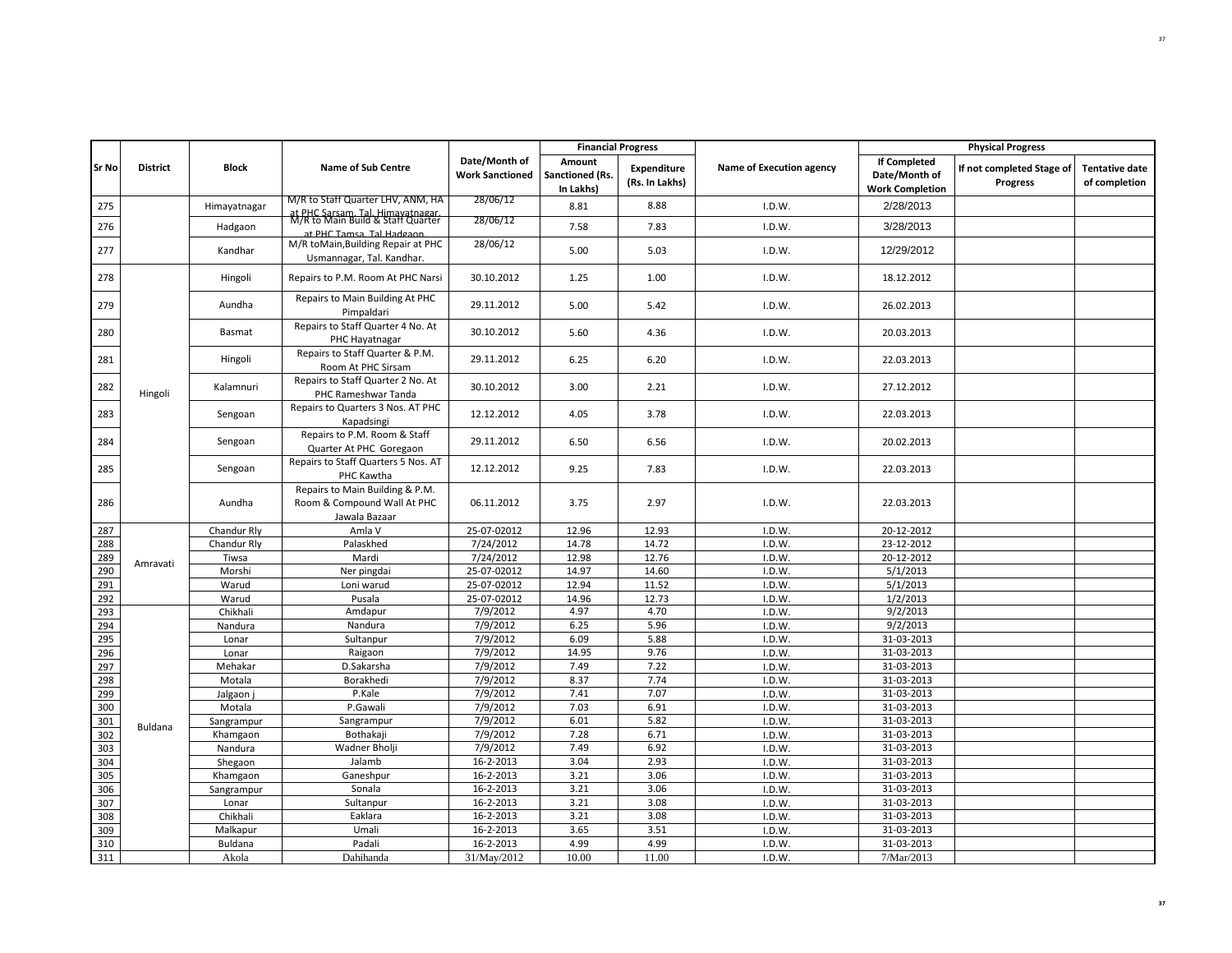|              |                 |              |                                                           |                                         |                                        | <b>Financial Progress</b>            |                          |                                                                | <b>Physical Progress</b>              |                                        |
|--------------|-----------------|--------------|-----------------------------------------------------------|-----------------------------------------|----------------------------------------|--------------------------------------|--------------------------|----------------------------------------------------------------|---------------------------------------|----------------------------------------|
| <b>Sr No</b> | <b>District</b> | <b>Block</b> | <b>Name of Sub Centre</b>                                 | Date/Month of<br><b>Work Sanctioned</b> | Amount<br>Sanctioned (Rs.<br>In Lakhs) | <b>Expenditure</b><br>(Rs. In Lakhs) | Name of Execution agency | <b>If Completed</b><br>Date/Month of<br><b>Work Completion</b> | If not completed Stage of<br>Progress | <b>Tentative date</b><br>of completion |
| 312          | Akola           | Telhara      | Danapur                                                   | 31/May/2012                             | 10.00                                  | 7.18                                 | I.D.W.                   | 25/Mar/2013                                                    |                                       |                                        |
| 313          |                 | Balapur      | Paras                                                     | 31/May/2012                             | 10.00                                  | 7.84                                 | I.D.W.                   | 25/Mar/2013                                                    |                                       |                                        |
| 314          |                 | Telhara      | Hiwarkhed                                                 | 17/Sep/2012                             | 10.00                                  | 7.36                                 | I.D.W.                   | 26/Mar/2013                                                    |                                       |                                        |
| 315          |                 | Washim       | Tondgaon                                                  | 2012-13                                 | 5.88                                   | 5.85                                 | I.D.W.                   | 31.03.2013                                                     |                                       |                                        |
| 316          |                 | Washim       | Kata                                                      | 2012-13                                 | 7.26                                   | 7.26                                 | I.D.W.                   | 31.03.2013                                                     |                                       |                                        |
| 317          |                 | Risod        | Kenwad                                                    | 2012-13                                 | 5.28                                   | 5.26                                 | I.D.W.                   | 31.03.2013                                                     |                                       |                                        |
| 318          |                 | Risod        | Kawtha                                                    | 2012-13                                 | 3.11                                   | 3.09                                 | I.D.W.                   | 31.03.2013                                                     |                                       |                                        |
| 319          |                 | Malegaon     | Medshi                                                    | 2012-13                                 | 2.73                                   | 2.65                                 | I.D.W.                   | 31.03.2013                                                     |                                       |                                        |
| 320          |                 | Malegaon     | Jaulka                                                    | 2012-13                                 | 8.07                                   | 8.06                                 | I.D.W.                   | 31.03.2013                                                     |                                       |                                        |
| 321          |                 | Mangrulpir   | Kasola                                                    | 2012-13                                 | 2.36                                   | 2.25                                 | I.D.W.                   | 31.03.2013                                                     |                                       |                                        |
| 322          |                 | Mangrulpir   | Shelubazar                                                | 2012-13                                 | 3.50                                   | 3.46                                 | I.D.W.                   | 31.03.2013                                                     |                                       |                                        |
| 323          | Washim          | Mangrulpir   | Mohari                                                    | 2012-13                                 | 3.97                                   | 3.00                                 | I.D.W.                   | Complete                                                       |                                       |                                        |
| 324          |                 | Mangrulpir   | Wanoja                                                    | 2012-13                                 | 1.69                                   | 1.58                                 | I.D.W.                   | 31.03.2013                                                     |                                       |                                        |
| 325          |                 | Mangrulpir   | Aasegaon                                                  | 2012-13                                 | 8.05                                   | 7.82                                 | I.D.W.                   | 31.03.2013                                                     |                                       |                                        |
| 326          |                 | Karanja      | Dhanaj                                                    | 2012-13                                 | 6.89                                   | 6.67                                 | I.D.W.                   | 31.03.2013                                                     |                                       |                                        |
| 327          |                 | Karanja      | Manbha                                                    | 2012-13                                 | 3.43                                   | 3.34                                 | I.D.W.                   | 31.03.2013                                                     |                                       |                                        |
| 328          |                 | Karanja      | Poha                                                      | 2012-13                                 | 1.66                                   | 1.60                                 | I.D.W.                   | 31.03.2013                                                     |                                       |                                        |
| 329          |                 | Karanja      | Dhamani                                                   | 2012-13                                 | 2.76                                   | 2.67                                 | I.D.W.                   | 31.03.2013                                                     |                                       |                                        |
| 330          |                 | Karanja      | Umbardabazar                                              | 2012-13                                 | 4.76                                   | 4.59                                 | I.D.W.                   | 31.03.2013                                                     |                                       |                                        |
| 331          |                 | Manora       | Shendurjana                                               | 2012-13                                 | 4.50                                   | 4.36                                 | I.D.W.                   | 31.03.2013                                                     |                                       |                                        |
| 332          |                 | Manora       | Poahradevi                                                | 2012-13                                 | 5.75                                   | 5.74                                 | I.D.W.                   | 31.03.2013                                                     |                                       |                                        |
| 333          |                 | Kalamb       | Repairs & upgradation to PHC<br>Nanza, Tal. Kalamb        | 7/21/2012                               | 2.00                                   | 1.99                                 | I.D.W.                   | 31-Mar-13                                                      |                                       |                                        |
| 334          |                 | Yavatmal     | Repairs & upgradation to PHC<br>Sawargad, Tal. Yavatmal   | 7/21/2012                               | 10.00                                  | 11.89                                | I.D.W.                   | 31-Mar-13                                                      |                                       |                                        |
| 335          |                 | Ner          | Repairs & upgradation to PHC<br>Shirasgaon, Tal. Ner      | 7/21/2012                               | 12.00                                  | 11.84                                | I.D.W.                   | 31-Mar-13                                                      |                                       |                                        |
| 336          |                 | Ghatanji     | Repairs & upgradation to PHC<br>Parwa, Tal. Ghatangi      | 7/21/2012                               | 10.00                                  | 9.95                                 | I.D.W.                   | 31-Mar-13                                                      |                                       |                                        |
| 337          |                 | Darwha       | Repairs & upgradation to PHC<br>Talegaon, Tal. Darwha     | 7/21/2012                               | 22.00                                  | 20.80                                | I.D.W.                   | Nov.13                                                         |                                       |                                        |
| 338          |                 | Mahagaon     | Repairs & upgradation to PHC<br>Fulsawangi, Tal. Mahagaon | 7/21/2012                               | 12.00                                  | 11.83                                | I.D.W.                   | 31-Mar-13                                                      |                                       |                                        |
| 339          |                 | Pusad        | Repairs & upgradation to PHC Fetra,<br>Tal. Pusad         | 7/21/2012                               | 12.00                                  | 11.90                                | I.D.W.                   | 31-Mar-13                                                      |                                       |                                        |
| 340          | YAVATMAL        | Digras       | Repairs & upgradation to PHC<br>Harsul, Tal. Digras       | 7/21/2012                               | 14.00                                  | 12.65                                | I.D.W.                   | 31-Mar-13                                                      |                                       |                                        |
| 341          |                 | Umarkhed     | Repairs & upgradation to PHC Korta,<br>Tal. Umarkhed      | 7/21/2012                               | 20.00                                  | 17.90                                | I.D.W.                   | 31-Mar-13                                                      |                                       |                                        |
| 342          |                 | Pandarkavda  | Repairs & upgradation to PHC Runza,<br>Tal. Pandarkavda   | 7/21/2012                               | 10.00                                  | 9.96                                 | I.D.W.                   | 31-Mar-13                                                      |                                       |                                        |
| 343          |                 | Kalamb       | Repairs & upgradation to PHC<br>Metikheda, Tal. Kalamb    | 7/21/2012                               | 10.00                                  | 11.93                                | I.D.W.                   | 31-Mar-13                                                      |                                       |                                        |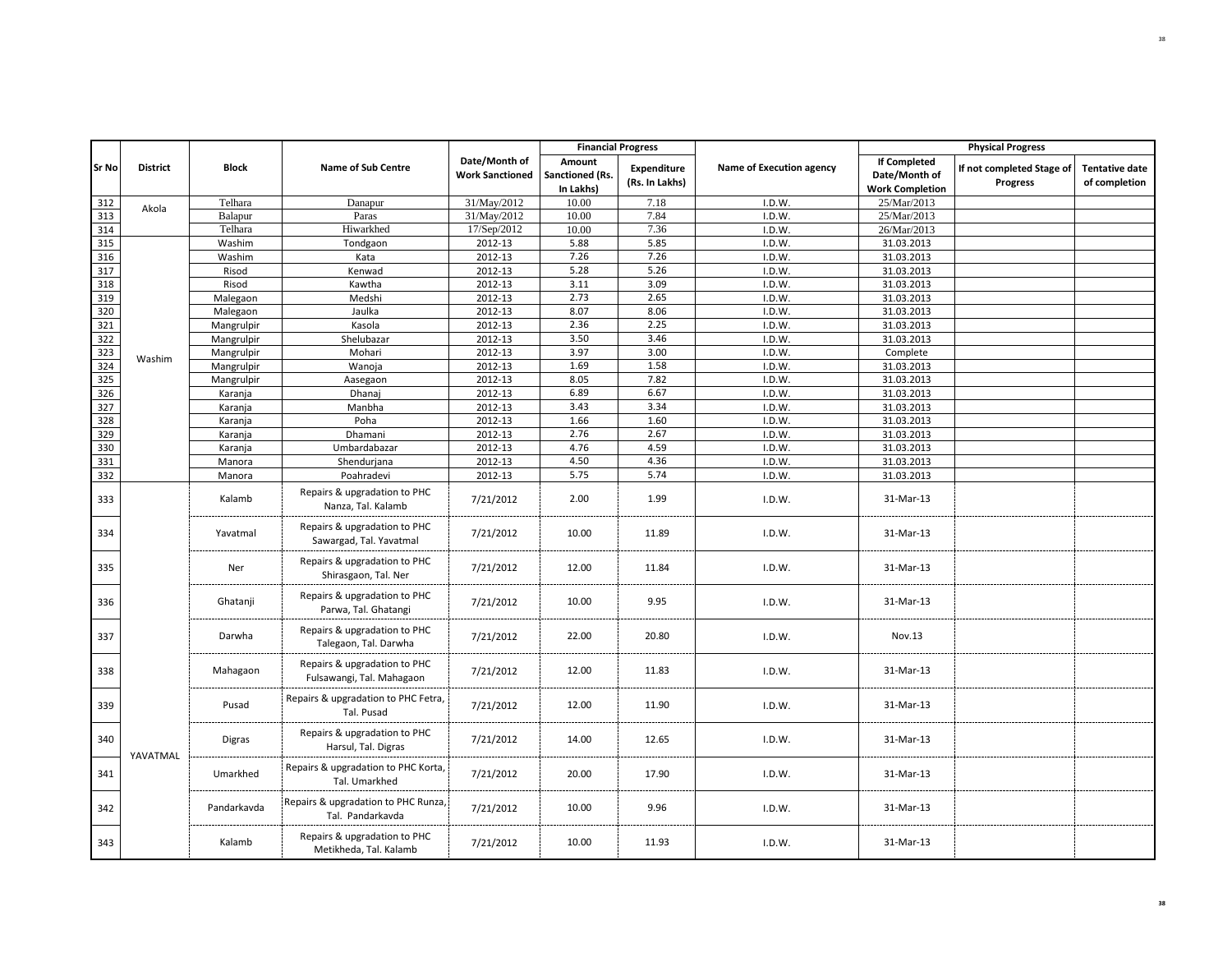|              |                 |              |                                                                                       |                                         |                                        | <b>Financial Progress</b>     |                          |                                                                | <b>Physical Progress</b>                     |                                        |
|--------------|-----------------|--------------|---------------------------------------------------------------------------------------|-----------------------------------------|----------------------------------------|-------------------------------|--------------------------|----------------------------------------------------------------|----------------------------------------------|----------------------------------------|
| <b>Sr No</b> | <b>District</b> | <b>Block</b> | <b>Name of Sub Centre</b>                                                             | Date/Month of<br><b>Work Sanctioned</b> | Amount<br>Sanctioned (Rs.<br>In Lakhs) | Expenditure<br>(Rs. In Lakhs) | Name of Execution agency | <b>If Completed</b><br>Date/Month of<br><b>Work Completion</b> | If not completed Stage of<br><b>Progress</b> | <b>Tentative date</b><br>of completion |
| 344          |                 | Pandarkavda  | Repairs & upgradation to PHC<br>Khairgaon Pandarkavda                                 | 7/21/2012                               | 10.00                                  | 9.40                          | I.D.W.                   | 31-Mar-13                                                      |                                              |                                        |
| 345          |                 | Zari Jamni   | Repairs & upgradation to PHC<br>Mukutban Tq. Zari Jamni                               | 7/21/2012                               | 10.00                                  | 9.86                          | I.D.W.                   | 31-Mar-13                                                      |                                              |                                        |
| 346          |                 | Ralegaon     | Repairs & upgradation to PHC<br>Waradh tq. Ralegaon                                   | 7/21/2012                               | 10.00                                  | 9.96                          | I.D.W.                   | 31-Mar-13                                                      |                                              |                                        |
| 347          |                 | Ner          | Repairs & upgradation to PHC<br>Manikwada tq. Ner                                     | 7/21/2012                               | 2.00                                   | 1.98                          | I.D.W.                   | 31-Mar-13                                                      |                                              |                                        |
| 348          |                 | Yavatmal     | Repairs & upgradation to PHC<br>Wadgaon, tq. Yavatmal                                 | 7/21/2012                               | 12.00                                  | 11.95                         | I.D.W.                   | 31-Mar-13                                                      |                                              |                                        |
| 349          |                 | Hingna       | Proposed Repair & Renovatioon<br>works at PHC- Adegaon, Tah:<br>Hingna, Dist: Nagpur  |                                         | 5.00                                   | 4.95                          | I.D.W.                   | 3/31/2013                                                      |                                              |                                        |
| 350          |                 | Bhiwapur     | Proposed Repair & Renovatioon<br>works at PHC- Naand, Tah:<br>Bhiwapur, Dist: Nagpur  | 5/31/2012                               | 5.00                                   | 5.00                          | I.D.W.                   | 3/31/2013                                                      |                                              |                                        |
| 351          |                 | Parshioni    | Proposed Repair & Renovatioon<br>works at PHC- Satak, Tah: Parshioni<br>Dist: Nagpur  | 5/31/2012                               | 5.00                                   | 4.96                          | I.D.W.                   | 3/31/2013                                                      |                                              |                                        |
| 352          |                 | Bhiwapur     | Proposed Repair & Renovatioon<br>works at PHC- Jawali, Tah:<br>Bhiwapur, Dist: Nagpur | 5/31/2012                               | 5.00                                   | 4.97                          | I.D.W.                   | 3/31/2013                                                      |                                              |                                        |
| 353          |                 | Katol        | Proposed Repair & Renovatioon<br>works at PHC-Yenwa, Tah: Katol<br>Dist: Nagpur       | 5/31/2012                               | 5.00                                   | 4.91                          | I.D.W.                   | 3/31/2013                                                      |                                              |                                        |
| 354          |                 | Hingna       | Proposed Repair & Renovatioon<br>works at PHC-Takalghat, Tah:<br>Hingna, Dist: Nagpur | 5/31/2012                               | 5.00                                   | 5.00                          | I.D.W.                   | 3/31/2013                                                      |                                              |                                        |
| 355          |                 | Saoner       | Proposed Repair & Renovatioon<br>works at PHC- Chicholi, Tah: Saoner<br>Dist: Nagpur  | 5/31/2012                               | 5.00                                   | 4.91                          | I.D.W.                   | 3/31/2013                                                      |                                              |                                        |
| 356          | Nagpur          | Umred        | Proposed Repair & Renovatioon<br>works at PHC- Sirsi, Tah: Umred,<br>Dist: Nagpur     | 5/31/2012                               | 5.00                                   | 4.95                          | I.D.W.                   | Mar.14                                                         |                                              |                                        |
| 357          |                 | Kalmeshwar   | Prepare Borewell at PHC-<br>Gondkhairi, Tah. Kalmeshwar                               | 1/21/2013                               | 2.00                                   | 1.92                          | I.D.W.                   | 3/31/2013                                                      |                                              |                                        |
| 358          |                 | Bhiwapur     | Repair & Renovation of M. O. Qtrs.<br>& Staff Qtrs. at PHC- Jawali, Tah.<br>Bhiwapur  | 1/21/2013                               | 5.00                                   | 4.96                          | I.D.W.                   | 3/31/2013                                                      |                                              |                                        |
| 359          |                 | Umred        | Repair & Renovation at PHC-<br>Makardhokada, Tah. Umred                               | 1/21/2013                               | 5.00                                   | 4.92                          | I.D.W.                   | 3/31/2013                                                      |                                              |                                        |
| 360          |                 | Kuhi         | Prepare Borewell at PHC-Titur, Tah.<br>Titur                                          | 1/21/2013                               | 1.50                                   | 1.45                          | I.D.W.                   | 3/31/2013                                                      |                                              |                                        |
| 361          |                 | Ramtek       | Repair & Renovation at PHC-<br>Mansar, Tah. Ramtek                                    | 1/21/2013                               | 5.00                                   | 4.92                          | I.D.W.                   | 3/31/2013                                                      |                                              |                                        |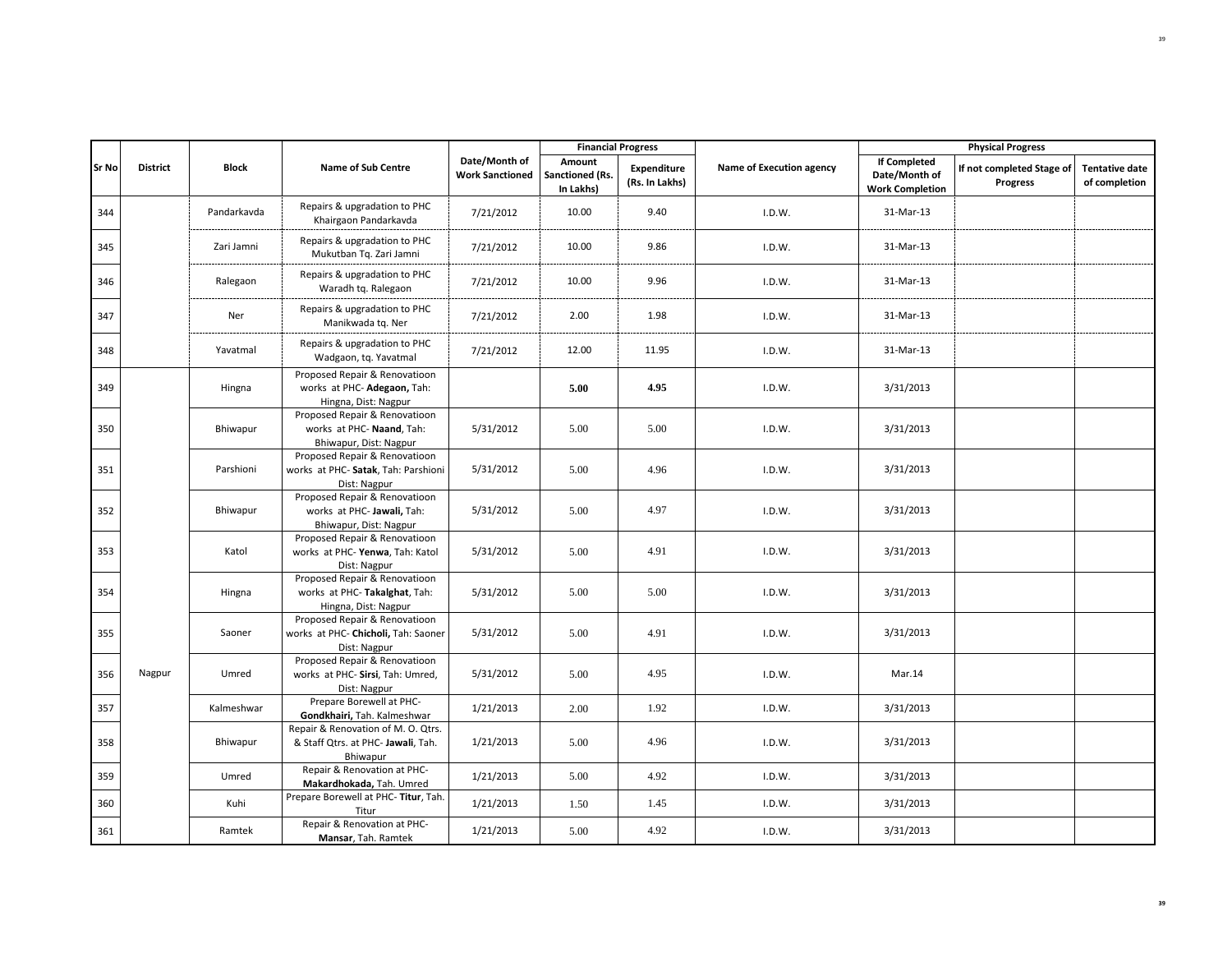|              |                 |              |                                                                                                                                                  |                                         | <b>Financial Progress</b>              |                               |                          |                                                                | <b>Physical Progress</b>              |                                        |
|--------------|-----------------|--------------|--------------------------------------------------------------------------------------------------------------------------------------------------|-----------------------------------------|----------------------------------------|-------------------------------|--------------------------|----------------------------------------------------------------|---------------------------------------|----------------------------------------|
| <b>Sr No</b> | <b>District</b> | <b>Block</b> | <b>Name of Sub Centre</b>                                                                                                                        | Date/Month of<br><b>Work Sanctioned</b> | Amount<br>Sanctioned (Rs.<br>In Lakhs) | Expenditure<br>(Rs. In Lakhs) | Name of Execution agency | <b>If Completed</b><br>Date/Month of<br><b>Work Completion</b> | If not completed Stage of<br>Progress | <b>Tentative date</b><br>of completion |
| 362          |                 | Parshioni    | Prepare Borewell at PHC-Dahegaon<br>Joshi, Tah. Parshioni                                                                                        | 1/21/2013                               | 2.00                                   | 1.39                          | I.D.W.                   | 3/31/2013                                                      |                                       |                                        |
| 363          |                 | Katol        | Repair & Renovation at PHC-<br>Kondhali, Tah. Katol                                                                                              | 1/21/2013                               | 5.00                                   | 4.94                          | I.D.W.                   | 3/31/2013                                                      |                                       |                                        |
| 364          |                 | Kuhi         | Repair & Renovation at PHC- Veltur,<br>Tah. Kuhi                                                                                                 | 1/21/2013                               | 5.00                                   | 4.86                          | I.D.W.                   | 3/31/2013                                                      |                                       |                                        |
| 365          |                 | Umred        | Repair & Upgradation of M. O. Qtrs.<br>at PHC- Sirsi, Tah. Umred                                                                                 | 1/21/2013                               | 5.00                                   | 4.96                          | I.D.W.                   | 3/31/2013                                                      |                                       |                                        |
| 366          |                 | Bhiwapur     | Prepare Borewell at PHC Somnala,<br>Tah. Bhiwapur                                                                                                | 1/21/2013                               | 1.50                                   | 1.47                          | I.D.W.                   | 3/31/2013                                                      |                                       |                                        |
| 367          |                 | Mohadi       | Construction of Lab Room at PHC<br>Karadi Taluka Mohadi Dist.<br>Bhandara                                                                        | 7/16/2012                               | 3.47                                   | 3.31                          | I.D.W.                   | 12/30/2012                                                     |                                       |                                        |
| 368          |                 | Mohadi       | Construction of Lab Room At PHC<br>Betala Ta. Mohadi, Dist. Bhandara                                                                             | 1/22/2013                               | 6.51                                   | 5.41                          | I.D.W.                   | 5/15/2013                                                      |                                       |                                        |
| 369          |                 | Sakoli       | Estimate of Water Proofing to Slab,<br>Plumbing & Electrification to PHC<br>Khamba Ta. Sakoli, Dist. Bhandara                                    | 1/22/2013                               | 8.69                                   | 9.56                          | I.D.W.                   | 3/3/2013                                                       |                                       |                                        |
| 370          |                 | Sakoli       | Repairs to Building With Delivery<br>RM, O.T. Male/Femals Ward to<br>PHC Ekodi                                                                   | 7/16/2012                               | 10.17                                  | 10.99                         | I.D.W.                   | 6/15/2013                                                      |                                       |                                        |
| 371          |                 | Sakoli       | Water Proofing to Slab &<br>Electrification to Street Light of PHC<br>Ekodi, Ta. Sakoli, Dist. Bhandara                                          | 2/5/2013                                | 8.06                                   | 8.86                          | I.D.W.                   | 3/31/2013                                                      |                                       |                                        |
| 372          |                 | Sakoli       | Repairing to Building with Delivery<br>Room, Operation Theater,<br>Male/Female Ward, New Toliet to<br>PHC Gondumari Ta. Sakoli Dist.<br>Bhandara | 1/22/2013                               | 15.95                                  | 14.90                         | I.D.W.                   | Mar.14                                                         |                                       |                                        |
| 373          | Bhandara        | Tumsar       | Special Repair of main Building At<br>PHC Nakadongari, Ta. Tumsar Dist.<br>Bhandara                                                              | 1/22/2013                               | 16.05                                  | 16.99                         | I.D.W.                   | Mar.14                                                         |                                       |                                        |
| 374          |                 | Tumsar       | Repairs to PHC main Building,<br>Office Building & Construction of<br>O.T. At PHC Gobarwahi Ta. Tumsar                                           | 7/16/2012                               | 15.00                                  | 16.49                         | I.D.W.                   | Mar.14                                                         |                                       |                                        |
| 375          |                 | Lakhandur    | Water proofing Treatment to Slab of<br>PHC Building At Dighori Taluka<br>Lakhandur, Dist. Bhandara                                               | 7/16/2012                               | 4.51                                   | 8.92                          | I.D.W.                   | 12/31/2012                                                     |                                       |                                        |
| 376          |                 | Lakhani      | Estimate of Water Proofing To Slab<br>& Painting To PHC Salebhata Ta.<br>Lakhani, Dist. Bhandara                                                 | 1/22/2013                               | 10.09                                  | 10.67                         | I.D.W.                   | 5/15/2013                                                      |                                       |                                        |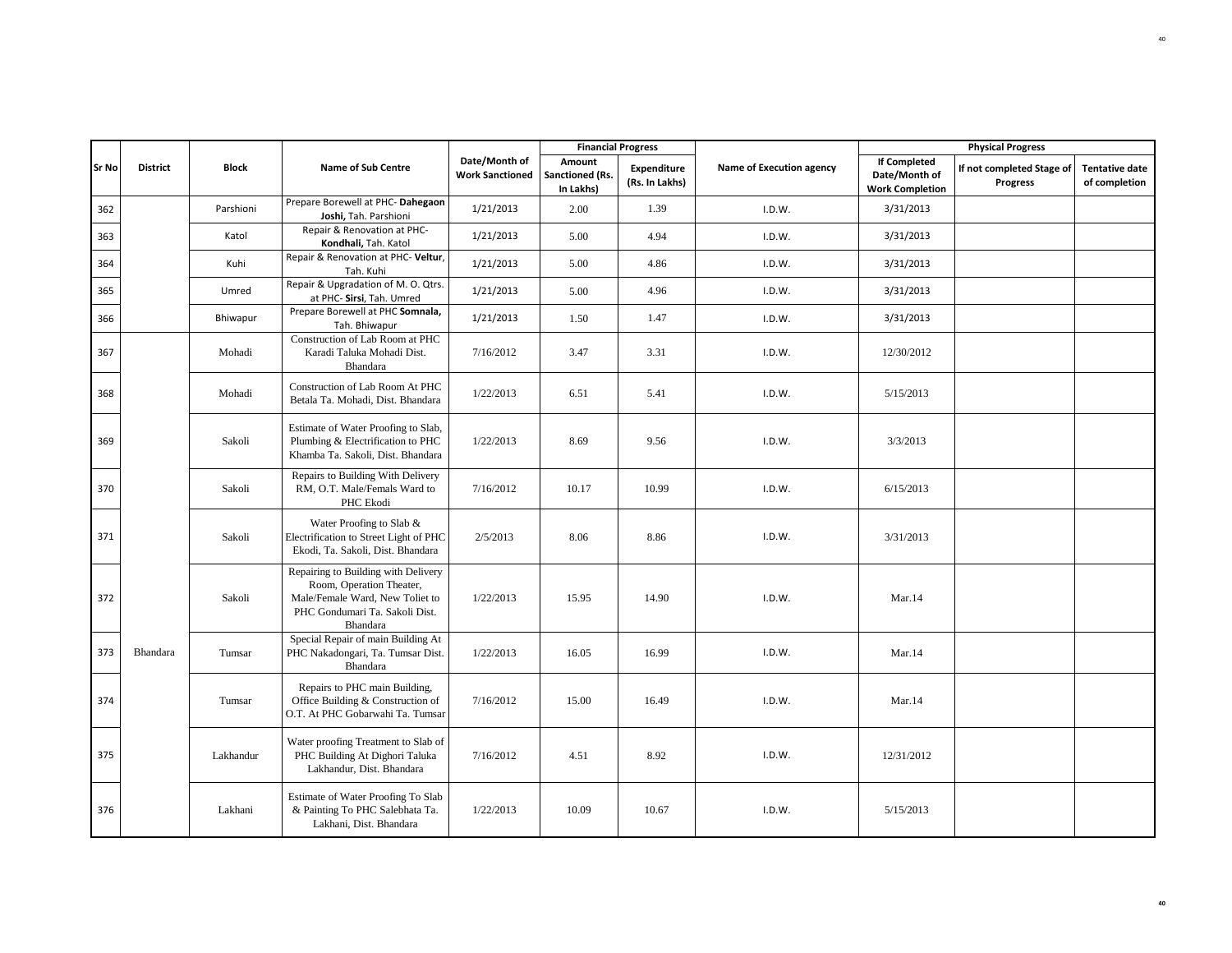|            |                 |                 |                                                                                                      |                                         | <b>Financial Progress</b>              |                                      |                          |                                                                | <b>Physical Progress</b>                     |                                        |
|------------|-----------------|-----------------|------------------------------------------------------------------------------------------------------|-----------------------------------------|----------------------------------------|--------------------------------------|--------------------------|----------------------------------------------------------------|----------------------------------------------|----------------------------------------|
| Sr No      | <b>District</b> | <b>Block</b>    | <b>Name of Sub Centre</b>                                                                            | Date/Month of<br><b>Work Sanctioned</b> | Amount<br>Sanctioned (Rs.<br>In Lakhs) | <b>Expenditure</b><br>(Rs. In Lakhs) | Name of Execution agency | <b>If Completed</b><br>Date/Month of<br><b>Work Completion</b> | If not completed Stage of<br><b>Progress</b> | <b>Tentative date</b><br>of completion |
| 377        |                 | <b>Bhandara</b> | Estimate for Water Proofing &<br>Approch Road to Connect Ward At<br>PHC Khamari Ta. & Dist. Bhandara | 1/22/2013                               | 10.01                                  | 8.21                                 | I.D.W.                   | 3/16/2013                                                      |                                              |                                        |
| 378        |                 | Bhandara        | Special Repair to PHC Main<br>Building At Pahela Ta. & Dist.<br>Bhandara                             | 2/5/2013                                | 5.31                                   | 5.81                                 | I.D.W.                   | Mar.14                                                         |                                              |                                        |
| 379        |                 | Pouni           | Pro. Water Proofing Treatment to<br>Slab to PHC Building At Bhuyar Ta.<br>Pouni Dist. Bhandara       | 2/5/2013                                | 9.12                                   | 10.02                                | I.D.W.                   | 3/20/2013                                                      |                                              |                                        |
| 380        |                 | Arjuni/Mor.     | Channa/ Bakti                                                                                        | 9/12/2012                               | 8.00                                   | 8.00                                 | I.D.W.                   | 28/11/202                                                      |                                              |                                        |
| 381        |                 | Tirora          | Sukdi                                                                                                | 9/12/2012                               | 5.00                                   | 5.00                                 | I.D.W.                   | 11/30/2012                                                     |                                              |                                        |
| 382        |                 | Arjuni/Mor      | Gothangaon                                                                                           | 9/12/2012                               | 5.00                                   | 5.00                                 | I.D.W.                   | 11/20/2012                                                     |                                              |                                        |
| 383        |                 | Sad/Arjuni      | Pandhri                                                                                              | 9/12/2012                               | 5.00                                   | 5.00                                 | I.D.W.                   | 12/12/2012                                                     |                                              |                                        |
| 384        |                 | Gondia          | Rawanwadi                                                                                            | 9/12/2012                               | 4.86                                   | 5.00                                 | I.D.W.                   | 12/27/2012                                                     |                                              |                                        |
| 385        | Gondia          | Amgaon          | Bangaon                                                                                              | 9/12/2012                               | 12.03                                  | 11.61                                | I.D.W.                   | 12/18/2012                                                     |                                              |                                        |
| 386        |                 | Salekasa        | Kawarabandh                                                                                          | 9/12/2012                               | 8.00                                   | 7.58                                 | I.D.W.                   | 2/2/2013                                                       |                                              |                                        |
| 387        |                 | Salekasa        | Kawarabandh                                                                                          | 9/12/2012                               | 5.00                                   | 4.95                                 | I.D.W.                   | 11/27/2012                                                     |                                              |                                        |
| 388        |                 | Goregaon        | Chopa                                                                                                | 9/12/2012                               | 5.00                                   | 5.00                                 | I.D.W.                   | 12/20/2012                                                     |                                              |                                        |
| 389        |                 | Amgaon          | Thana                                                                                                | 21/02/2013                              | 5.00                                   | 5.00                                 | I.D.W.                   | Nov.13                                                         |                                              |                                        |
| 390        |                 | Deori           | Ghonadi                                                                                              | 21/02/2013                              | 5.00                                   | 5.00                                 | I.D.W.                   | 3/13/2013                                                      |                                              |                                        |
| 391        |                 | Chandrapur      | Chichapalli                                                                                          | 6/27/2012                               | 6.00                                   | 5.85                                 | I.D.W.                   | Mar-13                                                         |                                              |                                        |
| 392        |                 | Chandrapur      | Ghugus                                                                                               | 6/27/2012                               | 6.00                                   | 5.40                                 | I.D.W.                   | Jan 2013                                                       |                                              |                                        |
| 393        |                 | Chandrapur      | Tadali                                                                                               | 6/27/2012                               | 10.00                                  | 12.49                                | I.D.W.                   | Nov.13                                                         |                                              |                                        |
| 394        |                 | Mul             | Maroda                                                                                               | 6/27/2012                               | 3.00                                   | 2.25                                 | I.D.W.                   | Oct-12                                                         |                                              |                                        |
| 395        | Chandrapur      | Mul             | Rajoli                                                                                               | 6/27/2012                               | 5.00                                   | 3.90                                 | I.D.W.                   | Jan 2013                                                       |                                              |                                        |
| 396        |                 | Pombhuran       | Pombhurna                                                                                            | 6/27/2012                               | 5.00                                   | 4.97                                 | I.D.W.                   | Nov.13                                                         |                                              |                                        |
| 397        |                 | Gondpipari      | Dhaba                                                                                                | 6/27/2012                               | 11.00                                  | 10.92                                | I.D.W.                   | $Mar-13$                                                       |                                              |                                        |
| 398        |                 | Saoli           | Londholi                                                                                             | 6/27/2012                               | 5.00                                   | 5.00                                 | I.D.W.                   | $Mar-13$                                                       |                                              |                                        |
| 399        |                 | Saoli           | Pathari                                                                                              | 6/27/2012                               | 5.00                                   | 5.01                                 | I.D.W.                   | Nov.13                                                         |                                              |                                        |
| 400<br>401 |                 | Saoli<br>Aheri  | Antergaon<br>Special Repair to Qtr at PHC-<br>Kamlapur, Tal. Aheri                                   | 6/27/2012<br>11/22/2012                 | 5.00<br>12.50                          | 4.20<br>6.87                         | I.D.W.<br>I.D.W.         | Nov.13<br>5/25/2013                                            |                                              |                                        |
| 402        |                 | Chamorshi       | Special Repair to Qtr at PHC- Ghot.,<br>Tal. Chamorshi                                               | 11/22/2012                              | 12.00                                  | 7.66                                 | I.D.W.                   | Mar.14                                                         |                                              |                                        |
| 403        |                 | Sirocha         | Special Repair to Qtr at PHC- Ankisa.<br>, Tal. Sironcha                                             | 11/22/2012                              | 12.00                                  | 6.39                                 | I.D.W.                   | 5/30/2013                                                      |                                              |                                        |
| 404        | Gadchiroli      | Chamorshi       | Special Repair to Qtr at PHC-<br>Kunghada., Tal. Chamorshi                                           | 11/22/2012                              | 12.52                                  | 11.80                                | I.D.W.                   | 3/31/2013                                                      |                                              |                                        |
| 405        |                 | Armori          | Special Repair to Qtr at PHC-<br>Delanwadi., Tal. Armori                                             | 11/22/2012                              | 14.00                                  | 13.70                                | I.D.W.                   | Mar.14                                                         |                                              |                                        |
| 406        |                 | Etapalli        | Special Repair to Qtr at PHC- Gatta.<br>Tal. Ettapalli                                               | 11/22/2012                              | 12.50                                  | 9.19                                 | I.D.W.                   | Mar.14                                                         |                                              |                                        |
| 407        |                 | Aheri           | Permili                                                                                              | 3/18/2013                               | 14.00                                  | 8.03                                 | I.D.W.                   |                                                                | Work in Progress                             |                                        |
| 408        |                 | Gadchiroli      | Amirza                                                                                               | 3/18/2013                               | 14.00                                  | 0.00                                 | I.D.W.                   |                                                                | Work in Progress                             |                                        |
| 409        |                 | Armori          | Waddha                                                                                               | 3/18/2013                               | 14.00                                  | 0.00                                 | I.D.W.                   |                                                                | Work in Progress                             |                                        |
| 410        |                 | Wardha          | Repairing & Renovation of all Staff<br>Quarter At. PHC Talegaon (ta)                                 | 7/4/2012                                | 10.00                                  | 10.79                                | I.D.W.                   | 2/18/2013                                                      |                                              |                                        |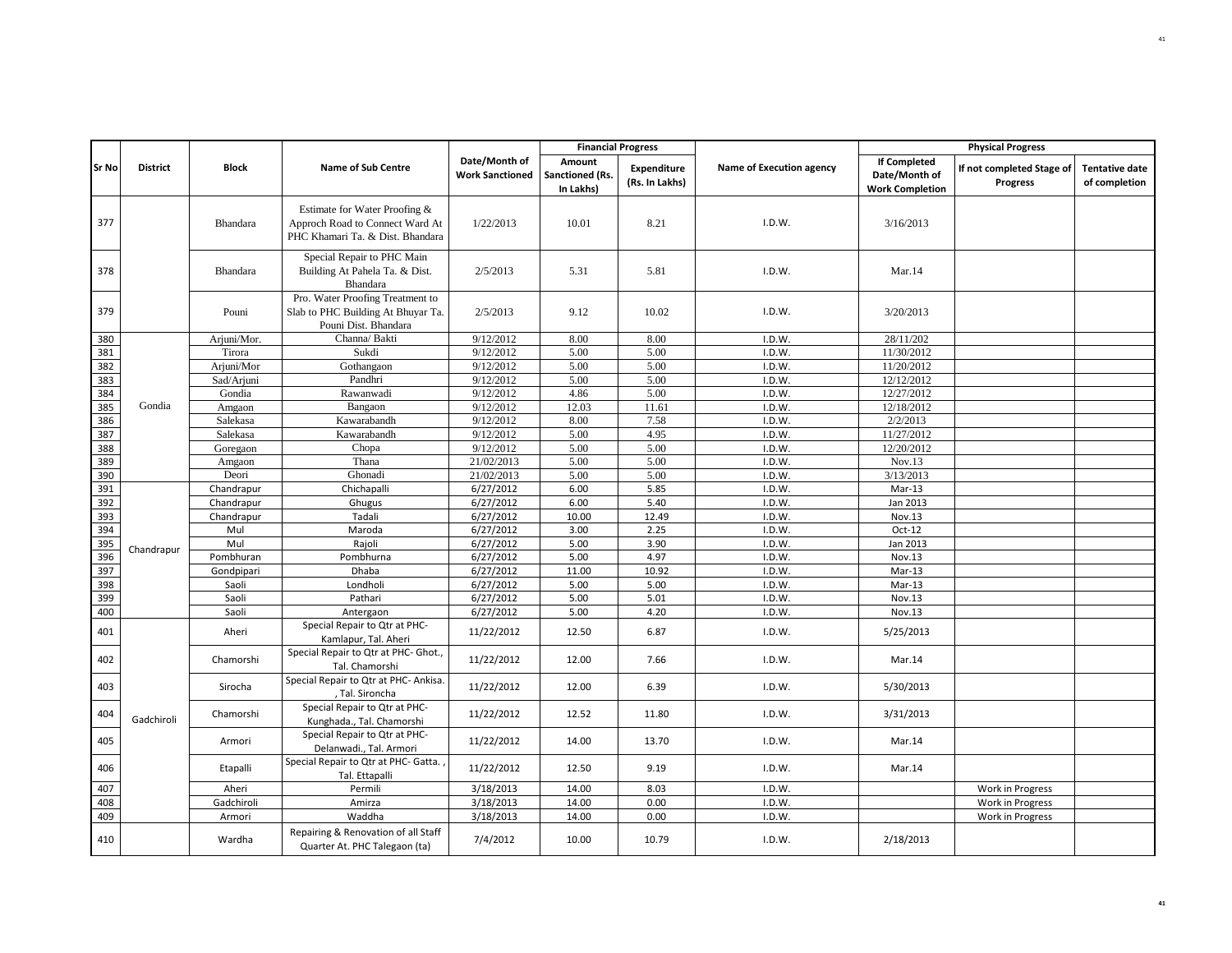|                |                 |              |                                                                                                                                                       | <b>Financial Progress</b>               |                                        |                                      |                          | <b>Physical Progress</b>                                       |                                              |                                        |
|----------------|-----------------|--------------|-------------------------------------------------------------------------------------------------------------------------------------------------------|-----------------------------------------|----------------------------------------|--------------------------------------|--------------------------|----------------------------------------------------------------|----------------------------------------------|----------------------------------------|
| <b>Sr No</b>   | <b>District</b> | <b>Block</b> | <b>Name of Sub Centre</b>                                                                                                                             | Date/Month of<br><b>Work Sanctioned</b> | Amount<br>Sanctioned (Rs.<br>In Lakhs) | Expenditure<br>(Rs. In Lakhs)        | Name of Execution agency | <b>If Completed</b><br>Date/Month of<br><b>Work Completion</b> | If not completed Stage of<br><b>Progress</b> | <b>Tentative date</b><br>of completion |
| 411            |                 | Wardha       | Repairing & Renovation of all Staff<br>Quarter At. PHC Anji (mo)                                                                                      | 7/4/2012                                | 10.00                                  | 9.39                                 | I.D.W.                   | 3/18/2013                                                      |                                              |                                        |
| 412            |                 | Wardha       | Repairing & Renovation of all Staff<br>Quarter At. PHC Kharangana (go)                                                                                | 7/4/2012                                | 10.00                                  | 9.16                                 | I.D.W.                   | 3/17/2013                                                      |                                              |                                        |
| 413            | Wardha          | Deoli        | Repairing & Renovation of all Staff<br>Quarter At. PHC Vijaygopal                                                                                     | 7/4/2012                                | 10.00                                  | 9.48                                 | I.D.W.                   | 3/17/2013                                                      |                                              |                                        |
| 414            |                 | Seloo        | Repairing & Renovation of all Staff<br>Quarter At. PHC Salaikala                                                                                      | 7/4/2012                                | 10.00                                  | 9.54                                 | I.D.W.                   | 3/15/2013                                                      |                                              |                                        |
| 415            |                 | Seloo        | Repairing & Renovation of all Staff<br>Quarter At. PHC Dahegaon (go)                                                                                  | 7/4/2012                                | 10.00                                  | 9.21                                 | I.D.W.                   | 3/19/2013                                                      |                                              |                                        |
| 416            |                 | Arvi         | Repairing & Renovation of all Staff<br>Quarter At. PHC Jalgaon                                                                                        | 7/4/2012                                | 10.00                                  | 9.38                                 | I.D.W.                   | 3/18/2013                                                      |                                              |                                        |
|                |                 |              | <b>Total</b>                                                                                                                                          |                                         | 2751.98                                | 2606.71                              |                          |                                                                |                                              |                                        |
|                |                 |              |                                                                                                                                                       |                                         |                                        |                                      |                          |                                                                |                                              |                                        |
|                |                 |              |                                                                                                                                                       |                                         |                                        | <b>CHCs</b>                          |                          |                                                                |                                              |                                        |
|                |                 |              |                                                                                                                                                       |                                         | <b>Financial Progress</b>              |                                      |                          |                                                                | <b>Physical Progress</b>                     |                                        |
|                |                 |              |                                                                                                                                                       | Date/Month of                           | Amount                                 |                                      |                          | <b>If Completed</b>                                            |                                              |                                        |
| <b>Sr No</b>   | <b>District</b> | <b>Block</b> | Name of CHC                                                                                                                                           | <b>Work Sanctioned</b>                  | Sanctioned (Rs.<br>In Lakhs)           | <b>Expenditure</b><br>(Rs. In Lakhs) | Name of Execution agency | Date/Month of<br><b>Work Completion</b>                        | If not completed Stage of<br><b>Progress</b> | <b>Tentative date</b><br>of completion |
| $\mathbf{1}$   | Thane           | Palghar      | Repairs & renovation to Rural<br><b>Hospital Manor</b>                                                                                                | 21.08.2012                              | 11.49                                  | 11.49                                | <b>PWD</b>               | Complete                                                       |                                              |                                        |
| $\overline{2}$ |                 | Talasari     | Repairs & renovation to Rural<br>Hospital Talasari                                                                                                    | 21.08.2012                              | 20.49                                  | 20.49                                | <b>PWD</b>               | Complete                                                       |                                              |                                        |
| 3              | Raigad          | Karjat       | Renovation of RH at Kasele (Delivery<br>& O.T. Room)                                                                                                  | 11/2/2013                               | 10.00                                  | 10.00                                | <b>PWD</b>               | Complete                                                       |                                              |                                        |
| 4              |                 | Poladpur     | Renovation of RH at Poladpur<br>(Delivery & O.T. Room)                                                                                                | 11/2/2013                               | 9.99                                   | 3.70                                 | PWD                      |                                                                | In Progress                                  |                                        |
| 5              |                 | Deogad       | Repairs to RH Deogad                                                                                                                                  | 9/25/2012                               | 20.12                                  | 15.92                                | <b>PWD</b>               |                                                                | In Progress                                  |                                        |
| 6              |                 | Malwan       | Repairs to RH Malvan                                                                                                                                  | 9/25/2012                               | 10.00                                  | 9.20                                 | PWD                      | 6/2/2013                                                       |                                              |                                        |
| $\overline{7}$ |                 | Kudal        | Repairs to RH Kudal                                                                                                                                   | 9/6/2012                                | 9.99                                   | 9.99                                 | <b>PWD</b>               | 31/04/2013                                                     |                                              |                                        |
| 8              | Sindudurg       | Malwan       | Repairs to RH Pendur Katta                                                                                                                            | 10/31/2012                              | 10.00                                  | 9.48                                 | <b>PWD</b>               | 6/1/2013                                                       |                                              |                                        |
| 9              |                 |              |                                                                                                                                                       | 9/25/2012                               | 10.00                                  | 6.29                                 | <b>PWD</b>               | 6/4/2013                                                       |                                              |                                        |
| 10             |                 | Dodamarg     | Repairs to RH Dodamarg                                                                                                                                | 9/6/2012                                | 4.99                                   | 4.79                                 | PWD                      | 11/2/2013                                                      |                                              |                                        |
| 11             |                 | Sagmeshwar   | Repair work at RH Devrukh                                                                                                                             | 31.07.2012                              | 12.00                                  | 11.98                                | P.W.D.                   | Mar. 2013                                                      |                                              |                                        |
| 12             | Ratnagiri       | Lanja        | Repair work at RH Lanja                                                                                                                               | 31.07.2012                              | 5.00                                   | 5.00                                 | P.W.D.                   | Mar. 2013                                                      |                                              |                                        |
| 13             |                 | Rajapur      | Repair work at RH Rajapur                                                                                                                             | 31.07.2012                              | 5.00                                   | 4.68                                 | P.W.D.                   | Mar. 2013                                                      |                                              |                                        |
| 14             |                 | Dapoli       | Reapair work at RH Dapoli                                                                                                                             | 31.07.2012                              | 5.00                                   | 4.98                                 | P.W.D.                   | Mar. 2013                                                      |                                              |                                        |
| 15             |                 | Pandharpur   | Providing Centrifugal Water Pump (4<br>Nos) anb Submersible Pumps For<br>Open Well (Standby) in Pump House<br>at S.D.H. Pandharpur Tal.<br>Pandharpur | 31.01.2013                              | 1.63                                   | 1.63                                 | P.W.D.                   | Complete                                                       |                                              |                                        |
| 16             |                 | Pandharpur   | Providing A.C. Unit in Dialysis's<br>section of Sub District Hospital<br>Pandharpur Tal. Pandhapur                                                    | 31.01.2013                              | 1.48                                   | 1.48                                 | P.W.D.                   | Complete                                                       |                                              |                                        |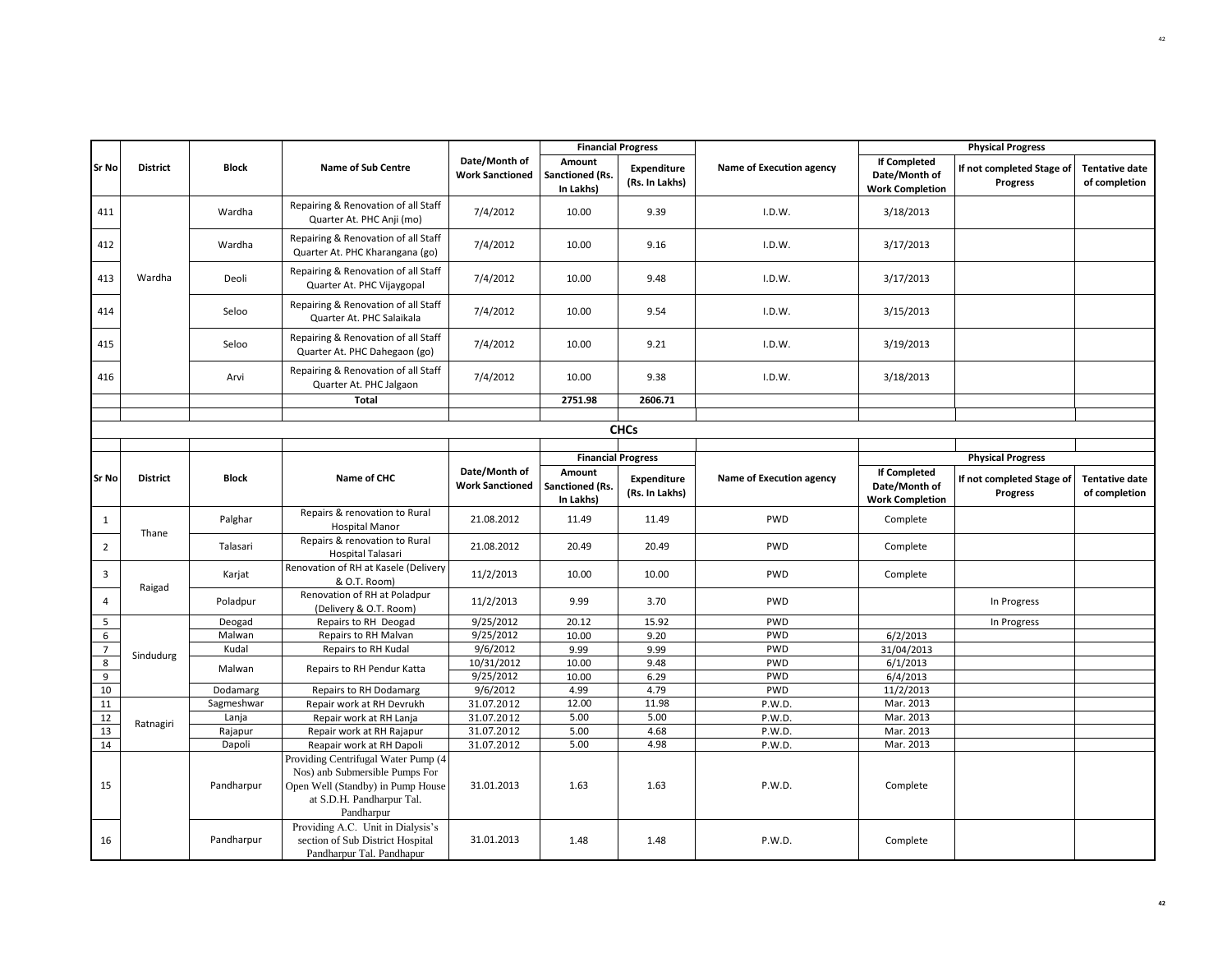|       |                 |              |                                                                                                                                                                                                 |                                         |                                        | <b>Financial Progress</b>     |                          |                                                                | <b>Physical Progress</b>              |                                        |
|-------|-----------------|--------------|-------------------------------------------------------------------------------------------------------------------------------------------------------------------------------------------------|-----------------------------------------|----------------------------------------|-------------------------------|--------------------------|----------------------------------------------------------------|---------------------------------------|----------------------------------------|
| Sr No | <b>District</b> | <b>Block</b> | Name of Sub Centre                                                                                                                                                                              | Date/Month of<br><b>Work Sanctioned</b> | Amount<br>Sanctioned (Rs.<br>In Lakhs) | Expenditure<br>(Rs. In Lakhs) | Name of Execution agency | <b>If Completed</b><br>Date/Month of<br><b>Work Completion</b> | If not completed Stage of<br>Progress | <b>Tentative date</b><br>of completion |
| 17    |                 | Pandharpur   | Repairs & Colouring to SDH<br>Pandharpur Tal. Pandharpur                                                                                                                                        | 31.01.2013                              | 41.93                                  | 41.93                         | P.W.D.                   |                                                                | <b>WIP</b>                            |                                        |
| 18    |                 | Pandharpur   | Renovation S.R. to E I at Sub<br>District Hospital Pandharpur Tal.<br>Pandharpur                                                                                                                | 31.01.2013                              | 3.71                                   | 3.71                          | P.W.D.                   | Complete                                                       |                                       |                                        |
| 19    |                 | Pandharpur   | Renovation and Replacement of<br>Metal Halide Street Ligth Fitting by<br>New Energy Efficient T-5 Street light<br>in Front side of Sub District Hospital<br>building Pandharpur Tal. Pandharpur | 31.01.2013                              | 2.47                                   | 2.47                          | P.W.D.                   | Complete                                                       |                                       |                                        |
| 20    |                 | Pandharpur   | Renovations to compound lighting of<br>Sub District Hospital building (back<br>side) Pandharpur Tal. Pandharpur                                                                                 | 31.01.2013                              | 2.53                                   | 2.53                          | P.W.D.                   | Complete                                                       |                                       |                                        |
| 21    | Solapur         | Pandharpur   | Providing Additional E I For Solar<br>Power Pack Unit (12 Unit) at Sub<br>District Hospital Pandharpur Tal.<br>Pandharpur                                                                       | 31.01.2013                              | 3.75                                   | 3.75                          | P.W.D.                   | Complete                                                       |                                       |                                        |
| 22    |                 | Pandharpur   | Addition & Alteration To Burned and<br>Damaged Switchgear and<br>Underground Cable from Main Panel<br>to various sections of S.D.H.<br>Pandharpur                                               | 31.01.2013                              | 3.59                                   | 3.59                          | P.W.D.                   | Complete                                                       |                                       |                                        |
| 23    |                 | Akkalkot     | Repair to S.R. To RH P.M. Room &<br>compound wall at Akkalkot Tal.<br>Akkalkot                                                                                                                  | 05.09.2012                              | 7.97                                   | 7.97                          | P.W.D.                   |                                                                | <b>WIP</b>                            |                                        |
| 24    |                 | Barshi       | Repair to RH Quarter at Pangari. Tal.<br>Barshi                                                                                                                                                 | 05.09.2012                              | 5.00                                   | 5.00                          | P.W.D.                   | 30/03/2013                                                     |                                       |                                        |
| 25    |                 | Mangalwedha  | Repairs to Quarters of RH<br>Mangalwedha Tal. Mangalwedha                                                                                                                                       | 31.01.2013                              | 8.70                                   | 8.70                          | P.W.D.                   |                                                                | <b>WIP</b>                            |                                        |
| 26    |                 | Mangalwedha  | Construction of medical store at RH<br>Mangalwedha Tal. Mangalwedha                                                                                                                             | 31.01.2013                              | 5.70                                   | 5.70                          | P.W.D.                   |                                                                | <b>WIP</b>                            |                                        |
| 27    |                 | Madha        | Repairs to drainge, septic tank &<br>const. of toilet at RH Kurduwadi Tal.<br>Madha                                                                                                             | 31.01.2013                              | 8.59                                   | 8.59                          | P.W.D.                   | Complete                                                       |                                       |                                        |
| 28    |                 | Mohol        | Renovation to E.L. in the R.H.<br>Mohol Tal Mohol                                                                                                                                               | 31.01.2013                              | 2.60                                   | 2.60                          | P.W.D.                   | 30/05/2013                                                     |                                       |                                        |
| 29    |                 | Akkalkot     | Water Proofing (Repair) To RH<br>Akkalkot Tal.Akkalkot                                                                                                                                          | 30.03.2013                              | 10.17                                  | 10.17                         | P.W.D.                   |                                                                | In Tender Process                     |                                        |
| 30    |                 | Palus        | a) Upgradation of RH Palus, Tal.<br>Palus.                                                                                                                                                      | 18/07/2012                              | 7.00                                   | 7.00                          | P.W.D.                   | 31/03/2013                                                     | $\sim$                                |                                        |
|       | Sangli          |              | b) Construction of Room for Mortury<br>Cabinet at RH Palus                                                                                                                                      | 21/09/2012                              | 5.56                                   | 5.56                          | P.W.D.                   | Complete                                                       |                                       |                                        |
| 31    |                 | Tasgaon      | Upgradation of RH Tasgaon, Tal.<br>Tasgaon.                                                                                                                                                     | 18/07/2012                              | 5.00                                   | 5.00                          | P.W.D.                   | Complete                                                       |                                       |                                        |
| 32    |                 | Jath         | Upgradation of RH Jath, Tal. Jath.                                                                                                                                                              | 41189.0000                              | 5.57                                   | 5.57                          | P.W.D.                   | Complete                                                       |                                       |                                        |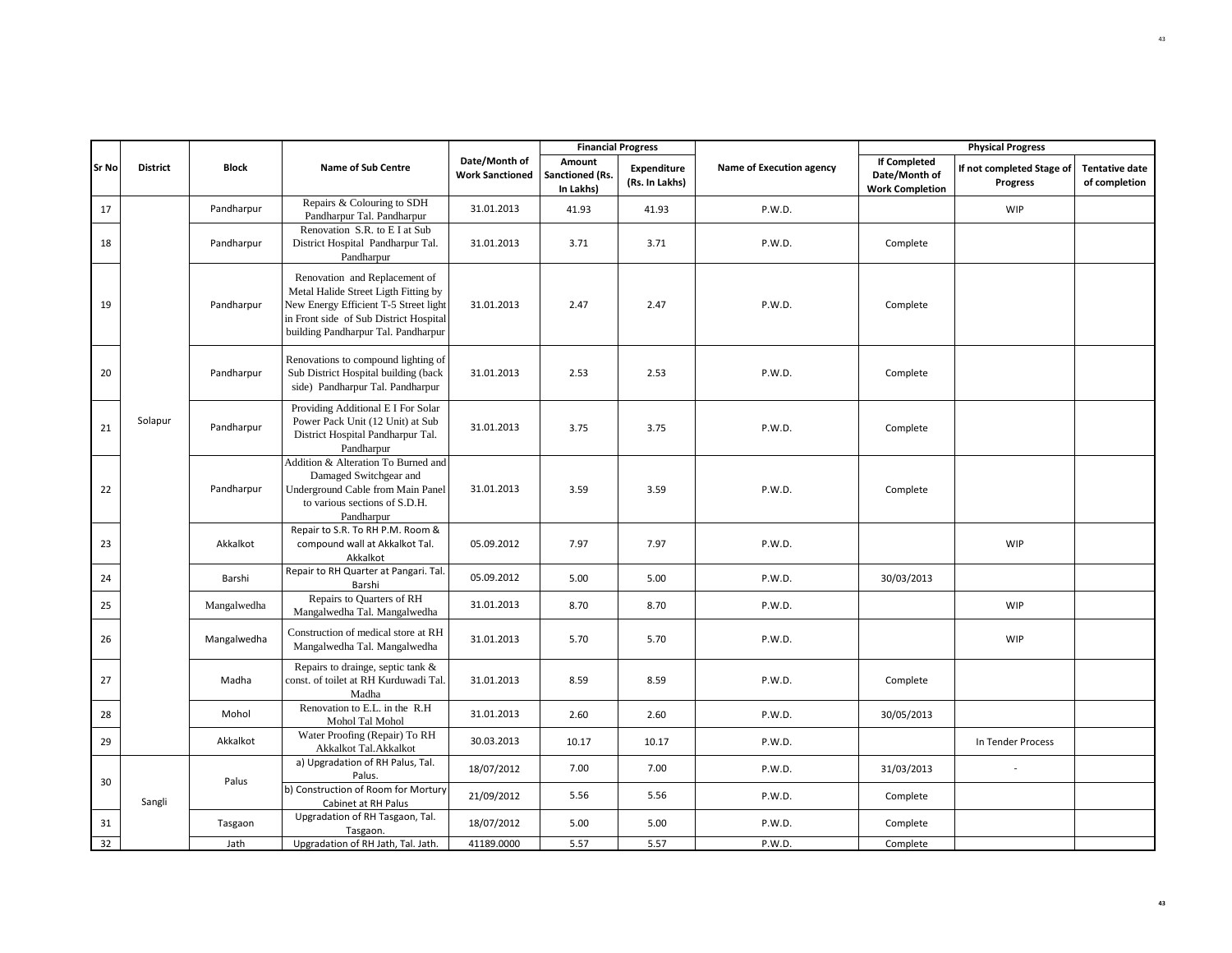|          |                 |                  |                                                                                   |                                         | <b>Financial Progress</b>              |                               |                          |                                                                |                                                                   |                                        |
|----------|-----------------|------------------|-----------------------------------------------------------------------------------|-----------------------------------------|----------------------------------------|-------------------------------|--------------------------|----------------------------------------------------------------|-------------------------------------------------------------------|----------------------------------------|
| Sr No    | <b>District</b> | <b>Block</b>     | <b>Name of Sub Centre</b>                                                         | Date/Month of<br><b>Work Sanctioned</b> | Amount<br>Sanctioned (Rs.<br>In Lakhs) | Expenditure<br>(Rs. In Lakhs) | Name of Execution agency | <b>If Completed</b><br>Date/Month of<br><b>Work Completion</b> | <b>Physical Progress</b><br>If not completed Stage of<br>Progress | <b>Tentative date</b><br>of completion |
| 33       | Kolhapur        | Chandagad.       | Special reapairs class III quarters at<br>RH Chandgad, Tal. Chandagad.            | 21/07/2012<br>Rs.117.91                 | 117.91                                 | 117.91                        | P.W.D.                   |                                                                | In Progress                                                       |                                        |
| 34       |                 | Hatkangale.      | Special reapairs class IV quarters at<br>RH Hatkangale, Tal. Hatkangale.          | 28/02/2013<br>Rs.86.91                  | 86.91                                  | 86.91                         | P.W.D.                   |                                                                | In Progress                                                       |                                        |
| 35       | Nashik          | Dindori          | Vani                                                                              | 31/05/2012                              | 15.00                                  | 15.00                         | P.W.D.                   | Completed<br>5/1/2013                                          |                                                                   |                                        |
| 36       |                 | Dhule            | Songir                                                                            | 18/2/13                                 | 10.00                                  | 10.00                         | P.W.D.                   | $\ddot{\phantom{1}}$                                           | <b>WIP</b>                                                        |                                        |
| 37       | Dhule           | Shindkheda       | Shindkheda                                                                        | 20/1/2013                               | 10.00                                  | 10.00                         | P.W.D.                   | Complete                                                       |                                                                   |                                        |
| 38       |                 | Sakri            | Pimpalner                                                                         | 20/1/2013                               | 10.00                                  | 10.00                         | P.W.D.                   | Complete                                                       |                                                                   |                                        |
| 39       |                 | Sakri            | Sakri                                                                             | 20/1/2013                               | 15.00                                  | 15.00                         | P.W.D.                   | $\ddot{\phantom{1}}$                                           | WIP                                                               |                                        |
| 40       | Aurangabad      | Paithan          | Marturi Cabinet room Paithan                                                      | 21/1/2013                               | 8.50                                   | 5.05                          | P.W.D.                   | Complete                                                       |                                                                   |                                        |
| 41       | Beed            | Ashti            | Repair to Rural Hospital Main<br>Building at. Ashti tal. Ashti<br>Dist. Beed      | 10/3/2012                               | 13.05                                  | 13.05                         | <b>PWD</b>               |                                                                |                                                                   |                                        |
| 42       |                 | Ashti            | Repair to Rural Hospital<br>Quarters at. Ashti tal. Ashti<br>Dist. Beed           | 10/3/2012                               | 14.83                                  | 14.83                         | <b>PWD</b>               |                                                                |                                                                   |                                        |
| 43       |                 | Lohara           | Sastur                                                                            | 31.08.2012                              | 21.00                                  | 11.48                         | <b>PWD</b>               | Complete                                                       |                                                                   |                                        |
| 44       | Osmanabad       | Washi            | Washi                                                                             | 31.08.2012                              | 10.00                                  | 10.00                         | <b>PWD</b>               | Mar.13                                                         |                                                                   |                                        |
| 45       |                 | Murum            | Murum                                                                             | 31.08.2012                              | 5.00                                   | 3.81                          | <b>PWD</b>               | Complete                                                       |                                                                   |                                        |
| 46       |                 | Jafrabad         | Repairs to RH Jafarabad.                                                          | 06.10.2012                              | 19.95                                  | 19.95                         | <b>PWD</b>               |                                                                | <b>WIP</b>                                                        |                                        |
| 47       | Jalna           | Jafrabad         | Repairs to RH Tembhurni                                                           | 29.09.2012                              | 14.56                                  | 14.56                         | <b>PWD</b>               |                                                                | WIP                                                               |                                        |
| 48       |                 | Mantha           | Repairs to RH Mantha                                                              | 06.10.2012                              | 15.00                                  | 15.00                         | <b>PWD</b>               |                                                                | <b>WIP</b>                                                        |                                        |
| 49<br>50 |                 | Ambad<br>Jintur  | Repairs to RH Ambad                                                               | 31.08.2012<br>10/31/2012                | 20.00<br>20.00                         | 20.00<br>19.72                | <b>PWD</b><br><b>PWD</b> | Complete                                                       |                                                                   |                                        |
|          |                 |                  | Repairs to RH Jintur<br>Repairs & construction of labour                          |                                         |                                        |                               |                          | Complete                                                       |                                                                   |                                        |
| 51       | Parbhani        | Manwat           | room of RH Manwat                                                                 | 10/31/2012                              | 20.00                                  | 19.98                         | <b>PWD</b>               | Complete                                                       |                                                                   |                                        |
| 52       |                 | Purna            | Repairs of RH Purna                                                               | 10/31/2012                              | 20.00                                  | 12.38                         | <b>PWD</b>               |                                                                | <b>WIP</b>                                                        |                                        |
| 53       |                 | S.Raja           | S.Raja                                                                            | 14-01-13                                | 4.99                                   | 4.95                          | <b>PWD</b>               | 31-03-13                                                       |                                                                   |                                        |
| 54<br>55 | Buldana         | D.Raja           | D.Mahi<br>Motala                                                                  | $14 - 01 - 13$<br>$14 - 01 - 13$        | 4.89<br>4.99                           | 4.88<br>4.99                  | <b>PWD</b><br><b>PWD</b> | 31-03-13<br>31-03-13                                           |                                                                   |                                        |
| 56       | Bhandara        | Motala<br>Mohadi | Construction of Septic Labour Room<br>At RH Mohadi, Ta. Mohadi, Dist.<br>Bhandara | 9/3/2012                                | 8.20                                   | 8.20                          | <b>PWD</b>               | Complete                                                       |                                                                   |                                        |
| 57       |                 | Pouni            | <b>Construction of Cement Concrete</b><br>Road At RH Pouni Ta. Pouni              | 9/3/2012                                | 15.00                                  | 16.23                         | <b>PWD</b>               | 11/30/2012                                                     |                                                                   |                                        |
| 58       | Gondia          | Arjuni/Mor       | Arjuni/Mor                                                                        | 4/2/2013                                | 5.00                                   | 4.95                          | <b>PWD</b>               | 3/25/2013                                                      |                                                                   |                                        |
| 59       |                 | Arjuni/Mor       | Navegaon/Bandh                                                                    | 4/2/2013                                | 5.00                                   | 4.94                          | <b>PWD</b>               | 3/25/2013                                                      |                                                                   |                                        |
|          |                 |                  | Total                                                                             |                                         | 791.80                                 | 754.70                        |                          |                                                                |                                                                   |                                        |
|          |                 |                  |                                                                                   |                                         |                                        |                               |                          |                                                                |                                                                   |                                        |
|          |                 |                  |                                                                                   |                                         |                                        | <b>SDHs/Area Hospital</b>     |                          |                                                                |                                                                   |                                        |
|          |                 |                  |                                                                                   |                                         |                                        |                               |                          |                                                                |                                                                   |                                        |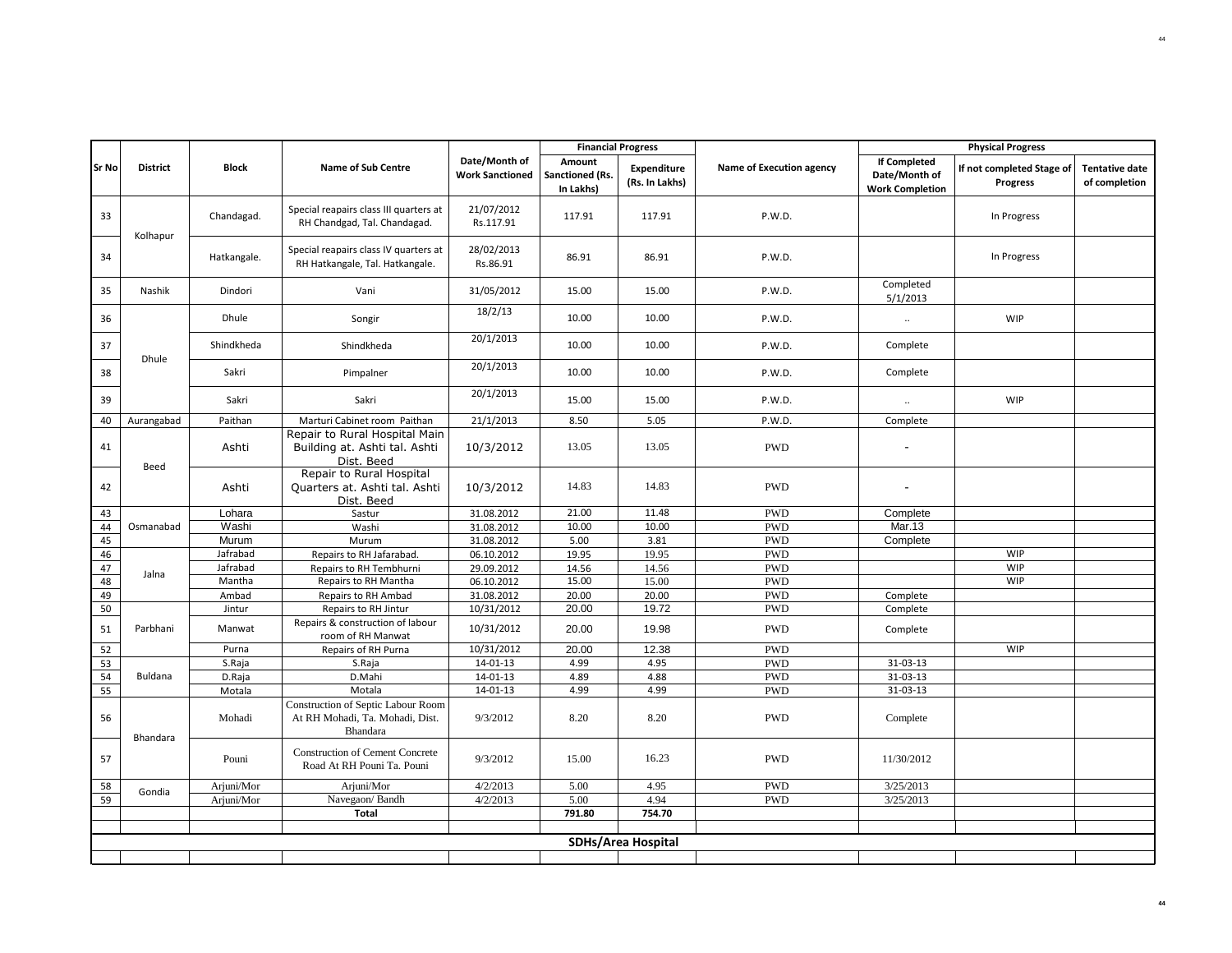| <b>Financial Progress</b> |                 |              |                                                                    |                                         |                                        |                                      |                          | <b>Physical Progress</b>                                       |                                              |                                        |
|---------------------------|-----------------|--------------|--------------------------------------------------------------------|-----------------------------------------|----------------------------------------|--------------------------------------|--------------------------|----------------------------------------------------------------|----------------------------------------------|----------------------------------------|
| Sr No                     | <b>District</b> | Block        | <b>Name of Sub Centre</b>                                          | Date/Month of<br><b>Work Sanctioned</b> | Amount<br>Sanctioned (Rs.<br>In Lakhs) | Expenditure<br>(Rs. In Lakhs)        | Name of Execution agency | <b>If Completed</b><br>Date/Month of<br><b>Work Completion</b> | If not completed Stage of<br><b>Progress</b> | <b>Tentative date</b><br>of completion |
|                           |                 |              |                                                                    |                                         |                                        | <b>Financial Progress</b>            |                          |                                                                | <b>Physical Progress</b>                     |                                        |
| Sr No                     | <b>District</b> | <b>Block</b> | Name of SDH                                                        | Date/Month of<br><b>Work Sanctioned</b> | Amount<br>Sanctioned (Rs.<br>In Lakhs) | <b>Expenditure</b><br>(Rs. In Lakhs) | Name of Execution agency | <b>If Completed</b><br>Date/Month of<br><b>Work Completion</b> | If not completed Stage of<br>Progress        | <b>Tentative date</b><br>of completion |
| 1                         |                 | Jawhar       | Strengthening of high utilisation<br>hospitals At SDH Jawhar       | 31.03.2013                              | 911.59                                 | 911.59                               | PWD                      |                                                                | <b>Tender Process</b>                        |                                        |
| $\overline{2}$            | Thane           | Shahapur     | Repairs & renovation to Rural<br>Hospital (SDH) Shahapur part-1    | 31.03.2013                              | 10.00                                  | 10.00                                | <b>PWD</b>               | Complete                                                       |                                              |                                        |
| 3                         |                 | Shahapur     | Repairs & renovation to Rural<br>Hospital (SDH) Shahapur part- II  | 31.03.2013                              | 10.00                                  | 10.00                                | PWD                      | Complete                                                       |                                              |                                        |
| 4                         |                 | Shahapur     | Repairs & renovation to Rural<br>Hospital (SDH) Shahapur part- III | 31.03.2013                              | 10.00                                  | 10.00                                | <b>PWD</b>               | Complete                                                       |                                              |                                        |
| 5                         | Raigad          | Karjat       | Repairs to SDH at Karjat                                           | 11/2/2013                               | 10.00                                  | 7.52                                 | <b>PWD</b>               | Complete                                                       |                                              |                                        |
| 6                         |                 | Sawantwadi   | Repairs to SDH Sawantwadi                                          | 9/6/2012                                | 10.00                                  | 10.00                                | <b>PWD</b>               | 31/04/2012                                                     |                                              |                                        |
| $\overline{7}$            | Sindudurg       | Kankawali    | Repairs to SDH Kankawali                                           | 9/6/2012                                | 3.08                                   | 3.08                                 | <b>PWD</b>               | Complete                                                       |                                              |                                        |
| 8                         |                 | Kankawali    |                                                                    | 9/6/2012                                | 6.90                                   | 0.00                                 | <b>PWD</b>               | Complete                                                       |                                              |                                        |
| 9                         | Ratnagiri       | Guhagar      | Extension & Repair work at SDH<br>Guhagar, Tal. Guhagar            | 31.07.2012                              | 18.00                                  | 17.92                                | <b>PWD</b>               | Mar. 2013                                                      |                                              |                                        |
| 10                        | Satara          | Karad        | SDH Karad upgradation                                              | 10/3/2012                               | 10.00                                  | 10.00                                | <b>PWD</b>               | Complete                                                       |                                              |                                        |
| 11                        |                 | Phaltan      | SDH Phaltan upgradation                                            | 7/19/2010                               | 10.00                                  | 10.00                                | <b>PWD</b>               | 6/4/2011                                                       |                                              |                                        |
| 12                        | Kolhapur        | Panalha      | Special Repairs Class II Quarters at<br>SDH Kodoli                 | 10/11/2012                              | 9.99                                   | 9.99                                 | <b>PWD</b>               | Complete                                                       |                                              |                                        |
| 13                        | Nashik          | Nandgaon     | Manmad                                                             | 31/05/2012                              | 15.00                                  | 15.00                                | <b>PWD</b>               | $May-13$                                                       |                                              |                                        |
| 14                        |                 | Taloda       | Repairs SDH @ Taloda Class 2 Staff<br><b>Quarter</b>               | 7/3/2013                                | 11.79                                  | 0.00                                 | <b>PWD</b>               |                                                                | Tender process                               |                                        |
| 15                        | Nandurbar       | Taloda       | Repairs SDH @ Taloda Class 3 Staff<br><b>Quarter</b>               | 7/3/2013                                | 10.55                                  | 0.00                                 | PWD                      |                                                                | Tender process                               |                                        |
| 16                        |                 | Taloda       | Repairs SDH @ Taloda Class 4 Staff<br><b>Quarter</b>               | 7/3/2013                                | 10.28                                  | 0.00                                 | PWD                      |                                                                | Tender process                               |                                        |
| 17                        | Osmanabad       | Omerga       | Omerga                                                             | 31.08.2012                              | 31.00                                  | 10.72                                | PWD                      |                                                                | WIP                                          |                                        |
| 18                        | Buldana         | Khamgaon     | Khamgaon                                                           | $14 - 1 - 13$                           | 5.00                                   | 5.00                                 | <b>PWD</b>               | Complete                                                       |                                              |                                        |
| 19                        |                 | Shegaon      | Shegaon                                                            | $14 - 1 - 13$                           | 5.00                                   | 5.00                                 | PWD                      | Complete                                                       |                                              |                                        |
| 20                        |                 | Tumsar       | Construction of Female Ward At<br>SDH Tumsar Ta. Tumsar            | 9/3/2012                                | 11.65                                  | 9.78                                 | PWD                      | Complete                                                       |                                              |                                        |
| 21                        | Bhandara        | Sakoli       | Water Proofing Slab to sub District<br>Hospital Sakoli Ta. Sakoli  | 9/3/2012                                | 9.65                                   | 10.59                                | <b>PWD</b>               | 12/5/2012                                                      |                                              |                                        |
| 22                        | Gondia          | Tirora       | Tirora                                                             | 4/2/2013                                | 10.00                                  | 10.00                                | <b>PWD</b>               | Complete                                                       |                                              |                                        |
| 23                        |                 | Kurkheda     | Kurkheda                                                           | 12/21/2012                              | 5.35                                   | 0.00                                 | <b>PWD</b>               |                                                                | Work in Progress                             |                                        |
| 24                        | Gadchiroli      | Aheri        | Aheri                                                              | 12/21/2012                              | 14.65                                  | 0.00                                 | <b>PWD</b>               |                                                                | Work in Progress                             |                                        |
| 25                        |                 | Ettapalli    | Ettapalli                                                          | 12/21/2012                              | 21.00                                  | 0.00                                 | <b>PWD</b>               |                                                                | Work in Progress                             |                                        |
| 26                        |                 |              | <b>Total</b>                                                       |                                         | 1180.48                                | 1076.19                              |                          |                                                                |                                              |                                        |
|                           |                 |              |                                                                    |                                         |                                        |                                      |                          |                                                                |                                              |                                        |
|                           |                 |              |                                                                    |                                         |                                        | <b>District Hospitals</b>            |                          |                                                                |                                              |                                        |
|                           |                 |              |                                                                    |                                         |                                        |                                      |                          |                                                                |                                              |                                        |
| <b>Financial Progress</b> |                 |              |                                                                    |                                         |                                        |                                      |                          | <b>Physical Progress</b>                                       |                                              |                                        |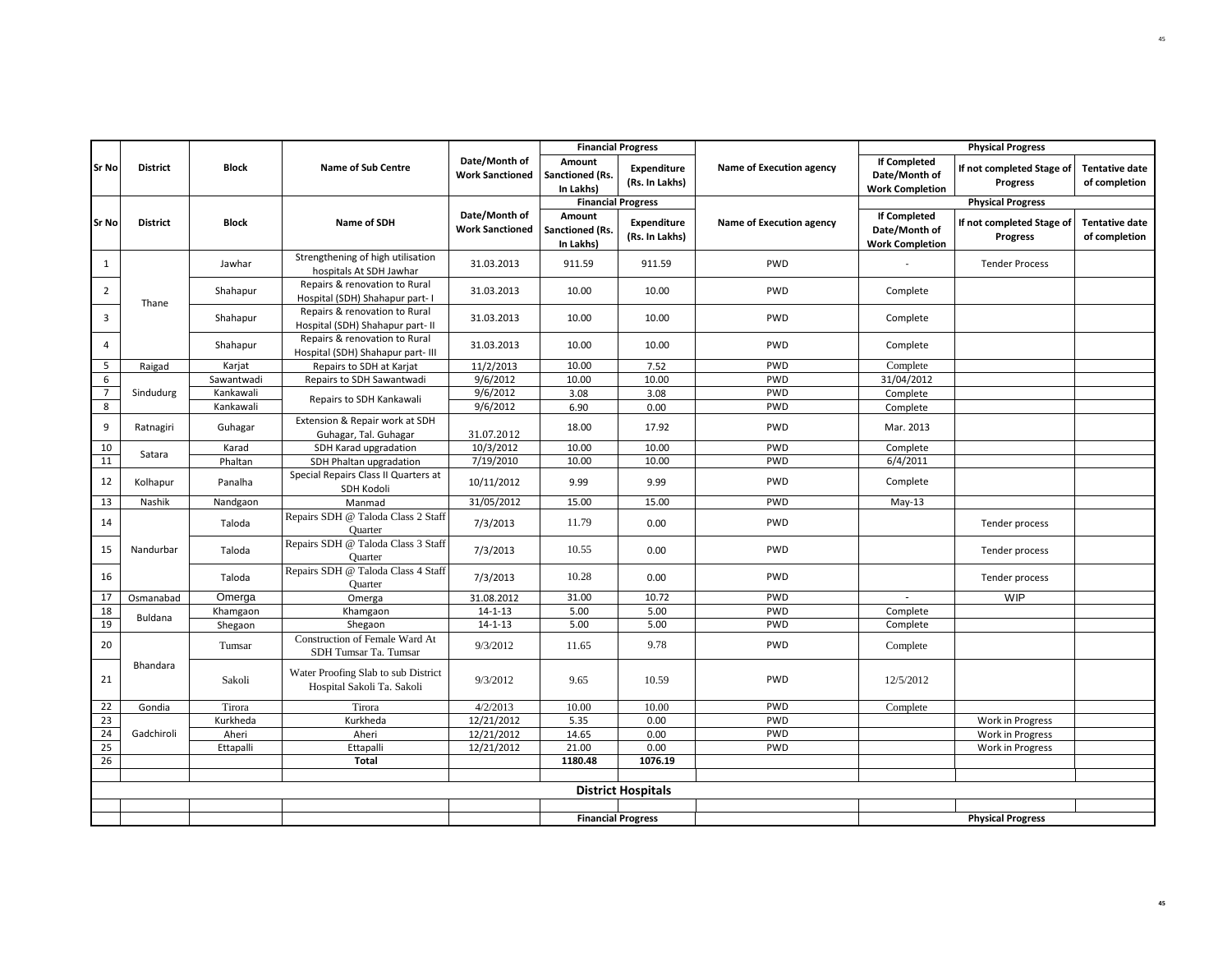|                |                 |              |                                                                                                                                                                                     |                                         |                                               | <b>Financial Progress</b>            |                          |                                                                | <b>Physical Progress</b>                     |                                        |
|----------------|-----------------|--------------|-------------------------------------------------------------------------------------------------------------------------------------------------------------------------------------|-----------------------------------------|-----------------------------------------------|--------------------------------------|--------------------------|----------------------------------------------------------------|----------------------------------------------|----------------------------------------|
| Sr No          | <b>District</b> | <b>Block</b> | <b>Name of Sub Centre</b>                                                                                                                                                           | Date/Month of<br><b>Work Sanctioned</b> | Amount<br><b>Sanctioned (Rs.</b><br>In Lakhs) | <b>Expenditure</b><br>(Rs. In Lakhs) | Name of Execution agency | <b>If Completed</b><br>Date/Month of<br><b>Work Completion</b> | If not completed Stage of<br><b>Progress</b> | <b>Tentative date</b><br>of completion |
| <b>Sr No</b>   | <b>District</b> | <b>Block</b> | Name of DH                                                                                                                                                                          | Date/Month of<br><b>Work Sanctioned</b> | Amount<br>Sanctioned (Rs.<br>In Lakhs)        | Expenditure<br>(Rs. In Lakhs)        | Name of Execution agency | <b>If Completed</b><br>Date/Month of<br><b>Work Completion</b> | If not completed Stage of<br><b>Progress</b> | <b>Tentative date</b><br>of completion |
| $\mathbf{1}$   | Ratnagiri       | Ratnagiri    | Repair at DH Ratnagiri. (Maternity<br>ward 1 & 2 Reapair)                                                                                                                           | 31.07.2012                              | 30.00                                         | 29.97                                | PWD                      | Mar. 2013                                                      |                                              |                                        |
| $\overline{2}$ |                 | Satara       | Improvement & repairs of flooring,<br>dado, doors & windows, In Eye<br>Hostpital at new Civil Hospital at<br>satara.                                                                | 3/30/2013                               | 10.00                                         | 10.00                                | PWD                      |                                                                | <b>WIP</b>                                   |                                        |
| 3              |                 | Satara       | Improvement to New Civil Hospital<br>at satara Repair of Doors & window<br>in ward no.1,2,3 & fixing varandha<br>window masquito proof jali.                                        | 3/30/2013                               | 10.00                                         | 10.00                                | PWD                      |                                                                | <b>WIP</b>                                   |                                        |
| 4              |                 | Satara       | Improvement to Old Civil Hospital at<br>satara repairs of Roof, flooring,<br>doors & window & sanitary<br>arrangement & water suppy<br>arrangement in class III & Class IV<br>Qtrs. | 3/30/2013                               | 9.99                                          | 9.99                                 | PWD                      |                                                                | WIP                                          |                                        |
| 5              |                 | Satara       | Improvement to Old Civil Hospital at<br>satara repairs of Gutter & internal<br>road & sanitary arragement in Class<br>III & Class IV Qtrs.                                          | 3/30/2013                               | 10.00                                         | 10.00                                | PWD                      |                                                                | <b>WIP</b>                                   |                                        |
| 6              | Satara          | Satara       | Improvement to New Civil Hospital<br>at satara repair & providing painting<br>in trauma ward and ICU Unit.                                                                          | 3/30/2013                               | 2.00                                          | 2.00                                 | PWD                      |                                                                | <b>WIP</b>                                   |                                        |
| $\overline{7}$ |                 | Satara       | Improvement to New Civil Hospital<br>at Satara Repairs of Drainage Line<br>and Water Supply arrangement.                                                                            | 10/29/2012                              | 2.00                                          | 2.00                                 | PWD                      |                                                                | WIP                                          |                                        |
| 8              |                 | Satara       | Improvement to New Civil Hospital<br>at Satara Repairs of Water Supply<br>Arrangement.                                                                                              | 10/29/2012                              | 2.00                                          | 2.00                                 | PWD                      |                                                                | WIP                                          | 31/03/2014                             |
| 9              |                 | Satara       | Impts to New Civil Hospital at Satara.<br>Repairs of Electric Work, Ladies<br>Tramm Word (10 Bed)                                                                                   | 11/8/2012                               | 1.75                                          | 1.63                                 | PWD                      | 20/01/2013                                                     |                                              |                                        |
| 10             |                 | Satara       | Impts to New Civil Hospital at Satara.<br>Repairs of Electric Work,                                                                                                                 | 11/8/2012                               | 0.25                                          | 0.36                                 | PWD                      | 16/03/2013                                                     |                                              |                                        |
| 11             |                 | Satara       | Impts to New Civil Hospital at Satara.<br>Repairs of Electric Work,                                                                                                                 | 11/8/2012                               | 1.10                                          | 1.10                                 | PWD                      | Complete                                                       |                                              |                                        |
| 12             |                 | Satara       | Impts to New Civil Hospital at Satara.<br>Repairs of Electric Work, Maternity<br>Word.                                                                                              | 11/8/2012                               | 0.90                                          | 0.74                                 | PWD                      | 21/01/2013                                                     |                                              |                                        |
| 13             | Ahmednagar      | Ahmednagar   | Repairs to DH Ahmednagar                                                                                                                                                            | 31/05/2012                              | 50.00                                         | 41.70                                | PWD                      | Complete                                                       |                                              |                                        |
| 14             |                 | Dhule        | Nursing College Hostel 1 St Floor @<br>Dhule                                                                                                                                        | 28/3/13                                 | 7.36                                          | 7.36                                 | PWD                      | Complete                                                       |                                              |                                        |